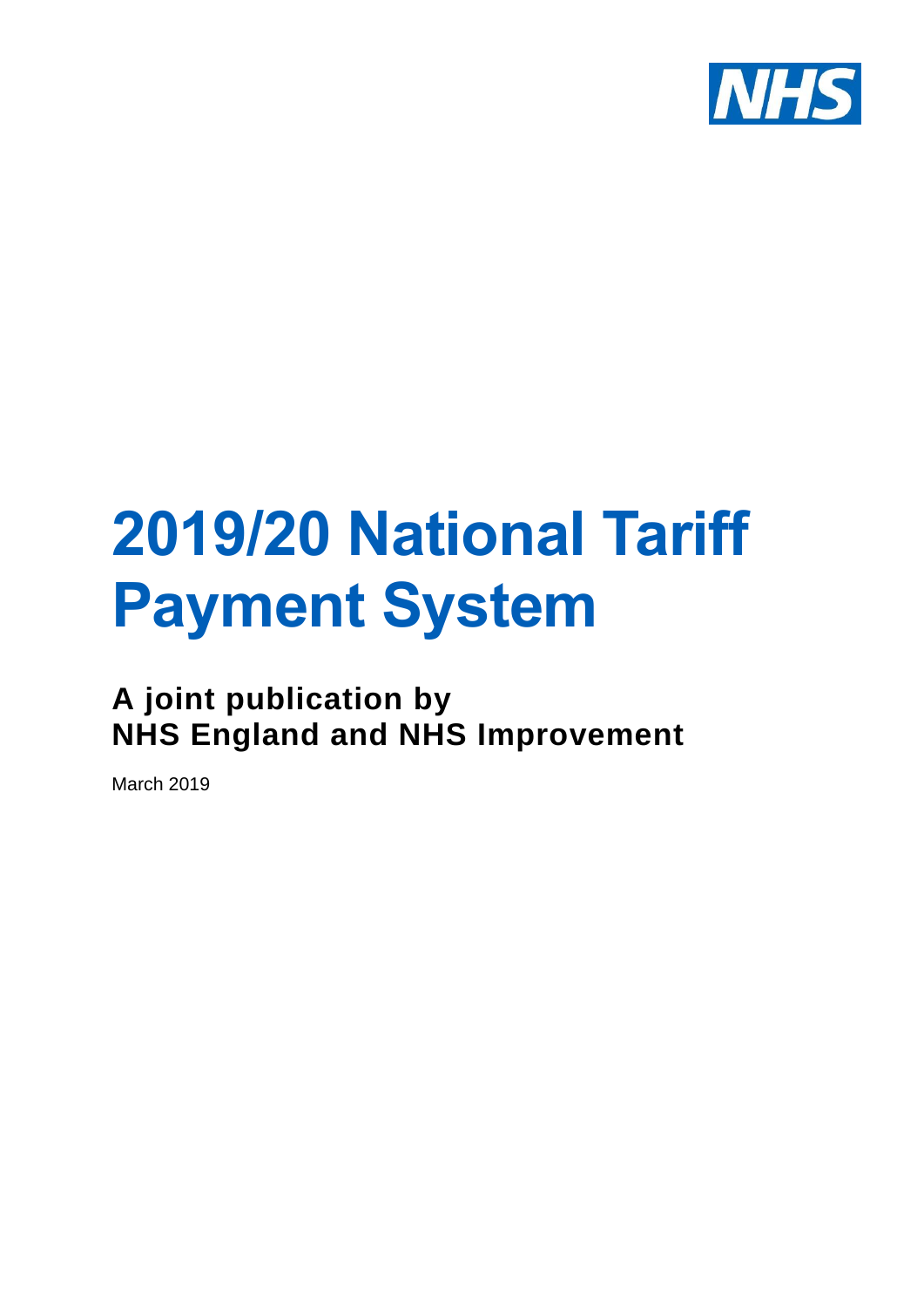# **2019/20 National Tariff Payment System**

# **A joint publication by NHS England and NHS Improvement**

Version number: 1

First published: March 2019

Updated:

Prepared by: NHS England and NHS Improvement joint pricing team

Classification: OFFICIAL

This information can be made available in alternative formats upon request. Please contact [pricing@improvement.nhs.uk](mailto:pricing@improvement.nhs.uk)

NHS Improvement publication code: CG 34/19 NHS England Publishing Approval Reference: 000298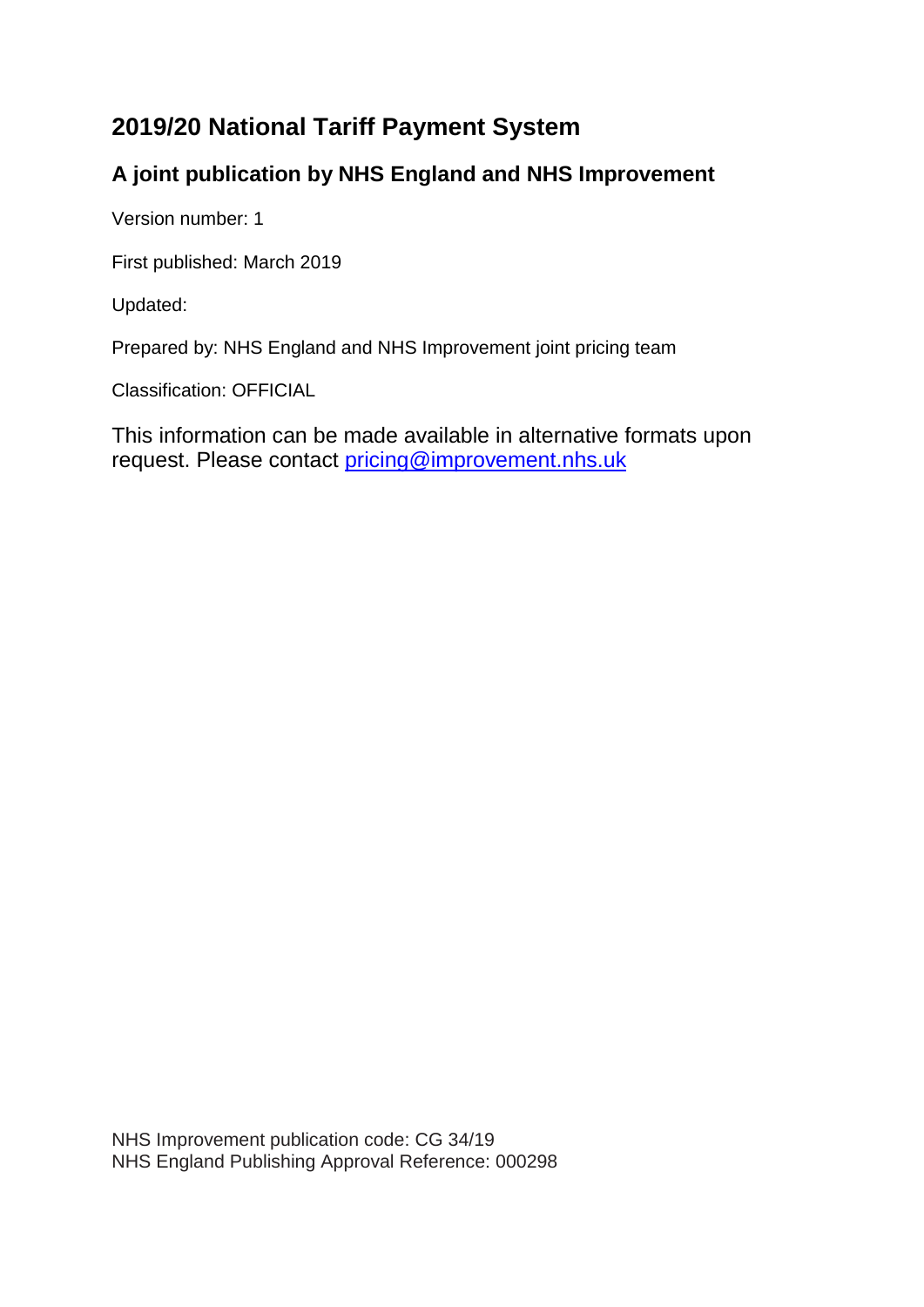# **Contents**

| 1. |                                                                                   |  |
|----|-----------------------------------------------------------------------------------|--|
| 2. |                                                                                   |  |
|    |                                                                                   |  |
|    |                                                                                   |  |
| 3. |                                                                                   |  |
|    |                                                                                   |  |
| 4. |                                                                                   |  |
|    |                                                                                   |  |
|    |                                                                                   |  |
|    |                                                                                   |  |
|    |                                                                                   |  |
|    |                                                                                   |  |
|    |                                                                                   |  |
|    |                                                                                   |  |
| 5. |                                                                                   |  |
|    | 5.1. Variations to reflect regional cost differences: the market forces factor 53 |  |
|    |                                                                                   |  |
|    |                                                                                   |  |
| 6. |                                                                                   |  |
|    | 6.1. Principles applying to all local variations, local modifications             |  |
|    |                                                                                   |  |
|    |                                                                                   |  |
|    |                                                                                   |  |
| 7. |                                                                                   |  |
| 8. |                                                                                   |  |
|    |                                                                                   |  |
|    |                                                                                   |  |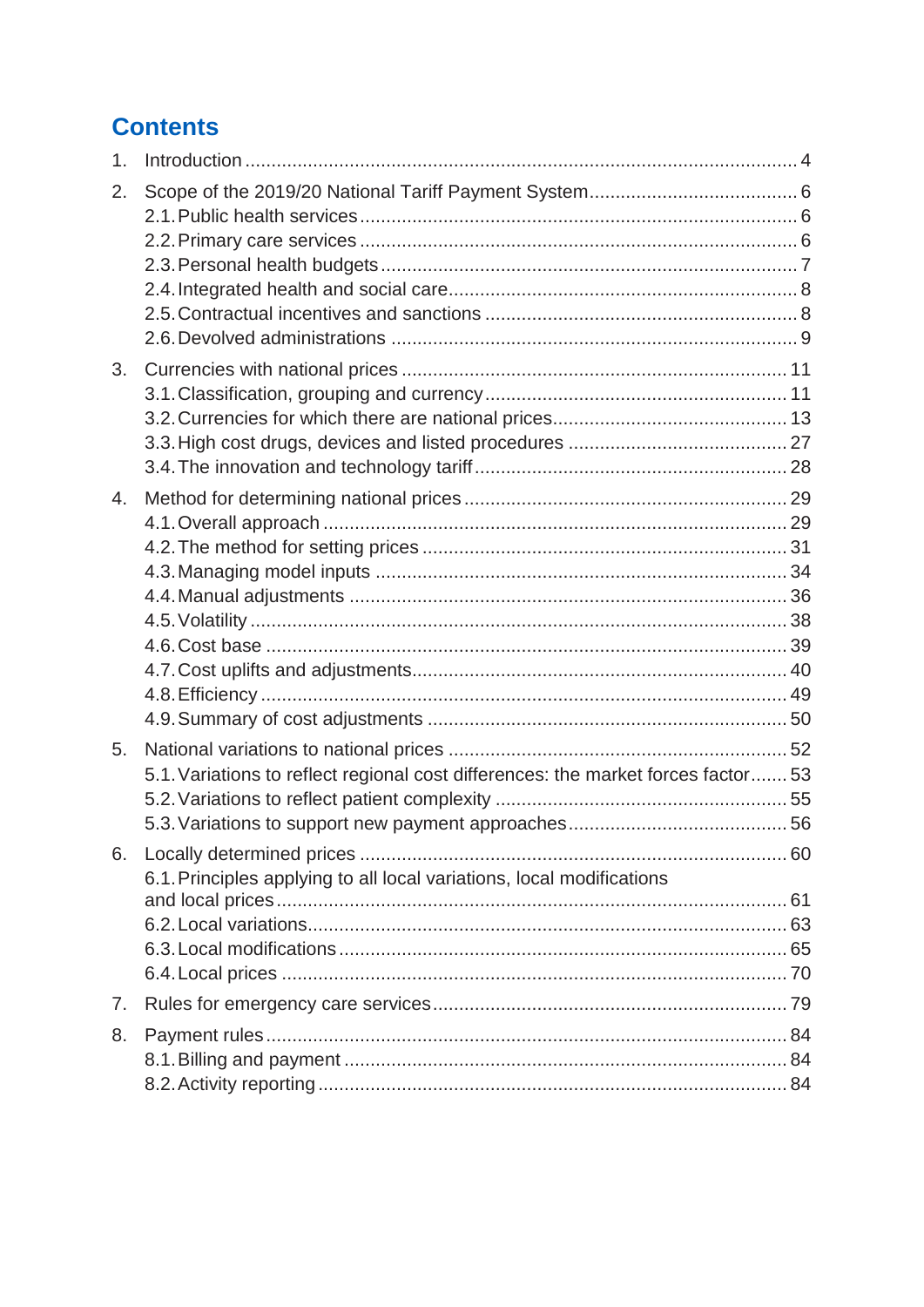# <span id="page-3-0"></span>**1. Introduction**

- 1. This document is the national tariff, specifying the currencies, national prices, the method for determining those prices, the local pricing and payment rules, the methods for determining local modifications and related guidance that make up the National Tariff Payment System for 2019 to 2020 (the 2019/20 NTPS).
- 2. Since 1 April 2016, Monitor and the NHS Trust Development Authority have operated as a single integrated organisation known as NHS Improvement. This document is published in exercise of functions conferred on Monitor by Section 116 of the Health and Social Care Act 2012. In this document, 'NHS Improvement' means Monitor, unless the context otherwise requires.
- 3. This 2019/20 NTPS has effect for the period beginning on 1 April 2019 and ending on 31 March 2020 or the day before the next national tariff published under Section 116 of the 2012 Act has effect, whichever is the later.<sup>1</sup>
- 4. The document is split into seven sections:
	- the scope of the tariff
	- the currencies used to set national prices
	- the method for determining national prices
	- national variations to national prices
	- locally determined prices
	- rules for emergency care payments
	- payment rules.

 $\overline{a}$ 

5. There are also seven annexes, listed in Table 1.

# **Table 1: 2019/20 NTPS annexes**

| <b>Annex</b> | <b>Description</b>                                                                               |
|--------------|--------------------------------------------------------------------------------------------------|
|              | National tariff workbook (including national prices and prices to be used for<br>emergency care) |
| в            | Guidance on currencies with national prices                                                      |
|              | Guidance on currencies with no national price                                                    |

1 If a replacement national tariff was to be introduced before the end of the one-year period, this tariff would cease to have effect when that new tariff takes effect.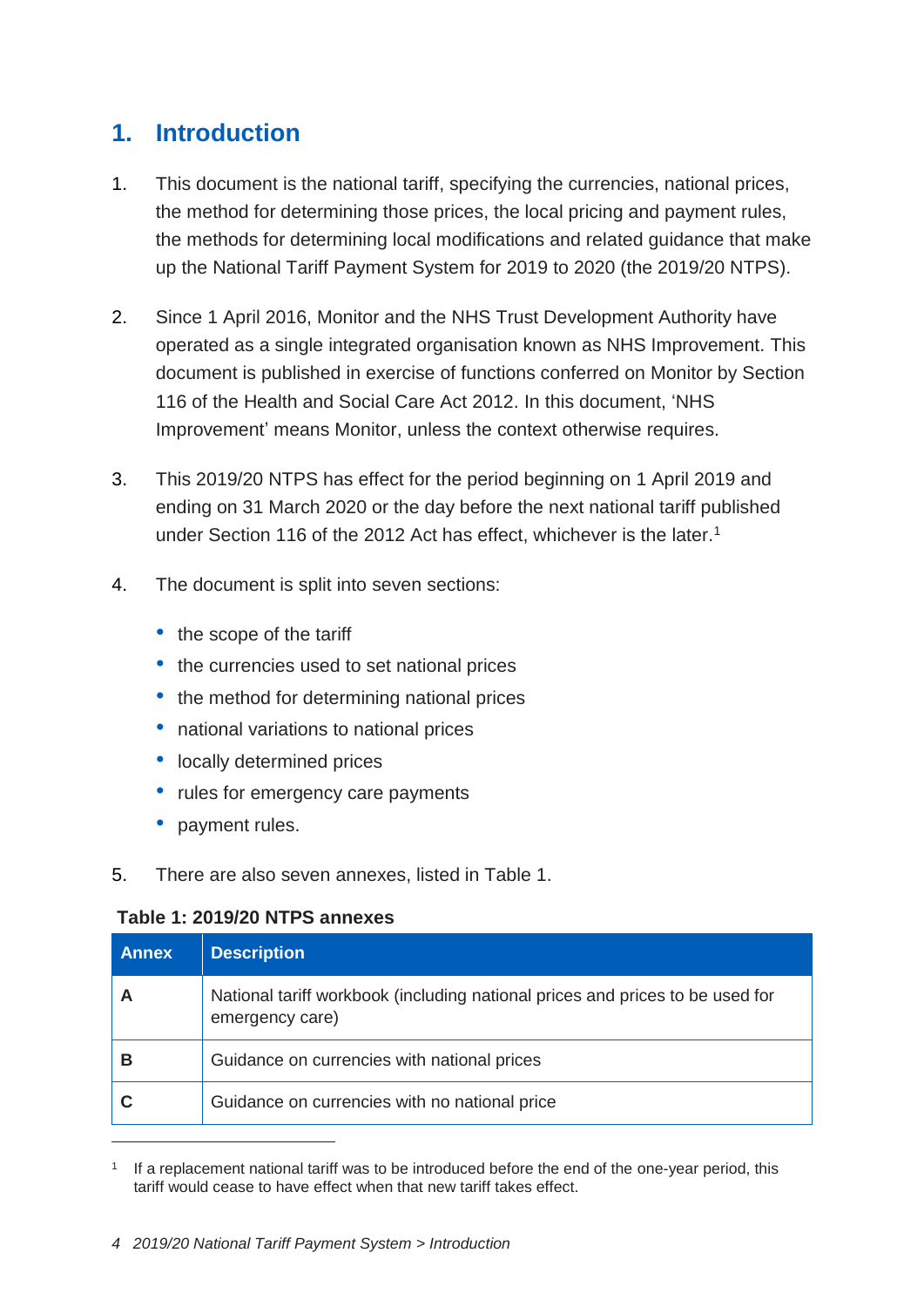| <b>Annex</b> | <b>Description</b>                            |
|--------------|-----------------------------------------------|
|              | Guidance on best practice tariffs             |
| Е            | Technical guidance for mental health clusters |
|              | Models used to calculate prices               |
|              | Guidance on locally determined prices         |

6. The national tariff is also supported by documents containing guidance and other information, listed in Table 2.

# **Table 2: Supporting guidance to the 2019/20 NTPS**

| <b>Title</b>                                           |  |  |
|--------------------------------------------------------|--|--|
| A guide to the market forces factor                    |  |  |
| Non-mandatory prices                                   |  |  |
| Guidance on blended payment for emergency care         |  |  |
| Guidance on blended payment for mental health services |  |  |
| Guidance on maternity payment pathway                  |  |  |

- 7. All annexes and supporting materials can be downloaded from the [NHS](https://improvement.nhs.uk/resources/national-tariff-1920-consultation/)  [Improvement website.](https://improvement.nhs.uk/resources/national-tariff-1920-consultation/) 2
- 8. The national tariff forms part of a set of materials that inform planning and payment of healthcare services. Related materials include the [NHS Standard](https://www.england.nhs.uk/nhs-standard-contract/)  [Contract](https://www.england.nhs.uk/nhs-standard-contract/)<sup>3</sup> and guidance on Commissioning for Quality and Innovation [\(CQUIN\).](https://www.england.nhs.uk/nhs-standard-contract/cquin/cquin-19-20/) 4
- 9. If you have any questions about the national tariff, please contact [pricing@improvement.nhs.uk](mailto:pricing@improvement.nhs.uk)

<sup>2</sup> <https://improvement.nhs.uk/resources/national-tariff>

<sup>3</sup> [www.england.nhs.uk/nhs-standard-contract/](http://www.england.nhs.uk/nhs-standard-contract/)

<sup>4</sup> [www.england.nhs.uk/nhs-standard-contract/cquin/cquin-19-20/](http://www.england.nhs.uk/nhs-standard-contract/cquin/cquin-19-20/)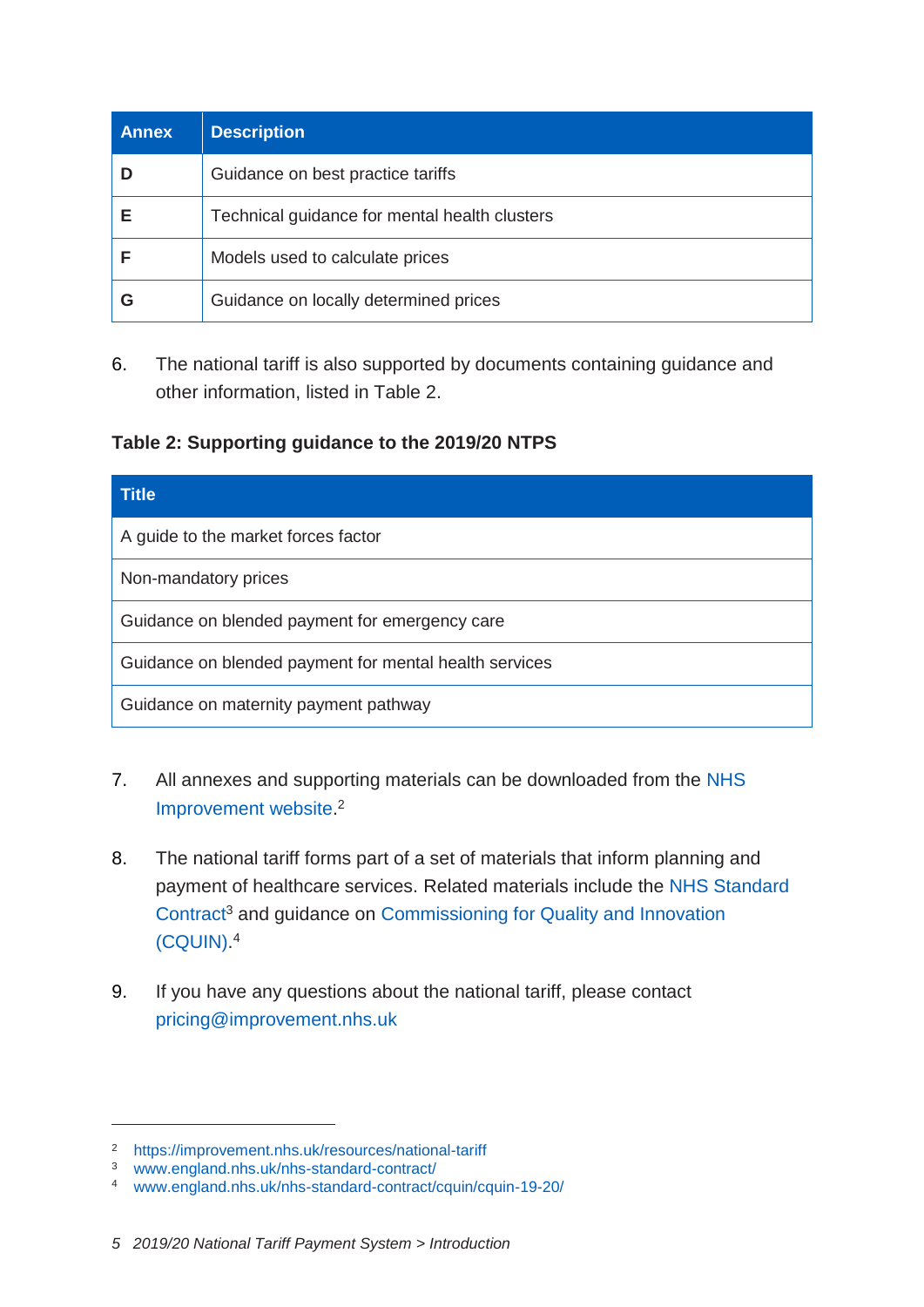# <span id="page-5-0"></span>**2. Scope of the 2019/20 National Tariff Payment System**

- 11. As set out in the [Health and Social Care Act 2012,](http://www.legislation.gov.uk/ukpga/2012/7/contents/enacted)<sup>5</sup> the national tariff covers the pricing of healthcare services provided for the purposes of the NHS. Subject to what we explain below, this covers all forms of NHS healthcare provided to individuals, whether relating to physical or mental health and whether commissioned by clinical commissioning groups (CCGs), NHS England or local authorities acting on behalf of NHS commissioners under partnership arrangements.
- 12. Various healthcare services are, however, outside the scope of the national tariff, as explained below.

# <span id="page-5-1"></span>**2.1. Public health services**

- 13. The national tariff does not apply to public health services:<sup>6</sup>
	- provided or commissioned by local authorities or Public Health England
	- commissioned by NHS England under its Section 7A public health functions agreement with the Secretary of State.<sup>7</sup>
- 14. Public health services commissioned by local authorities include local open access sexual health services and universal health visitor reviews. The services commissioned by NHS England under Section 7A arrangements include public health screening programmes, sexual assault services and public health services for people in prisons.

# <span id="page-5-2"></span>**2.2. Primary care services**

-

15. The 2019/20 NTPS does not apply to primary care services (general practice, community pharmacy, general dental practice and community optometry) where payment is substantively determined by or in accordance with regulations or directions, and related instruments, made under the provisions of the National Health Service Act 2006 ('the 2006 Act').<sup>8</sup>

<sup>5</sup> [www.legislation.gov.uk/ukpga/2012/7/contents/enacted](http://www.legislation.gov.uk/ukpga/2012/7/contents/enacted)

<sup>&</sup>lt;sup>6</sup> See the meaning of 'healthcare service' given in Section 64 of the 2012 Act; and the exclusion of public health services in Section 116(11).

<sup>7</sup> For the Section 7A agreement, see [www.gov.uk/government/collections/nhs-public-health](http://www.gov.uk/government/collections/nhs-public-health-functions-agreements)[functions-agreements.](http://www.gov.uk/government/collections/nhs-public-health-functions-agreements)

<sup>&</sup>lt;sup>8</sup> See chapters 4 to 7 of the 2006 Act: for example, the Statement of Financial Entitlements for GP Services, and the drug tariff for pharmaceutical services.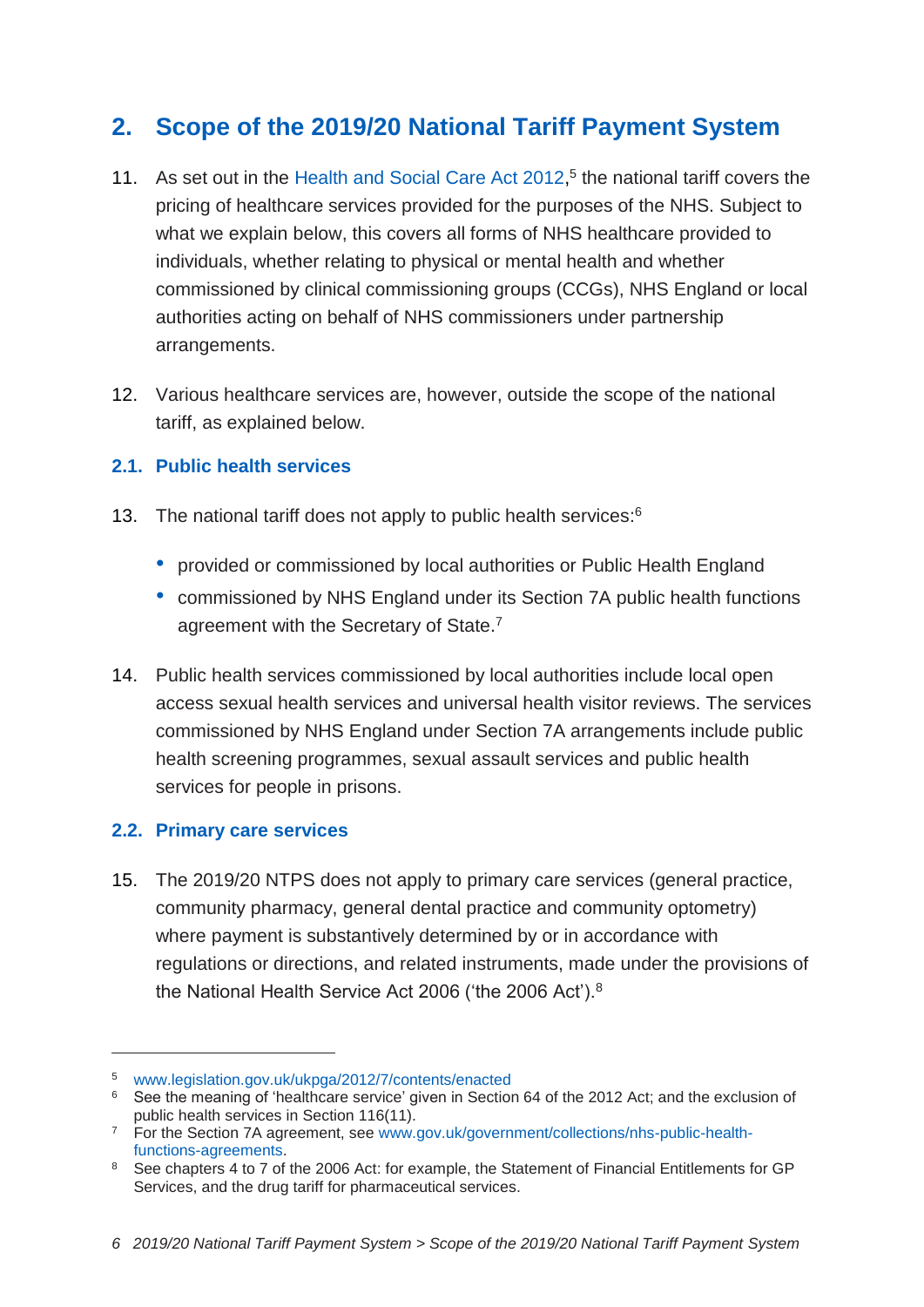16. Where the payment for NHS services provided in a primary care setting is not determined by or in accordance with regulations or directions, or related instruments, made under the 2006 Act then the 2019/20 NTPS rules on local price setting apply. For instance, local price-setting rules apply to minor surgical procedures performed by GPs and commissioned by CCGs. The rules governing payments for these services are set out in Section 6 Locally determined prices.

# <span id="page-6-0"></span>**2.3. Personal health budgets**

- 17. A personal health budget (PHB) is an amount of money to support the identified health and wellbeing needs of a particular patient, planned and agreed between that patient and their local NHS.
- 18. The three types of PHB are:
	- notional budget; no money changes hands − the patient and their NHS commissioner agree how to spend the money; the NHS will then arrange the agreed care
	- real budget held by a third party − an organisation legally independent of the patient and their NHS commissioner will hold the budget and pay for the care in the agreed care plan
	- direct payment for healthcare − the budget is transferred to the patient to buy the care that has been agreed between the patient and their NHS commissioner.
- 19. Payment to providers of NHS services from a notional budget is in the scope of the 2019/20 NTPS. It will be either governed by national prices as set out in Annex A (including national variations set out in Section 5) or subject to the local pricing rules (see Section 6.4).
- 20. In some cases, a notional budget may be used to buy integrated health and social care services to facilitate more personalised care planning. Where these services and products are not NHS services, the 2019/20 NTPS does not apply.
- 21. If a PHB takes the form of a direct payment to the patient or third-party budget, the payments for health and care services agreed in the care plan and funded from the direct payment are not in the scope of the 2019/20 NTPS. Direct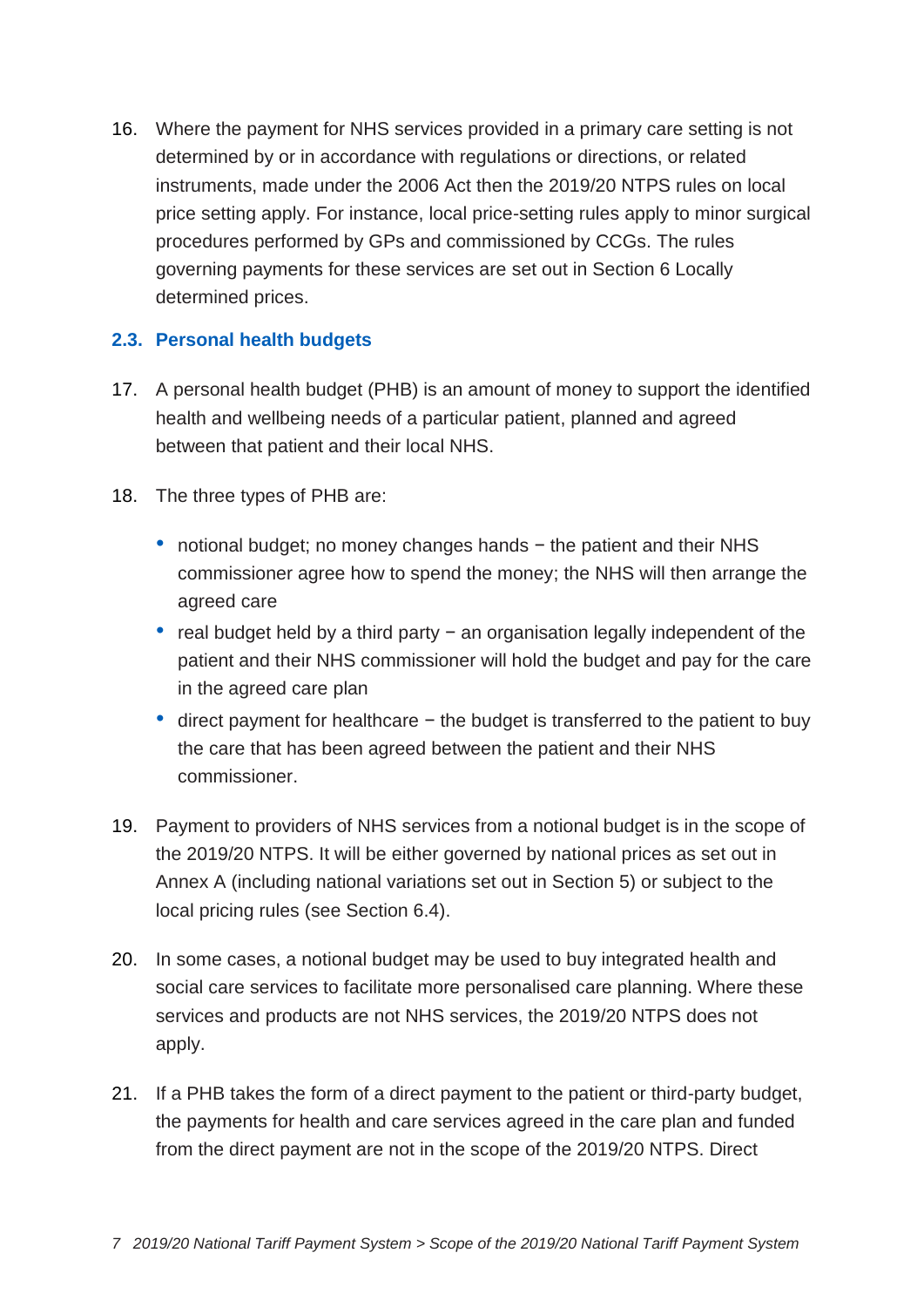payments for healthcare are governed by [regulations made under sections](http://www.legislation.gov.uk/uksi/2013/1617/pdfs/uksi_20131617_en.pdf)  [12A\(4\) and 12B\(1\) to \(4\) of the 2006](http://www.legislation.gov.uk/uksi/2013/1617/pdfs/uksi_20131617_en.pdf) Act.<sup>9</sup>

- 22. The following are not in the scope of the 2019/20 NTPS, as they do not involve paying for provision of healthcare services:
	- payment for assessing an individual's needs to determine a PHB
	- payment for advocacy − advice to individuals and their carers about how to use their PHB
	- payment for the use of a third party to manage an individual's PHB on their behalf.
- 23. More information about implementing PHBs can be found on the [NHS Personal](http://www.england.nhs.uk/healthbudgets/)  [Health Budgets page.](http://www.england.nhs.uk/healthbudgets/)<sup>10</sup>

# <span id="page-7-0"></span>**2.4. Integrated health and social care**

- 24. Section 75 of the 2006 Act provides for the delegation of a local authority's health-related functions (statutory powers or duties) to its NHS partner, and vice versa, to help meet partnership objectives and create joint funding arrangements.
- 25. Where NHS healthcare services are commissioned under these arrangements ('joint commissioning'), they remain in the scope of the 2019/20 NTPS even if commissioned by a local authority.
- 26. Payment to providers of NHS services that are jointly commissioned are governed either by a national price as set out in Annex A (including national variations set out in Section 5) where applicable, or by a local price (including a local variation in Section 6.2).
- 27. Local authority social care or public health services commissioned under joint commissioning arrangements are outside the scope of the 2019/20 NTPS.

# <span id="page-7-1"></span>**2.5. Contractual incentives and sanctions**

28. Commissioners' application of CQUIN payments and contractual sanctions are based on provider performance, after a provider's income has been determined

<sup>9</sup> See the National Health Service (Direct Payments) Regulations 2013 (SI 2013/1617, as amended) [www.legislation.gov.uk/uksi/2013/1617/contents/made](http://www.legislation.gov.uk/uksi/2013/1617/contents/made)

<sup>10</sup> [www.england.nhs.uk/healthbudgets/](http://www.england.nhs.uk/healthbudgets/)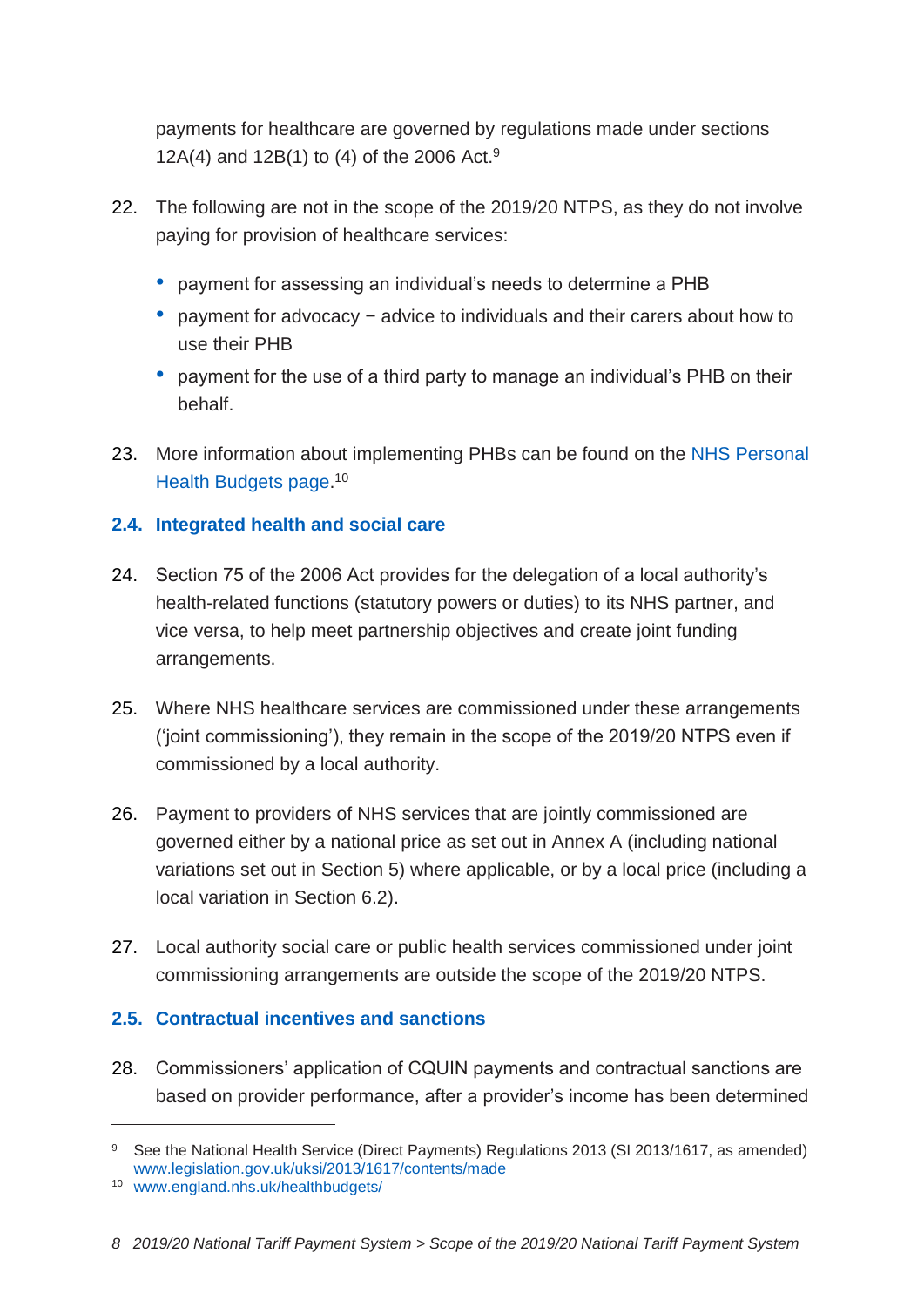in accordance with the 2019/20 NTPS. If a contractual sanction changes the amount paid for the provision of an NHS service, this is permitted under the rules relating to the making of payments to providers under Section 7.

29. For 2019/20, the level of CQUIN payments has been reduced, from 2.5% to 1.25%. The funding made available by this reduction is being used to increase national and local prices (see Section 4.7.3 and local pricing rule 2).

# <span id="page-8-0"></span>**2.6. Devolved administrations**

- 30. The pricing provisions of the 2012 Act cover healthcare services in the NHS in England only. The devolved administrations (DAs) are responsible for the NHS in Scotland, Wales and Northern Ireland. If a patient from Scotland, Wales or Northern Ireland is treated in England or vice versa, the 2019/20 NTPS applies in some but not all circumstances.
- 31. Table 3 summarises how the 2019/20 NTPS applies to various cross-border scenarios. 'DA commissioner' or 'DA provider' refers to a commissioner or provider in Scotland, Wales and Northern Ireland.

| Scenario                                                                       | <b>NTPS applies</b><br>to provider | NTPS applies to<br>commissioner | <b>Examples</b>                                                                                                                                                                              |
|--------------------------------------------------------------------------------|------------------------------------|---------------------------------|----------------------------------------------------------------------------------------------------------------------------------------------------------------------------------------------|
| DA patient treated in<br>England and paid for<br>by commissioner in<br>England |                                    |                                 | A Scottish patient attends<br>A&E in England                                                                                                                                                 |
| DA patient treated in<br>England and paid for<br>by DA commissioner            | ×                                  | ×                               | A Welsh patient, who is the<br>responsibility of a local<br>health board in Wales, has<br>elective surgery in England<br>which is commissioned and<br>paid for by that local health<br>board |
| English patient<br>treated in DA and<br>paid for by DA<br>commissioner         | ×                                  | $\mathbf x$                     | An English patient, who is<br>the responsibility of a CCG,<br>attends A&E in Scotland                                                                                                        |

#### **Table 1: How the 2019/20 NTPS applies to devolved administrations**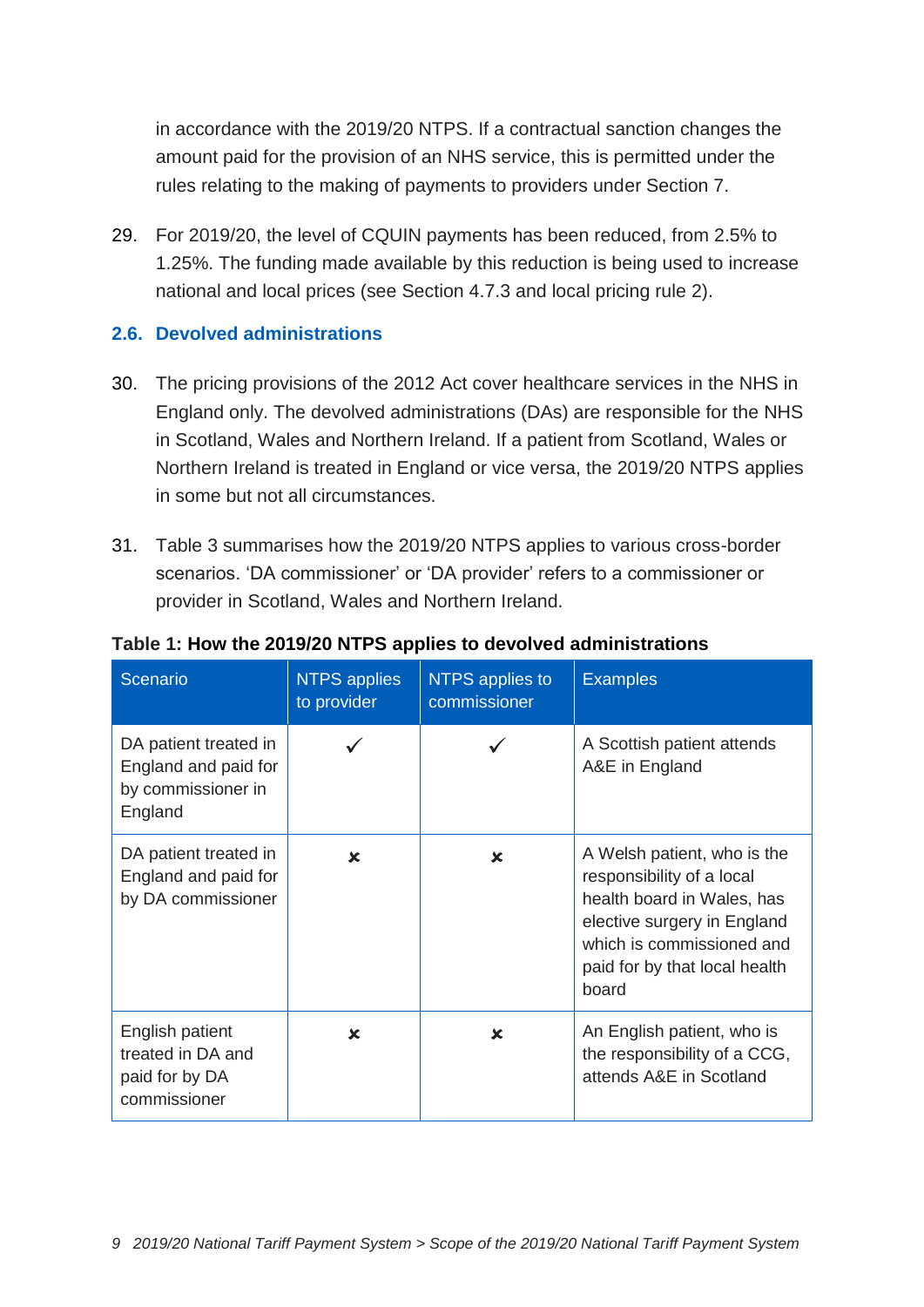| Scenario                                                                          | <b>NTPS applies</b><br>to provider | NTPS applies to<br>commissioner | <b>Examples</b>                                                                                                |
|-----------------------------------------------------------------------------------|------------------------------------|---------------------------------|----------------------------------------------------------------------------------------------------------------|
| English patient<br>treated in DA and<br>paid for by<br>commissioner in<br>England | ×                                  |                                 | An English patient has<br>surgery in Scotland which is<br>commissioned and paid for<br>by their CCG in England |

- 32. In the final scenario above, the commissioner in England must follow the prices and rules in the 2019/20 NTPS, but there is no such requirement for the DA provider. The commissioner in England may wish or need to pay a price set locally in the country in question, or use a different currency from that mandated by the national tariff. In such cases, the commissioner must follow the rules for local pricing (see Section 6). If there is a national price for the service, a local variation would be required to pay a different price to the DA provider or to make a change to the currency. If there is no national price, the commissioner should follow the rules for local price setting.
- 33. Providers and commissioners should also be aware of guidance relating to cross-border payment responsibility. The [England/Wales cross border](http://www.england.nhs.uk/publication/england-wales-crossborder-healthcare-services-statement-of-values-and-principles/) [healthcare services: statement of values and principles](http://www.england.nhs.uk/publication/england-wales-crossborder-healthcare-services-statement-of-values-and-principles/)<sup>11</sup> sets out the values and principles agreed between the NHS in Wales and the NHS in England to ensure smooth and efficient interaction between NHS organisations for patients along the England-Wales border. NHS England also provides comprehensive [guidelines on payment responsibility in England.](https://www.england.nhs.uk/who-pays/)<sup>12</sup>
- 34. The scope of the 2019/20 NTPS does not cover payment responsibility rules as set out in these documents. These rules should therefore be applied as well as any applicable provisions of the 2019/20 NTPS.

<sup>11</sup> [www.england.nhs.uk/publication/england-wales-crossborder-healthcare-services-statement-of](http://www.england.nhs.uk/publication/england-wales-crossborder-healthcare-services-statement-of-values-and-principles/)[values-and-principles/](http://www.england.nhs.uk/publication/england-wales-crossborder-healthcare-services-statement-of-values-and-principles/)

<sup>12</sup> [www.england.nhs.uk/who-pays/](https://www.england.nhs.uk/who-pays/)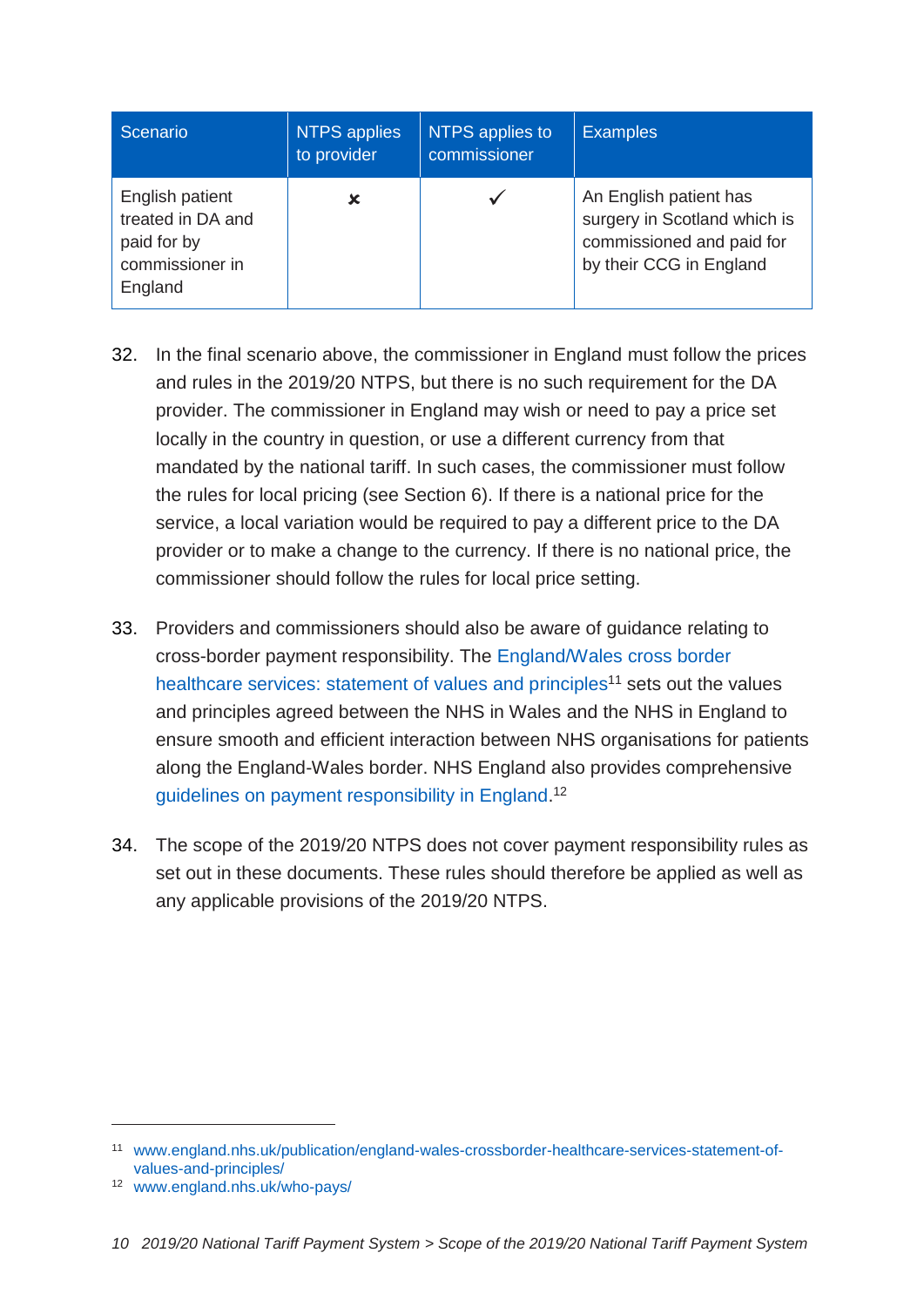# <span id="page-10-0"></span>**3. Currencies with national prices**

- 35. Currencies are one of the 'building blocks' that support the NTPS. They include the clinical grouping classification systems for which there are national prices in 2019/20.
- 36. Under the Health and Social Care Act 2012 ('the 2012 Act'), the national tariff must specify certain NHS healthcare services for which a national price is payable.<sup>13</sup> The healthcare services to be specified must be agreed between NHS England and NHS Improvement.<sup>14</sup> The 2012 Act also provides that the national tariff may include rules for determining which currency applies where there is more than one currency and price for the same service.
- 37. We are using healthcare resource group HRG4+ phase 3 currency design as the basis for setting national prices for many services, including admitted patient care and outpatient procedures. We are also using HRG4+ as part of the new provisions for determining local prices for emergency care services (see Section 7). We are using the version of the currency design that was used for the collection of the 2016/17 reference costs.<sup>15</sup>
- 38. This section should be read with the following information set out in:<sup>16</sup>
	- Annex A: National tariff workbook. This contains:
		- the list of national prices (and related currencies)
		- the lists of high cost drugs and devices
		- the list of emergency care unit prices (see the rules on emergency care in Section 7)
	- Annex B: Guidance on currencies with national prices
	- Annex D: Guidance on best practice tariffs.

# <span id="page-10-1"></span>**3.1. Classification, grouping and currency**

39. The NHS payment system relies on patient-level data. To operate effectively, the payment system needs:

<sup>13</sup> 2012 Act, Section 116(1)(a).

<sup>14</sup> 2012 Act, Section 118(7).

<sup>15</sup> Details available at [https://digital.nhs.uk/services/national-casemix-office/downloads-groupers-and](https://digital.nhs.uk/services/national-casemix-office/downloads-groupers-and-tools/grouper-and-tools-archive/costing-hrg4-2016-17-reference-costs-grouper)[tools/grouper-and-tools-archive/costing-hrg4-2016-17-reference-costs-grouper](https://digital.nhs.uk/services/national-casemix-office/downloads-groupers-and-tools/grouper-and-tools-archive/costing-hrg4-2016-17-reference-costs-grouper)

<sup>16</sup> All available from:<https://improvement.nhs.uk/resources/national-tariff/>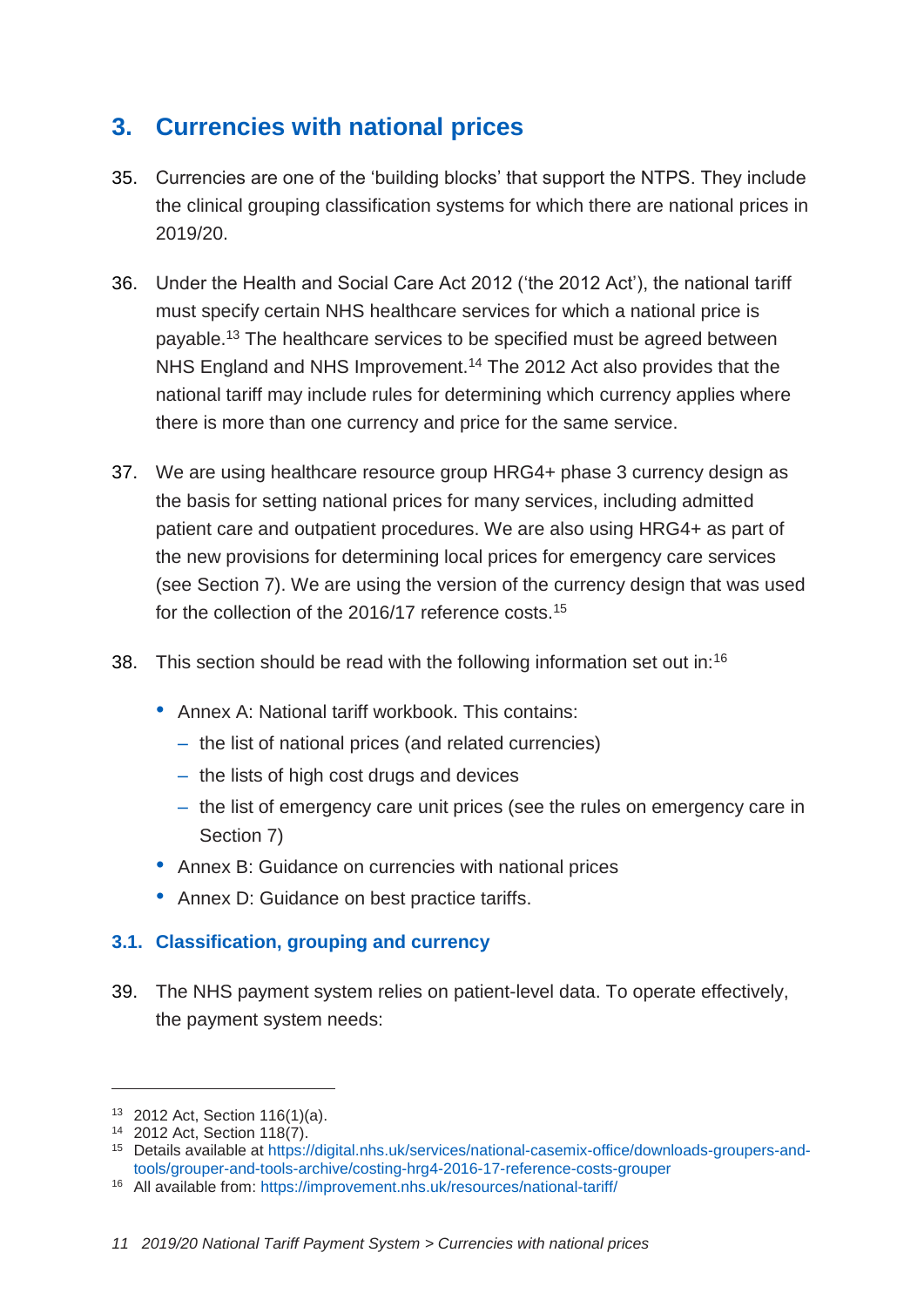- a way of capturing and classifying clinical activity: this enables information about patient diagnoses and healthcare interventions to be captured in a standard format
- a currency: the large number of codes for admitted patient activity in the primary classification system makes it impractical as a basis for payment; instead casemix groupings are used as the currency for admitted patients, outpatient procedures and A&E. For outpatient attendances, the currency is based on groupings that relate to clinical specialty and attendance type (eg first or follow-up attendance).
- 40. Clinical classification systems describe information from patient records with standardised definitions and nomenclature. The 2019/20 NTPS relies largely on two standard classifications to record clinical data for admitted patients. These are:
	- the World Health Organization International Classification of Diseases, 10th revision (ICD-10) for diagnoses<sup>17</sup>
	- Office of Population Censuses and Surveys 5 (OPCS-5) for operations, procedures and interventions.
- 41. 'Grouping' is the process of using clinical information such as diagnosis codes (in admitted patient care only), procedure codes (in admitted patient care and outpatient care), treatment codes (A&E only) and investigation codes (A&E only) to classify patients to casemix groups structured around healthcare resource groups (HRGs). HRGs are groupings of clinically similar conditions or treatments that use similar levels of healthcare resources. The grouping is done using [grouper software produced by NHS Digital.](http://www.hscic.gov.uk/casemix/payment) <sup>18</sup> NHS Digital also publishes comprehensive documentation giving the logic and process behind the software's derivation of HRGs as well as other materials that explain and support the development of the currencies that underpin the national tariff.<sup>19</sup>
- 42. A 'currency' is a unit of healthcare for which a payment is made. Under the 2012 Act, a healthcare service for which a national price is payable must be specified in the national tariff. A currency can take many different forms; for

<sup>&</sup>lt;sup>17</sup> The 5th edition update of ICD-10 was published in April 2015.

<sup>18</sup> <http://digital.nhs.uk/casemix/payment>

<sup>&</sup>lt;sup>19</sup> Any enquiries on the 'Code to grouper' software, guidance and confirmation of appropriate coding and the grouping of activities can be sent to [enquiries@nhsdigital.nhs.uk](mailto:enquiries@nhsdigital.nhs.uk)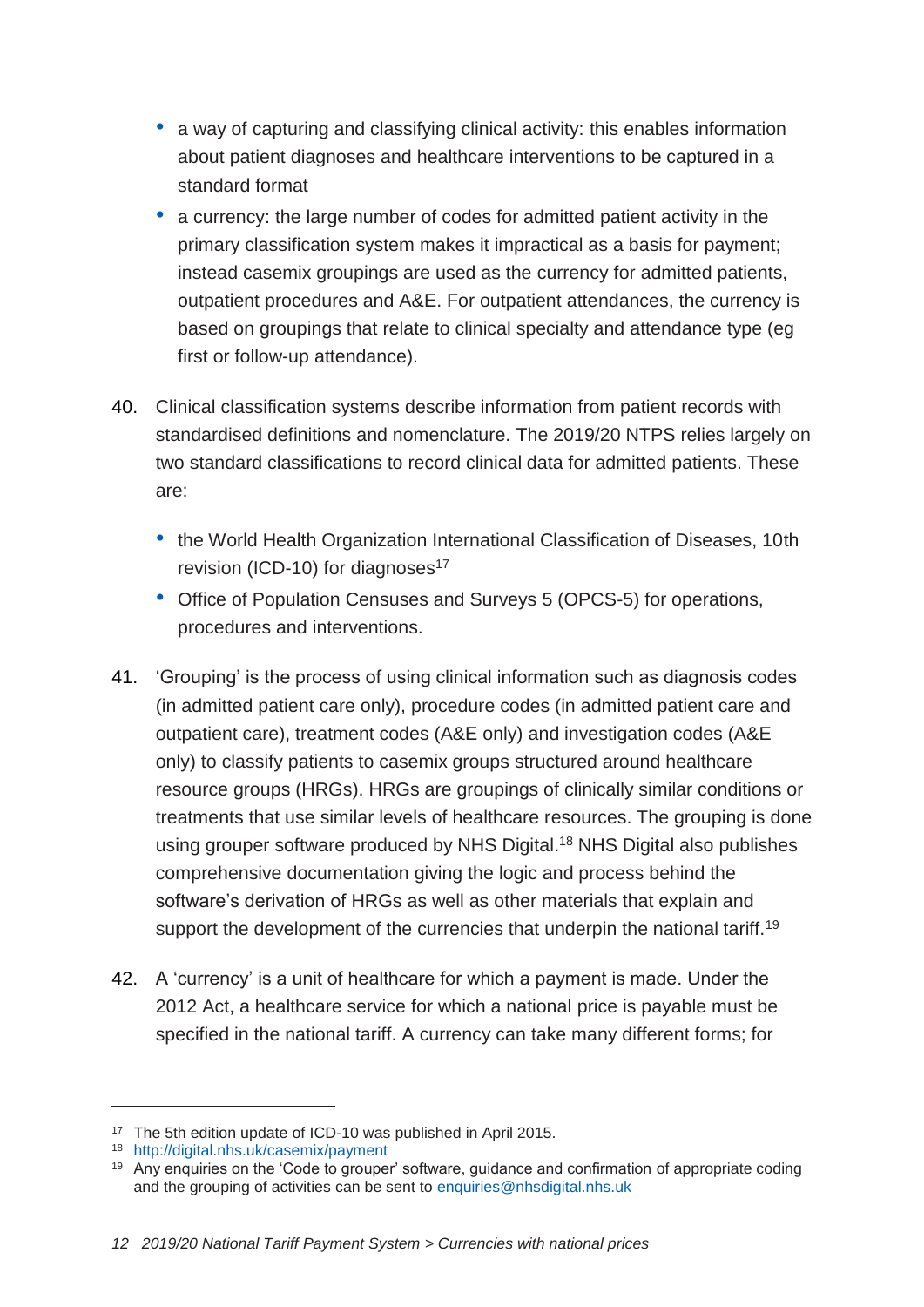example, it could involve a bundle of services for a group of patients or a particular population, or an individual episode of treatment.

- 43. We use spell-based<sup>20</sup> HRGs as the currency for most admitted patient care and some outpatient procedures, and as part of the payment approach for emergency care services (see Section 7).
- 44. The HRG currency design used for the 2019/20 NTPS is known as HRG4+ phase 3 and is arranged into chapters, each covering a group of similar conditions or treatments. Some chapters are divided into subchapters. The specific design for the 2019/20 NTPS is that used to collect 2016/17 reference costs.
- 45. The currency used for outpatient attendances is based on clinical specialty and attendance type, defined by treatment function code (TFC). This is explained in more detail in Section 3.2.4.

# <span id="page-12-0"></span>**3.2. Currencies for which there are national prices**

- 46. Section 3.2.1 describes the admitted patient care currencies for which there are national prices. These currencies and national prices no longer include maternity services and emergency care. From 2019/20, the prices for maternity services have been made non-mandatory and are subject to the local pricing rules specified in Section  $6^{21}$  Emergency care services are subject to the pricing rules specified in Section 7.
- 47. The methods we use to determine the national prices are set out in Section 4. The list of national prices and related currencies is in Annex D.
- 48. In particular circumstances we specify services in different ways, and attach different prices – for example, setting best practice tariffs (BPTs) to incentivise improved outcomes for particular cohorts of patients. As well as specifying the currencies, this section (in combination with Annexes A, B and D) includes the rules for determining which currencies and prices apply where a service is specified in more than one way.

<sup>&</sup>lt;sup>20</sup> A spell is a period from admission to discharge or death. A spell starts on admission of the patient.

<sup>&</sup>lt;sup>21</sup> Prices for maternity services have been made non-mandatory to address an issue with the pricing of public health services. The [NHS operational planning and contracting guidance 2019/20](https://www.england.nhs.uk/wp-content/uploads/2018/12/nhs-operational-planning-and-contracting-guidance.pdf) (section 3.2) states that providers and commissioners are expected to use these prices for contracting in 2019/20.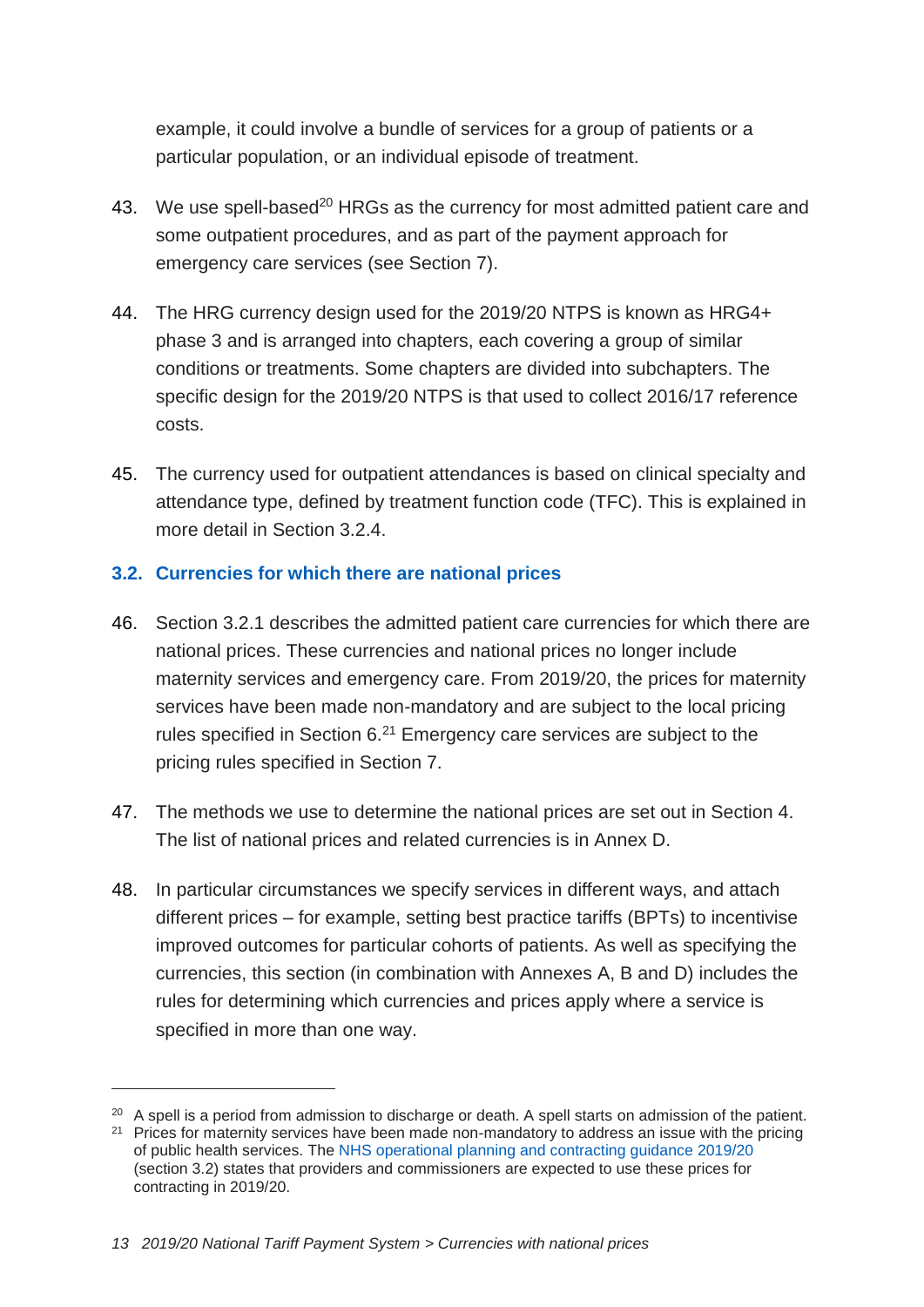49. The rules for the local pricing of services with national currencies but no national prices – such as adult mental health and ambulance services – are set out in Section 6.4. The rules for the local pricing of emergency care services, which includes use of HRG4+ grouping for determining prices for those services, are set out in Section 7.

# **3.2.1. Admitted patient care**

- 50. Spell-based HRG4+ phase 3 is the currency design for admitted patient care (excluding emergency care), covering the period from admission to discharge. If a patient is under the care of one consultant for their entire spell, this would comprise one finished consultant episode (FCE). Occasionally, a patient will be under the care of more than one consultant during their spell; this would mean that the spell had multiple FCEs.
- 51. National prices for admitted patient care cover the care received by a patient during their spell in hospital, including the costs of services such as diagnostic imaging. The national price to be applied is determined by the date of discharge.
- 52. The costs of some elements of the care pathway, such as critical care and high cost drugs, are excluded from national prices. These costs are paid under the rules applicable to local pricing.
- 53. To promote movement to day-case settings where appropriate, most elective prices are for the average of day-case and ordinary elective care costs, weighted according to the proportion of activity in each group.
- 54. For a few HRGs there is a single price across outpatient procedures and day cases, or a single price across all settings. This approach has been taken where a price that is independent of setting is clinically appropriate.
- 55. When a patient has more than one distinct admission on the same day<sup>22</sup> (eq. the patient is admitted in the morning, discharged, then readmitted in the afternoon), each admission is counted as the beginning of a separate spell.

<sup>22</sup> Calendar day not 24-hour period.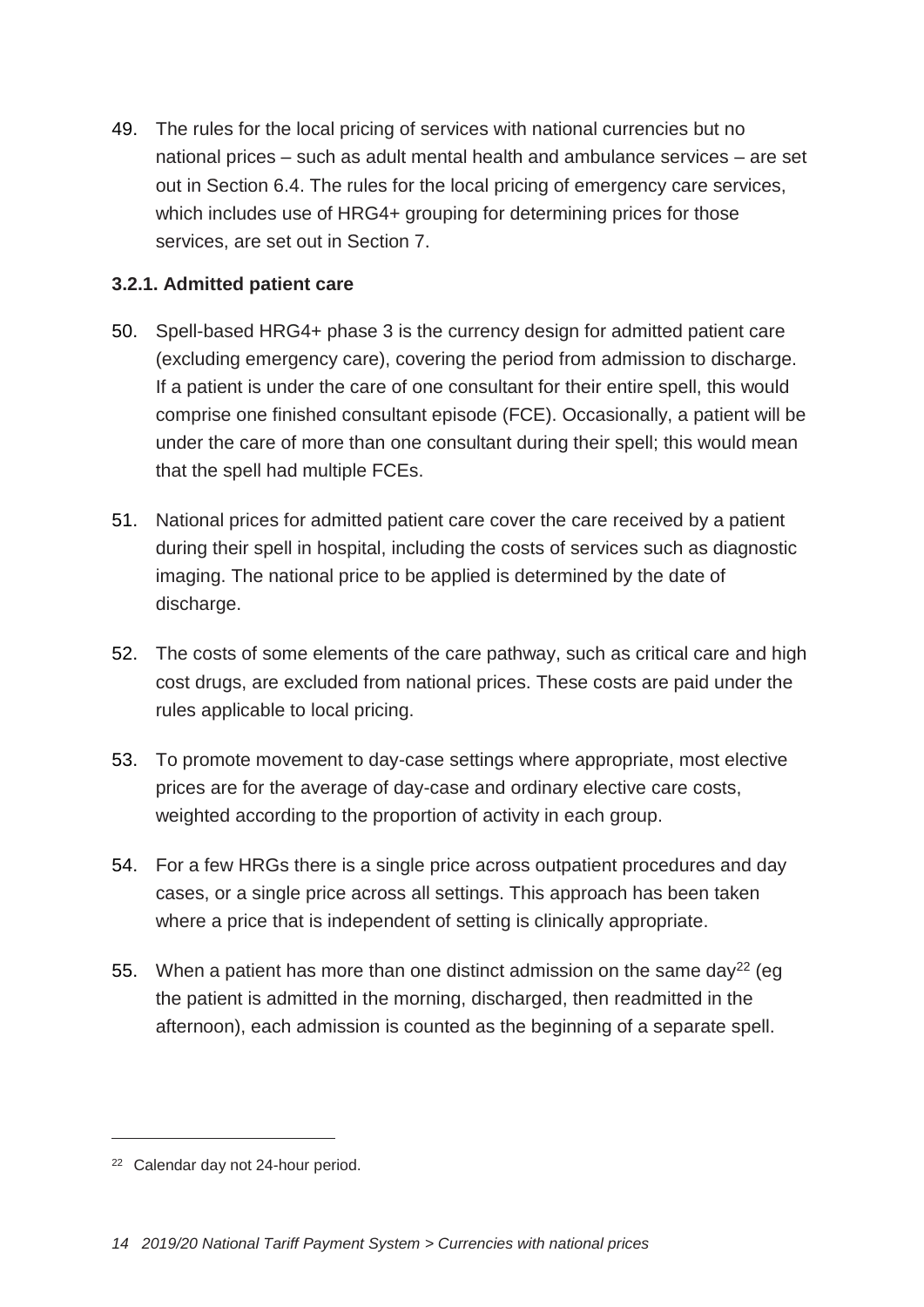- 56. Long stay payments<sup>23</sup> apply to admitted patient care. These are explained in detail below.
- 57. Short stay emergency (SSEM) adjustments used to apply to national currencies and national prices for admitted patient care. However, SSEM adjustments are now incorporated within the new payment approach for emergency care (see Section 7 and Annex A for details).

# *Changes to the scope of services with national prices*

- 58. The services for which there are national prices have changed from 2017/19 in the following ways:
	- Maternity and emergency care services are no longer in the scope of national prices.
	- Two HRGs and national prices for septic shock (WJ05A and WJ05B) have been withdrawn as NHS Digital's coding guidance for sepsis published in December 2016 means it is not possible to record activity against these HRGs.
	- Following clinical advice, new outpatient procedure prices have been introduced for:
		- EY13Z Removal of Electrocardiography Loop Recorder
		- FF14Z Adjustment of Gastric Band for Obesity
		- FE33Z Therapeutic Flexible Sigmoidoscopy, 19 years and over
		- FE47Z Combined Upper and Lower Gastrointestinal Tract Therapeutic Endoscopic Procedures
		- FE48B Combined Upper and Lower Gastrointestinal Tract Diagnostic Endoscopic Procedures with Biopsy, 18 years and under.
	- Outpatient procedure prices have been removed for:
		- BZ54B Major, Orbit or Lacrimal Procedures, 19 years and over, with CC Score 0
		- EY12A Implantation of Electrocardiography Loop Recorder with CC Score 3+.

<sup>&</sup>lt;sup>23</sup> For patients who remain in hospital beyond an expected length of stay for clinical reasons, there is an additional reimbursement to the national price called a 'long-stay payment' (sometimes referred to as an 'excess bed day payment'). The long-stay payment applies at a daily rate to all HRGs where the length of stay of the spell exceeds a 'trim point' specific to the HRG.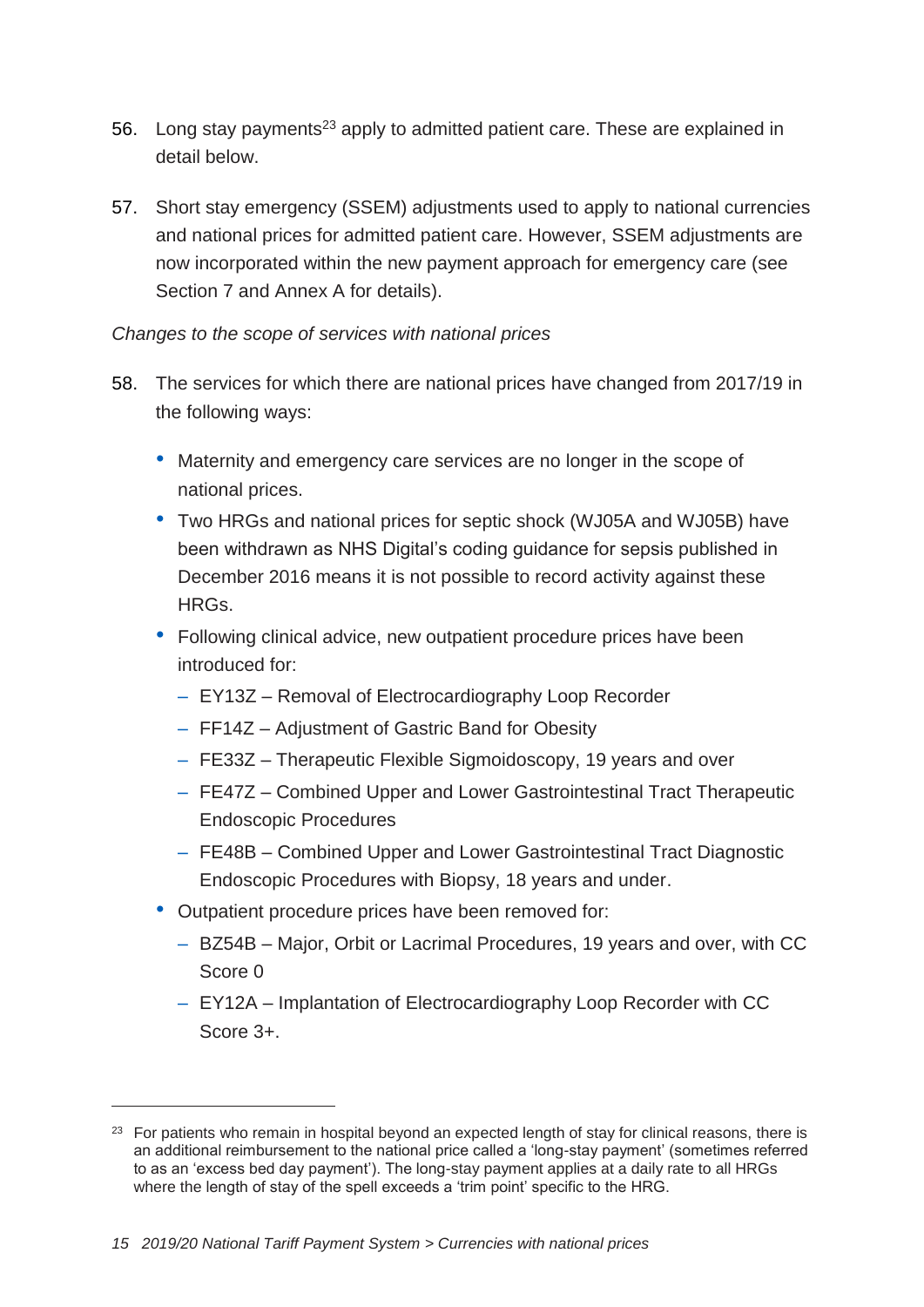59. While the tariff has been informed by the 2016/17 reference costs design of HRG4+ phase 3 and the 2016/17 reference cost relativities, the scope of the tariff, unless explicitly stated otherwise, is consistent with 2017/19.

#### *Long-stay payment*

- 60. A long-stay payment on a daily rate basis applies to all HRGs where the length of stay of the spell exceeds a specified trim point<sup>24</sup> specific to the HRG and point of delivery.
- 61. The trim point is defined in the same way as for reference costs, but is spell based and there are separate elective and non-elective trim points. The trim point for each HRG is shown alongside national prices in Annex A.
- 62. For 2019/20, there is a trim point floor of five days.<sup>25</sup> There are two long-stay payment rates per chapter – one for child-specific HRGs and one for all other HRGs.
- 63. If a patient is medically ready for discharge and delayed discharge payments have been imposed on local authorities under the provisions of the Community Care (Delayed Discharges etc) Act 2003, commissioners should not be liable for any further long-stay payment.
- 64. Long-stay payments may only be adjusted when  $SUS + 26$  applies an adjustment for delayed discharge when the Discharge Ready Date field is submitted in the Commissioning Data Set, by removing the number of days between the ready date and actual discharge date from any long-stay payment. Where the Discharge Ready Date field is submitted, providers will wish to satisfy themselves that local authorities are being appropriately charged.

# **3.2.2. Chemotherapy and radiotherapy**

# *Chemotherapy*

-

65. HRG subchapter SB covers both the procurement and the delivery of chemotherapy regimens for patients of all ages. The HRGs in this subchapter

<sup>&</sup>lt;sup>24</sup> The trim point is defined as the upper quartile length of stay for the HRG plus 1.5 times the interquartile range of length of stay.

 $25$  For simplicity, we have shown a trim point floor of at least five days for all HRGs in the tariff spreadsheet, regardless of whether the HRG includes length of stay logic of less than five days.

<sup>26</sup> <https://digital.nhs.uk/services/secondary-uses-service-sus>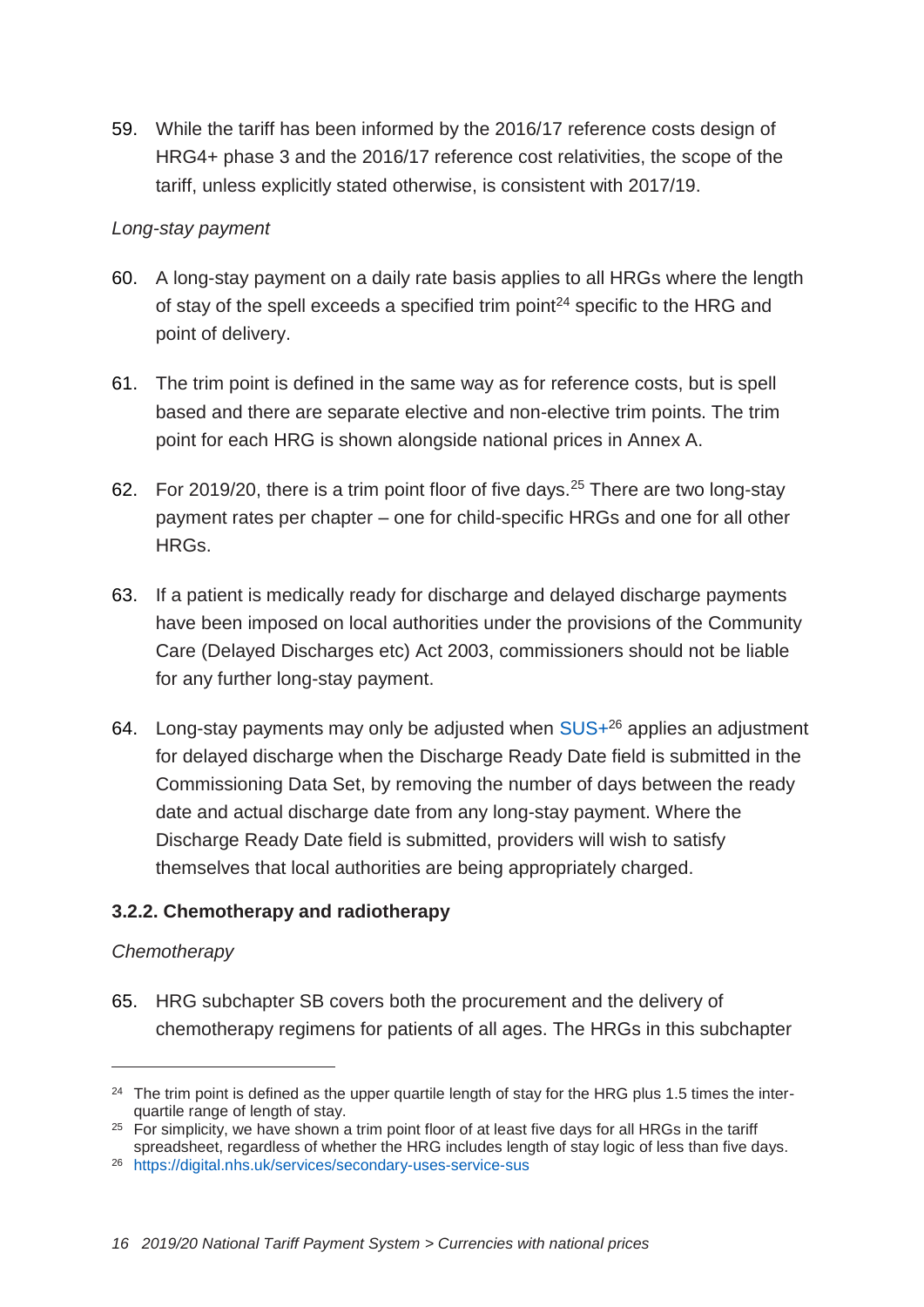are unbundled<sup>27</sup> and include activity undertaken in inpatient, day-case and nonadmitted care settings.

- 66. Chemotherapy payment is split into three parts:
	- a core HRG (covering the primary diagnosis or procedure) this has a national price
	- unbundled HRGs for chemotherapy drug procurement these have local currencies and prices
	- unbundled HRGs for chemotherapy delivery these have national prices.
- 67. The regimen list can be accessed from [NHS Digital.](https://hscic.kahootz.com/connect.ti/t_c_home/viewBlogArticle?articleid=247481)<sup>28</sup>

# *Radiotherapy*

- 68. HRG subchapter SC covers both the preparation and the delivery of radiotherapy for patients of all ages. The HRGs in this subchapter are for the most part unbundled and include activity undertaken in inpatient, day-case and non-admitted care settings.
- 69. HRG4+ groups for radiotherapy include:
	- radiotherapy planning for pre-treatment (planning) processes
	- radiotherapy treatment (delivery per fraction) for treatment delivered, with a separate HRG allocated for each fraction delivered.
- 70. The radiotherapy planning HRGs are intended to cover all attendances needed to complete the planning process. It is not intended to record individual attendances for parts of this process separately.
- 71. The planning HRGs do not include the consultation at which the patient consents to radiotherapy, nor any medical review required by any change in status of the patient.
- 72. The HRGs for radiotherapy treatment cover the following elements of care:
	- external beam radiotherapy preparation this has a national price

<sup>&</sup>lt;sup>27</sup> HRG4 introduced unbundled HRGs, making it possible to separately report, cost and remunerate the different components within a care pathway.

<sup>28</sup> <http://systems.digital.nhs.uk/data/clinicalcoding/codingstandards/opcs4/chemoregimens>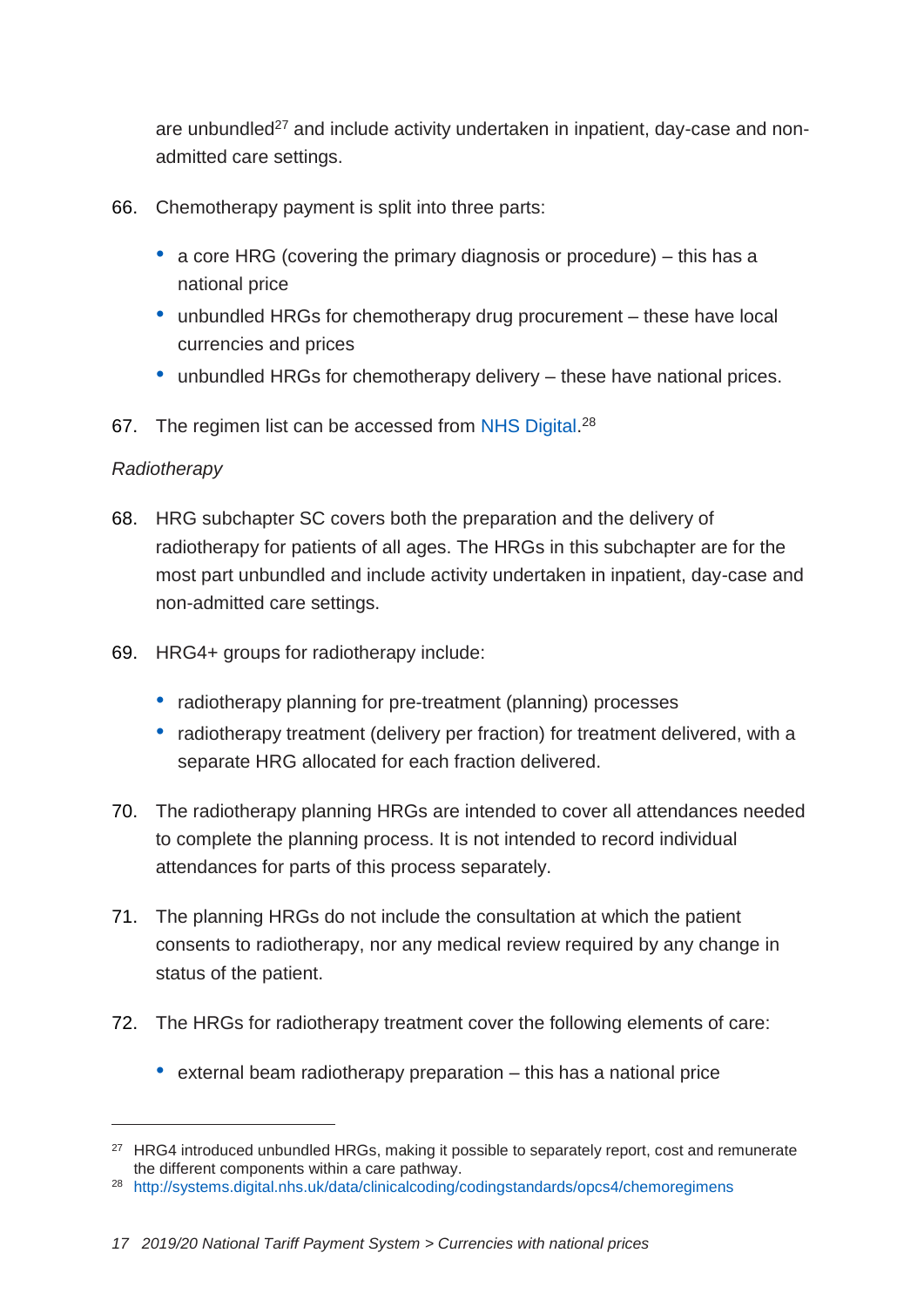- external beam radiotherapy delivery this has a national price
- brachytherapy and molecular radiotherapy administration this has local currencies and prices.
- 73. Further information on the structure of the chemotherapy and radiotherapy HRGs and payment arrangements can be found in Annex B.

# **3.2.3. Nuclear medicine**

74. Two new empty core HRGs for nuclear medicine were introduced in the 2016/17 reference cost currency design. They are RD97Z (diagnostic imaging) and RN97Z (nuclear medicine). Empty core HRGs allow a price to be paid for each scan. These two HRGs have a zero price in 2019/20 for outpatients. This is the same as for other current empty core HRGs.

# **3.2.4. Post-discharge rehabilitation**

- 75. Post-discharge national currencies cover the entire pathway of treatment following discharge. They are designed to help reduce avoidable emergency readmissions and provide a service agreed by clinical experts to facilitate better post-discharge rehabilitation and reablement for patients.<sup>29</sup>
- 76. Post-discharge currencies cover four specific rehabilitation pathways:

# • **Cardiac rehabilitation**

The post-discharge price will only apply to the subset of patients identified as potentially benefitting from cardiac rehabilitation, where the evidence for the effect of cardiac rehabilitation is strongest; that is, those patients discharged having had an acute spell of care for:

- acute myocardial infarction
- percutaneous coronary intervention or heart failure
- coronary artery bypass grafting.

# • **Pulmonary rehabilitation**<sup>30</sup>

-

The post-discharge price will apply to patients discharged having had an acute episode of care for COPD. The national price can be paid only for patients discharged from acute care with an HRG for the spell of care of

<sup>29</sup> More information on commissioning rehabilitation services can be found at: [www.england.nhs.uk/ahp/improving-rehabilitation](http://www.england.nhs.uk/ahp/improving-rehabilitation)

<sup>&</sup>lt;sup>30</sup> Based on the care pathway outlined in the Department of Health and Social Care's 'Chronic [Obstructive Pulmonary Disease \(COPD\) commissioning toolkit'.](https://www.gov.uk/government/publications/commissioning-toolkit-for-respiratory-services)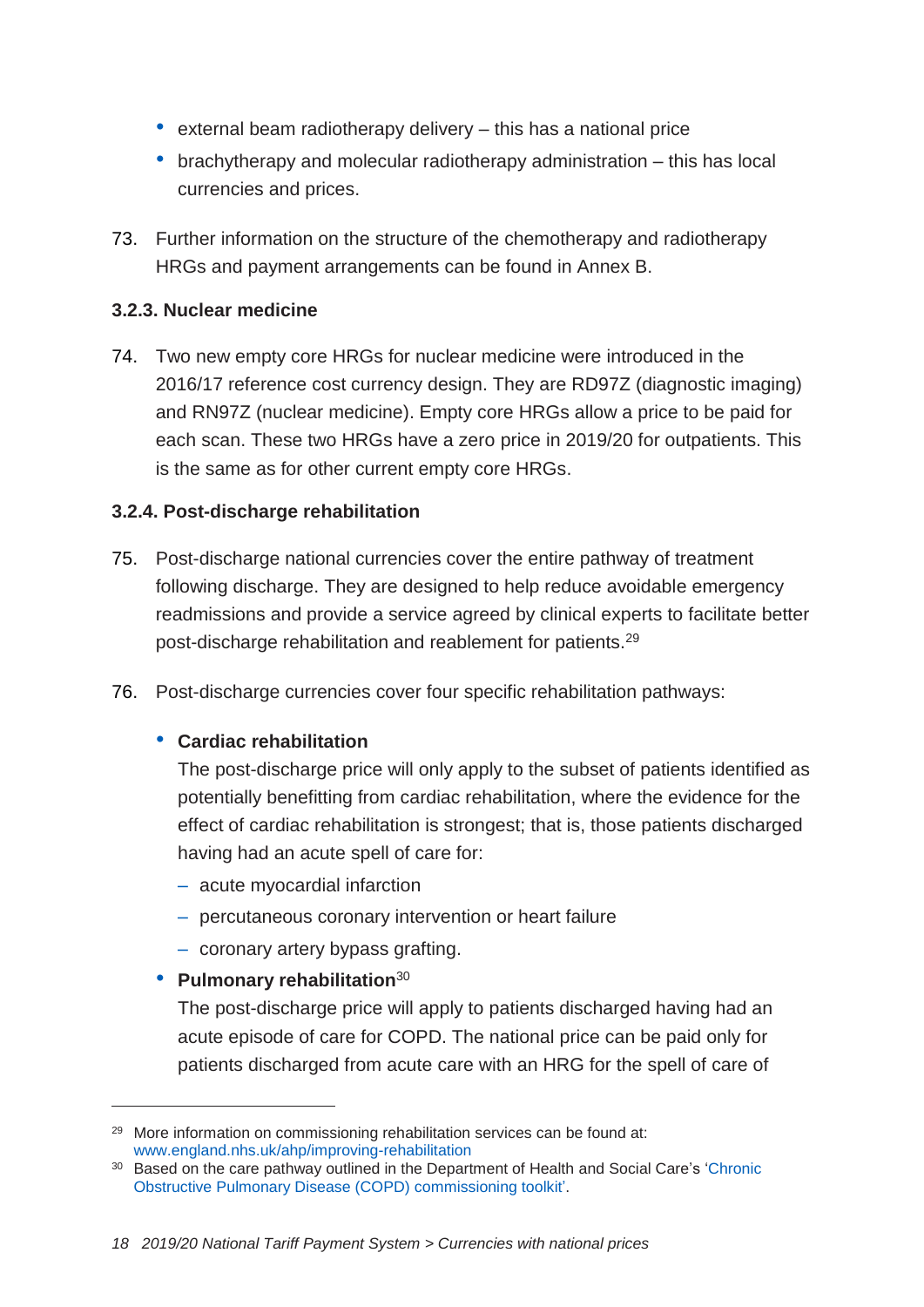DZ65A to DZ65K, who subsequently complete a course of pulmonary rehabilitation.

# • **Hip replacement rehabilitation**

The national price can only be paid for patients discharged from acute care with an episode of care with a spell dominant procedure of W371, W381, W391, W931, W941 or W951.

# • **Knee replacement rehabilitation**

The national price can be paid only for patients discharged from acute care with an episode of care with a spell dominant procedure coding of W401, W411, W421 or O181.

- 77. We are continuing with national prices for these four post-discharge currencies for the care of patients where a single provider provides both acute and community services. These prices are listed in Annex A. Where services are not integrated, the national price does not apply; however, we encourage the use of these prices in local negotiations on commissioning post-discharge care pathways.
- 78. Degrees of service integration vary. Accordingly, commissioners and providers will need to establish where both acute and community services are provided by a single provider to establish whether the post-discharge national prices should be used.
- 79. The post-discharge national prices must be paid on completion of a full rehabilitation pathway.
- 80. The post-discharge activity and national price will not be identified by the grouper or by SUS+. Therefore, in deriving a contract for this service, commissioners and providers need to agree locally the number of patients expected to complete rehabilitation packages. This forecast should be reconciled to the actual numbers of packages completed at year end.
- 81. Further information to support the implementation of all four post-discharge currencies, their scope and their specific rules can be found in Annex B.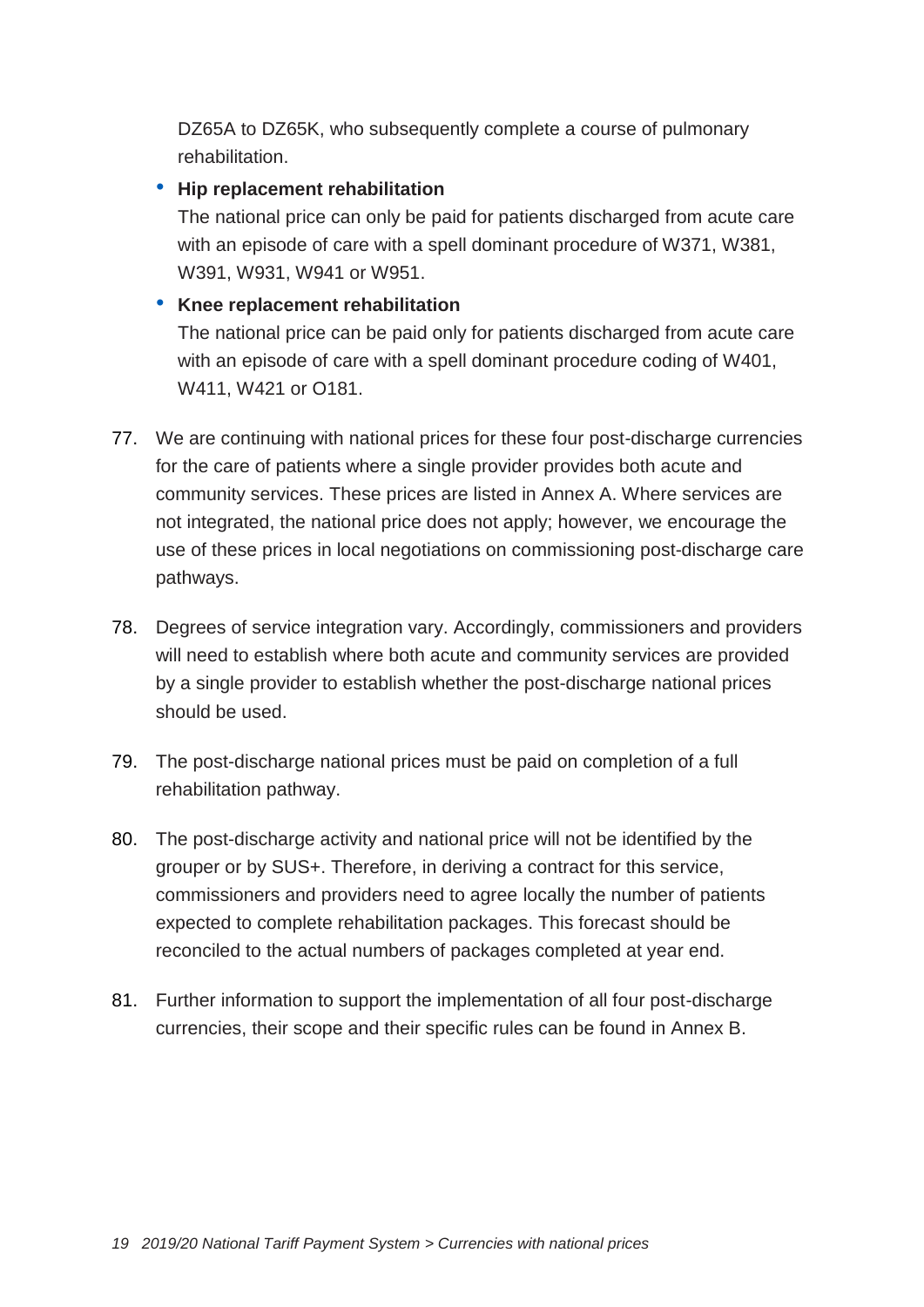#### **3.2.5. Outpatient care**

- 82. National prices for consultant-led outpatient attendances are based on clinic type, categorised according to treatment function code (TFC).<sup>31</sup> There are separate prices for first and follow-up attendances, for each TFC, as well as for single professional and multiprofessional clinics.<sup>32</sup>
- 83. To incentivise a change in the delivery of outpatient follow-up activity, to encourage a move to more efficient models and to free up consultant capacity, we over-reimburse first attendances and under-reimburse corresponding followup attendances. This transfer in cost (frontloading) is set at a TFC level and ranges from 0% to 30%. There is a full list in Annex A.
- 84. Following feedback, the frontloading in 2019/20 is reduced from 30% to 20% for ophthalmology (TFC 130), urology (TFC 101), and dermatology (TFC 330). Frontloading for nephrology (TFC 361) is reduced from 10% to 0%.
- 85. The outpatient attendance national price remains applicable only to prebooked, consultant-led attendances and in accordance with the service conditions in the [NHS Standard Contract.](http://www.england.nhs.uk/nhs-standard-contract/)<sup>33</sup>
- 86. When an attendance with a consultant from a different main specialty occurs during a patient's admission and replaces an attendance that would otherwise have taken place, it should attract a national price provided it is pre-booked and consultant-led.
- 87. When a patient has multiple distinct pre-booked outpatient attendances on the same day (eg one attendance in the morning and a second separate attendance in the afternoon), each attendance is counted separately and will attract a separate national price unless a local pathway price has been agreed with commissioners.
- 88. Outpatient attendances do not have to take place on hospital premises. Therefore consultant-led outreach clinics held in a GP practice or a children's centre should be eligible for the national price. For these clinics, it is important

<sup>&</sup>lt;sup>31</sup> TFCs are defined in the [NHS Data Model and Dictionary](https://www.datadictionary.nhs.uk/) as codes for 'a division of clinical work based on main specialty, but incorporating approved sub-specialties and treatment interests used by lead care professionals including consultants'.

<sup>&</sup>lt;sup>32</sup> Multiprofessional attendances are defined as multiple care professionals (including consultants) seeing a patient together, in the same attendance, at the same time. For more detail see Annex B.

<sup>33</sup> [www.england.nhs.uk/nhs-standard-contract/](http://www.england.nhs.uk/nhs-standard-contract/)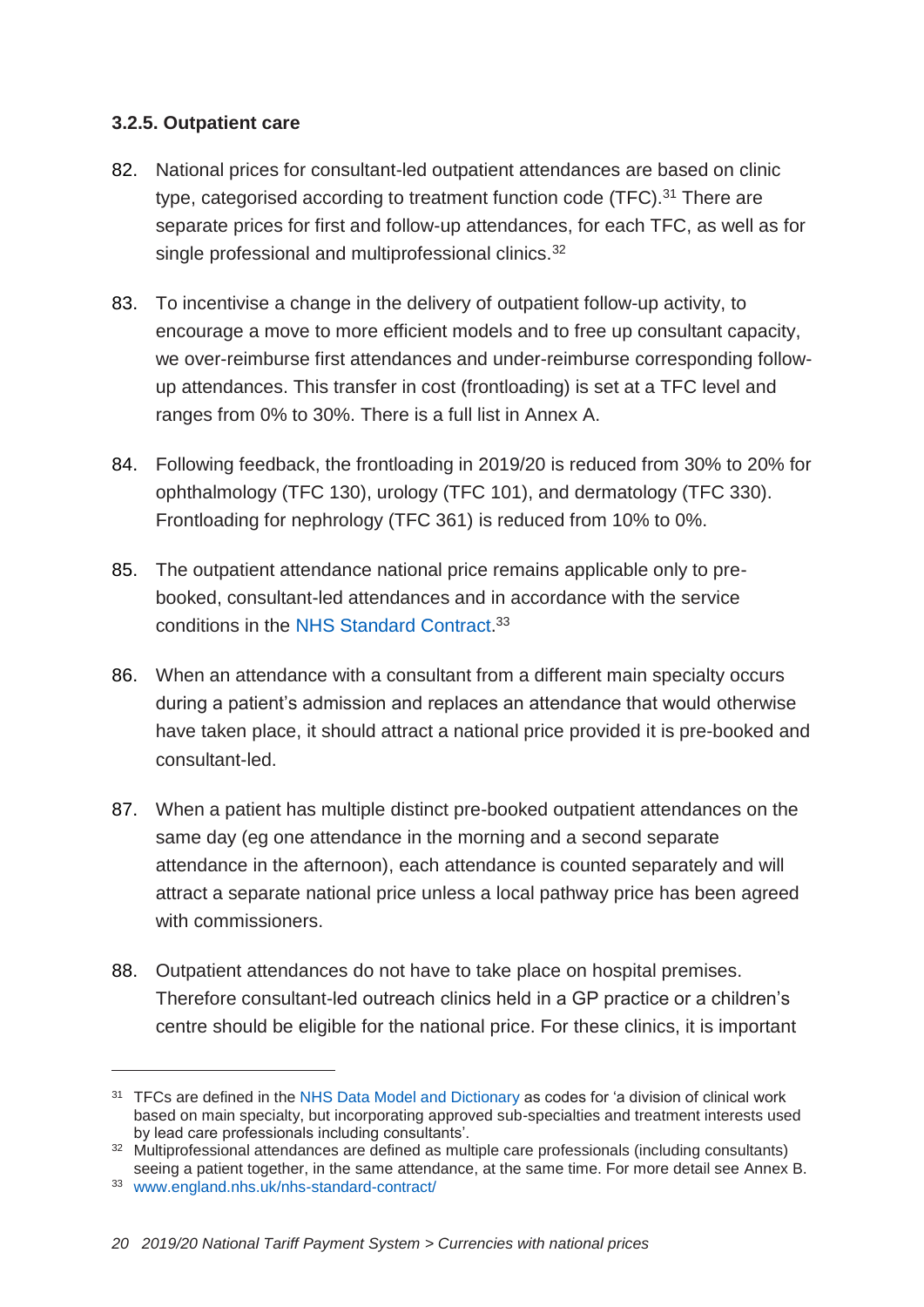to make sure the data flows into SUS+ to support payment for this activity. However, home visits are not eligible for the outpatient care national price and are instead subject to local price setting.

- 89. If, following an outpatient attendance, a patient attends an allied health professional (eg a physiotherapist), the costs of the latter attendance are not included in the national price for the original attendance and these attendances will be subject to local price setting (in accordance with the rules on local pricing).
- 90. Commissioners and providers should use the NHS Data Model and Dictionary to decide the category of outpatient attendance and day-case activity.<sup>34</sup> Furthermore, providers must ensure that the way they charge for activity is consistent with the way they cost activity in reference costs, and consistent with any conditions for payment included in contracts.
- 91. For some procedures undertaken in an outpatient setting, there are national prices based on HRGs. If more than one of these procedures is undertaken in a single outpatient attendance, only one price is applicable. The grouper software will determine the appropriate HRG, and the provider will receive payment at the relevant price.
- 92. Where a procedure-driven HRG is generated, SUS+ determines whether the HRG has a mandatory national price and, if so, applies it. Outpatient procedures for which there is no national HRG price will be paid according to the relevant outpatient attendance national price.
- 93. For TFCs with no national price, the price should be set through local pricesetting (in accordance with the rules on local pricing). The national price for any unbundled diagnostic imaging associated with the attendances must be used in all cases. National prices for diagnostic imaging in outpatients are mandatory, regardless of whether the core outpatient attendance activity has a national price.
- 94. Local systems are being encouraged to introduce advice and guidance services as part of plans to manage demand in secondary care acute services. To support this, we have set a non-mandatory price for advice and guidance

<sup>&</sup>lt;sup>34</sup> The [NHS Data Model and Dictionary Service](http://www.datadictionary.nhs.uk/) sets out the definitions to be applied. It provides a reference point for assured information standards to support healthcare activities in the NHS in England.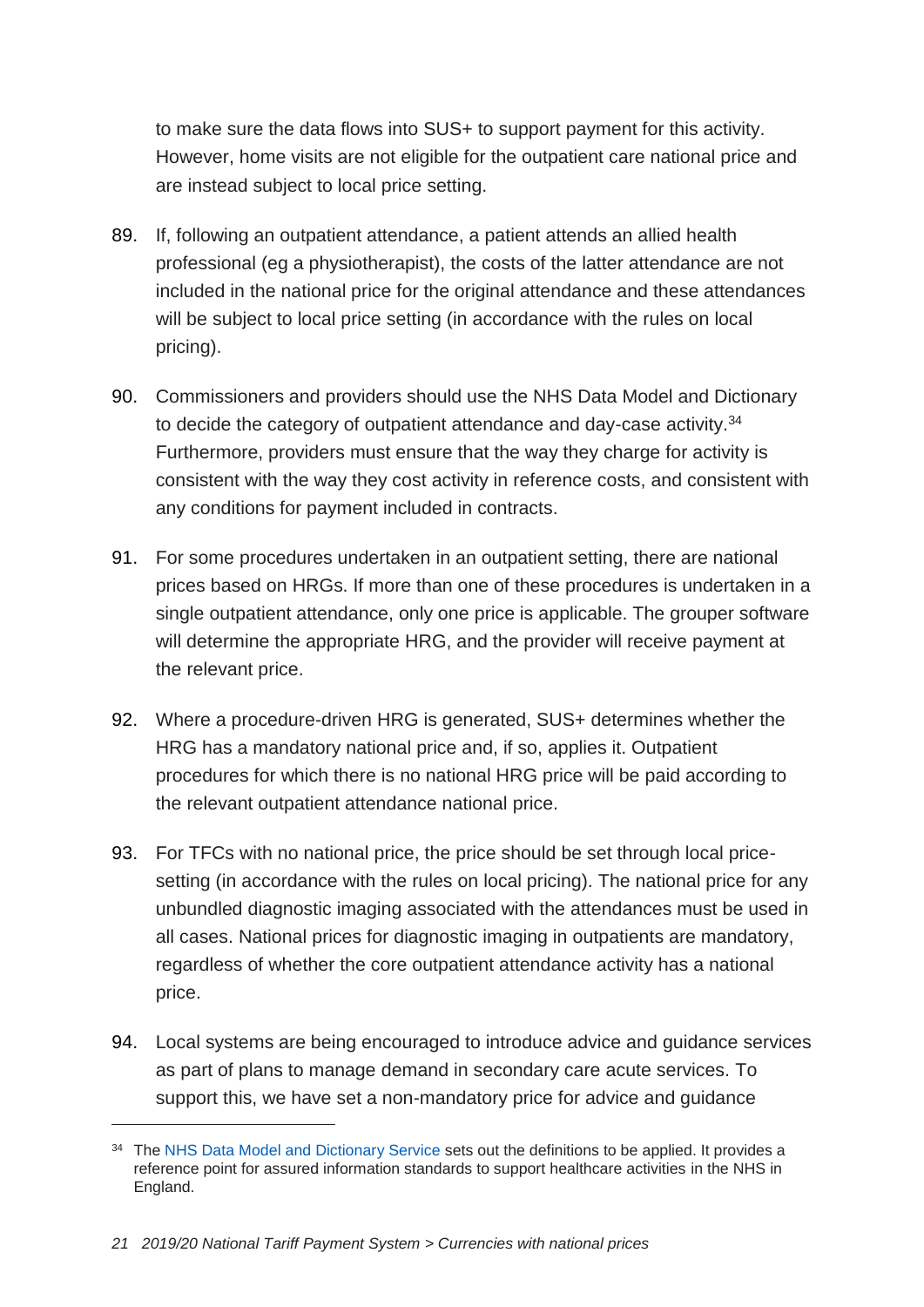services. See the supporting document *Non-mandatory prices and currencies* for details.

# *Non-face-to-face activity*

- 95. To further incentivise the use of new delivery models for follow-up appointments, increased use of non-face-to-face appointments or wider adoption of technology, we want to encourage providers and commissioners to agree local prices, at a TFC level, for non face-to-face activity.
- 96. For 2019/20 we have published non-mandatory prices for non-face-to-face and non-consultant-led activity. See the *Non-mandatory prices and currencies* workbook for details.

# *Outpatient pathways*

97. The approach to the setting of outpatient follow-up prices does not preclude commissioners and providers agreeing local variations (in accordance with the rules for local variations) that reflect local pathways and/or National Institute for Health and Care Excellence (NICE) guidance, either within the acute setting or across acute and community settings. Examples of these could include specific pathways of care in dermatology or ophthalmology or cover pathways for patients with more complex needs that do not have a discrete TFC for identification and reimbursement. For more details on local variation, see Section 6.

# **3.2.6. Direct access**

 $\overline{a}$ 

- 98. There are national prices for activity accessed directly from primary care, which are listed in Annex A. One example is where a GP sends a patient for a scan and results are sent to the GP for follow-up rather than such a service being requested as part of an outpatient referral.
- 99. The outpatient Commissioning Data Set version 6.2 has a field that can be used to identify services that have been accessed directly.<sup>35</sup>
- 100. Where direct access activity is processed through the grouper, both a core HRG and an unbundled HRG will be created. When the activity is direct access,

<sup>&</sup>lt;sup>35</sup> SUS R16 release (April 2016) has a requirement to add new functionality to implement the CDS6.2 new data item 'Direct access indicator'.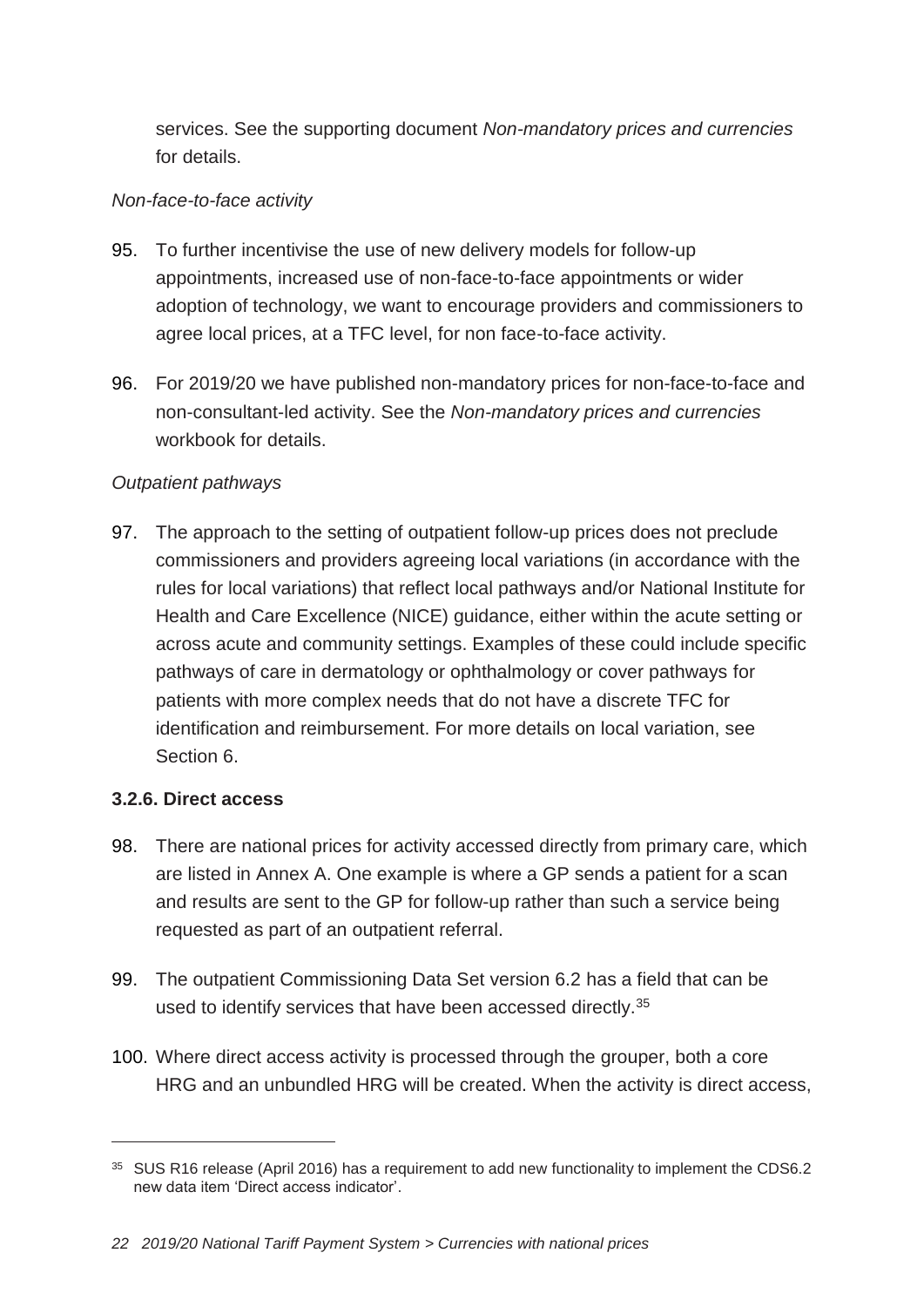the core HRG should not attract any payment but the direct access service should attract a payment.

- 101. In the case of direct access diagnostic imaging services for which there are national prices, the costs of reporting are included in prices. These costs are also shown separately in Annex A so that they can be used if a provider provides a report but does not carry out the scan.
- 102. There is also a non-mandatory price for direct access plain film X-rays.

# **3.2.7. Best practice tariffs**

- 103. A best practice tariff (BPT) is usually a national price that is designed to incentivise quality and cost-effective care. For 2019/20, BPTs will also form part of the arrangements for determining prices for emergency care, under local pricing rules (see Section 7). The first BPTs were introduced in 2010/11 following Lord Darzi's 2008 review.<sup>36</sup>
- 104. The aim is to reduce unwarranted variation in clinical quality and spread best practice. BPTs may introduce an alternative currency to an HRG, including a description of activities that are associated with good patient outcomes. An incentive to move from usual care to best practice is created by creating a price differential between agreed best practice and usual care. More detail on the method for setting BPT prices can be found in Section 4.
- 105. Where a BPT introduces an alternative currency for a nationally priced service, that currency should be used in the cases described here, and set out in Annexes A, B and D.
- 106. Each BPT is different, tailored to the characteristics of clinical best practice for a patient condition and to the availability and quality of data. However, there are groups of BPTs that share similar objectives, such as:
	- avoiding unnecessary admissions
	- delivering care in appropriate settings
	- promoting provider quality accreditation
	- improving quality of care.

<sup>36</sup> *[High quality care for all](https://www.gov.uk/government/publications/high-quality-care-for-all-nhs-next-stage-review-final-report)*, presented to Parliament in June 2008.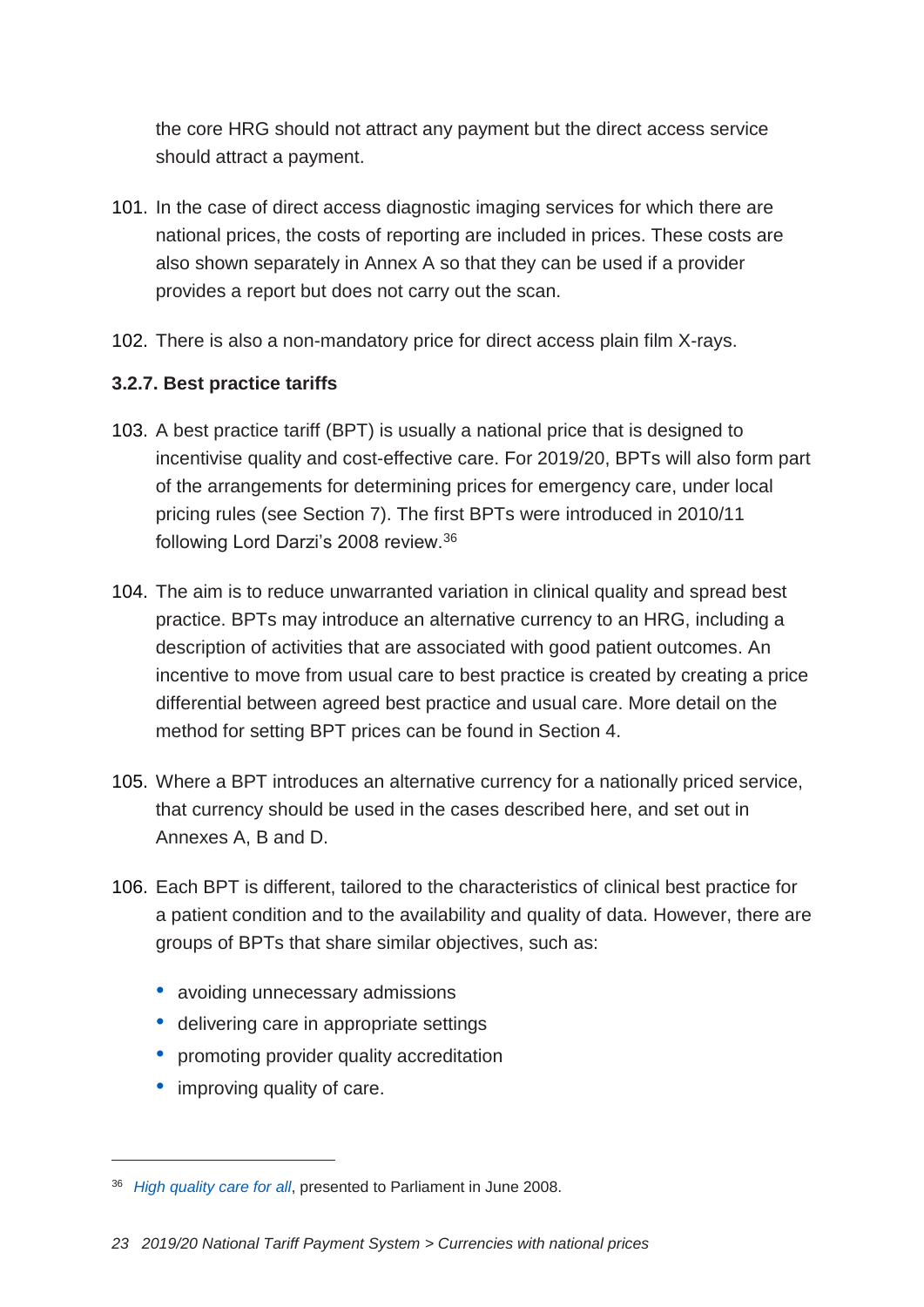107. The service areas covered by BPTs are all:

- high impact (that is, high volumes, significant variation in practice, or significant impact on patient outcomes)
- supported by a strong evidence base and clinical consensus on what constitutes best practice.

108. Details of all BPTs and their eligibility criteria are provided in Annex D.

109. The 2019/20 NTPS introduces new BPTs for:

- $\bullet$  emergency laparotomy<sup>37</sup>
- spinal surgery.

110. There are also updates to eight existing BPTs:

- acute stroke
- day-case procedures
- early inflammatory arthritis
- major trauma

- paediatric diabetes
- paediatric epilepsy
- primary hip and knee replacement outcomes
- rapid colorectal diagnostic pathway (straight to test STT).
- 111. We have retired the BPT for same-day emergency care with the introduction of the blended payment for emergency care. Implementation of BPTs that relate to emergency care should follow the relevant rules (see Section 7).
- 112. Some BPTs relate to specific HRGs (HRG-level), while others are more detailed and relate to a subset of activity in an HRG (sub-HRG). The BPTs that are set at a more detailed level are identified by 'BPT flags'. For sub-HRG level BPTs, there will be other activity covered by the HRG that does not relate to the BPT activity and so a 'conventional' price is also published for these HRGs to

<sup>&</sup>lt;sup>37</sup> Please note: this treatment will always fall within activity covered by the blended payment for emergency care. As such, the BPT will not be attached to a national price; it will be applied as part of the emergency care rules (see Section 7).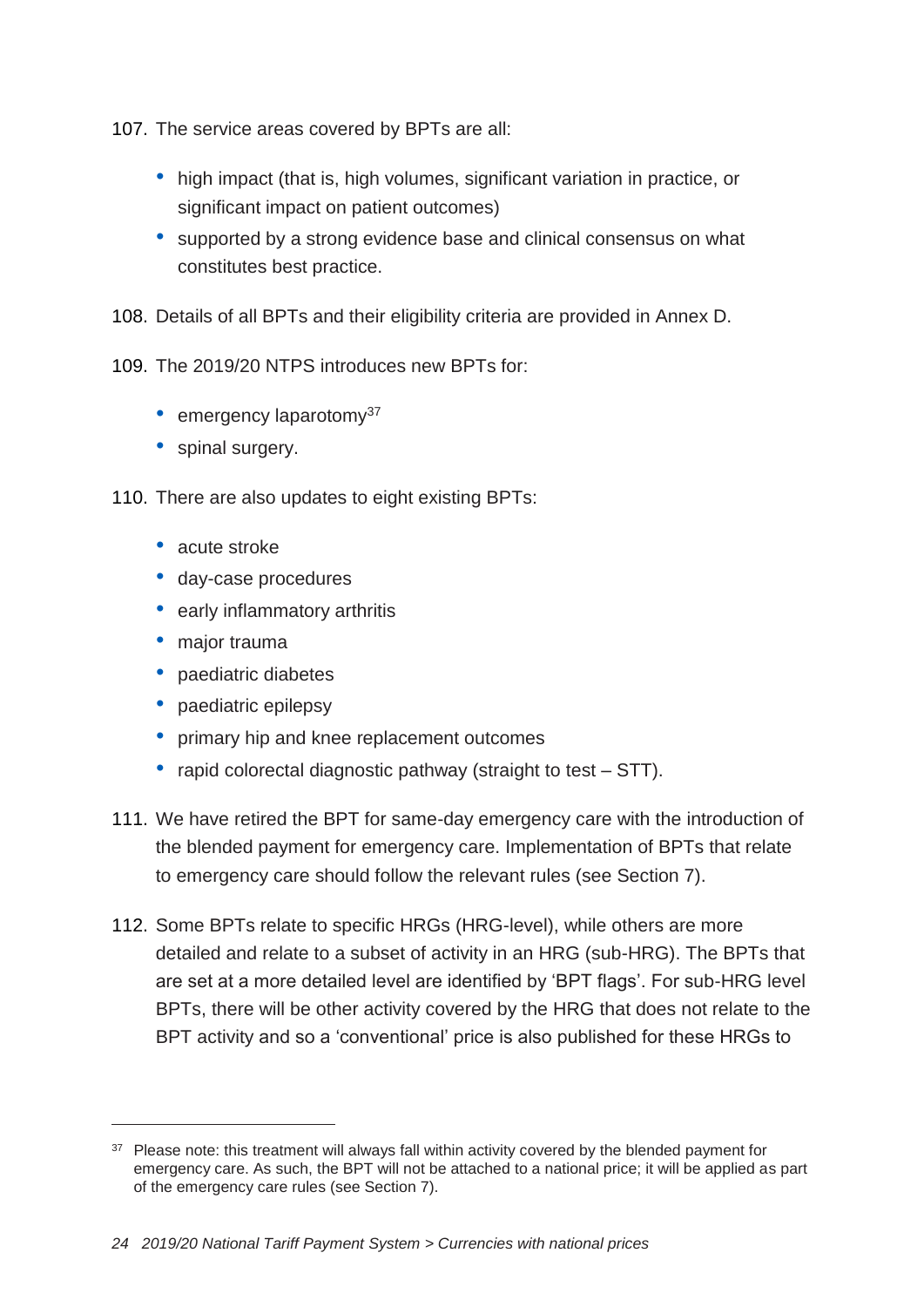reimburse the costs of the activity unrelated to the BPT. For more information relating to the BPT flags see Annex A.

- 113. Top-up payments for specialised services and long-stay payments apply to all the relevant BPTs. The short stay emergency adjustment (SSEM) may apply to BPTs that are in part or in whole related to emergency care, as part of the blended payment for emergency care (see Section 7).
- 114. Full details of all BPTs and guidance on implementation and eligibility criteria are available in Annex D. See also Section 7 for details of the operation of BPTs that are partly or wholly related to emergency care and therefore do not apply to national prices but to emergency care arrangements under local pricing rules.

# **3.2.8. Looked-after children health assessments**

- 115. Looked-after children<sup>38</sup> are one of the most vulnerable groups in society.
- 116. One-third of all looked-after children are placed with carers or in settings outside the originating local authority. These are referred to as 'out-of-area' placements.
- 117. When children are placed in care by local authorities, their responsible health commissioner has a statutory responsibility to commission an initial health assessment and conduct six-monthly or yearly reviews. When the child is placed out-of-area, the originating commissioner retains this responsibility, but the health assessment should be done by a provider in the local area to promote optimal care co-ordination for the child.
- 118. Usually, there are clear arrangements between commissioners and local providers for health assessments of looked-after children placed 'in area'. However, arrangements for children placed out-of-area are variable, resulting in concerns about the quality and scope of assessments.

<sup>&</sup>lt;sup>38</sup> The National Society for the Prevention of Cruelty to Children (NSPCC) website on Children in [Care](http://www.nspcc.org.uk/preventing-abuse/child-protection-system/children-in-care/) states: "A child who has been in the care of their local authority for more than 24 hours is known as a looked after child. Looked after children are also often referred to as children in care, a term which many children and young people prefer".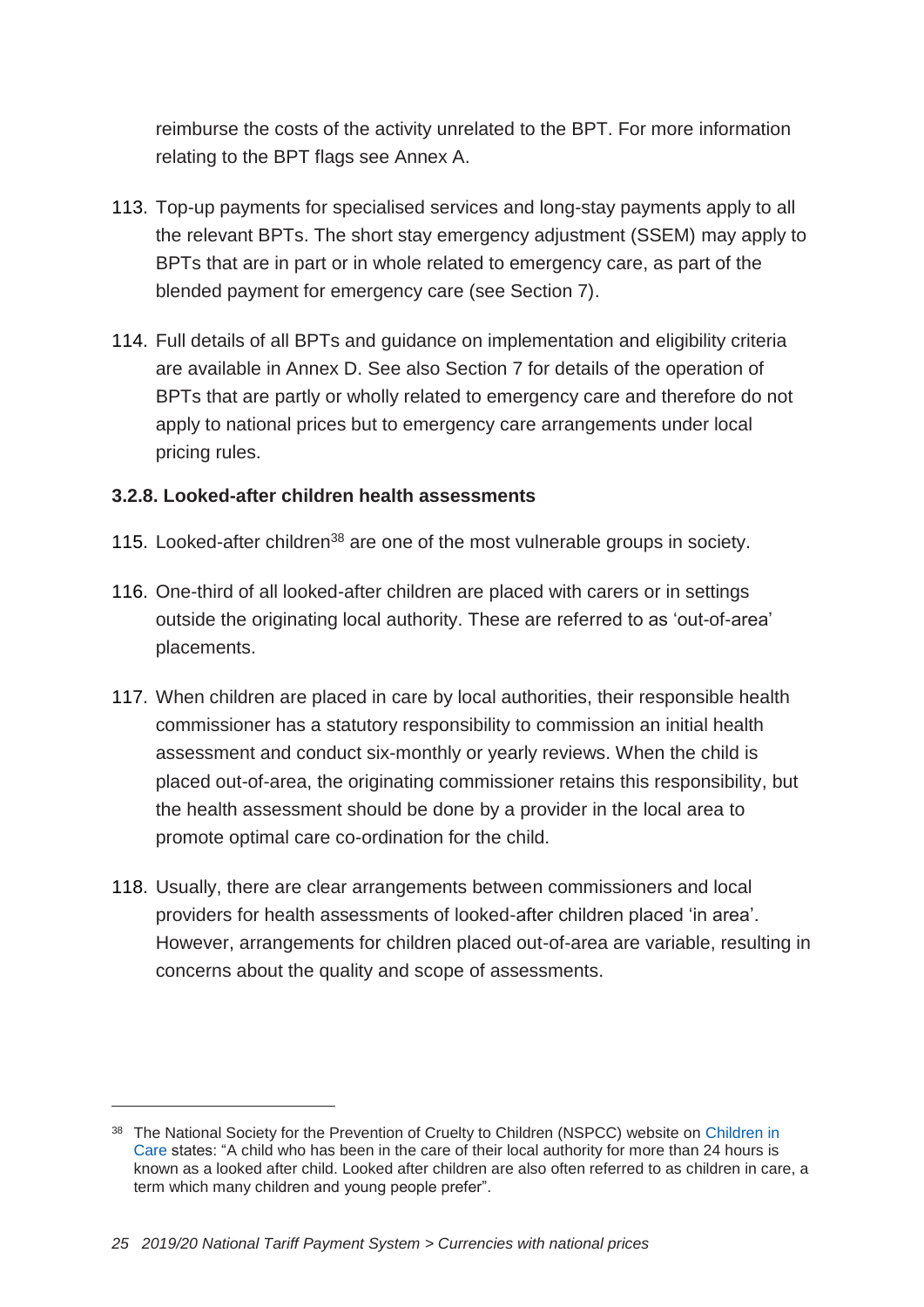- 119. To address this variability in the arrangements for children placed out-of-area and to enable more timely assessments, a national currency was devised. A checklist for implementing the currency is included in Annex B.
- 120. National prices apply for children placed out-of-area (see the 'Other national prices' tab in Annex A). When a looked-after child is placed out-of-area' the responsible commissioner must commission providers in the receiving area to undertake the health assessments and pay them using the national price.
- 121. There is a non-mandatory currency but no national currencies or national prices for in-area health assessments for looked-after children. In setting prices, commissioners and providers must adhere to the relevant rules and principles for local pricing set out in Section 6. Non-mandatory prices are available for children placed in-area to support the development of local prices (see *Nonmandatory prices and currencies workbook*).

# **3.2.9. Pathway payments**

- 122. Pathway payments are single payments that cover a bundle of services<sup>39</sup> which may be provided by several providers for an entire episode or whole pathway of care for a patient. They are designed to encourage better organisation and coordination of care across a pathway and among different healthcare providers. Improving the co-ordination of care, including across different care settings (eg primary, secondary, community services and social care), has the potential to improve patient outcomes by reducing complications and readmissions.
- 123. For 2019/20, there is one nationally priced pathway-based payment system, for patients with cystic fibrosis. Maternity services also use a pathway-based system, but this is non-mandatory and covered by local pricing rules. See Section 6.4 for details of the local pricing rules and the supporting documents *Non-mandatory prices* and *Guidance on the maternity pathway payment*.

# *Cystic fibrosis pathway payment*

-

124. The cystic fibrosis (CF) pathway currency is a complexity-adjusted yearly banding system with seven bands of increasing complexity of patient need. The

 $39$  Section 117 of the 2012 Act provides that a bundle of services may be specified as a single service (ie a currency) to which a national price applies, where those services together constitute a form of treatment.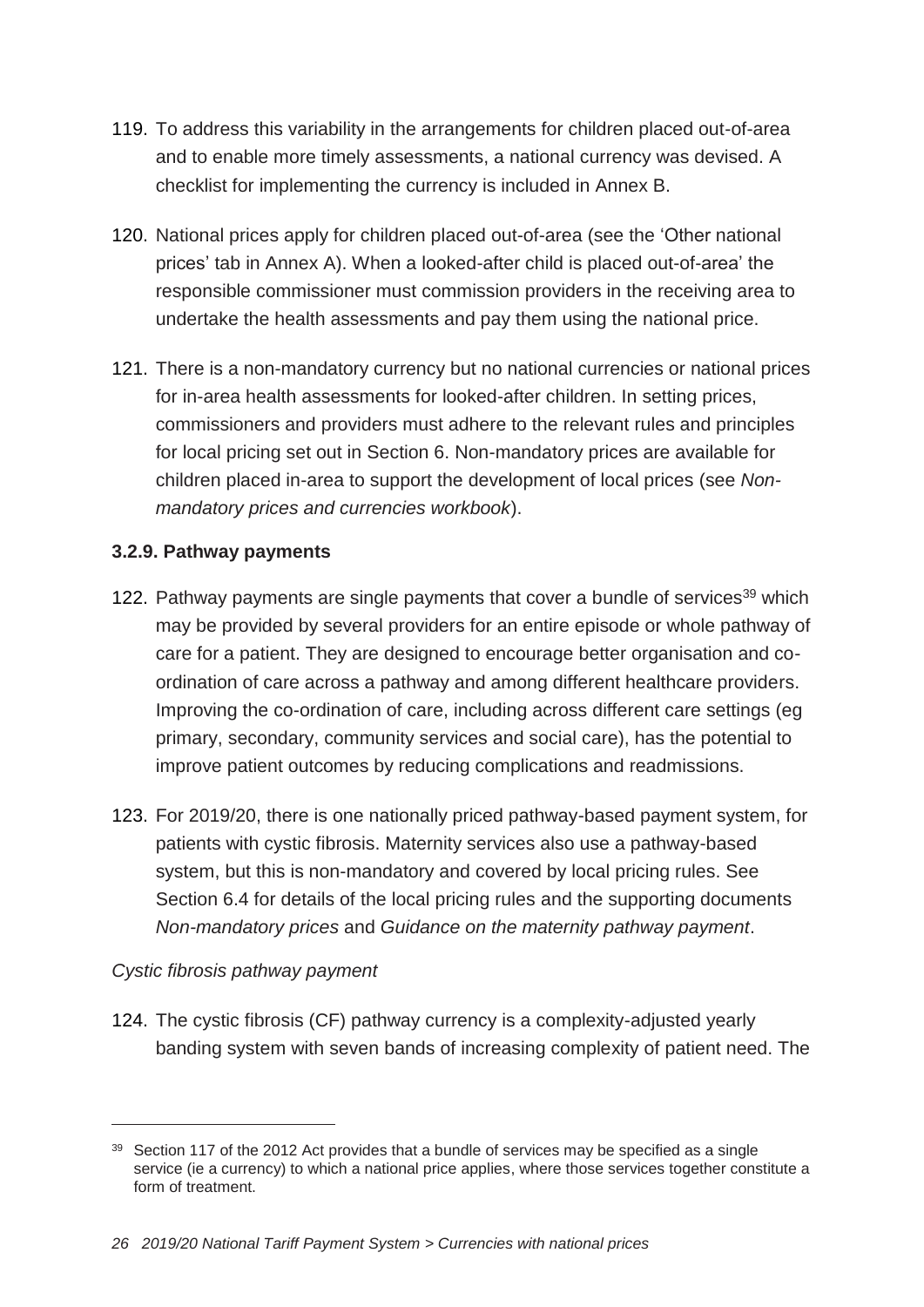tariff relates to a year of care. The pathway does not distinguish between adults and children.

- 125. The pathway payments cover all treatment directly related to CF for a patient during the financial year. This includes:
	- admitted patient care and outpatient attendances (whether delivered in a specialist centre or under shared network care arrangements)
	- home care support, including home intravenous antibiotics supervised by the CF service, home visits by the multidisciplinary team to monitor a patient's condition, eg management of totally implantable venous access devices (TIVADs), collection of mid-course aminoglycoside blood levels and general support for patient and carers
	- intravenous antibiotics provided during inpatient spells
	- annual review investigations.
- 126. The cystic fibrosis pathway currency was designed to support specialist cystic fibrosis multidisciplinary teams to provide care in a seamless, patient-centred manner, removing any incentives to hospitalise patients whose care can be well managed in the community and in their homes. Furthermore, it allows early intervention (following international guidelines) to prevent disease progression – for example, through the use of antipseudomonal inhaled/nebulised antibiotics and mucolytic therapy.
- 127. Further information is provided in Annex A.

# <span id="page-26-0"></span>**3.3. High cost drugs, devices and listed procedures**

- 128. Several high cost drugs, devices and listed procedures are not reimbursed through national prices; instead they are subject to local pricing in accordance with the rules set out in Section 6. The relevant drugs, devices and procedures can be found on the high cost lists in Annex A. If they are not on this list and are part of a nationally priced treatment or service, then the cost of the drug, device or listed procedure is covered by the national price. High cost drugs are excluded either individually or as a group exclusion, as indicated in Annex A.
- 129. Where a provider or commissioner believes that the national price does not cover the cost of the drug or device, in addition to the other costs of treating the patient, a local variation can be agreed between provider and commissioner to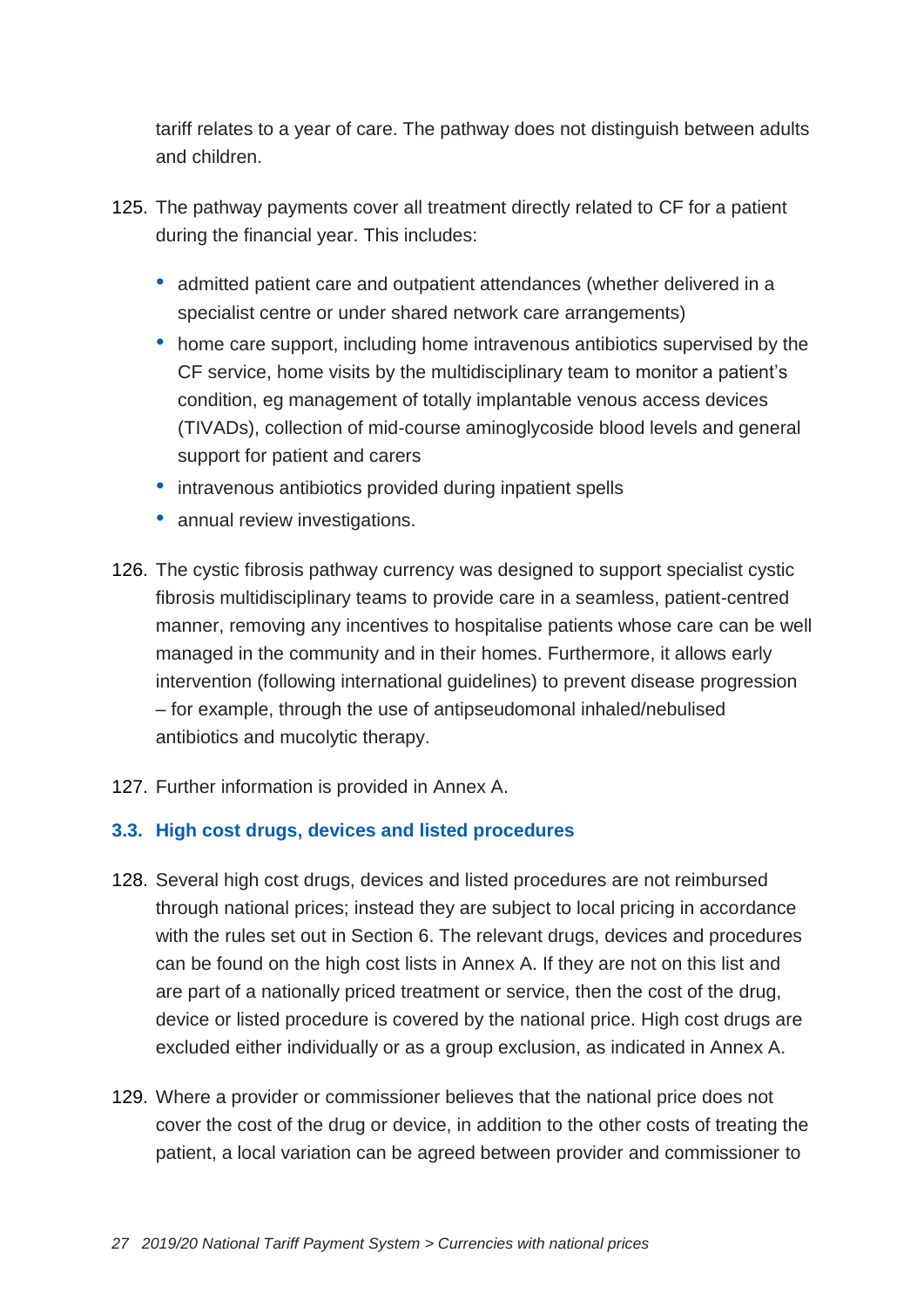facilitate an additional payment. This must be done in accordance with local pricing rules (see Section 6).

- 130. For the 2019/20 NTPS we have updated the list of drugs, devices and procedures.
- 131. We have used the same guiding principles as in previous years, with one change: for devices, we have expanded the principles to support procurement arrangements introduced by NHS England Specialised Commissioning.
- 132. We have also stated that consumables required uniquely for the deployment of listed devices should be subject to reimbursement outside national prices. Annex A gives the details and includes the full lists of drugs devices and procedures.

# <span id="page-27-0"></span>**3.4. The innovation and technology tariff**

- 133. In 2017/19 we introduced an innovation and technology tariff (ITT) with the aim of setting incentives to encourage the uptake and spread of innovative medical technologies that benefit patients.
- 134. Since the introduction of the ITT, further developments have taken place to the national approach to supporting the adoption of innovation, most notably the Innovation and Technology Payment (ITP).
- 135. For 2019/20, we are removing reference to reimbursement arrangements for the ITT in the NTPS, although prostatic urethral lift systems will continue to be recognised in national prices.
- 136. NHS England will announce further details and arrangements for the ITT and ITP in 2019/20 in due course.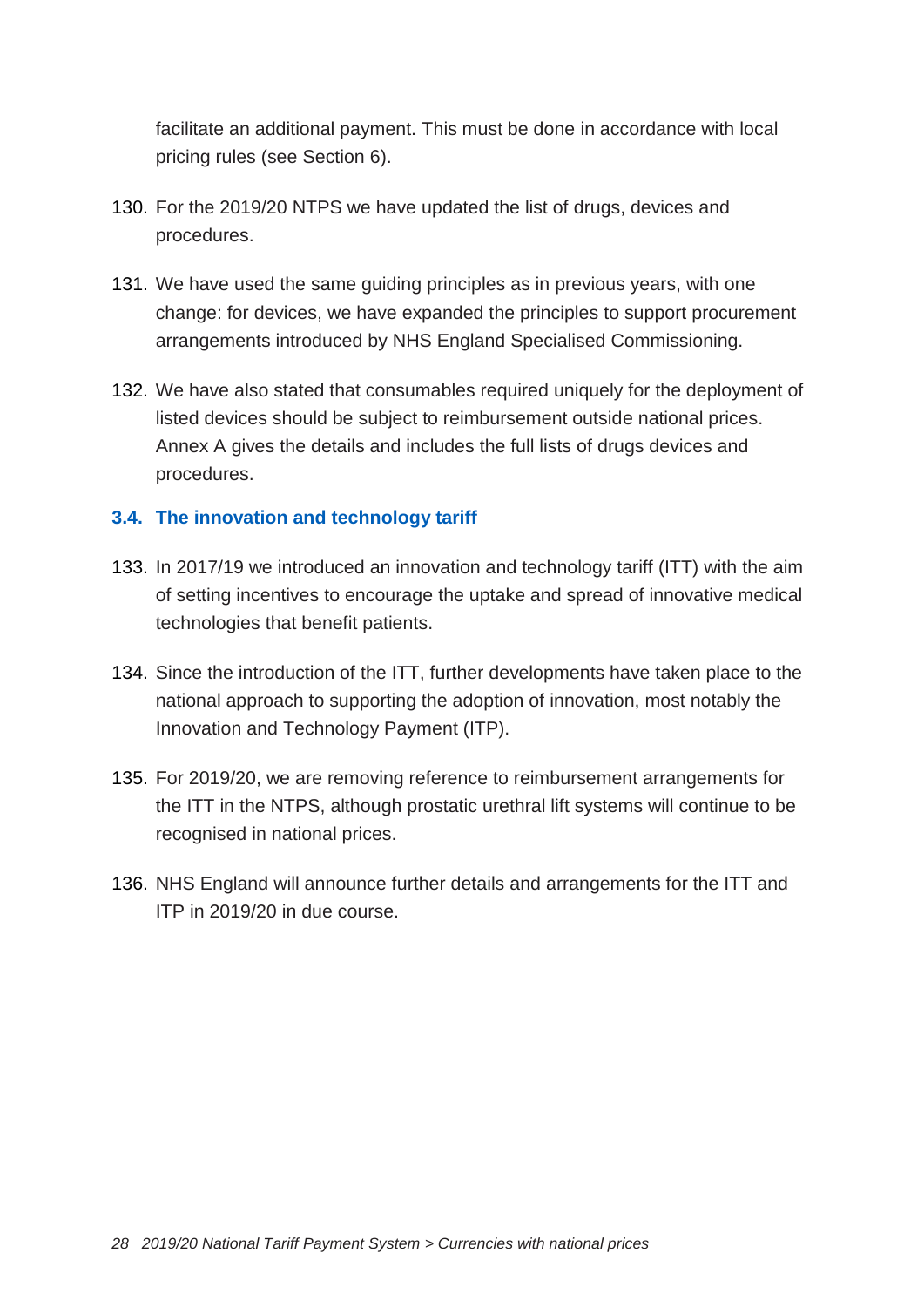# <span id="page-28-0"></span>**4. Method for determining national prices**

- 137. Our aim in setting prices is to support the highest quality patient care delivered in the most efficient way.
- 138. We use the following principles for setting national prices:
	- Prices should reflect efficient costs. This means that the prices set should:
		- reflect the costs that a reasonably efficient provider ought to incur in supplying services at the quality expected by commissioners
		- not provide full reimbursement for inefficient providers.
	- Prices should provide appropriate signals by:
		- giving commissioners the information needed to make the best use of their budgets and enabling them to make decisions about the mix of services that offer most value to the populations they serve
		- incentivising providers to reduce their unit costs by finding ways of working more efficiently
		- encouraging providers to change from one delivery model to another where commissioners want this and where it is more efficient and effective.

# <span id="page-28-1"></span>**4.1. Overall approach**

 $\overline{a}$ 

- 139. We have set national prices for 2019/20.
- 140. National prices for 2019/20 are modelled from the currency design set out in Section 3 of this document, with 2016/17 cost and activity data. The methodology for the tariff model for 2019/20 national prices closely follows the methodology previously used by the then Department of Health Payment by Results (PbR) team, up to 2013/14, and previous national tariffs, including the 2017/19 NTPS.<sup>40</sup>
- 141. It was not always possible to replicate the PbR method exactly. However, for the 2014/15, 2015/16 and 2016/17 national tariffs, there were minimal changes, other than to reflect updates to currencies, cost uplifts, efficiency and manual adjustments. For the 2017/19 NTPS, we made some further changes, including removing calculation steps that did not have any clearly identifiable policy

<sup>40</sup> For a description of the 2013/14 PbR method, please see *Payment [by results, step by step guide:](https://www.gov.uk/government/uploads/system/uploads/attachment_data/file/214905/Step-by-step-guide-to-calculating-the-2013-14-national-tariff.pdf)  [calculating the 2013/14 national tariff](https://www.gov.uk/government/uploads/system/uploads/attachment_data/file/214905/Step-by-step-guide-to-calculating-the-2013-14-national-tariff.pdf)*.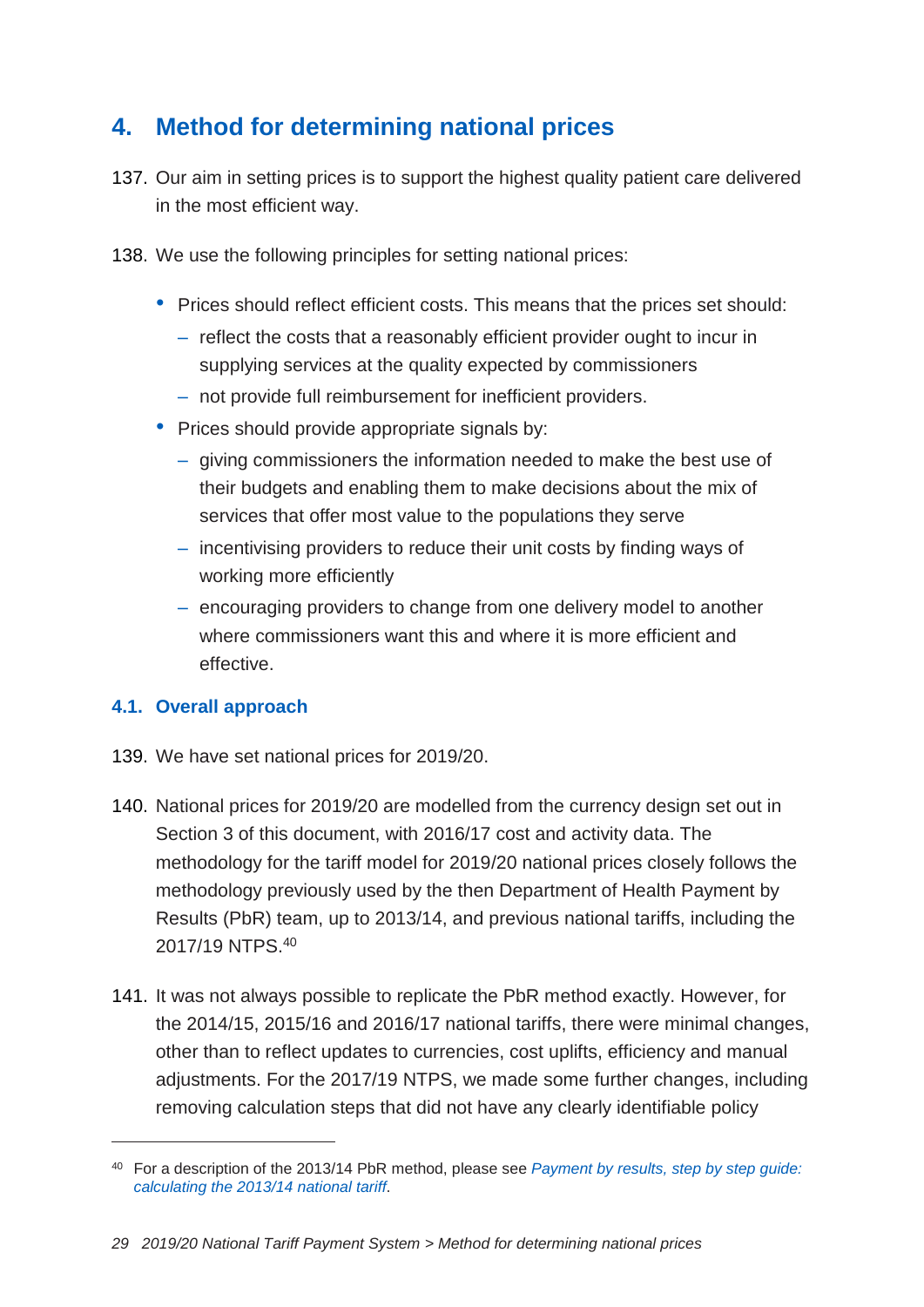intention (such as adjustments that appeared to be historic manual adjustments). <sup>41</sup> Where we have significantly deviated from the method used for the 2017/19 NTPS, we have set out the changes in this document.

- 142. The most significant change in our methodology from the 2017/19 NTPS process is including maternity services and emergency care in price calculations and related adjustments. Despite these services ceasing to be covered by national prices, the costs and related data for them are used in the method described below. The resulting prices, while not national prices, should be used as the unit prices which underpin the emergency services payment approach (see Section 7) and the non-mandatory prices for maternity services (see the supporting document *Non-mandatory prices and currencies*).
- 143. The other main differences in our methodology from the 2017/19 NTPS process are:
	- including the transfer of £1 billion from the Provider Sustainability Fund (PSF) into non-elective and A&E prices (despite them no longer being national prices, as explained above)
	- strengthened qualitative review of price relativities by NHS Digital's National Casemix Office's clinical expert working groups (EWGs), including reviews of two sets of draft prices
	- increased specificity in how total amounts of money are adjusted for changes in the scope of the tariff<sup>42</sup>
	- using the revised methodology for calculating market forces factor (MFF) values
	- incorporating revisions to the prescribed specialised services (PSS) eligibility lists, rules and hierarchy.
- 144. We have also made changes to the manual adjustment process, including introducing a standardised approach to treating prices based on very small numbers of cases (see Section 4.4).
- 145. While the underlying methodology has remained similar to previous years, for 2019/20 we have rewritten the software infrastructure used to calculate the prices, creating the model in the SAS software package, rather than the mix of

<sup>41</sup> For details of these changes, see paragraphs 186-187 of the [2017/19 NTPS](https://improvement.nhs.uk/documents/1044/2017-18_and_2018-19_National_Tariff_Payment_System.pdf#page=48)

<sup>&</sup>lt;sup>42</sup> This is done through a cash in/cash out process. Annex F includes a summary of the cash in/cash out adjustments.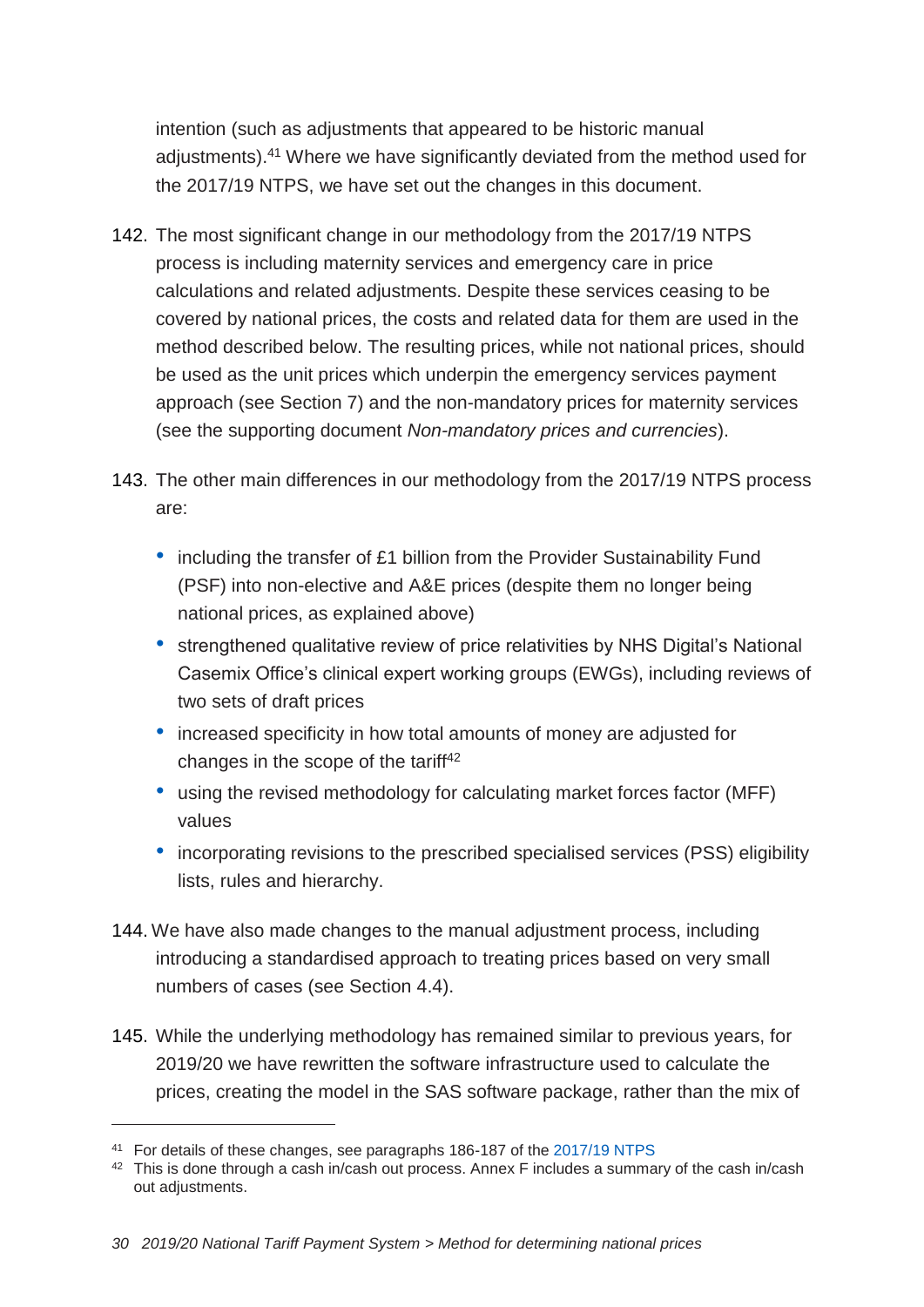SQL and Excel that was used previously. The SAS code for the model is available in Annex F.

- 146. We will continue working to improve the model for future tariffs.
- 147. The section below explains the method for setting prices and the changes that have been made for this year.

# <span id="page-30-0"></span>**4.2. The method for setting prices**

#### **4.2.1. Modelling prices for 2019/20**

- 148. When implementing the PbR method for the 2019/20 tariff year, we have, as in previous years, continued to make minor improvements to the calculation setting process. For example, in the process of rebuilding the tariff calculation model in SAS, we were able to increase the accuracy of the trim points used for a number of excess bed days.
- 149. We have aimed to replicate the PbR methodology as far as possible. This section sets out the main changes we have made to the PbR method.
- 150. The PbR method set prices in different ways for different care settings (or points of delivery – POD). This was mainly due to differences in the type of input data used and differences in assumptions and incentives.
- 151. We have therefore developed different modules for different care settings (or POD). This means that, for 2019/20, we are following the same approach as previous tariffs and using a suite of tariff modules (see Annex F).
- 152. The steps in our modelling approach for 2019/20 are:
	- Determine price relativities (based on average unit costs), using cleaned 2016/17 reference costs and Hospital Episode Statistics (HES) data as key inputs to calculate average costs for each currency (eg HRG) (see Section 4.3).
	- Adjust the prices calculated in the first step to an appropriate base year. As price relativities are based on 2016/17 reference costs, we adjust them to the current year (2018/19) before making any forward-looking adjustments. To do this we adjust the draft prices by applying the efficiency, inflation and Clinical Negligence Scheme for Trusts (CNST) adjustment factors for 2017/18 and 2018/19. At this point we also reduce all admitted patient care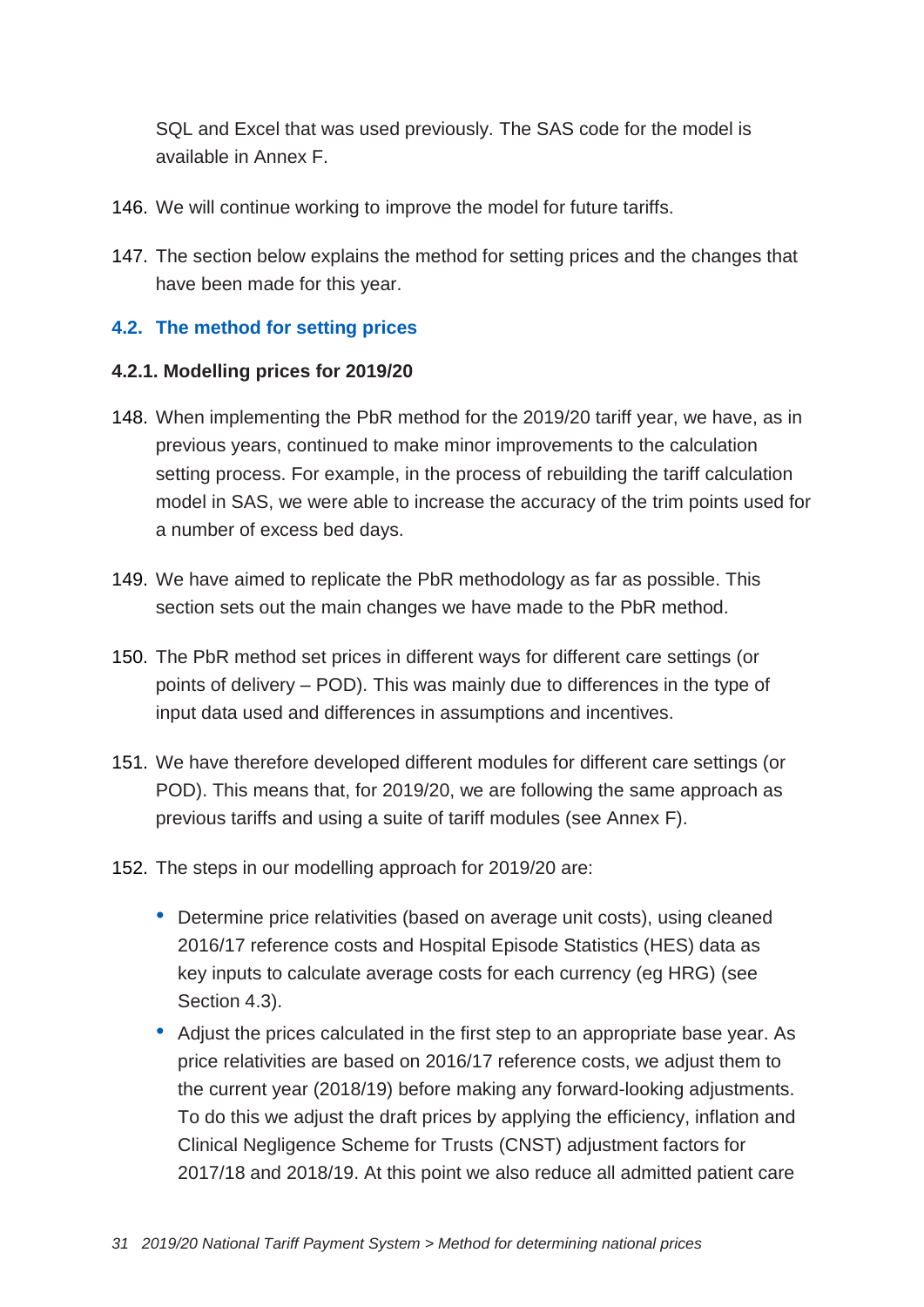prices by the same percentage (a top-slice) to be reallocated for top-up payments for specialised services (see Section 5.3.2).

- Apply manual adjustments to modelled prices, based on clinical advice, to reduce the number of instances where price relativities are implausible, illogical or distorted (see Section 4.4).<sup>43</sup>
- Apply the first element of the cost base adjustment factors to prices to ensure prices reimburse a total amount of cost equal to the previous tariff (see Section 4.6).
- Use adjustment factors to increase or decrease the total amounts allocated to specific areas (clinical subchapters and/or POD), where appropriate, in line with agreed policy decisions or clinical advice. The amount allocated is draft prices multiplied by 2016/17 activity. These factors are applied using a new cash in/out approach (see Annex F). The changes are based on the percentage difference between the initial amounts allocated and the desired amounts by POD and/or subchapter, with the prices changed by the same percentage. Examples of these changes include:
	- the second element of the cost base adjustment, which is to increase non-elective and A&E prices for the £1 billion transferred from the PSF
	- continuing the agreed transition path to account for price volatility associated with the move to HRG4+ and the PSS in the 2017/19 NTPS (see Section 5.2)
	- top-slicing admitted patient care prices (other than maternity, renal and unbundled) by £29.7 million and allocating the money to NHS England Specialised Commissioning to fund other cancer multidisciplinary team (MDT) services.
- Apply the third element of the cost base adjustment, which is to reflect the transfer of funding from Commissioning for Quality and Innovation (CQUIN) (see Section 4.6). This is done at the same time as adjusting prices to 2019/20 levels to reflect cost uplifts and adjustments (see Section 4.7) and an estimation of the level of efficiency that we expect providers to be able to achieve in 2019/20 (see Section 4.8).

 $\overline{a}$ 

<sup>&</sup>lt;sup>43</sup> An example of an illogical relativity could be where the price for a more complex treatment is lower than the price for a less complex treatment without good reason.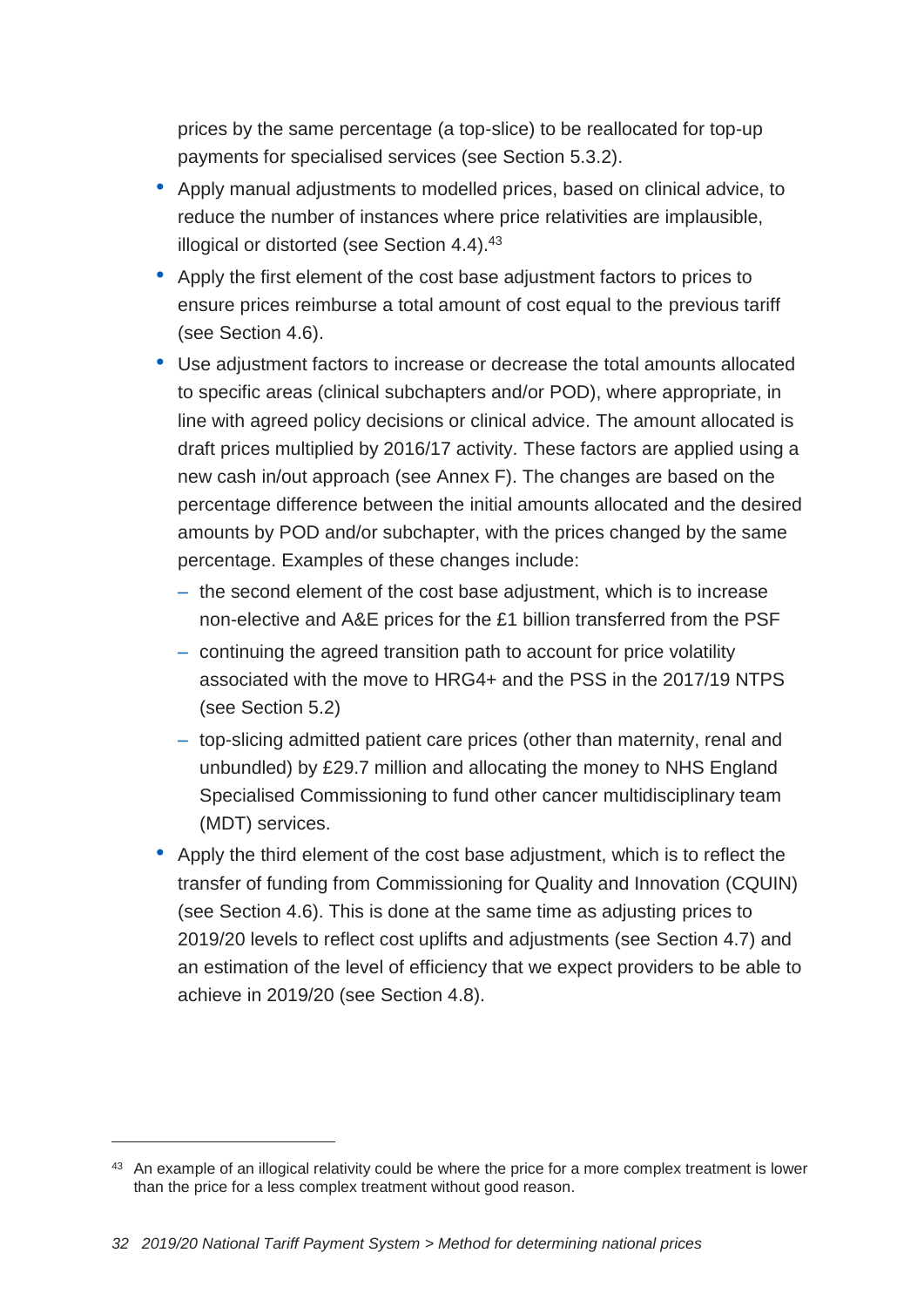# **4.2.2. Setting prices for best practice tariffs for 2019/20**

- 153. For 2019/20, we have used the same method for setting BPTs that was used for 2017/19. This means, that as far as possible, we have applied a standard method of pricing BPTs. This involves:
	- using the modelled price, without adjustments, as the starting point
	- setting a fixed differential between the BPT and non-BPT price (either a percentage or absolute value)
	- setting an expected compliance rate that would be used to determine final prices
	- calculating the BPT and non-BPT price so that the BPT would not add to or reduce the total amount paid to providers at an aggregate level.
- 154. For 2019/20, we have changed the methodology used to calculate the day-case BPT so it aligns with this process.
- 155. As set out in Section 7, BPTs that relate to emergency care in part or in whole are included within the blended payment agreement. We have not changed the approach to calculating these BPT prices.
- 156. All BPT prices are included in Annex A. Details of the compliance rates and implementation of BPTs are available in Annex D.

#### **4.2.3. Calculating outpatient attendance prices**

- 157. We have continued with the approach used in 2017/19 of over-reimbursing first outpatient attendances (frontloading). For 2019/20 we have made the following changes to frontloading levels:
	- nephrology reduced from 10% to zero
	- urology reduced from 30% to 20%
	- ophthalmology reduced from 30% to 20%
	- dermatology reduced from 30% to 20%.
- 158. Annex A contains a full list of outpatient frontloading levels.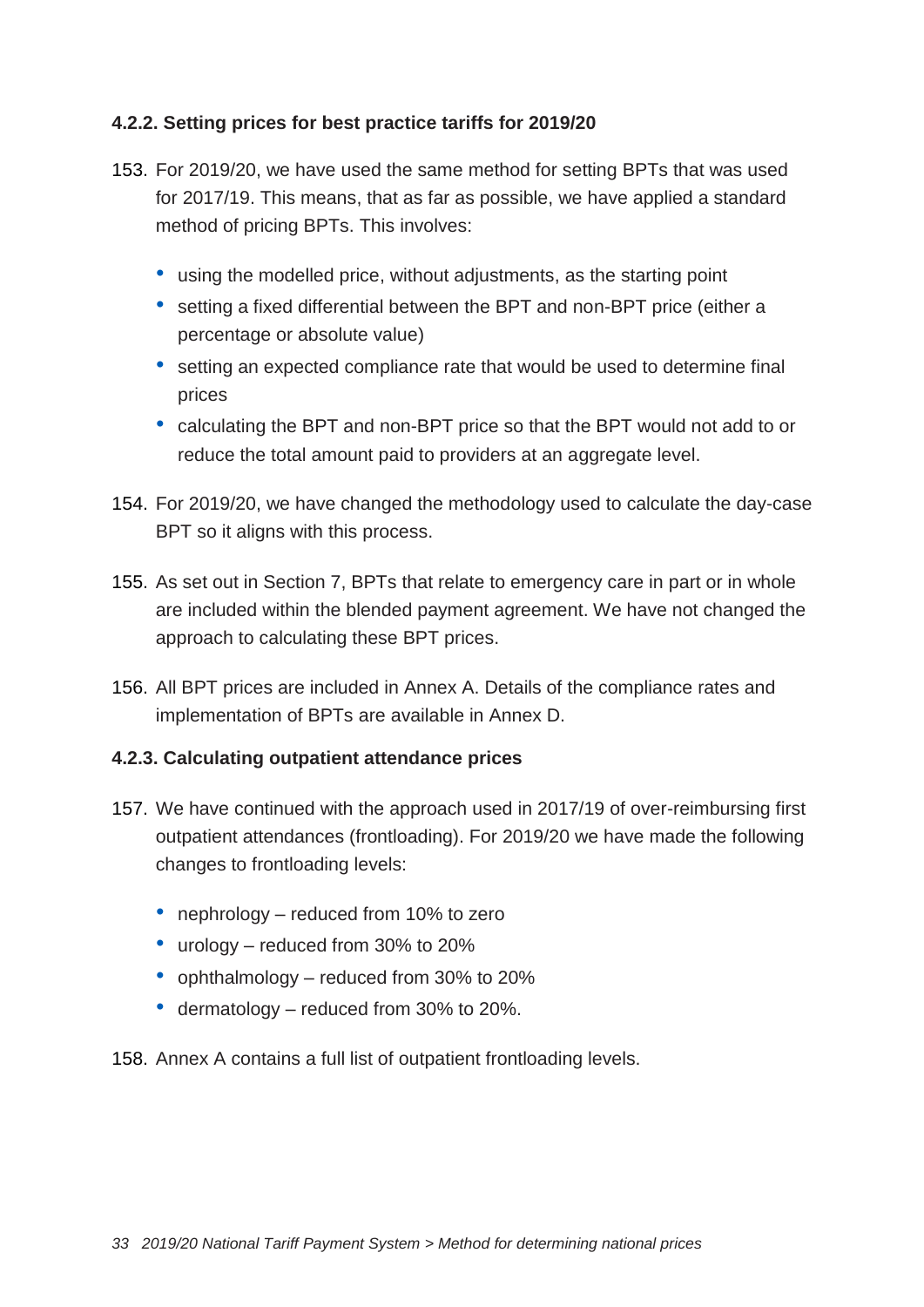# <span id="page-33-0"></span>**4.3. Managing model inputs**

#### **4.3.1. Overall approach**

- 159. The two main data inputs used to generate prices for the 2019/20 NTPS are:
	- $\cdot$  costs  $-$  2016/17 reference costs<sup>44</sup>
	- activity 2016/17 HES and 2016/17 reference costs.
- 160. We explain these two datasets in more detail in this section.
- 161. The reference costs dataset contains cost and activity data for many, but not all, healthcare service providers. The data is collected from all NHS trusts and foundation trusts and therefore covers most healthcare costs. We do not currently collect cost data from the independent sector.
- 162. The HES activity dataset contains the number of admitted patient care (APC) spells, outpatient appointments and A&E attendances in England from all providers of secondary care services to the NHS. It is mainly needed for the APC tariff calculation because the APC currencies are paid on a spell basis, while the activity data contained in the reference cost dataset are based on finished consultant episodes (FCEs).
- 163. We have used 2016/17 reference costs and 2016/17 activity data to model prices for the 2019/20 NTPS.
- 164. We have used 2016/17 patient-level cost data to augment the reference cost data in some places. For example, we use patient-level cost data to set 'normative prices' for a small number of orthopaedic HRGs. These prices are based on expected clinical practice, informed by a detailed review of reference cost and patient-level cost data for a random sample of 30 patients in each of 15 trusts for five common orthopaedic procedures.

<sup>44</sup> See [2016/17 reference costs](https://improvement.nhs.uk/resources/reference-costs/#archive)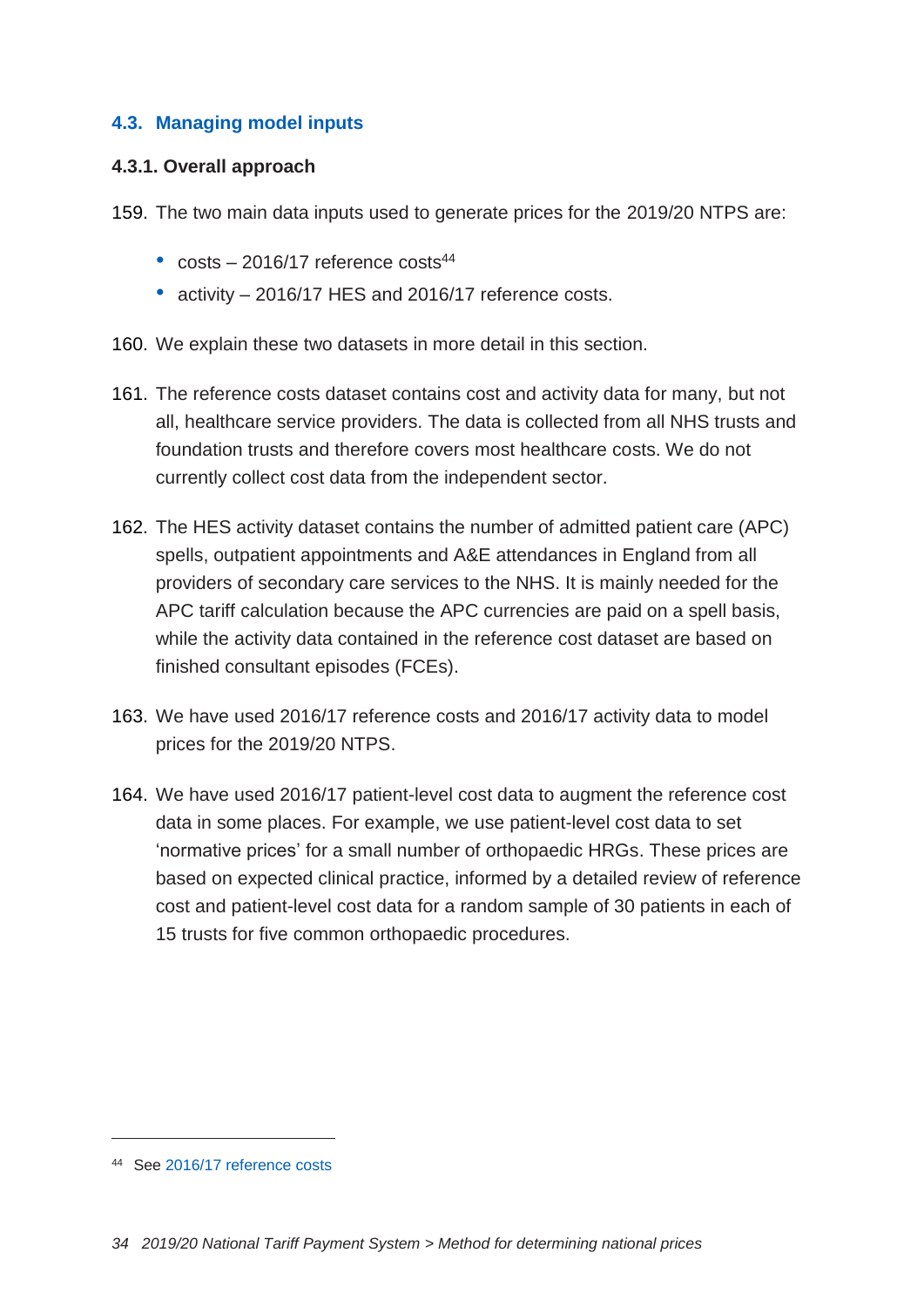#### *Reference cost dataset used*

165. We use 2016/17 reference cost data<sup>45</sup> for the prices for the 2019/20 NTPS. We use this reference cost dataset because it is closely aligned with the currency design<sup>46</sup> of the 2019/20 NTPS.

# *Reference cost data cleaning*

- 166. One of our main objectives in setting prices is to reduce unexplained tariff price volatility.
- 167. We consider that using cleaned data (ie raw reference cost data with some implausible records removed) will, over time, reduce the number of illogical cost inputs (for example, fewer very low cost recordings for a particular service and fewer illogical relativities).<sup>47</sup> This, in turn, should reduce the number of modelled prices that require manual adjustment and should therefore increase the reliability of the tariff. We believe this benefit outweighs the disadvantage of losing some data points as a result of the data cleaning process.
- 168. The data cleaning rules exclude:
	- outliers from the raw reference cost dataset, detected using a statistical outlier test known as the Grubbs test (also known as the 'maximum normed residual test')
	- providers that submitted reference costs more than 50% below the national average for more than 25% of HRGs and at the same time also submitted reference costs 50% higher than the national average for more than 25% of HRGs submitted
	- providers that submitted reference costs containing more than 75% duplicate costs across HRGs and departments.
- 169. We merged data where prices would have been based on very small activity numbers (fewer than 50) unless we were advised otherwise by the EWGs. This was done to maintain stability of prices over time. A review of orthopaedic services found that most trusts have small numbers of cases with anomalous costs for the HRG to which they are allocated, and that these costs are often

<sup>45</sup> See [2016/17 reference costs](https://improvement.nhs.uk/resources/reference-costs/#archive)

<sup>46</sup> We have used the HRG4+ currency system (see Section 3 for further details).

<sup>&</sup>lt;sup>47</sup> An illogical relativity is where the cost of performing a more complex procedure is lower than the cost of performing a less complex procedure (without good reason).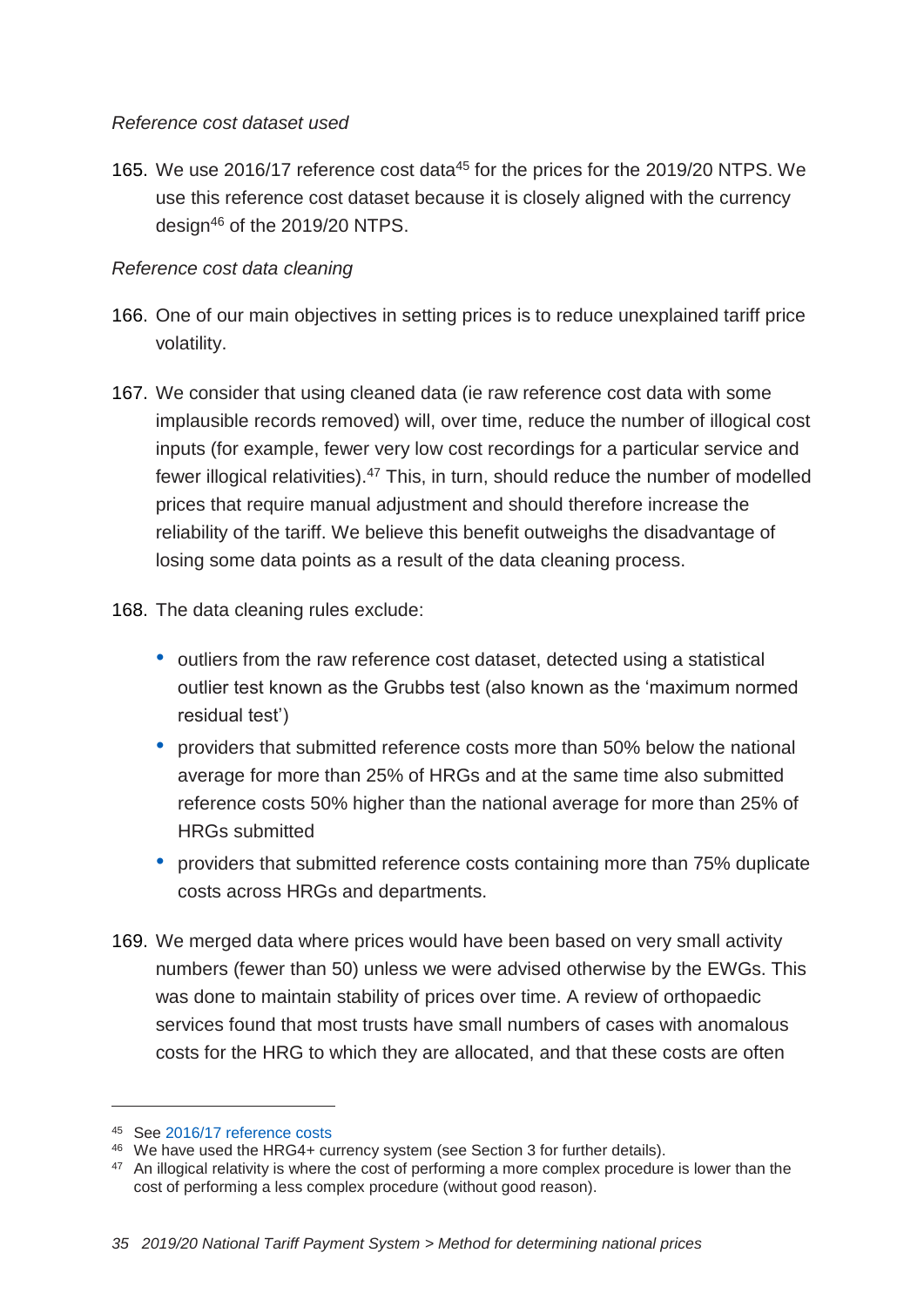produced by data errors. Small activity numbers increase the likelihood that prices can be distorted by such errors.

- 170. We also merged data where illogical relativities were found for example, where a more complex HRG had a lower cost than a less complex HRG.
- 171. For the prices in the 2019/20 NTPS, we only cleaned reference cost data for the APC module.

# **4.3.2. HES data inputs**

- 172. In our modelling of the prices for the 2019/20 NTPS, we used 2016/17 HES data, grouped by NHS Improvement using the 2016/17 (HRG4+) payment grouper and the 2019/20 engagement grouper.
- 173. Using NHS Improvement grouping is a deviation from the 2013/14 PbR method, which used HES data grouped by NHS Digital. However, we use NHS Improvement grouping because:
	- it allows us more flexibility in the timing of grouping the data
	- NHS Digital uses patient-identifiable data for grouping, which cannot be shared with third parties (to protect patient confidentiality). NHS Improvement's method does not use patient-identifiable data.
- 174. The NHS Improvement grouping method aims to follow, as closely as possible, the NHS Digital grouping method. Initial analysis indicates that the differences between the two grouping methods are very small.

# <span id="page-35-0"></span>**4.4. Manual adjustments**

- 175. The 2013/14 PbR method involved making some manual adjustments to the modelled prices. This was done to minimise the risk of setting implausible prices (eg prices that have illogical relativities) based on reference cost data of variable quality. We have broadly followed this approach for the 2019/20 NTPS.
- 176. For 2019/20 we introduced some improvements in the process of making manual adjustments to the price relativities generated by our model. With the NHS Digital Casemix Office, we agreed the following approach to initial manual adjustments on modelled prices before engaging with EWGs and the sector.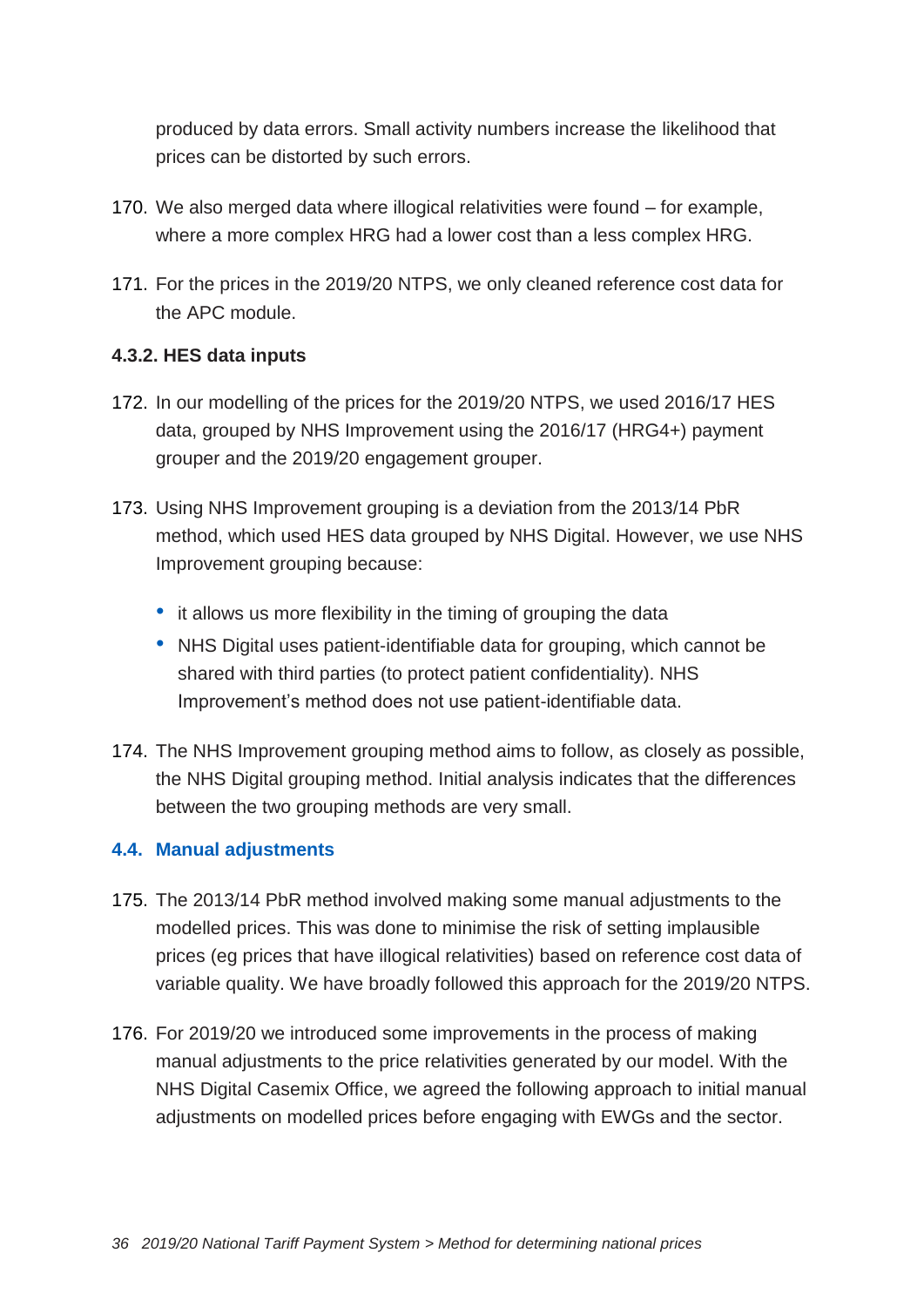- 177. We applied manual adjustments where price relativities are likely to be affected by very low activity numbers that could result in less robust reference cost data. Specifically, we set prices to the weighted average of day-case/elective (DC/EL) and non-elective prices (NE) in any of the following scenarios: <sup>48</sup>
	- DC/EL activity is less than 50.
	- NE activity is less than 50.
	- DC/EL is less than 3% of DC/EL and NE total activity.
	- NE is less than 3% of DC/EL and NE total activity.
- 178. For HRGs that have high cost devices excluded in national prices, we applied manual adjustments to exclude reference cost data above a set value, suggested by NHS Digital Casemix Office to be highly likely to include the device cost. Where devices should be included in national prices, we applied manual adjustments to exclude costs below a set value that is likely to exclude the device cost.
- 179. We applied manual adjustments to exclude outlier costs for 12 HRGs where one provider's costs, in our view, distorted the price relativities.
- 180. Where the relevant speciality's outpatient attendance price was higher than the outpatient procedure price in the same TFC, we manually adjusted the latter based on the weighted relevant outpatient attendance first/follow-up price.
- 181. We subsequently engaged with representatives of medical colleges, associations and societies through their respective EWGs. This allowed us to sense check the first version of the draft prices. Prices were manually adjusted based on the comments received from the EWGs.
- 182. We accepted proposed adjustments to make prices more reflective of clinical resource requirements. Where manual adjustments increased the total amount allocated to a particular service, these were offset by reductions elsewhere in the HRG chapter or subchapter.
- 183. These adjustments and those described above based on low activity levels and implausible costs were included in draft price relativities used for a second

<sup>48</sup> Please note: these changes were made before the transfer of £1 billion into non-elective prices (see Section 4.2).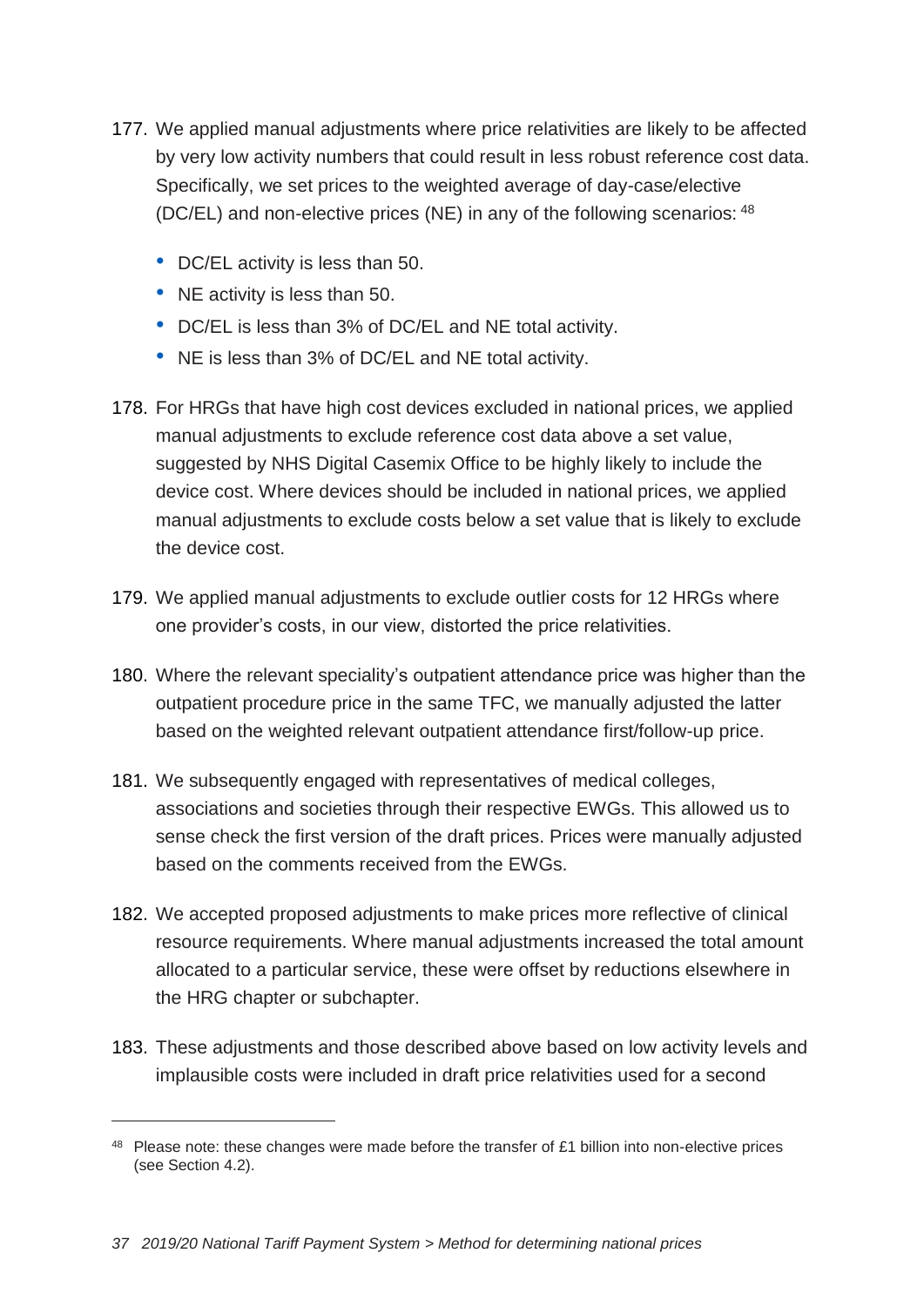round of engagements with EWGs. They were also published in October 2018 as part of our engagement on [payment reform proposals.](https://improvement.nhs.uk/resources/201920-payment-reform-proposals/)<sup>49</sup>

184. Following feedback on these price relativities, further manual adjustments were made to address illogical relativities. Adjustments were also made to ensure that key prices met clinical resource requirements.

### **4.5. Volatility**

 $\overline{a}$ 

185. In the 2017/19 NTPS we introduced an adjustment to reduce the volatility from introducing the HRG4+ phase 3 currency design. This involved adjusting prices in some subchapters such that services recover 75% of the initial estimated loss. Tariff prices outside these subchapters have been top-sliced to pay for this revenue adjustment. For 2019/20, we have continued this adjustment but changed the amount recovered to 50% of the initial estimated loss. Table 4 displays the adjustment factors.

| Subchapter | Subchapter description                                  | <b>Uplift adjustment</b> |
|------------|---------------------------------------------------------|--------------------------|
| HC         | Spinal Procedures and Disorders                         | 3.6%                     |
| HD         | Musculoskeletal and Rheumatological<br><b>Disorders</b> | 0.5%                     |
| HE         | <b>Orthopaedic Disorders</b>                            | 3.6%                     |
| <b>HN</b>  | Orthopaedic Non-Trauma Procedures                       | 3.6%                     |
| <b>HT</b>  | <b>Orthopaedic Trauma Procedures</b>                    | 3.7%                     |
| LD         | Renal Dialysis for Chronic Kidney<br><b>Disease</b>     | 0.0%                     |
| <b>PB</b>  | <b>Neonatal Disorders</b>                               | 7.9%                     |
| <b>SB</b>  | Chemotherapy                                            | 2.7%                     |
| <b>SC</b>  | Radiotherapy                                            | 4.0%                     |
|            | All remaining chapters                                  | $-0.6%$                  |

### **Table 4: Subchapters and uplift adjustments**

<sup>49</sup> <https://improvement.nhs.uk/resources/201920-payment-reform-proposals/>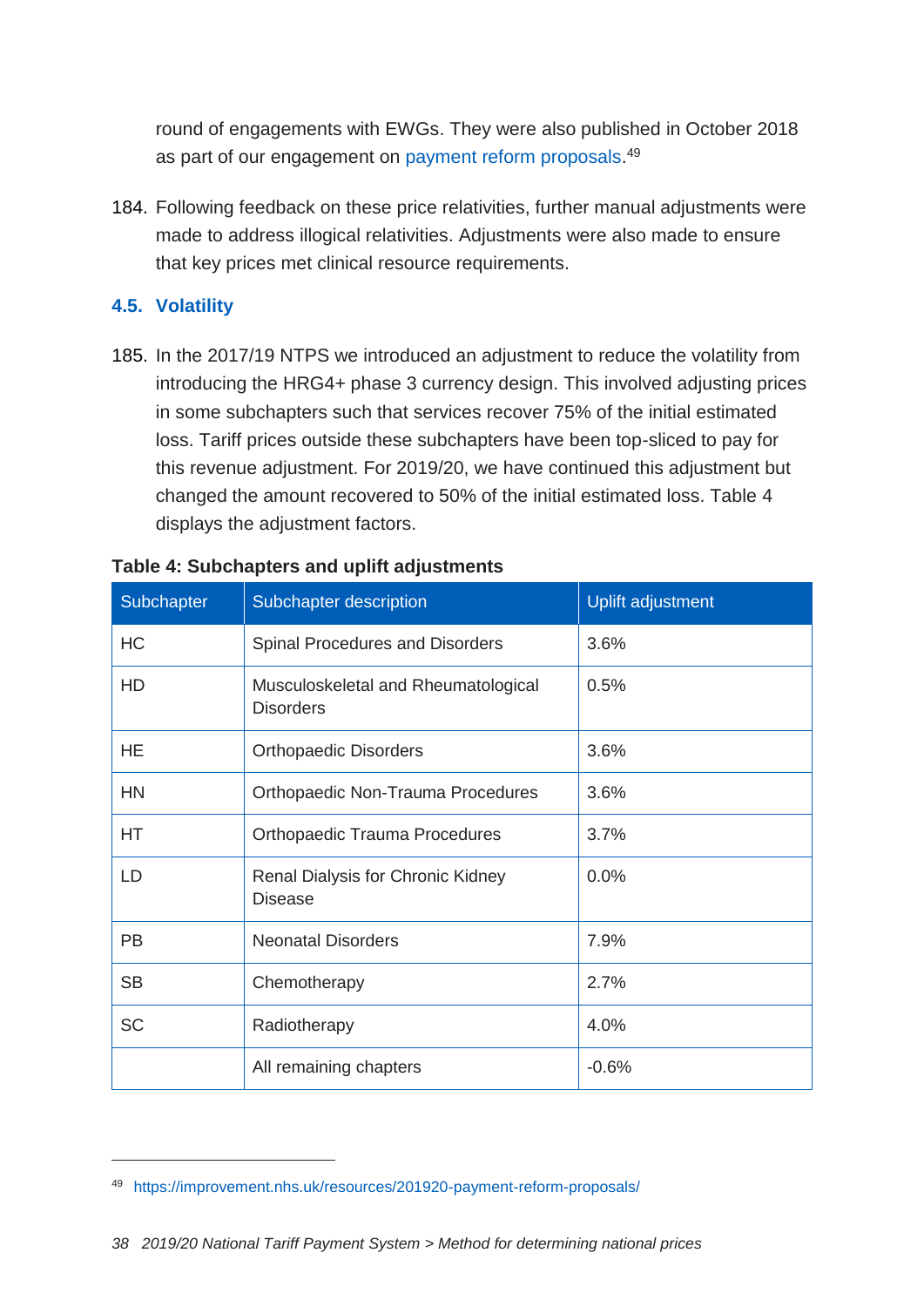#### **4.6. Cost base**

- 186. The cost base is the level of cost that the tariff will allow providers to recover before adjustments are made for cost uplifts and the efficiency factor is applied.
- 187. For 2019/20, we have maintained our historic method for setting the tariff cost base (ie to equalise the cost base to the cost base of the previous tariff, adjusted for activity and scope changes) with three important changes:
	- An increase in the cost base of around 1.25%, reflecting an equivalent reduction in CQUIN funding.
	- The cost base and related adjustments no longer apply solely to nationally priced services but also to maternity and emergency care services, even though they are outside the scope of national prices.
	- A £1 billion increase in the cost base to reflect an equivalent reduction in the PSF. This increase is only applied to A&E and non-elective prices.
- 188. As with many other parts of tariff setting, we use the previous year's tariff as a starting point for the following tariff. Therefore, 2018/19 prices and revenue are used as a starting point.
- 189. After setting the starting point, we consider new information and several factors to form a view whether an adjustment to the cost base is warranted.
- 190. Information and factors that we considered include:
	- historical efficiency and cost uplift assumptions
	- latest cost data
	- additional funding outside the national tariff
	- changes to the scope of the national tariff, specifically for emergency care and maternity
	- any other additional revenue that providers use to pay for tariff services
	- our pricing principles and the factors that legislation requires us to consider, including matters such as the importance of promoting provision of healthcare services which is economic, efficient and effective and the need to consider the duties of commissioners (in the context of the budget available for the NHS).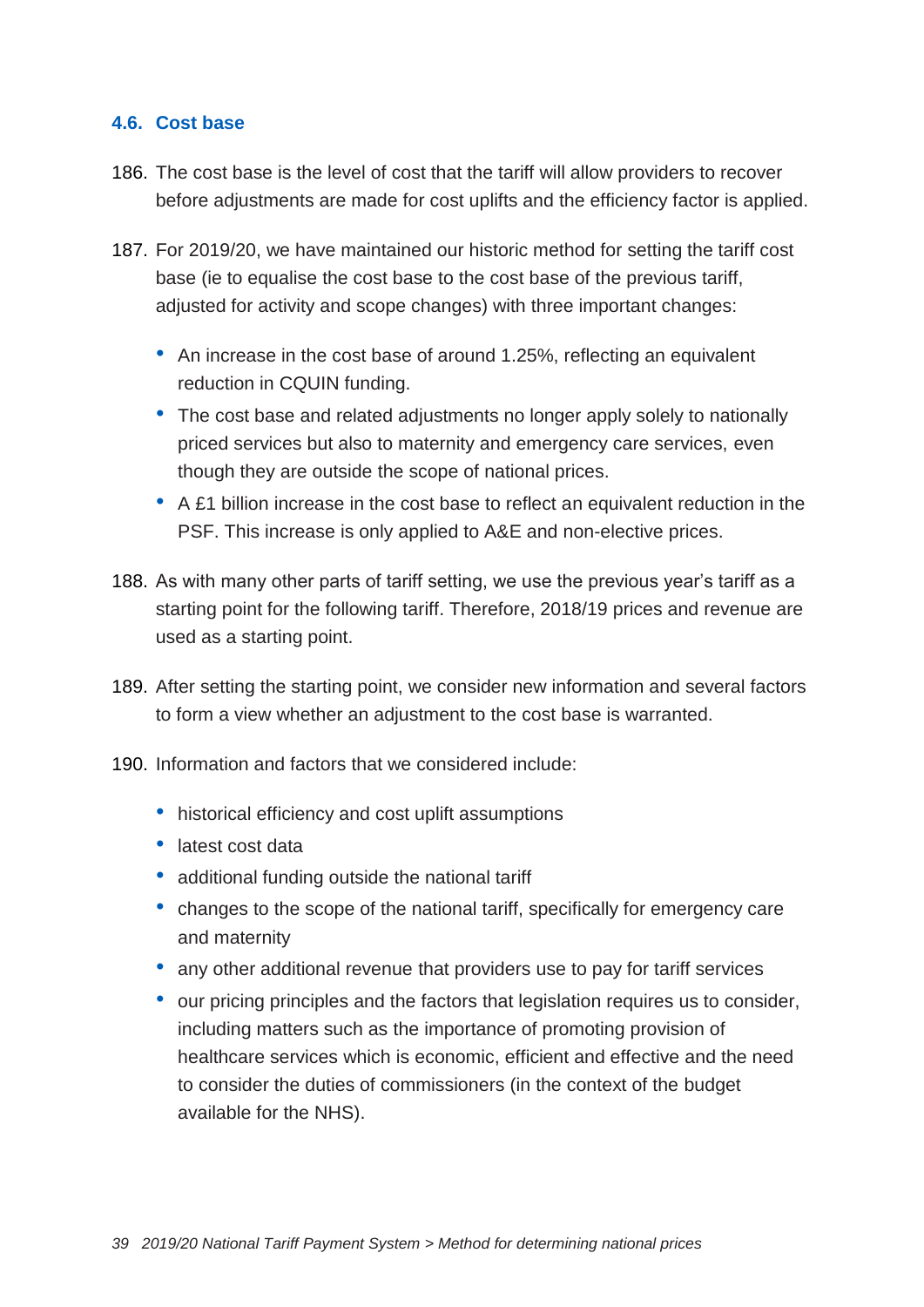- 191. In judging where to set the cost base, we consider the effect of setting the cost base too high or too low. This effect is asymmetric:
	- If we set the cost base too low (ie we set too high an expectation that providers will be able to catch up to past undelivered efficiency), providers would be at greater risk of deficit, service quality could decrease below the level that would otherwise apply (eg increased emergency waiting times), and some providers might cease providing certain services.
	- However, if we set the cost base too high, commissioners, who have an obligation to stay within their budgets, are likely to restrict the volumes of commissioned services, and could cease commissioning certain services entirely. This would reduce access to healthcare services.
- 192. For 2019/20, it is our judgement that it is appropriate to keep the cost base equal to the revenue that would be received under 2018/19 prices (adjusted for activity and scope changes), with the following changes:
	- An increase in the cost base of around 1.25% to reflect the equivalent amount reallocated from CQUIN. This amount is applied to all prices (both locally and nationally priced services) by making an adjustment in addition to the cost uplift factor in the tariff.<sup>50</sup>
	- To continue to include emergency care and maternity services within the scope of the cost base, even though they will no longer be subject to national prices.
	- £1 billion transferred from the PSF, applied only to prices for emergency care.<sup>51</sup>

# **4.7. Cost uplifts and adjustments**

193. The cost uplifts in the 2019/20 NTPS consist of three separate adjustments:

- inflation (including pay, drugs and capital costs and CNST contributions)
- cost base adjustment for CQUIN (see also Section 4.6)
- centralised procurement.

<sup>&</sup>lt;sup>50</sup> This is an adjustment to the tariff cost base, as funding is moving into national prices from outside the NTPS. However, the cost uplift factor is being used to make the adjustment in the tariff. This enables it to be applied to local prices, in line with local pricing rule 2.

<sup>&</sup>lt;sup>51</sup> The £1 billion transfer from the PSF has been applied to non-elective prices, not including excess bed days. This avoids elective prices increasing as a result.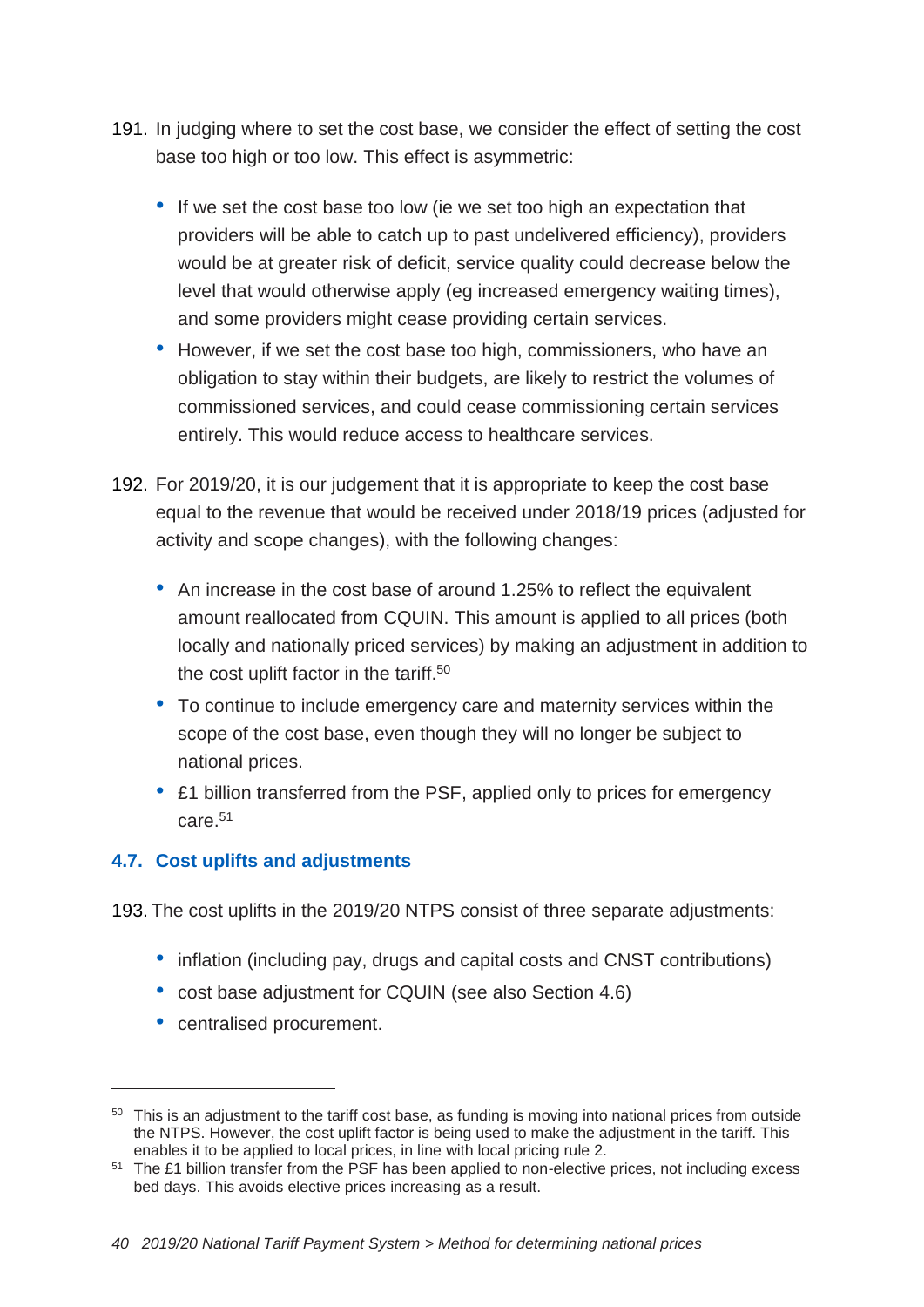194. As in the 2017/19 NTPS, there is no uplift for service development (see explanation below).

### **4.7.1. Inflation**

- 195. Every year, the efficient cost of providing healthcare changes because of changes in wages, prices and other inputs over which providers have limited control. We therefore make a forward-looking adjustment to the modelled prices to reflect expected cost changes in future years deemed outside providers' control. We refer to this as the cost uplift.
- 196. We have retained broadly the same methodology for 2019/20 as for 2017/19 with some developments, as set out below.
- 197. In determining the inflation cost uplift adjustments, we considered six categories of cost pressures. These are:
	- pay costs
	- drugs costs
	- other operating costs
	- changes in the cost associated with CNST payments
	- revenue consequences of capital costs (ie changes in costs associated with depreciation and private finance initiative payments)
	- costs arising from new requirements in the mandate to NHS England. We call these changes 'service development' costs. There are no adjustments from the mandate for service development in 2019/20.
- 198. The final cost uplift figure for operating costs also includes a specific adjustment in relation to changes to product procurement arrangements (see Section 4.7.4).
- 199. We gathered initial estimates across these cost categories and then reviewed them to set an appropriate figure for the tariff, which in some instances requires an adjustment to the initial figure. The adjustments are included in a total cost uplift factor that is then applied to the modelled prices.
- 200. In setting the general cost uplift factor, each cost category is assigned a weight reflecting the proportion of total expenditure. These weights are based on aggregate provider expenditure obtained from DHSC's published 2017/18 financial accounts. Table 5 shows the weights applied to each cost category.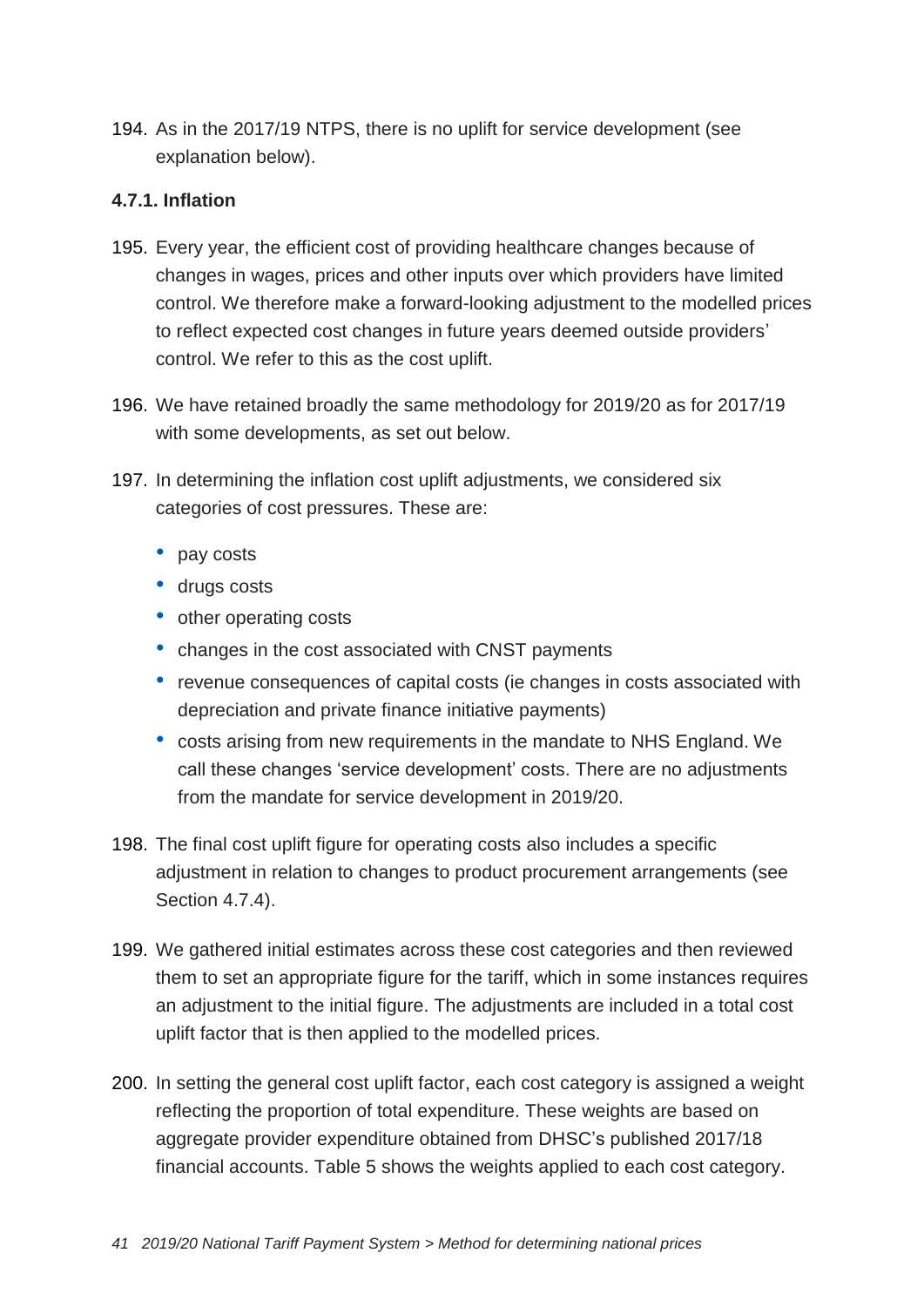| <b>Cost</b>    | <b>Estimate</b> | <b>Cost weight</b> | <b>Weighted estimate</b> |
|----------------|-----------------|--------------------|--------------------------|
| Pay            | 5.0%            | 66.9%              | 3.4%                     |
| <b>Drugs</b>   | 0.6%            | 3.7%               | 0.0%                     |
| <b>Capital</b> | 1.8%            | 6.9%               | 0.1%                     |
| <b>CNST</b>    | $-1.0%$         | 2.5%               | $-0.0%$                  |
| <b>Other</b>   | 1.8%            | 20.0%              | 0.4%                     |
| <b>Total</b>   |                 | 100.0%             | 3.8% <sup>52</sup>       |

### **Table 5: Elements of inflation in the cost uplift factor**

**Please note**: pay includes the AfC pressure funded centrally in 2018/19 (2.1%), estimated 2019/20 AfC costs (3.4%), estimated medical pay award costs, including the full year effect of the 2018/19 pay award (3.1%) and incremental drift (0.1%). These figures are not costweighted and AfC is estimated at 75.20% of total pay costs. Excluding the 2018/19 AfC pay deal, the 3.8% cost uplift factor would be 2.8%.

201. The following costs are excluded from the calculation of cost weights:

- purchase of healthcare from other bodies, which includes a combination of costs and cannot be discretely applied to one specific category.
- education and training, which are not included in the national tariff and are instead funded by Health Education England.
- high-cost drugs, which are not included in the national tariff and are instead funded by NHS England.
- 202. Below, we describe our method for estimating the level of each inflation-related cost uplift component and the CNST adjustments. Section 4.9 summarises all cost adjustments.

### *Pay*

- 203. As shown in Table 5, pay costs are a major component of providers' aggregate input costs, so it is important that we reflect changes in these costs as accurately as possible when setting national prices.
- 204. Pay-related inflation has three elements. These are:

 $52$  Note: calculations are done unrounded – only one decimal place displayed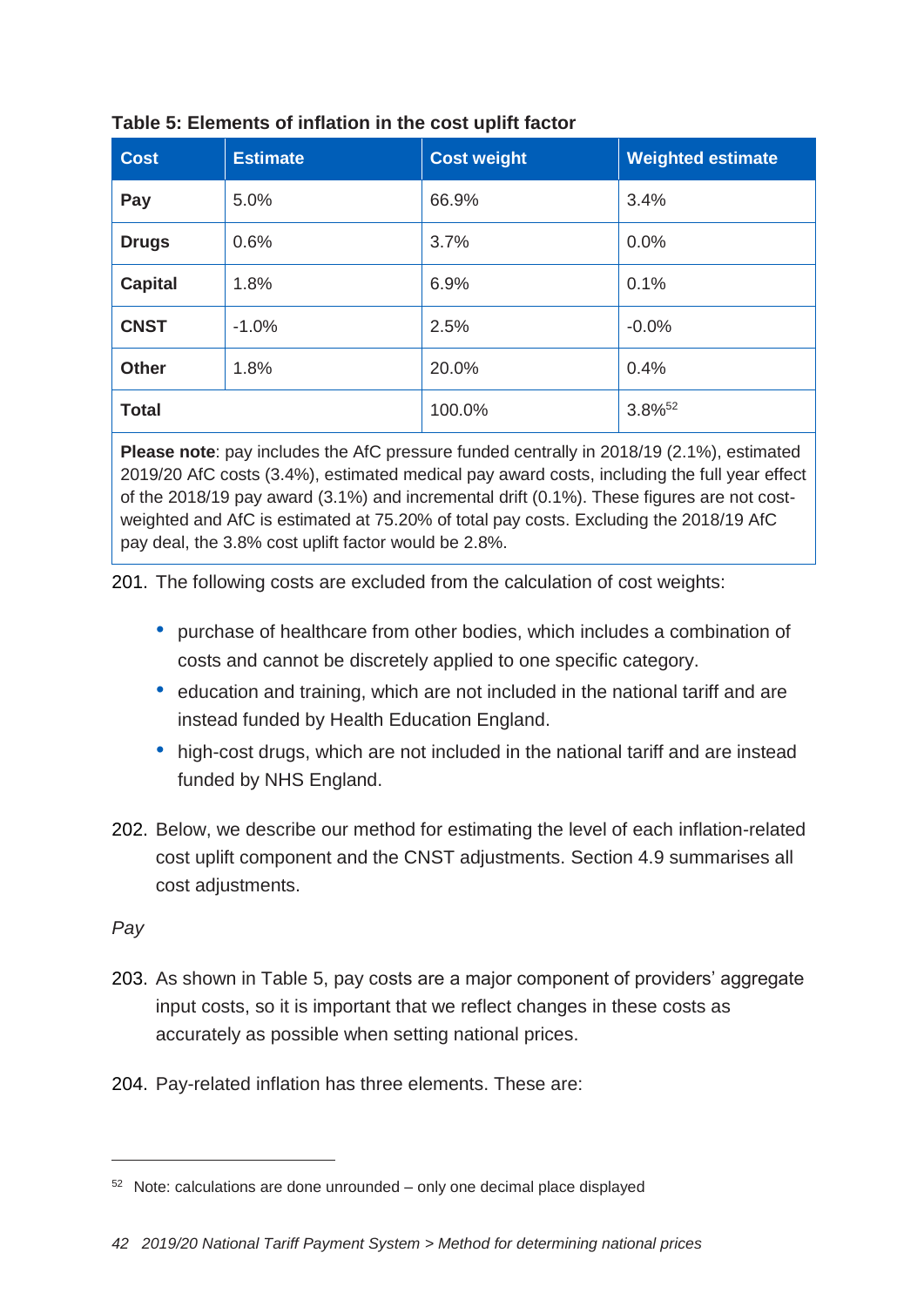- pay settlements the increase in the unit cost of labour reflected in pay awards for the NHS
- pay drift the tendency for staff to move to a higher increment or to be upgraded; this also includes the impact of overtime
- extra overhead labour costs there are no changes made for this in 2019/20. The additional pension costs arising from changes to the discount rate are not included in the cost uplift.
- 205. We use estimates based on DHSC's central estimates for these components. DHSC maintains accurate and detailed records of labour costs in the NHS and is directly involved in pay negotiations. We assume pay drift and group mix effects of 0.1% in 2019/20.
- 206. New pay settlements were introduced for both Agenda for Change (AfC) and medical staff in 2018/19 and these will increase pay further in 2019/20. Additional costs for 2018/19 were funded directly with providers and these will be brought into the NTPS in 2019/20 through the cost uplift:
	- AfC pay settlements are estimated to increase by 2.1% in 2018/19 (above 1% already included in the NTPS) and by 3.4% in 2019/20
	- non-AfC pay settlements are estimated to increase by 1.1% in 2018/19 (above 1% already included in the NTPS) and by 2.0% in 2019/20.
- 207. The combined estimated impact of pay settlements and drift to be included in the cost uplift for 2019/20 is therefore 5.6% for AfC and 3.2% for non-AfC. These figures are weighted by the proportions of each to total pay costs.
- 208. In total, the projection is an increase in the pay bill of 5.0% in 2019/20.
- 209. For local price-setting, commissioners should have due regard to the impact of the AfC reforms on actual cost inflation, where this can be shown to have a significant differential impact (for example on ambulance services).

### *Drugs costs*

- 210. The drugs cost uplift is intended to reflect increases in drugs expenditure per unit of activity. There are notable challenges in estimating this change and we have changed the methodology used in 2019/20.
- 211. Estimates of drug inflation describe the expected change in total drug expenditure, and adjustments are needed to include these in our calculation of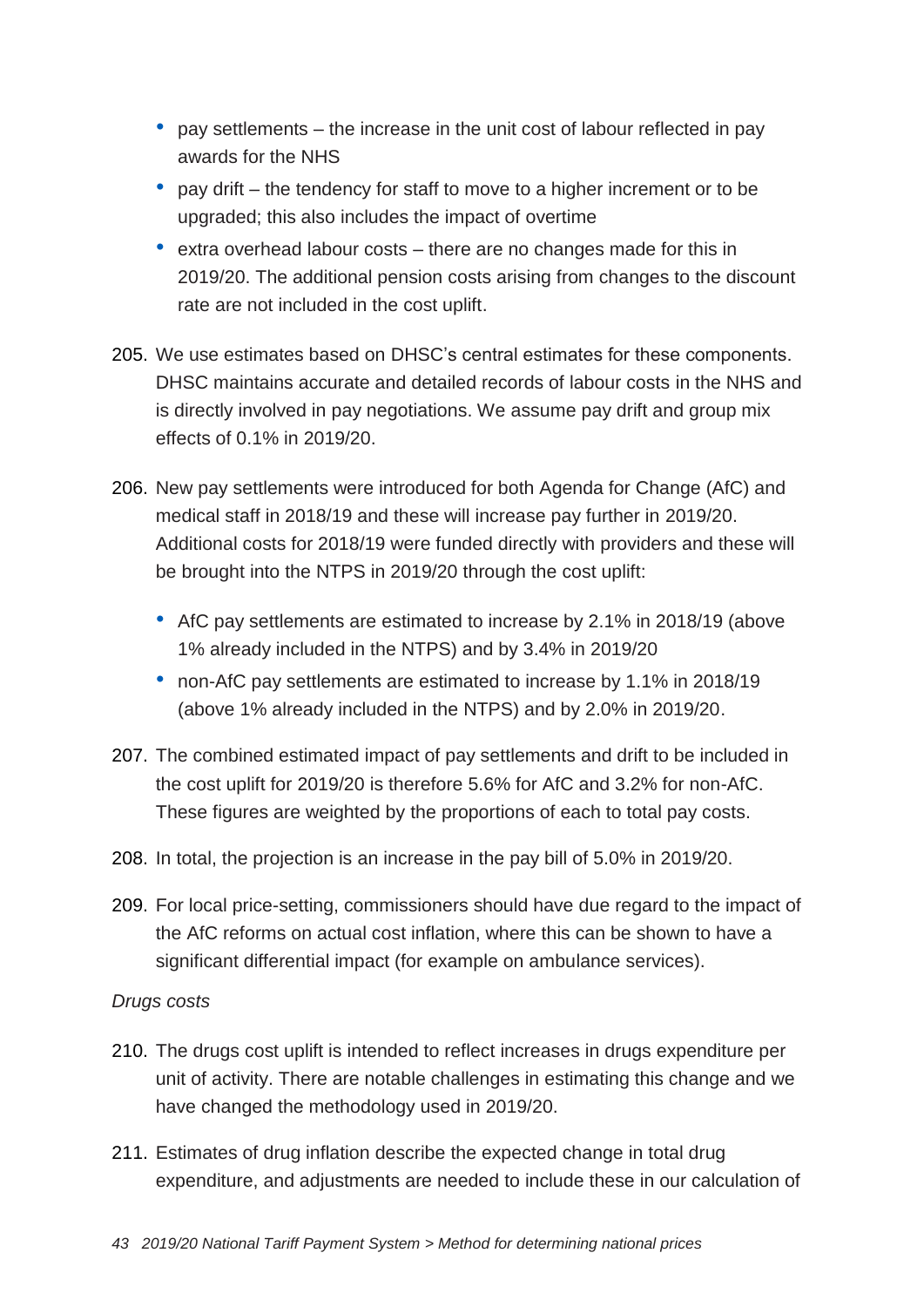tariff inflation. The first is to remove the increase in costs resulting from activity, which will be funded through an increase in volumes and therefore payments. The second adjustment is to exclude the impact of the more rapid forecast of price growth in high cost drugs paid for on a pass-through basis outside of tariff. Both adjustments can cause uncertainty in a final estimate.

- 212. NHS Improvement analysis on secondary care spend and unit product prices has not resulted in a final figure that we are confident best estimates changes in costs for 2019/20. We have therefore used the GDP deflator<sup>53</sup> to estimate price growth in generic drugs included in the tariff and an assumption that price growth for branded medicines will remain flat for tariff purposes.
- 213. This results in assumed drugs cost inflation of 0.6% in 2019/20.

#### *Other operating costs*

 $\overline{a}$ 

- 214. Other operating costs include general costs such as medical, surgical and laboratory equipment and fuel. For this category of cost uplift, we have used the forecast of the GDP deflator estimated by the Office for Budget Responsibility (OBR) as the basis of the expected increase in costs. The GDP deflator, from November 2018,<sup>54</sup> is 1.8% in 2019/20.
- 215. We are also making a further adjustment to the cost uplift factor in relation to changes to product procurement arrangements (see Section 4.7.4).

### *Clinical Negligence Scheme for Trusts*

- 216. The CNST is an indemnity scheme for clinical negligence claims. Providers contribute to the scheme to cover the legal and compensatory costs of clinical negligence.<sup>55</sup> NHS Resolution administers the scheme and sets the contribution that each provider must make to ensure the scheme is fully funded each year.
- 217. We have allocated the change in CNST costs to core HRG subchapters, to the maternity delivery tariff and A&E services, in line with the average cost increases that will be paid by providers. This approach is different to other cost

<sup>53</sup> The GDP deflator is a broad measure of general inflation. [www.gov.uk/government/statistics/gdp](http://www.gov.uk/government/statistics/gdp-deflators-at-market-prices-and-money-gdp-october-2018-budget-2018)[deflators-at-market-prices-and-money-gdp-october-2018-budget-2018](http://www.gov.uk/government/statistics/gdp-deflators-at-market-prices-and-money-gdp-october-2018-budget-2018)

<sup>54</sup> Published at [www.gov.uk/government/statistics/gdp-deflators-at-market-prices-and-money-gdp](http://www.gov.uk/government/statistics/gdp-deflators-at-market-prices-and-money-gdp-october-2018-budget-2018)[october-2018-budget-2018](http://www.gov.uk/government/statistics/gdp-deflators-at-market-prices-and-money-gdp-october-2018-budget-2018)

<sup>55</sup> CCGs and NHS England are also members of the CNST scheme.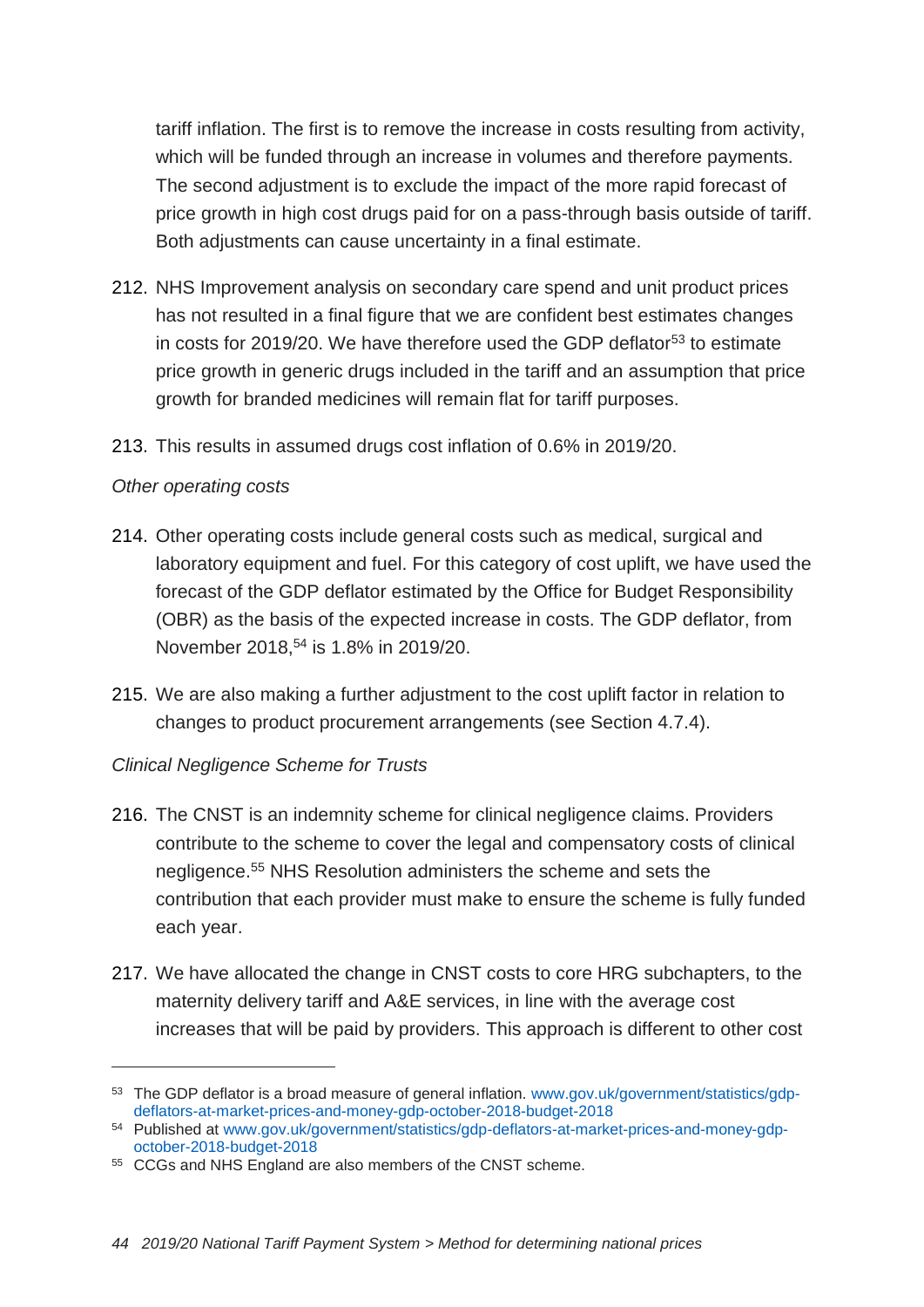adjustments, which are estimated and applied across all prices. Each relevant HRG is adjusted based on the change in CNST cost across specialties mapped to HRG subchapters. This means that our cost adjustments reflect, on average, each provider's relative exposure to CNST cost changes, given their individual mix of services and procedures.<sup>56</sup> In 2019/20, CNST adjustments are not only applied to national prices – they are also applied to maternity and emergency care prices.

218. Figure 1 sets out our approach to including CNST in the national tariff.



**Figure 1: Including CNST in the national tariff**

- 219. A provider's CNST contributions are included in its reference costs. For the 2019/20 tariff, these are 2016/17 reference costs. The cost uplift (including CNST) and efficiency factors for 2017/18 and 2018/19 are then applied, as part of the process of bringing prices up to the cost base for the current year (ie the level of the year in which the prices are set). Cost base adjustments are then made to scale prices to the agreed payment levels (as set out earlier in this section) before applying the prospective CNST adjustment, the other cost uplifts and adjustments and the efficiency factor for the tariff year. The prospective adjustment is the difference between the total amount of CNST included in 2018/19 national prices (in the 2017/19 NTPS) and the total amount of CNST included in 2019/20 national prices and in the prices for maternity and emergency care services.
- 220. As the prices for 2018/19 were set in 2016/17, the amount included in national prices for CNST in 2018/19 was an estimate. The actual total of providers' CNST contributions to NHS Resolution was lower than estimated. This means

<sup>&</sup>lt;sup>56</sup> For example, maternity services have been a major driver of CNST costs in recent years. For this reason, a provider delivering maternity services as a large proportion of its overall service mix would probably find that its CNST contributions (set by NHS Resolution) have increased more quickly than the contributions of other providers. However, the cost uplift reflects this, since the CNST uplift is higher for maternity services. This is consistent with the approach previously taken by DHSC.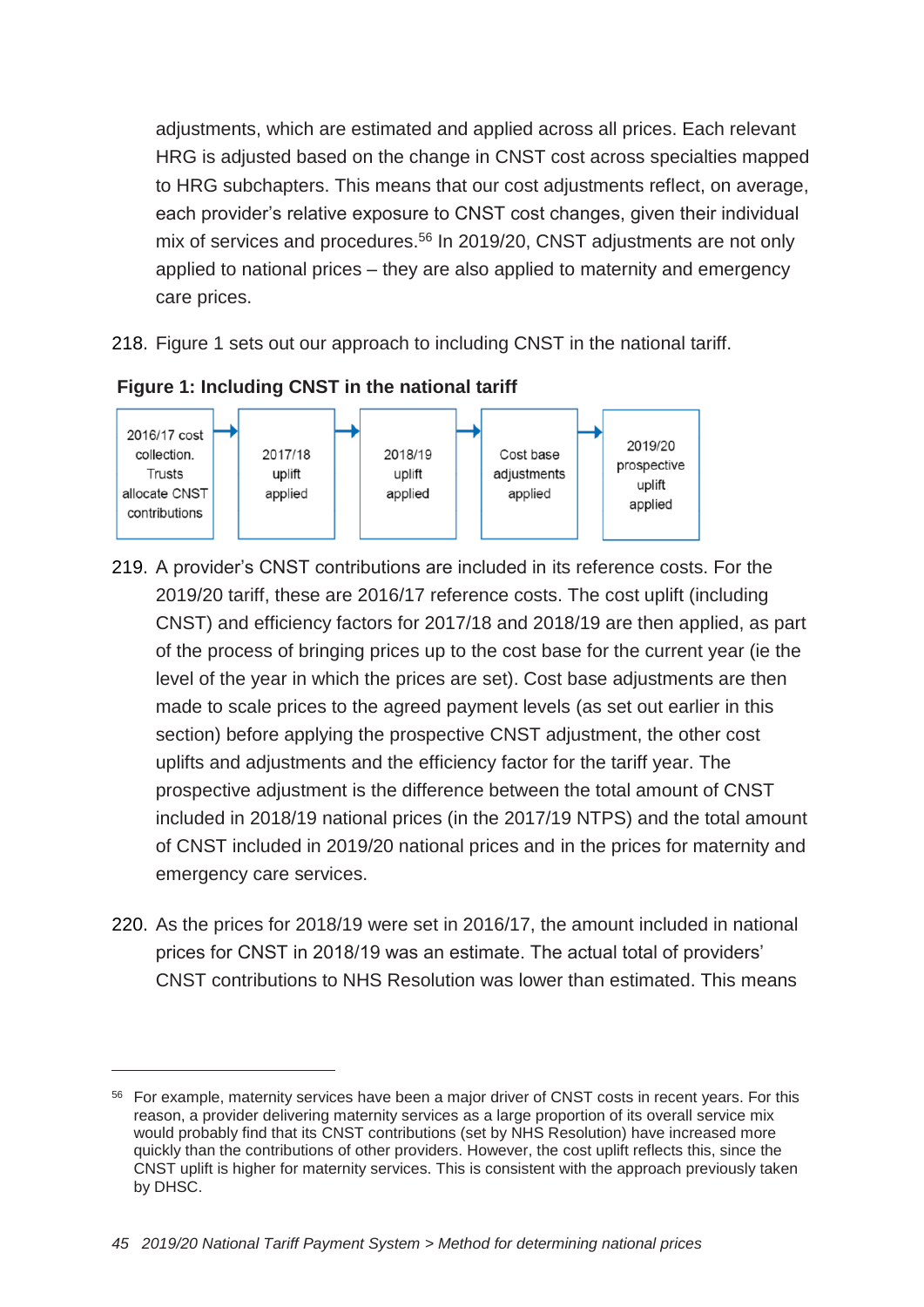that national prices in 2018/19 were set higher than they would have been if the actual contributions had been used.

- 221. Because of the overestimation of CNST in 2018/19, and a reduction in the total of providers' contributions in 2019/20, there is a reduction in national prices and prices for maternity and emergency services of £330 million.
- 222. Table 6 lists the percentage changes that we have applied to each HRG subchapter to reflect the change in CNST costs.
- 223. Most of the changes in CNST costs are allocated at HRG subchapter level, maternity or A&E, but a small residual amount (about £23.7 million in 2019/20) is unallocated at a specific HRG level. This unallocated figure is redistributed as a general adjustment across all prices. We have calculated the adjustment due to this pressure as -0.03% in 2019/20 (though this is given as 0.0% in Table 6 due to rounding).

| <b>HRG</b> sub<br>chapter | 2019/20<br>uplift $(\%)$ | <b>HRG</b> sub<br>chapter | 2019/20<br>uplift $(\%)$ | <b>HRG</b> sub<br>chapter | 2019/20<br>uplift $(\%)$ |
|---------------------------|--------------------------|---------------------------|--------------------------|---------------------------|--------------------------|
| AA                        | $-0.47%$                 | <b>JA</b>                 | $-1.38%$                 | PP                        | $-1.46%$                 |
| AB                        | $-0.50%$                 | <b>JC</b>                 | $-0.67%$                 | <b>PQ</b>                 | $-0.57%$                 |
| <b>BZ</b>                 | $-0.70%$                 | JD                        | $-0.27%$                 | <b>PR</b>                 | $-1.23%$                 |
| CA                        | $-0.43%$                 | KA                        | $-0.62%$                 | <b>PV</b>                 | $-1.33%$                 |
| CB                        | $-0.29%$                 | <b>KB</b>                 | 0.05%                    | <b>PW</b>                 | $-1.58%$                 |
| CD                        | $-0.18%$                 | KC                        | $-0.02%$                 | <b>PX</b>                 | $-1.31%$                 |
| DZ                        | $-0.04%$                 | LA                        | $-0.06%$                 | <b>SA</b>                 | $-0.25%$                 |
| EB                        | $-0.11%$                 | LB                        | $-0.44%$                 | VA                        | $-1.05%$                 |
| EC                        | $-0.14%$                 | MA                        | $-0.39%$                 | WH                        | $-0.43%$                 |
| <b>ED</b>                 | $-0.32%$                 | <b>MB</b>                 | $-0.56%$                 | WJ                        | $-0.08%$                 |
| EY.                       | $-0.28%$                 | <b>PB</b>                 | $-1.19%$                 | YA                        | $-0.65%$                 |
| <b>FD</b>                 | $-0.56%$                 | PC                        | $-1.41%$                 | YD                        | $-0.14%$                 |

### **Table 6: CNST tariff impact by HRG subchapter**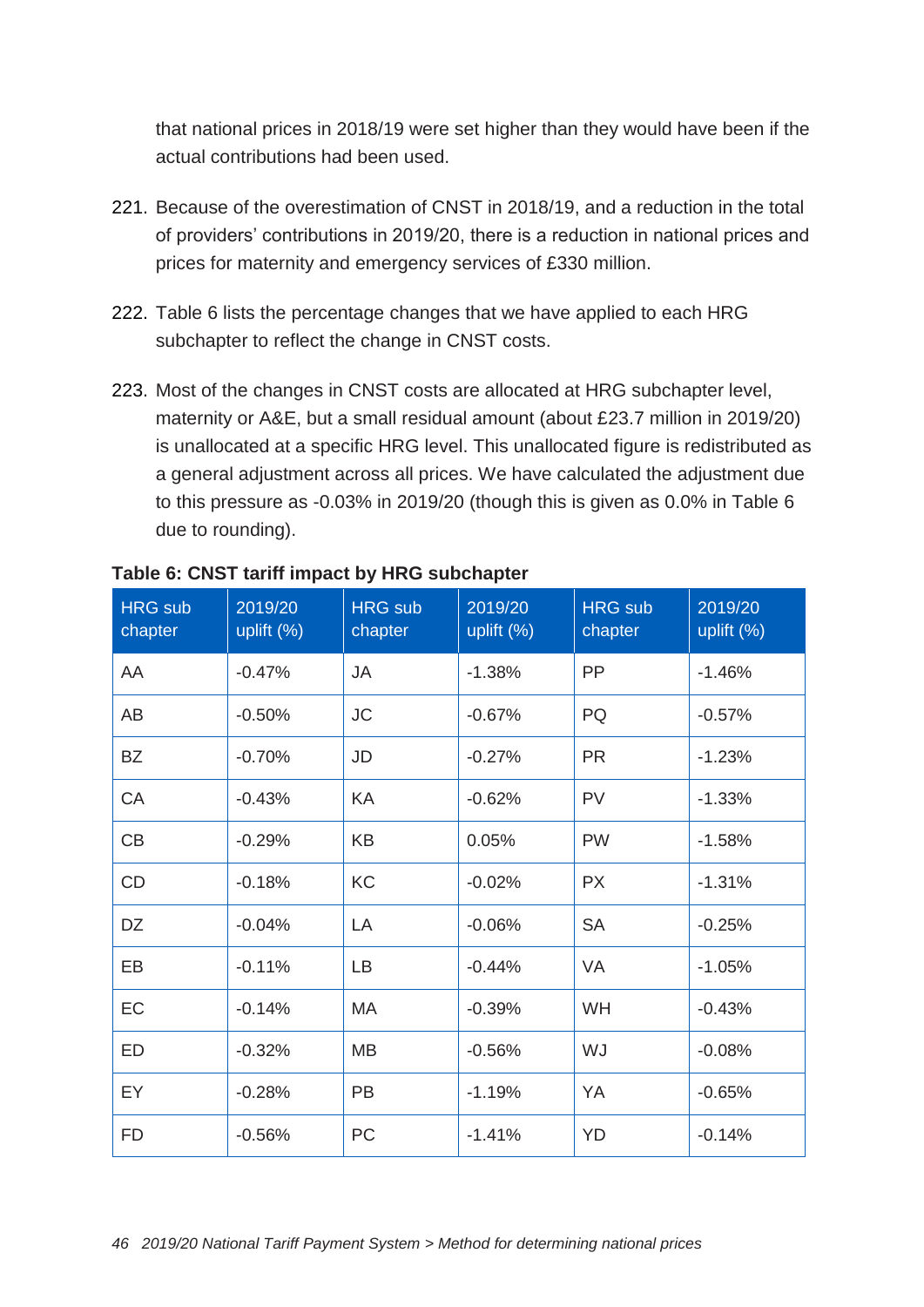| <b>HRG</b> sub<br>chapter | 2019/20<br>uplift $(\%)$ | <b>HRG</b> sub<br>chapter | 2019/20<br>uplift $(\%)$ | <b>HRG</b> sub<br>chapter | 2019/20<br>uplift (%) |
|---------------------------|--------------------------|---------------------------|--------------------------|---------------------------|-----------------------|
| <b>FE</b>                 | $-0.36%$                 | <b>PD</b>                 | $-1.52%$                 | <b>YF</b>                 | $-0.87%$              |
| FF                        | $-1.21%$                 | <b>PE</b>                 | $-0.58%$                 | YG                        | $-0.25%$              |
| GA                        | $-0.98%$                 | PF                        | $-1.34%$                 | YH                        | $-1.22%$              |
| <b>GB</b>                 | $-0.28%$                 | PG                        | $-1.01%$                 | YJ                        | $-1.31%$              |
| GC                        | $-0.59%$                 | <b>PH</b>                 | $-1.10%$                 | <b>YL</b>                 | $-0.22%$              |
| HC                        | $-1.00%$                 | PJ                        | $-1.44%$                 | YQ                        | 0.08%                 |
| HD                        | $-0.52%$                 | <b>PK</b>                 | $-0.96%$                 | <b>YR</b>                 | $-0.10%$              |
| <b>HE</b>                 | $-1.97%$                 | PL                        | $-0.96%$                 |                           |                       |
| <b>HN</b>                 | $-1.25%$                 | <b>PM</b>                 | $-0.26%$                 | <b>VB</b>                 | $-1.09%$              |
| HT                        | $-1.38%$                 | <b>PN</b>                 | $-0.77%$                 | Maternity                 | $-7.01%$              |

Source: NHS Resolution. Note: Maternity is delivery element only

*Capital costs (changes in depreciation and private finance initiative payments)* 

- 224. Providers' costs typically include depreciation charges and private finance initiative (PFI) payments. As with increases in operating costs, providers should have an opportunity to recover an increase in these capital costs.
- 225. In previous years, we used DHSC estimates of capital expenditure growth when calculating cost uplifts. This meant increases in capital expenditure per unit of activity were not sufficiently captured without an appropriate adjustment for activity. For 2019/20, we have used an alternative methodology that uses the November 2018 GDP deflator<sup>57</sup> as a broad measure of inflation in the economy.
- 226. This results in assumed capital cost inflation of 1.8% in 2019/20.

<sup>57</sup> Published at [www.gov.uk/government/statistics/gdp-deflators-at-market-prices-and-money-gdp](http://www.gov.uk/government/statistics/gdp-deflators-at-market-prices-and-money-gdp-october-2018-budget-2018)[october-2018-budget-2018](http://www.gov.uk/government/statistics/gdp-deflators-at-market-prices-and-money-gdp-october-2018-budget-2018)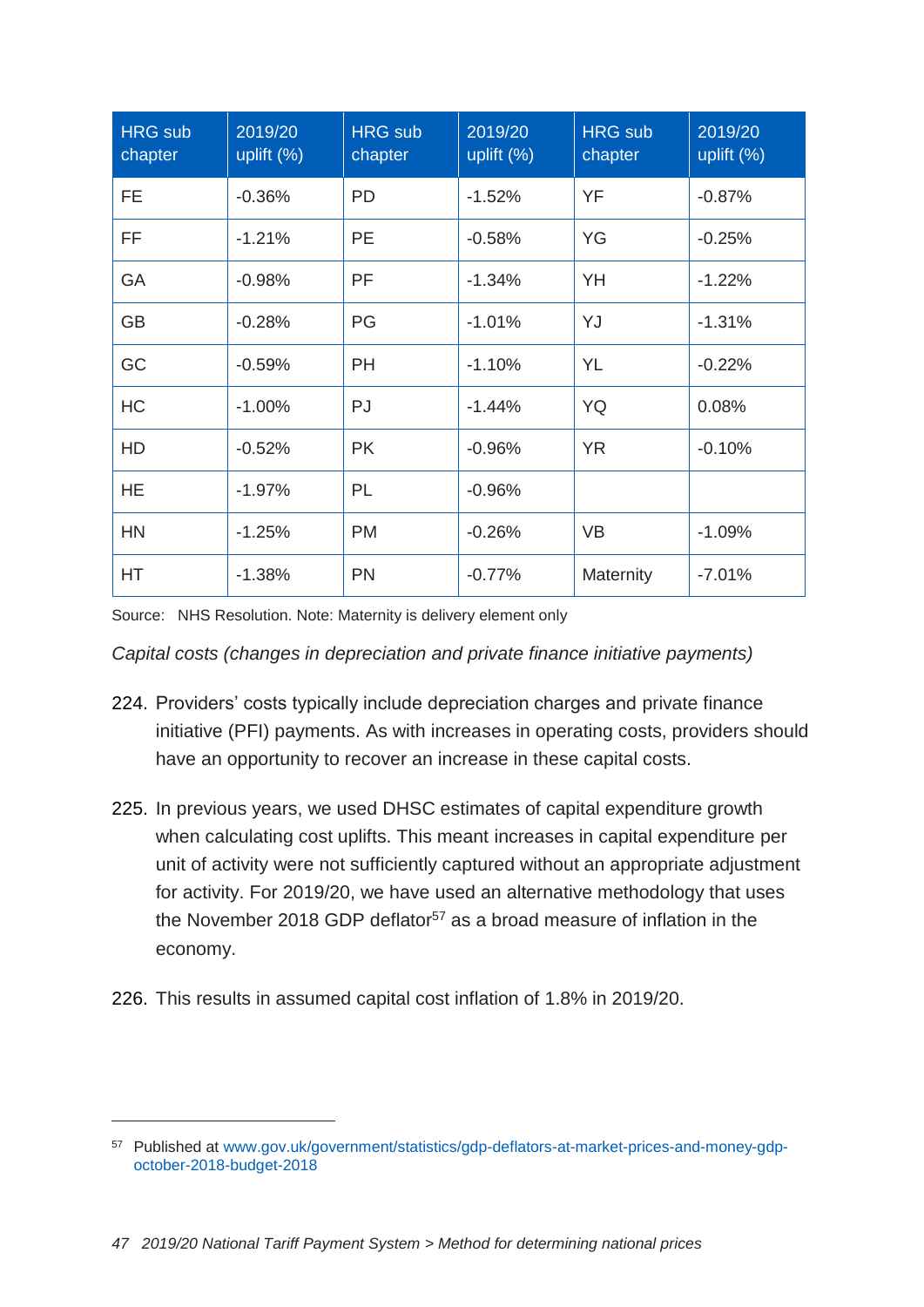### **4.7.2. Service development**

227. The service development uplift factor reflects the expected extra unit costs to providers of major initiatives that are included in the Mandate.<sup>58</sup> There are no major initiatives anticipated in the Mandate to be funded through national prices in 2019/20, and no uplift is to be applied.

# **4.7.3. CQUIN**

 $\overline{a}$ 

228. As set out in Section 4.6, we have increased the cost base by around 1.25% as a result of funding transferred from CQUIN. This is effected through an additional 1.25% increase in the cost uplift factor.

### **4.7.4. Changes to product procurement arrangements**

- 229. To address the recommendations on unwarranted variations, as described in [Lord Carter's review of NHS operational productivity,](https://www.gov.uk/government/publications/productivity-in-nhs-hospitals) <sup>59</sup> DHSC has restructured the NHS Supply Chain operating model. This has involved the establishment of Supply Chain Coordination Limited (SCCL) under section 223 of the NHS Act 2006 to act as the in-house administration arm of the NHS Supply Chain. The aim of the new model is to increase NHS purchasing power, give providers access to lower procurement prices and drive efficiencies through product rationalisation and economies of scale. To help achieve this, SCCL's overhead costs (estimated to be around £253 million in 2019/20), will mostly be funded from central funds. This will enable the removal of "mark-ups" on product prices uses in the provision of NHS services. Their removal will consequently reduce the direct cost to providers should they choose to procure supplies from the NHS Supply Chain.
- 230. To reflect the new funding arrangements for the new operating model for the NHS Supply Chain and the removal of the mark-up, we are adjusting prices under the national tariff. This involves removing around £204 million from the total amount reimbursed through the national tariff. Our adjustment is intended only to cover costs relating to services covered by the NTPS and not those that are covered by other SCCL income streams (such as rebates from suppliers and income from customers not providing tariff services).

<sup>&</sup>lt;sup>58</sup> The mandate to NHS England sets out objectives for the NHS and highlights the areas of healthcare where the government expects to see improvements.

<sup>59</sup> [www.gov.uk/government/publications/productivity-in-nhs-hospitals](http://www.gov.uk/government/publications/productivity-in-nhs-hospitals)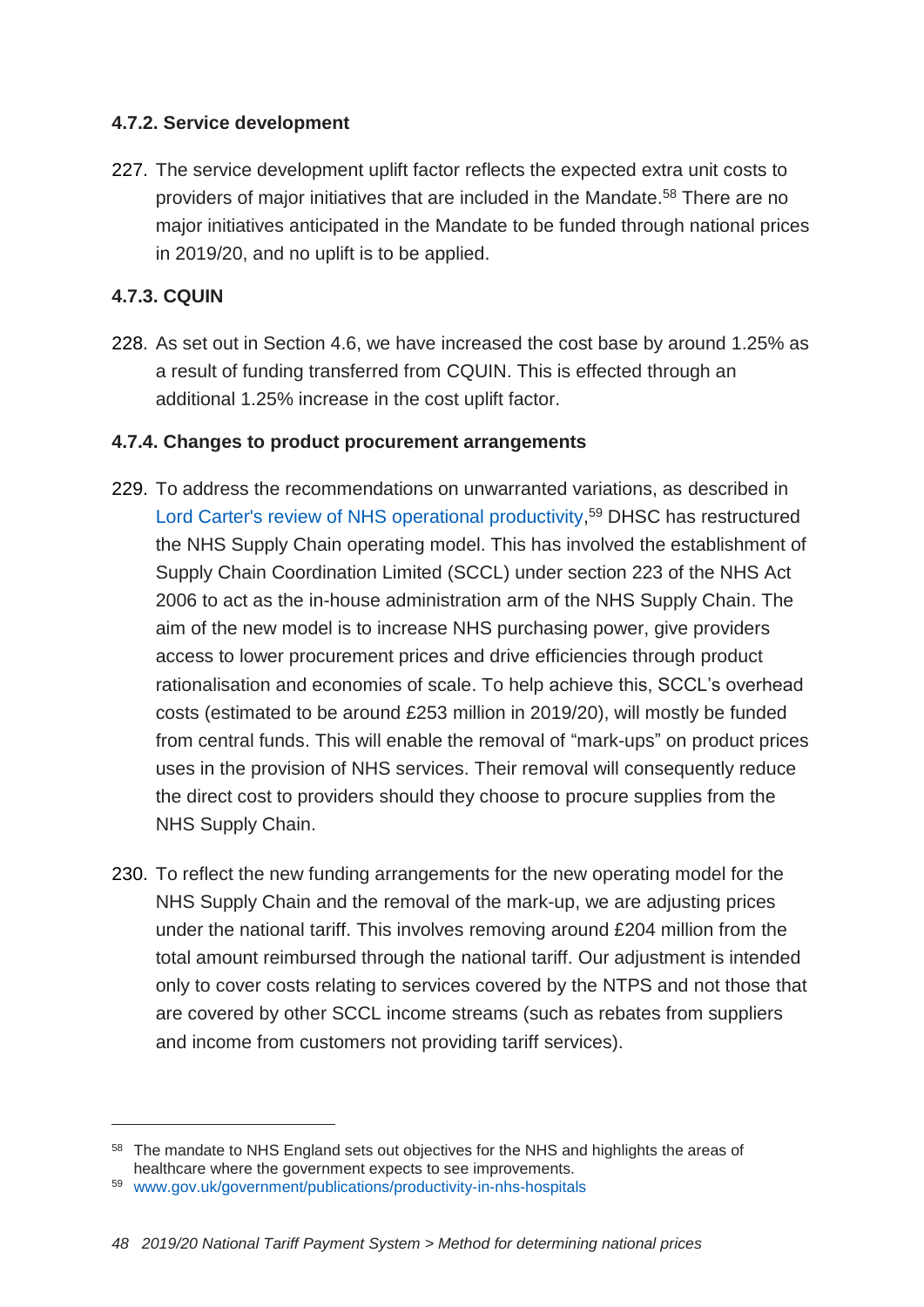- 231. The adjustment to prices is implemented by a reduction to the cost uplift factor. This reflects the reduced costs for providers in relation to the purchase of NHS Supply Chain products. For nationally determined prices, the adjustment is 0.36%.
- 232. It is likely that opportunities to use SCCL services will differ between acute, mental health, community and ambulance services – for example, it is likely that acute providers have higher non-pay costs than mental health providers.
- 233. We used the following method for calculating adjustments to the cost uplift factor for different services:
	- We estimated the amount of the total tariff adjustment.
	- We then allocated this amount to the different service types (ie acute, ambulance, mental health and community), using trust definitions.
	- The resulting amounts were divided by the respective trust income from patient care activities.
- 234. Table 7 shows both the reduction in the cost uplift for national prices (the acute figure) and the suggested reductions in the cost uplift factor to be used for local pricing (pursuant to rule 2 of the local pricing rules – see Section 6.4), based on different services' share of SCCL overheads.

| Table 7: Suggested reductions in cost uplift factor for local pricing |  |  |
|-----------------------------------------------------------------------|--|--|
|-----------------------------------------------------------------------|--|--|

|                                                   | Acute | <b>Mental health</b> | Ambulance | <b>Community</b> |
|---------------------------------------------------|-------|----------------------|-----------|------------------|
| <b>Adjustment to</b><br>the cost uplift<br>factor | 0.36% | 0.10%                | 0.08%     | 0.05%            |

### **4.8. Efficiency**

- 235. The efficiency factor for 2019/20 is 1.1%.
- 236. We use evidence-based data to inform the decision on the efficiency factor. An econometric model, first developed by Deloitte to inform the decision on the efficiency factor for the 2015/16 NTPS, analyses cost variations between providers over time explained by i) the outputs they produce and ii) factors outside their control. The remaining trend over time is interpreted as trend efficiency and residual differences between trusts are used to estimate the distribution of efficiency across the sector.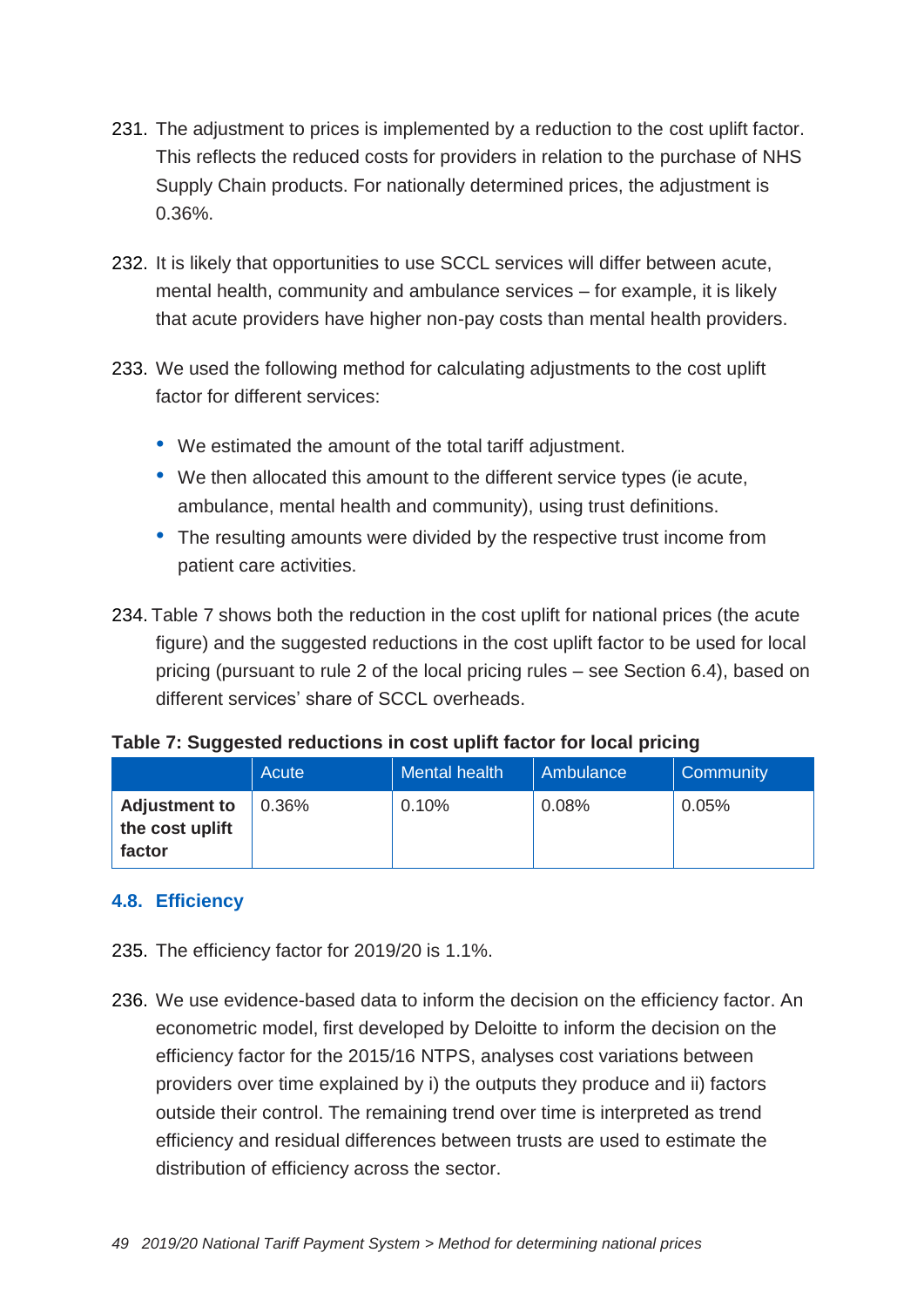- 237. The model now includes data from 168 acute trusts for the period between 2008/09 and 2016/17. We have also refined the measurement of disease prevalence in the model and conducted a range of additional sensitivity checks.<sup>60</sup>
- 238. Our modelling suggests that trusts become 0.9% more efficient each year on average. Around this trend, we estimate that there is substantial variation in efficiency that justifies an efficiency factor greater than 0.9%, ie on the assumption that poorer performers can improve their efficiency at a greater rate. If average performance catches up to the 60th centile, we estimate that this would release 1.1% efficiency in addition to trend efficiency.
- 239. However, adjusting the time period of the model highlighted that the delivery of efficiencies has slowed in recent years.
- 240. We have set an efficiency factor of 1.1% for 2019/20. We regard this as challenging but achievable given the evidence around catch-up potential and trends in efficiency and financial pressure.

### **4.9. Summary of cost adjustments**

- 241. Table 8 summarises the cost uplift and efficiency adjustments (both for national prices and local prices).
- 242. We have provided the changes by different service type to support local pricing in these areas. The only difference between service types is the adjustment relating to changes to product procurement arrangements.
- 243. The adjustments to national prices use the factors for acute services.
- 244. For local prices, the figures reflect the adjustments to which commissioners and providers should have regard pursuant to rule 2 of the local pricing rules (see Section 6.4).

 $60$  Judgements are generally made on disease prevalence data due to breaks in the data. We apply the following principles when making these judgements: 1) interpolation and extrapolation are used to include as much information on disease as possible; 2) diseases with data gaps of more than three years are excluded and 3) changes in data definitions are managed by applying growth rates of the new series to the old series.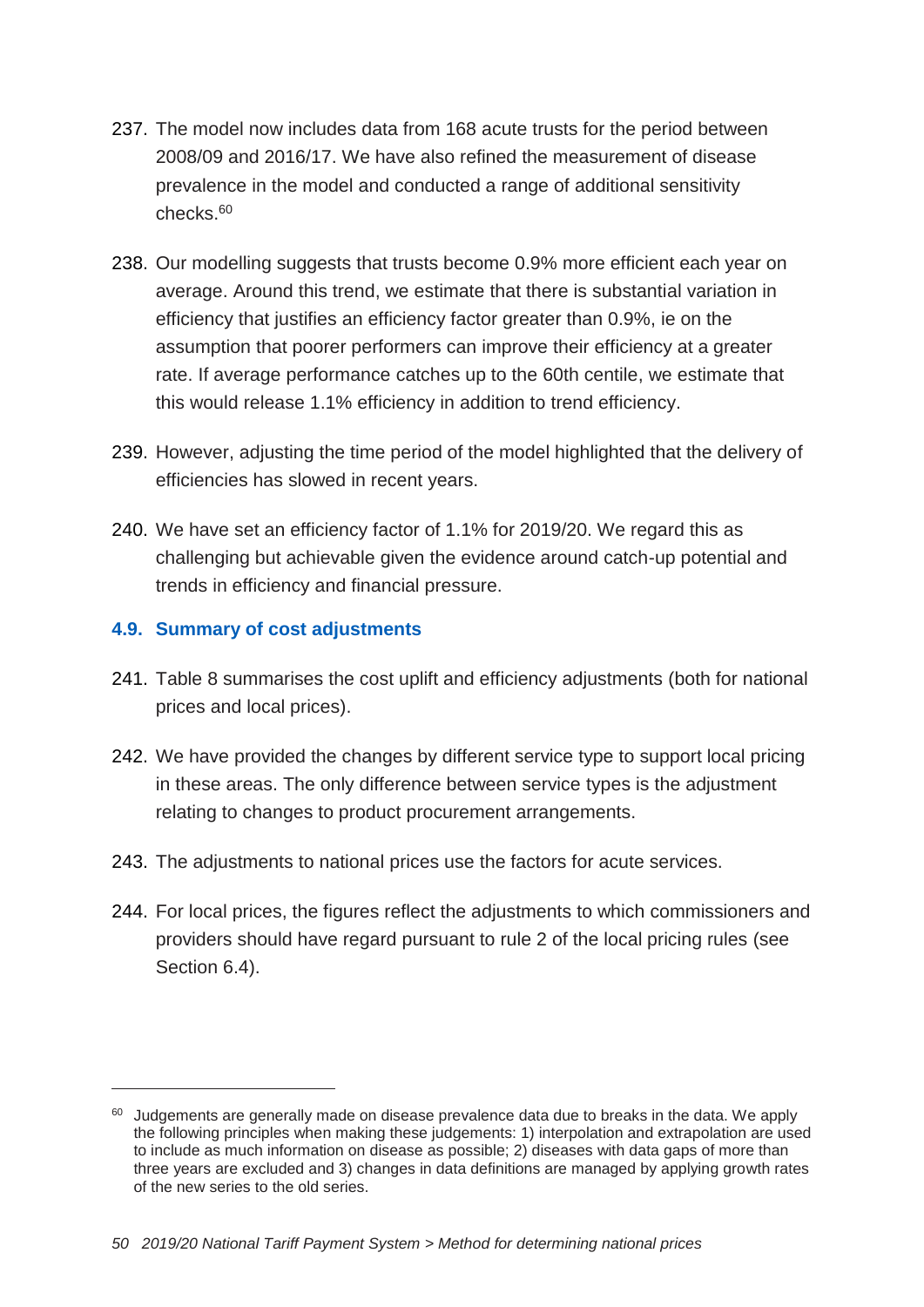#### **Table 8: Summary of cost adjustments**

|                                                                               | <b>Acute/ nationally</b><br>priced services | <b>Mental</b><br>health | <b>Ambulance</b> | <b>Community</b> |
|-------------------------------------------------------------------------------|---------------------------------------------|-------------------------|------------------|------------------|
| <b>Cost uplift factor</b><br>(before CQUIN and<br>procurement<br>adjustments) | 3.8%                                        | 3.8%                    | 3.8%             | 3.8%             |
| <b>CQUIN</b>                                                                  | 1.25%                                       | 1.25%                   | 1.25%            | 1.25%            |
| <b>Procurement changes</b>                                                    | $-0.36%$                                    | $-0.10%$                | $-0.08%$         | $-0.05%$         |
|                                                                               |                                             |                         |                  |                  |
| <b>Efficiency factor</b>                                                      | $-1.1%$                                     | $-1.1%$                 | $-1.1%$          | $-1.1%$          |
|                                                                               |                                             |                         |                  |                  |
| <b>Total adjustments</b>                                                      | 3.6%                                        | 3.9%                    | 3.9%             | 3.9%             |

**Please note:** The pay element of the cost uplift factor includes the AfC pressure funded centrally in 2018/19 (2.1%), estimated 2019/20 AfC costs (3.4%), estimated medical pay award costs, including the full year effect of the 2018/19 pay award (3.1%) and incremental drift (0.1%). These figures are not cost-weighted and AfC is estimated at 75.20% of total pay costs. Excluding the 2018/19 AfC pay deal, the 3.8% cost uplift factor would be 2.8%.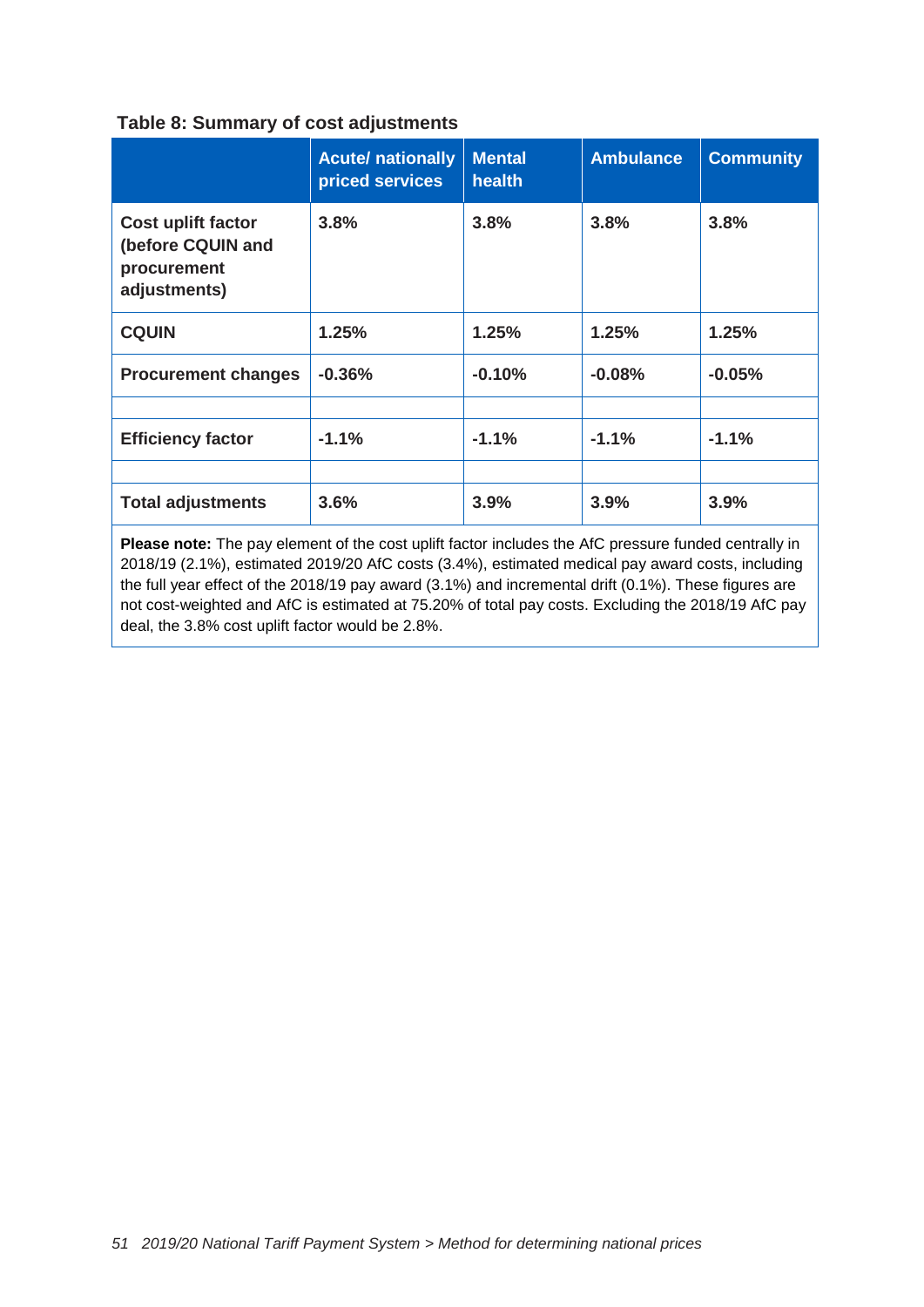# **5. National variations to national prices**

- 245. In some circumstances, it is appropriate to make national adjustments to national prices. For example, adjustments may reflect local differences in costs that the formulation of national prices has not taken account of, or they may share risk more appropriately among parties.
- 246. We refer to these nationally determined adjustments as 'national variations' to national prices. We refer to the price, after application of national variations, as the 'nationally determined price'.
- 247. Specifically, each national variation aims to achieve one of the following:
	- improve the extent to which the actual prices paid reflect location-specific costs
	- improve the extent to which the actual prices paid reflect the complexity of patient need
	- share the financial risk appropriately following (or during) a move to other payment approaches.
- 248. This section sets out the national variations specified in the 2019/20 NTPS.
- 249. The national variations have changed from those in the 2017/19 NTPS in these areas:
	- We have revised the calculation method and data used for the market forces factor (MFF). Providers will transition to their new MFF values over a fiveyear period in equal steps.
	- We have removed the marginal rate emergency rule (MRET) and 30-day readmission rule, given the blended payment approach for emergency care (see Section 7).
	- We have updated the specialist top-ups payable.
	- We have removed the reference to 'transition' from the variation supporting the best practice tariff for primary hip and knee replacements. This variation will be reviewed as part of the standard tariff development cycle.
	- We have added a new national variation for evidence-based interventions.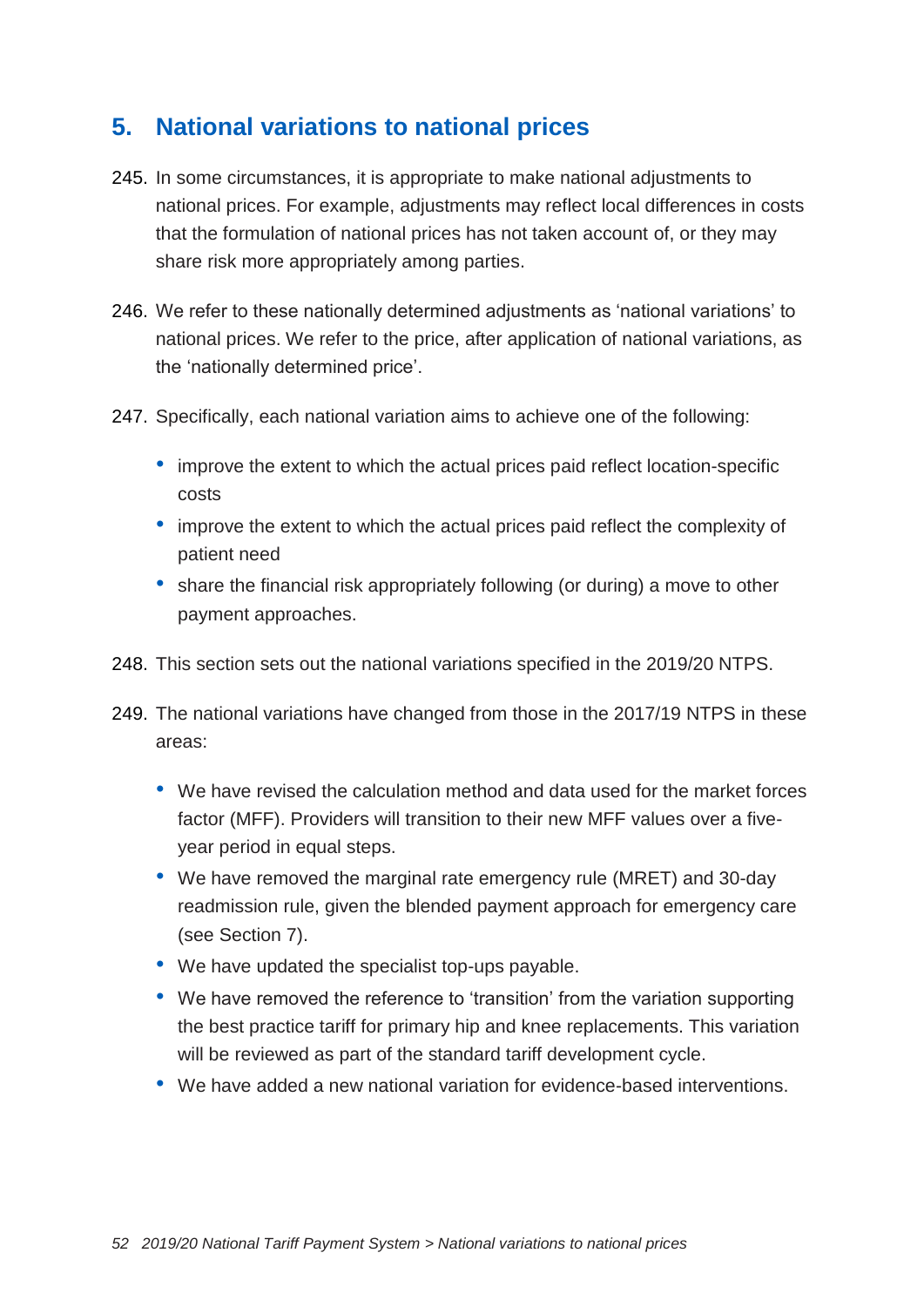- 250. National variations are an important part of the payment system framework. They sit alongside local variations and local modifications. Providers and commissioners should note:
	- national variations only apply to services with a national price
	- if a commissioner and a provider choose to bundle services that have a mix of national prices and locally determined prices, national variations can in effect be disapplied or modified by local variations agreed in accordance with the applicable rules (see Section 6.2)
	- in the case of an application or agreement for a local modification (see Section 6.3), the analysis must reflect all national variations that could alter the price payable for a service (ie it is the price after any national variations have been applied that should be compared with a provider's costs)
	- where a new service is commissioned that does not have a national price, rules for local price setting apply (see Section 6.4).
- 251. The rest of this section covers three types of national variation to national prices:
	- variations to reflect regional cost differences
	- variations to reflect patient complexity
	- variations to support different payment approaches.

# **5.1. Variations to reflect regional cost differences: the market forces factor**

- 252. The purpose of the MFF is to compensate providers for unavoidable cost differences in providing healthcare services. Unavoidable costs include variations in capital, building, business rates and labour costs.
- 253. The MFF takes the form of an index. This allows a provider's location-specific costs to be compared with every other organisation. The index is constructed so that it always has a minimum value of 1.00. The MFF payment index operates as a multiplier to each unit of activity. The example below explains how this works in practice.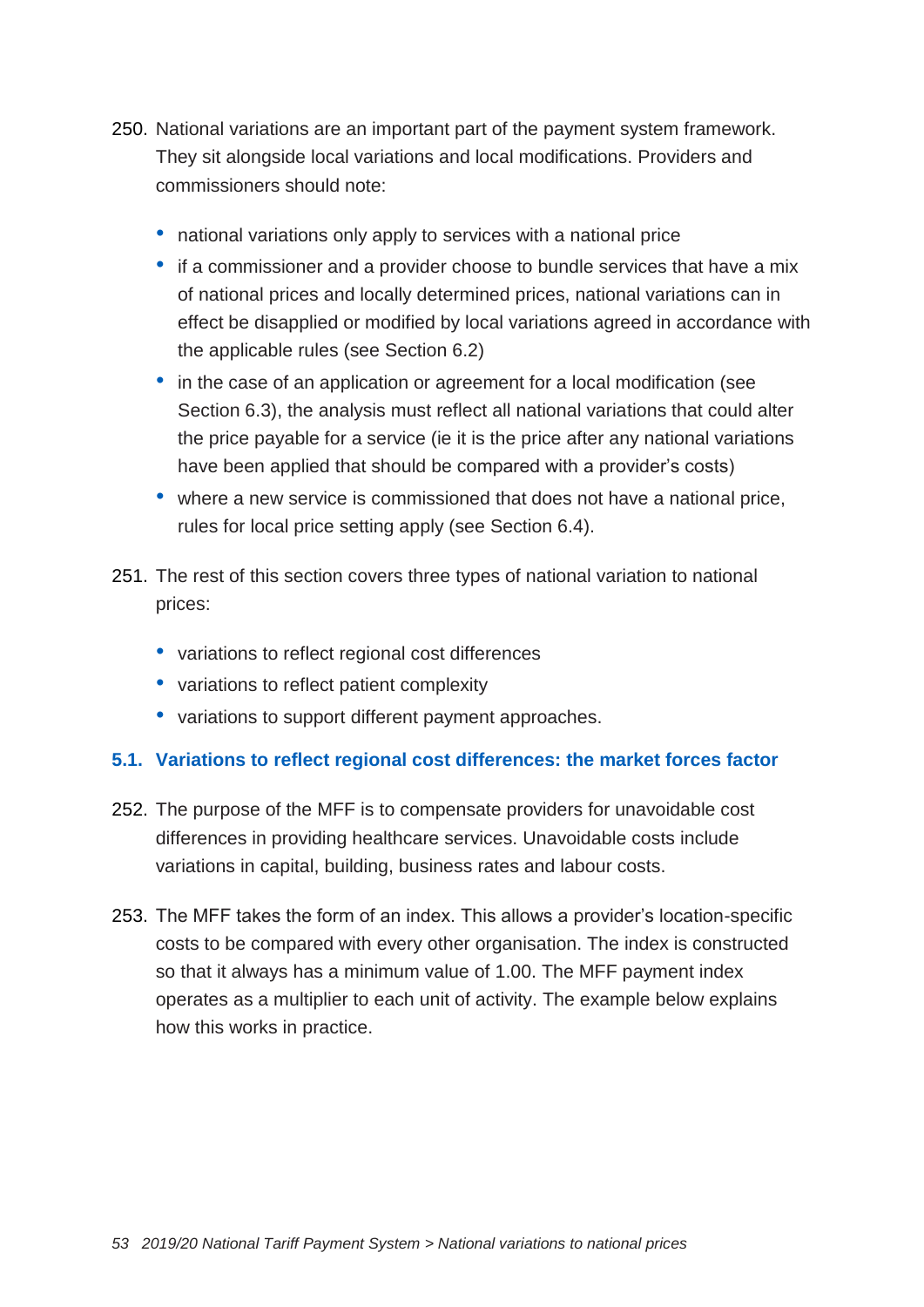**A patient attends an NHS trust for a first outpatient attendance, which has a national price of £168.**

**The NHS trust has an MFF payment index value of 1.046155.**

The income that the trust receives from the commissioner for this outpatient attendance is £176 (£168 x 1.046155).

- 254. Further information on the calculation and application of the MFF is provided in the supporting document, *A guide to the market forces factor*. This guide has been revised for 2019/20.
- 255. For 2019/20 we have revised the calculation method and data used for the MFF. This means that all organisations have been assigned new MFF values. The new values will be phased in over a five-year period in equal steps.
- 256. The MFF payment index values for 2019/20 (after application of the five-year transition) for each NHS provider are in Annex A.
- 257. The MFF value for independent sector providers should be the MFF value of the NHS trust or foundation trust nearest to the location where the services are being provided.
- 258. Where NHS providers outsource the delivery of entire services to other providers, consideration needs to be given to the MFF that is applied. For example, if provider A seeks to outsource the delivery of a service to provider B in such a way that the patient is recorded as provider B's activity (ie provider B will bill the commissioner for the activity) but the activity is still delivered at the provider A site, then the relative MFFs of the two providers must be considered:
	- If provider B has a higher MFF, discussion with the commissioner is needed to agree an appropriate price in the light of the lower unavoidable costs they will incur.
	- Conversely, if provider B has a lower MFF, then discussion with the commissioner is needed to ensure the provider is adequately compensated for the delivery of the service.
- 259. Organisations merging or undergoing other organisational restructuring after 1 April 2019 will not have a new MFF set during the period covered by the tariff.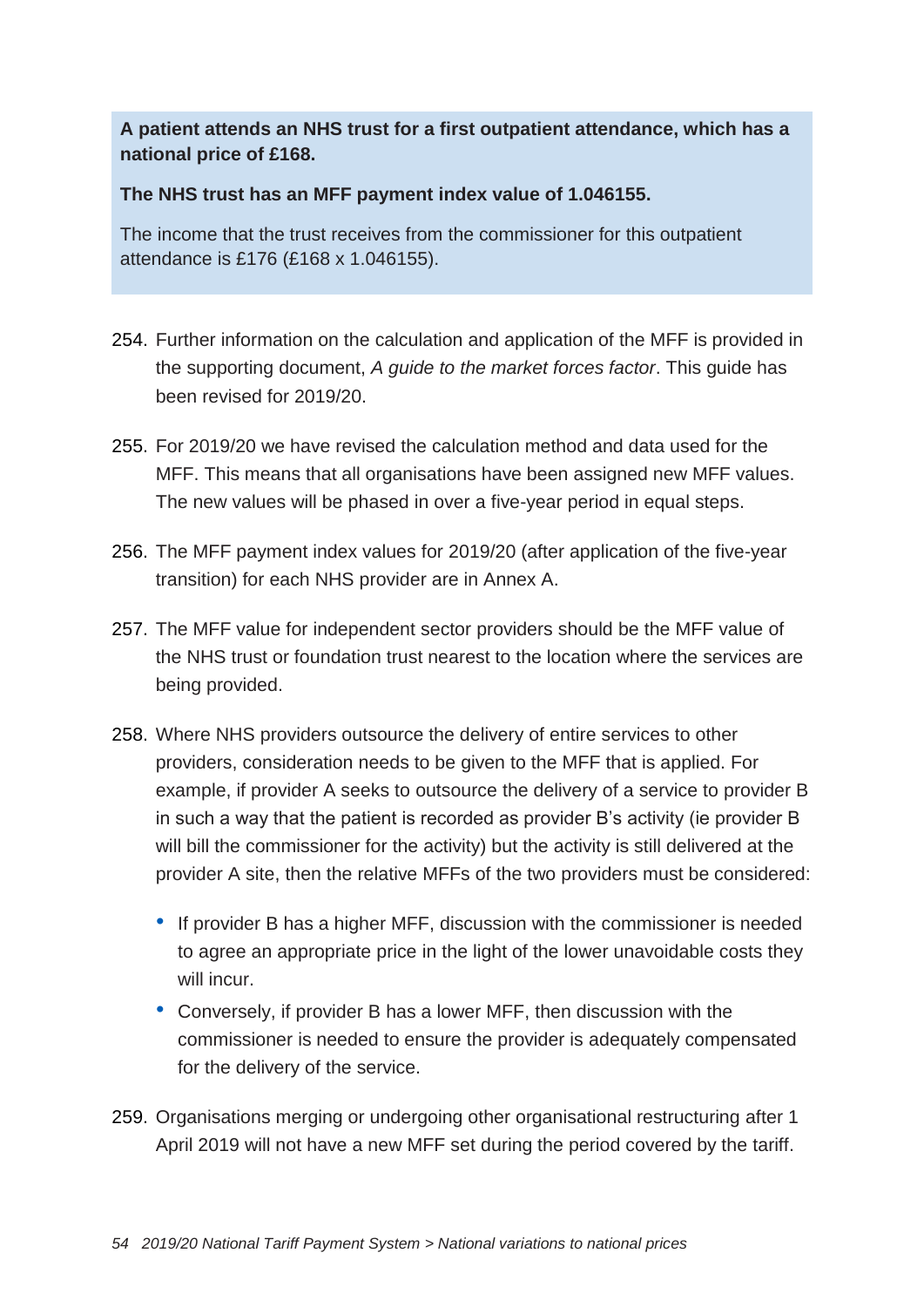For further guidance in these circumstances see the supporting document, *A guide to the market forces factor*.

### **5.2. Variations to reflect patient complexity**

#### **5.2.1. Top-up payments**

- 260. National prices in this national tariff are calculated on the basis of average costs. This means they do not take account of cost differences between providers because some providers serve patients with more complex needs. The purpose of top-up payments for some specialised services is to recognise these cost differences and to improve the extent to which prices paid reflect the actual costs of providing healthcare when this is not sufficiently differentiated in the HRG design. Only a few providers are commissioned to deliver such care.
- 261. To set payments, we make an adjustment (a top-slice) to the total amount of money allocated to national prices and prices for maternity and emergency services and reallocate this money to providers of specialised services.
- 262. Specialised service top-ups have been part of the payment system since 2005/06. The current list of qualifying specialised services, and the design and calculation of specialised top-ups for these services, are informed by research undertaken in 2011 by the Centre for Health Economics at the University of York.<sup>61</sup>
- 263. The amounts paid and the providers that are eligible are based on the prescribed specialised services (PSS) definitions provided by the NHS England specialised commissioning team. The list of eligible providers is contained within the PSS operational tool.<sup>62</sup>
- 264. Top-up payments are only made for inpatient care. Table 9 shows the breakdown of the amount received by various areas as a result of the top-ups. This includes the second step in the transition of the difference in income for some services as a result of the move to PSS and HRG4+.

<sup>61</sup> [Estimating the costs of specialised care](https://www.york.ac.uk/che/news/archive-2014/che-research-paper-61/) and [Estimating the costs of specialised care: updated](http://www.york.ac.uk/news-and-events/news/2011/research/specialised-care/)  [analysis using data for 2009/10.](http://www.york.ac.uk/news-and-events/news/2011/research/specialised-care/)

<sup>62</sup> [https://digital.nhs.uk/services/national-casemix-office/downloads-groupers-and-tools/prescribed](https://digital.nhs.uk/services/national-casemix-office/downloads-groupers-and-tools/prescribed-specialised-services-pss-tools)[specialised-services-pss-tools](https://digital.nhs.uk/services/national-casemix-office/downloads-groupers-and-tools/prescribed-specialised-services-pss-tools)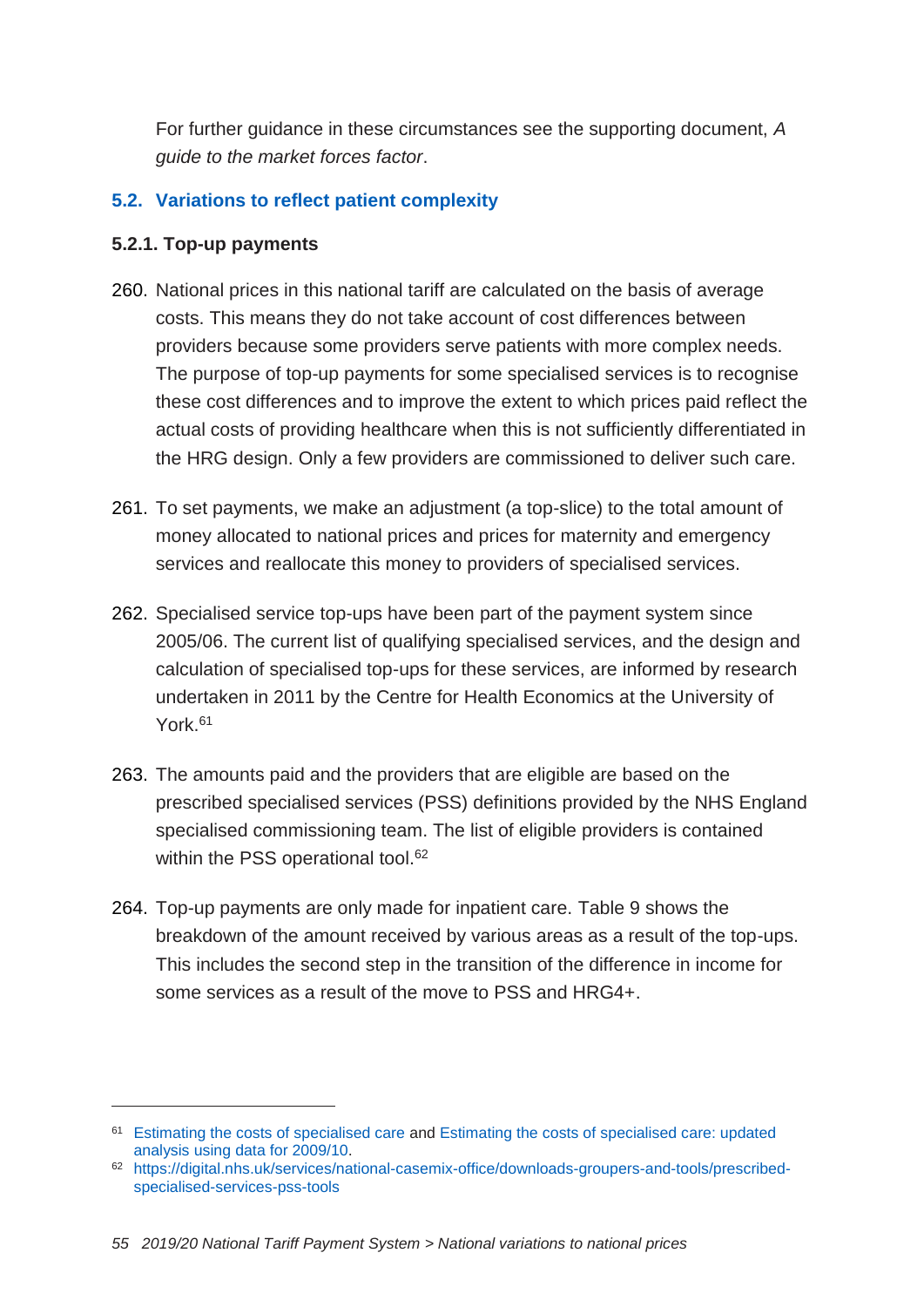| <b>Top-up area</b> | <b>Top-up amounts</b> |
|--------------------|-----------------------|
| All top-up areas   | £485.9m               |
| Spinal             | £10.3m                |
| Neurosciences      | £117.1m               |
| Orthopaedics       | £3.1m                 |
| Children           | £171.9m               |
| Cancer             | £19.7m                |
| Respiratory        | £72.2m                |
| Cardiac            | £74.5m                |
| Other              | £17.1m                |

**Table 9: Top-up impact by specialist area 2019/20**

- 265. We have changed the top-ups payable for 2019/20 based on the most up-todate PSS identification rules, hierarchy and provider eligibility lists.
- 266. A list of the services eligible for top-ups, the adjustments and their flags can be found in Annex A.

### **5.3. Variations to support new payment approaches**

267. New or changing payment approaches can alter provider income or commissioner expenditure. For some organisations, the financial impact can be significant and could be difficult to manage in one step.

### **5.3.1. Best practice tariff for primary hip and knee replacements**

- 268. For 2019/20 onwards, the primary hip and knee replacement BPT introduced in 2014/15 to promote improved outcomes for patients is no longer being treated as transitional. It will be reviewed as part of the standard tariff development cycle.
- 269. We are retaining the approach adopted in 2014/15, which recognised that there are circumstances in which some providers will be unable to demonstrate that they meet all the best practice criteria, but where it would be inappropriate not to pay the full BPT price. These circumstances are: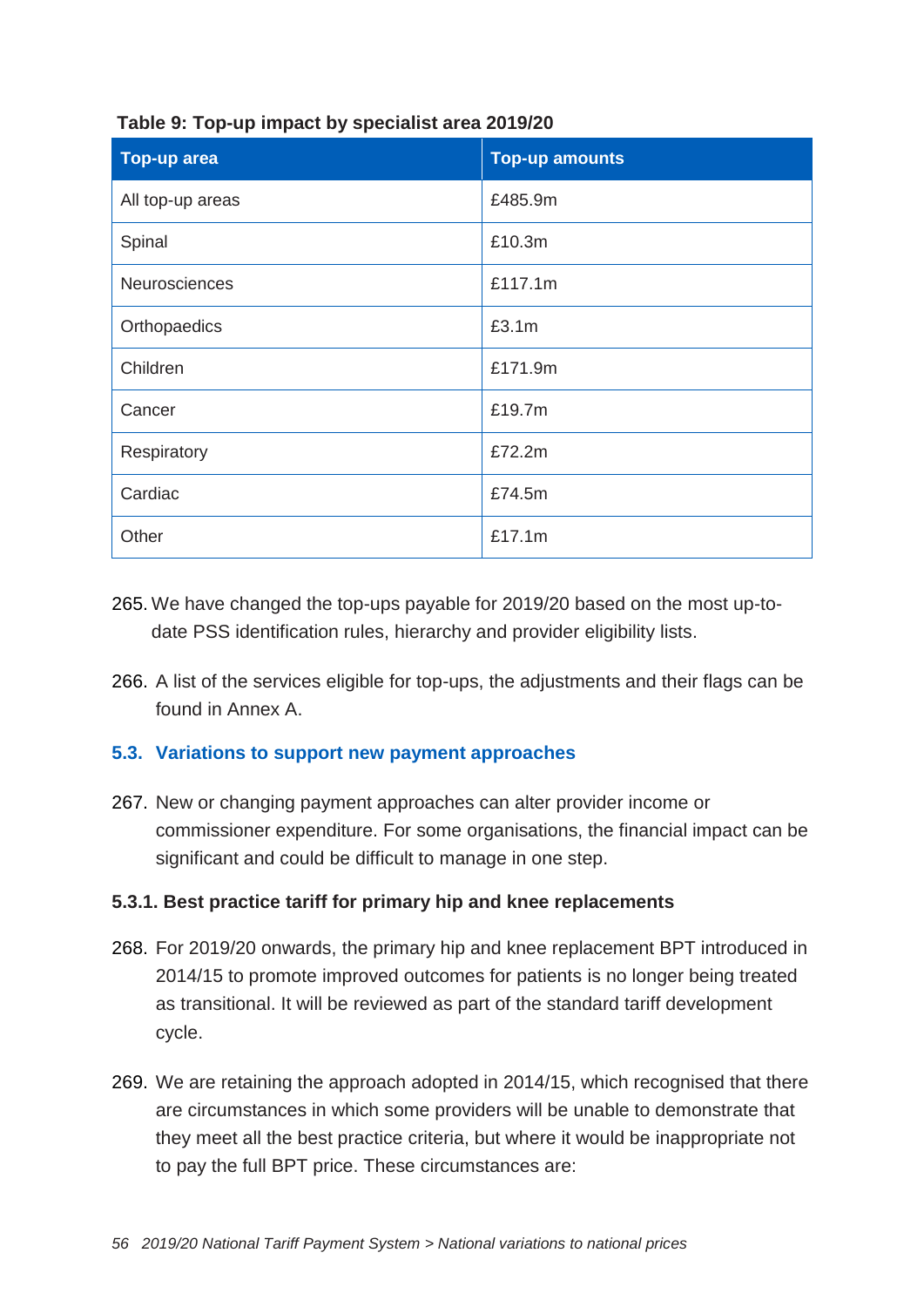- when recent improvements in patient outcomes are not yet reflected in the nationally available data
- when providers have identified why they are an outlier on patient-reported outcome measures (PROMs) scores and have a credible improvement plan in place, the impact of which is not yet known
- when a provider has a particularly complex casemix that is not yet appropriately taken into account in the casemix adjustment in PROMs.
- 270. Under this national variation, commissioners must pay the full BPT if the provider can show that any of the above circumstances apply. The rationale for using a variation in these three circumstances is explained below.

### *Recent improvements*

271. Because of the lag between collecting and publishing data, recent improvements in patient outcomes may not show in the latest available data. In these circumstances, providers will need to provide other types of evidence to support a claim that their outcomes have improved since the published data was collected.

#### *Planned improvements*

- 272. Where providers have identified shortcomings with their service and can show evidence of a credible improvement plan, commissioners must continue to pay the full BPT. This is necessary to mitigate the risk of deteriorating outcomes among providers not meeting the payment criteria.
- 273. In this situation, the variation would be a time-limited agreement. Published data would need to show improvements for payment at the BPT level to continue.
- 274. There are many factors that may affect patient outcomes, and it is for local providers and commissioners to decide how to achieve improvements, but these suggestions may be useful:
	- Headline PROMs scores can be broken down into individual domain scores. If required, providers can also request access to individual patient scores through NHS Digital. Providers might look at the questions on which they score badly to see why they are an outlier: for example, those relating to pain management.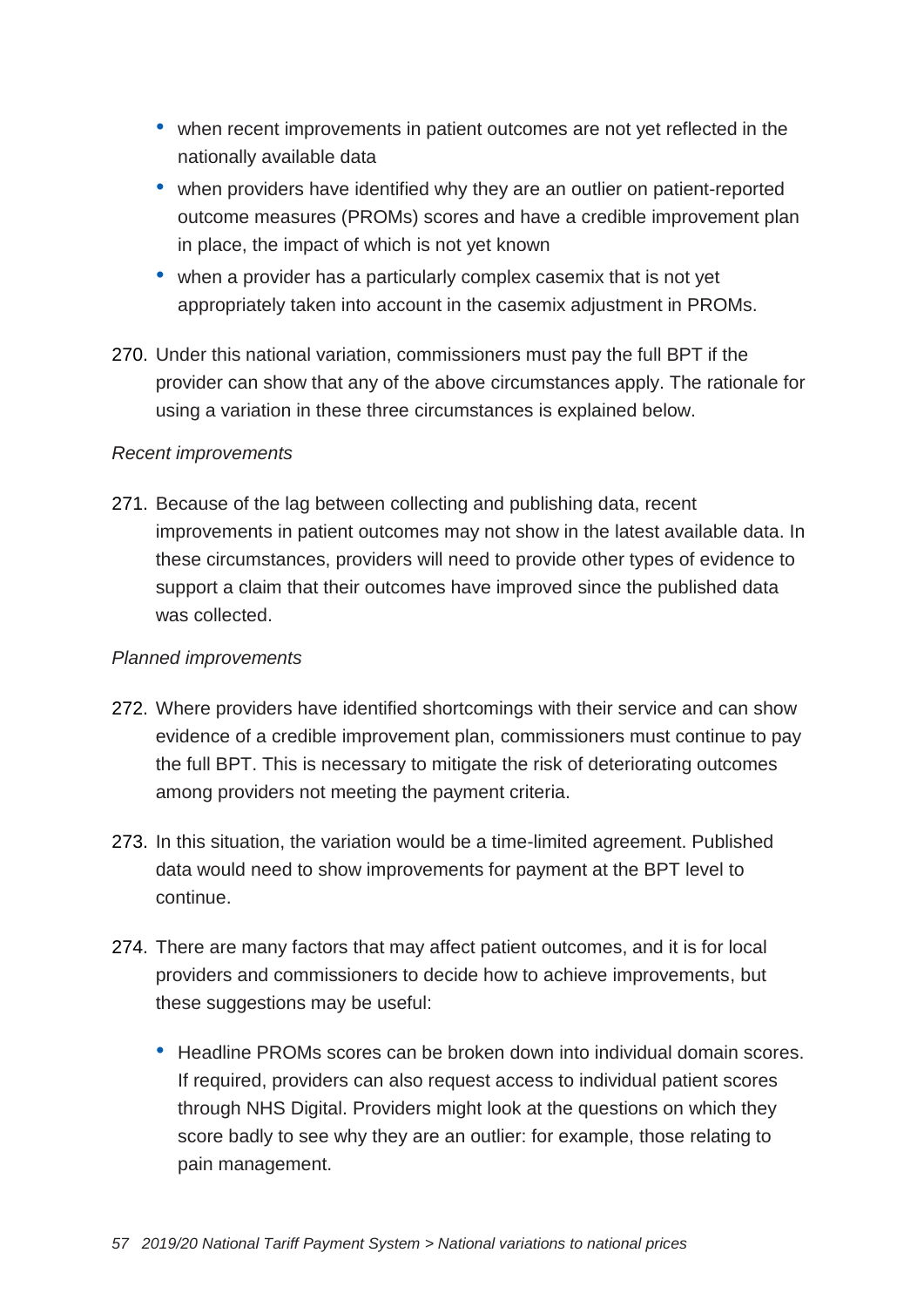- Individual patient outcomes might also be compared with patient records to check for complications in surgery or comorbidities that may not be accounted for in the formal casemix adjustment. It would also be sensible to check whether patients attended rehabilitation sessions after being discharged from hospital.
- Reviewing the surgical techniques and prostheses used against clinical guidelines and National Joint Registry recommendations is another way providers might try to address poor outcomes. As well as improving the surgical procedure itself, providers could scrutinise the whole care pathway to improve patient outcomes by ensuring that weakness in another area is not affecting patient outcomes after surgery.
- Providers may also choose to collaborate with others that have outcomes significantly above average to learn from their service design. Alternatively, they might do a clinical audit. This is a quality improvement process that seeks to improve patient care and outcomes through a systemic review of care against expected criteria.

#### *Casemix*

275. Providers that have a particularly complex casemix and cannot show they meet the best practice criteria may request that the commissioner continues to pay the full BPT. Although the PROMs results are adjusted for casemix, a small number of providers may face an exceptionally complex casemix that is not fully or appropriately accounted for. These providers will therefore be identified as outliers in the PROMs publications. Commissioners are likely to be aware of such cases already and must agree to pay the full BPT. We anticipate that any such agreement will only be valid until the casemix adjustment in PROMs better reflects the complexity of the provider's casemix.

### **5.3.2. Evidence-based interventions**

- 276. Research evidence shows that some interventions are not clinically effective or only effective when they are performed in specific circumstances. As medical science advances, some interventions are superseded by those that are less invasive or more effective.
- 277. Following a 2018 consultation on evidence-based interventions, this national variation means that if the following procedures are undertaken, they will not attract reimbursement unless a successful individual funding request (IFR) is made: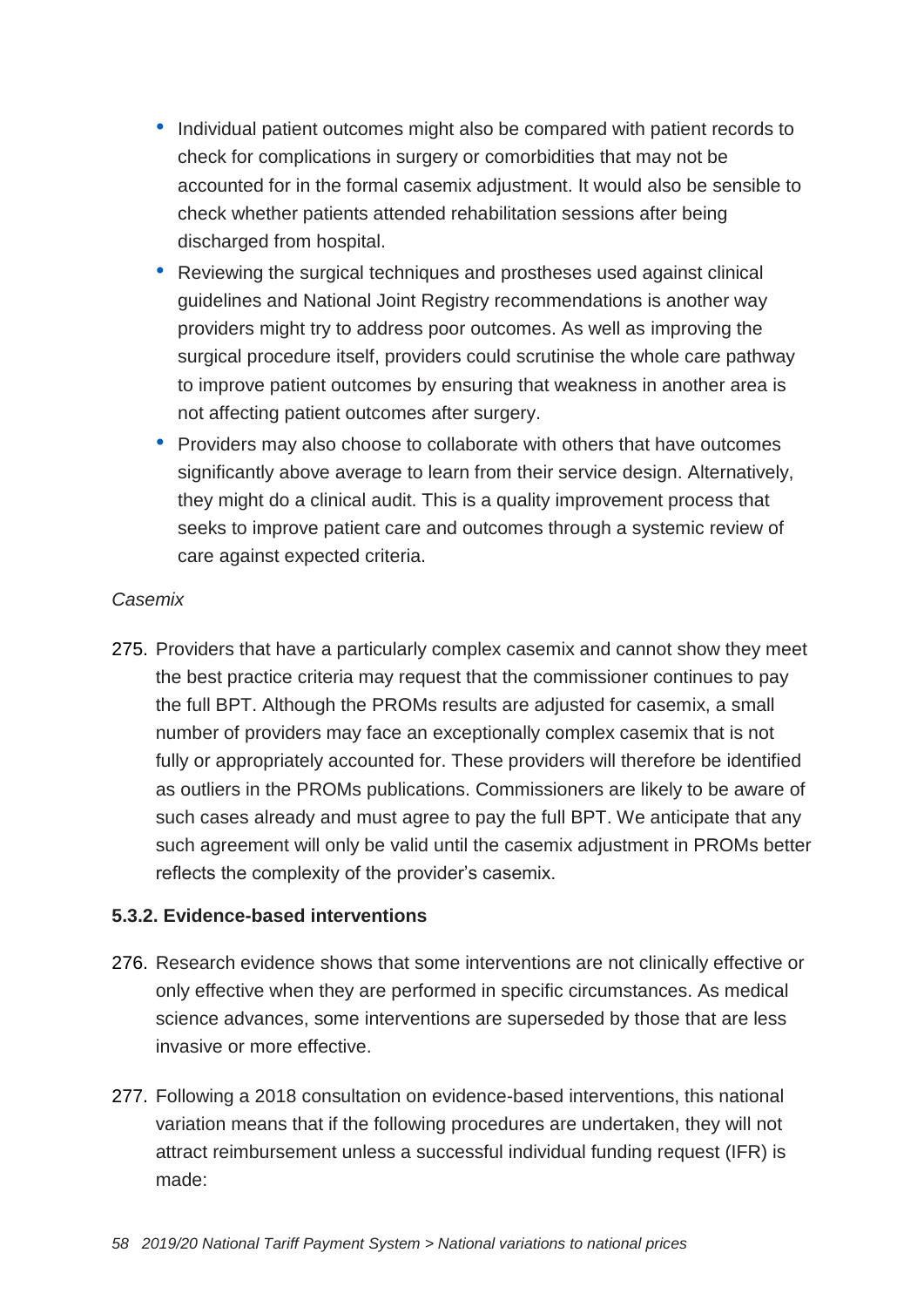- snoring surgery (in the absence of obstructive sleep apnoea (OSA))
- dilatation and curettage (D&C) for heavy menstrual bleeding (HMB) in women
- knee arthroscopy for patients with osteoarthritis
- injections for non-specific low back pain.
- 278. NHS England has published details of the evidence-based interventions programme, including statutory guidance for CCGs.<sup>63</sup>

<sup>63</sup> [www.england.nhs.uk/evidence-based-interventions/](http://www.england.nhs.uk/evidence-based-interventions/)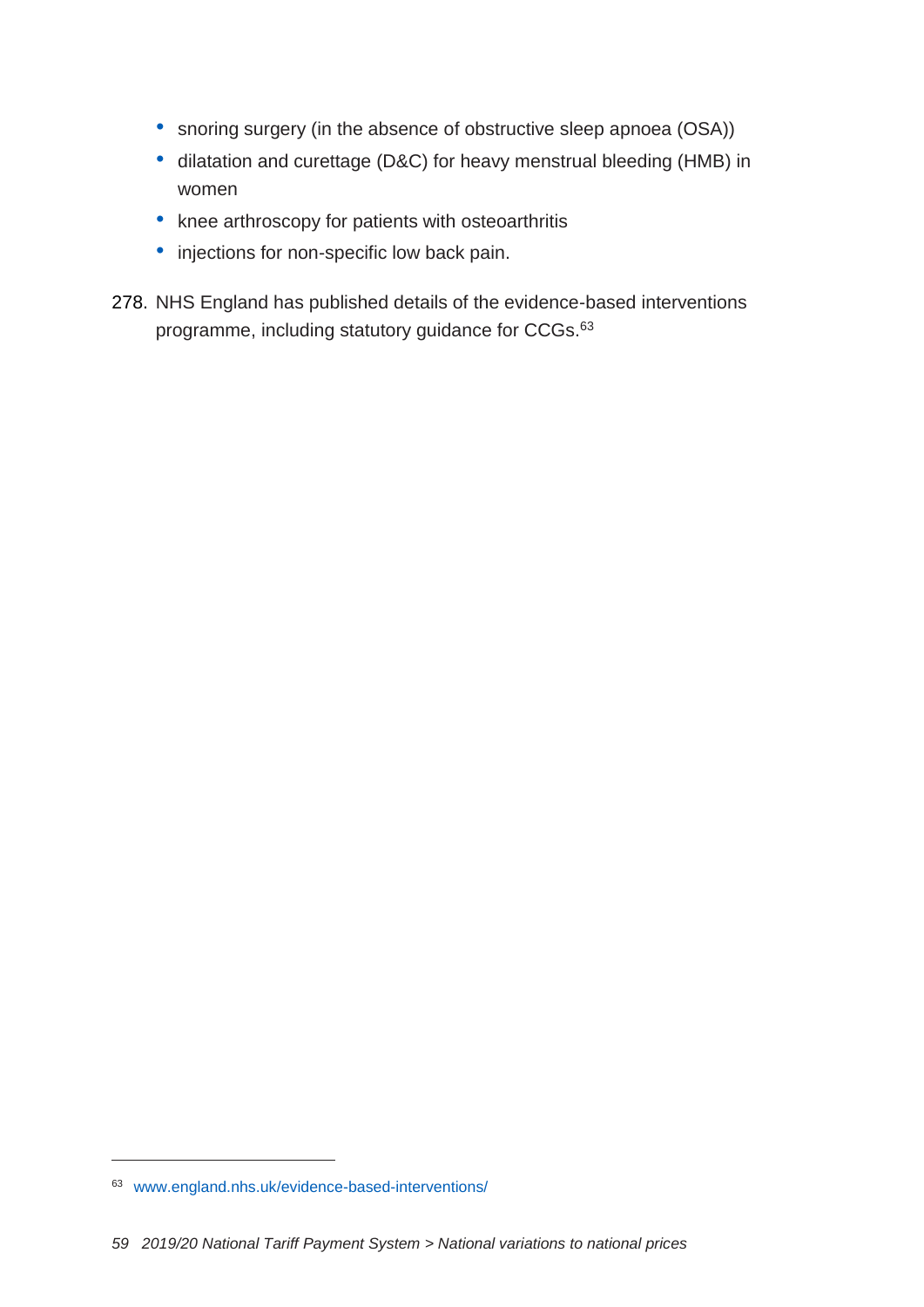# **6. Locally determined prices**

- 279. National prices can sometimes be adjusted through local variations or, where they do not adequately reimburse efficient costs because of certain issues, through local modifications. Where there are no national prices, commissioners and providers must determine local prices in accordance with any rules specified in the national tariff.
- 280. This section sets out the principles that apply to locally determined prices (Section 6.1). It contains the rules for local variations (Section 6.2) and the method used by NHS Improvement to assess local modifications (Sections 6.3) and rules on local prices (Section 6.4). Annex G sets out guidance on the application of the principles, rules and method.<sup>64</sup>
- 281. Emergency care services are no longer subject to national prices. The local prices for those services are, however, to be determined in accordance with the detailed rules in Section 7 rather than agreed in accordance with the local pricing principles and rules in Sections 6.1 and 6.4.
- 282. This section is supported by the following annexes and supporting documents: 65
	- Annex A: National tariff workbook, which lists high cost drugs, devices and procedures
	- Annex C: Currencies with no national price
	- Annex E: Mental health clustering tool
	- Annex G: Guidance on locally determined prices
	- Guidance on blended payment for mental health services.
- 283. It is also supported by the following documents:<sup>66</sup>
	- local variations template (relevant to Section 6.2)
	- local modifications template (relevant to Section 6.3)
	- local prices template (relevant to Section 6.4).

 $64$  Commissioners have a duty to have regard to such guidance under the 2012 Act, Section 116(7).

<sup>65</sup> All available to download from:<https://improvement.nhs.uk/resources/national-tariff/>

<sup>66</sup> All available from:<https://improvement.nhs.uk/resources/locally-determined-prices/>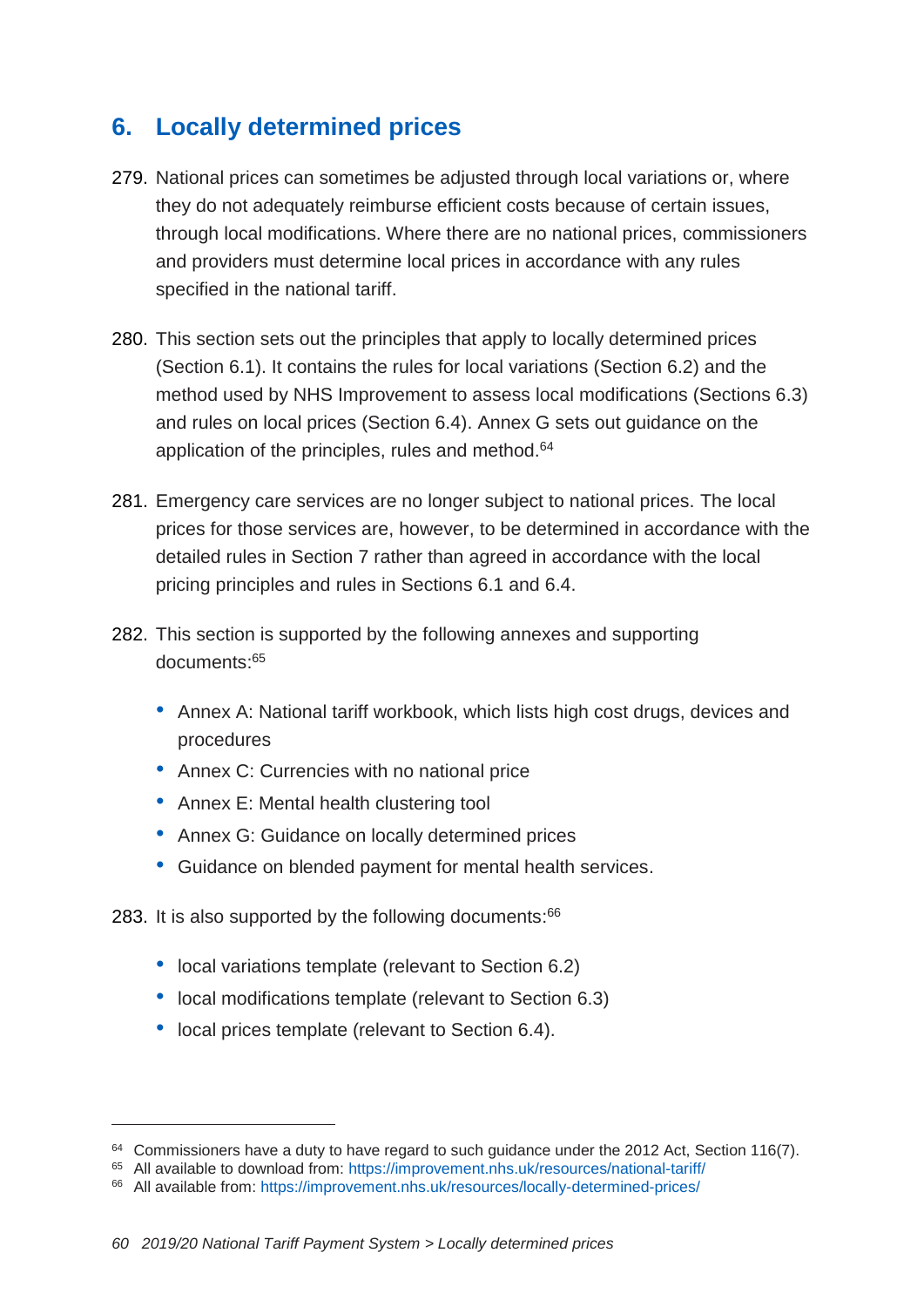# **6.1. Principles applying to all local variations, local modifications and local prices**

- 284. Subject to paragraph 286, commissioners and providers must apply the following three principles when agreeing a local payment approach:
	- The approach must be in the **best interests of patients**.
	- The approach must **promote transparency** to improve accountability and encourage the sharing of best practice.
	- The provider and commissioner(s) must **engage constructively** with each other when trying to agree local payment approaches.
- 285. These principles are explained in more detail in sections 6.1.1 to 6.1.3 and are additional to other legal obligations on commissioners and providers. These obligations include other rules set out in the national tariff, and the requirements of competition law, procurement law, regulations under Section 75 of the 2012 Act,<sup>67</sup> and NHS Improvement's provider licence.
- 286. The pricing of emergency care is subject to the detailed rules in Section 7 and the local pricing principles do not apply.

# **6.1.1. Best interest of patients**

- 287. Local variations, modifications and prices must be in the best interests of patients today and in the future. In agreeing a locally determined price, commissioners and providers must therefore consider the following factors:
	- Quality: how will the agreement maintain or improve the clinical effectiveness, patient experience and safety of healthcare today and in the future?
	- Cost-effectiveness: how will the agreement make healthcare more cost effective, without reducing quality, to enable more effective use of resources for patients today and in the future?
	- Innovation: how will the agreement support, where appropriate, the development of new and improved service delivery models which are in the best interests of patients today and in the future?

<sup>67</sup> See the National Health Service (Procurement, Patient Choice and Competition) (No.2) Regulations 2013 (SI 2013/500).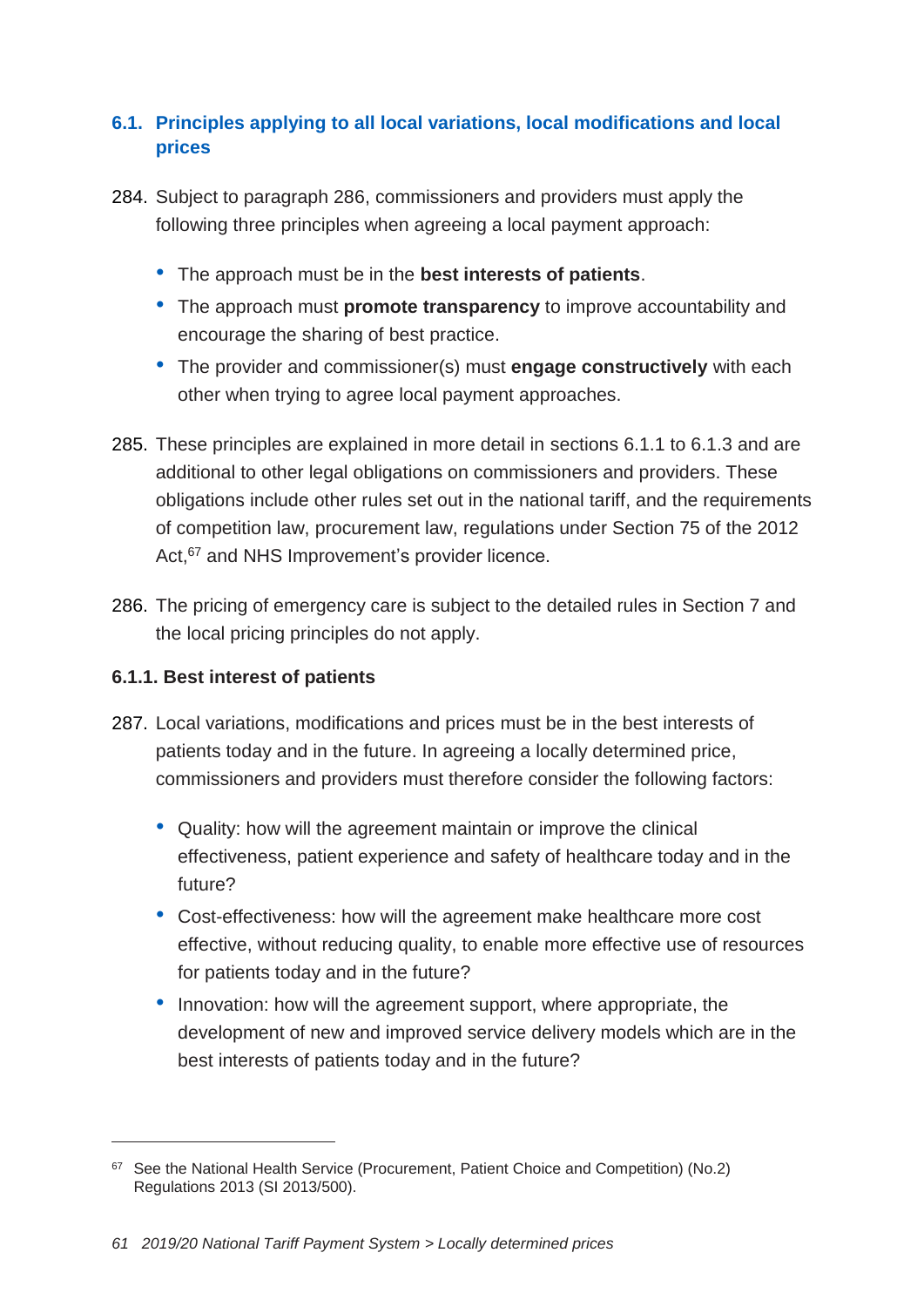• Allocation of risk: how will the agreement allocate the risks associated with unit costs, patient volumes and quality in a way that protects the best interests of patients today and in the future?

### **6.1.2. Transparency**

- 288. Local variations, modifications and prices must be transparent. Increased transparency will make commissioners and providers more accountable to each other, patients, the general public and other interested stakeholders. Transparent agreements also mean that best practice examples and innovation in service delivery models or payment approaches can be shared more widely. In agreeing a locally determined price, commissioners and providers must therefore consider the following factors:
	- Accountability: how will relevant information be shared in a way that allows commissioners and providers to be held to account by one another, patients, the public and other stakeholders?
	- Sharing best practice: how will innovations in service delivery or payment approaches be shared in a way that spreads best practice?

# **6.1.3. Constructive engagement**

- 289. Providers and commissioners must engage constructively with each other to decide on the mix of services, delivery model and payment approach that deliver the best value for patients in their local area. This process should involve clinicians, patient groups and other relevant stakeholders where possible. It should also facilitate the development of positive working relationships between commissioners and new or existing providers over time, as constructive engagement is intended to support better and more informed decision making in both the short and long term.
- 290. In agreeing a locally determined price, commissioners and providers must therefore consider the following factors:
	- **Framework for negotiations:** Have the parties agreed a framework for negotiating local variations, modifications and prices that is consistent with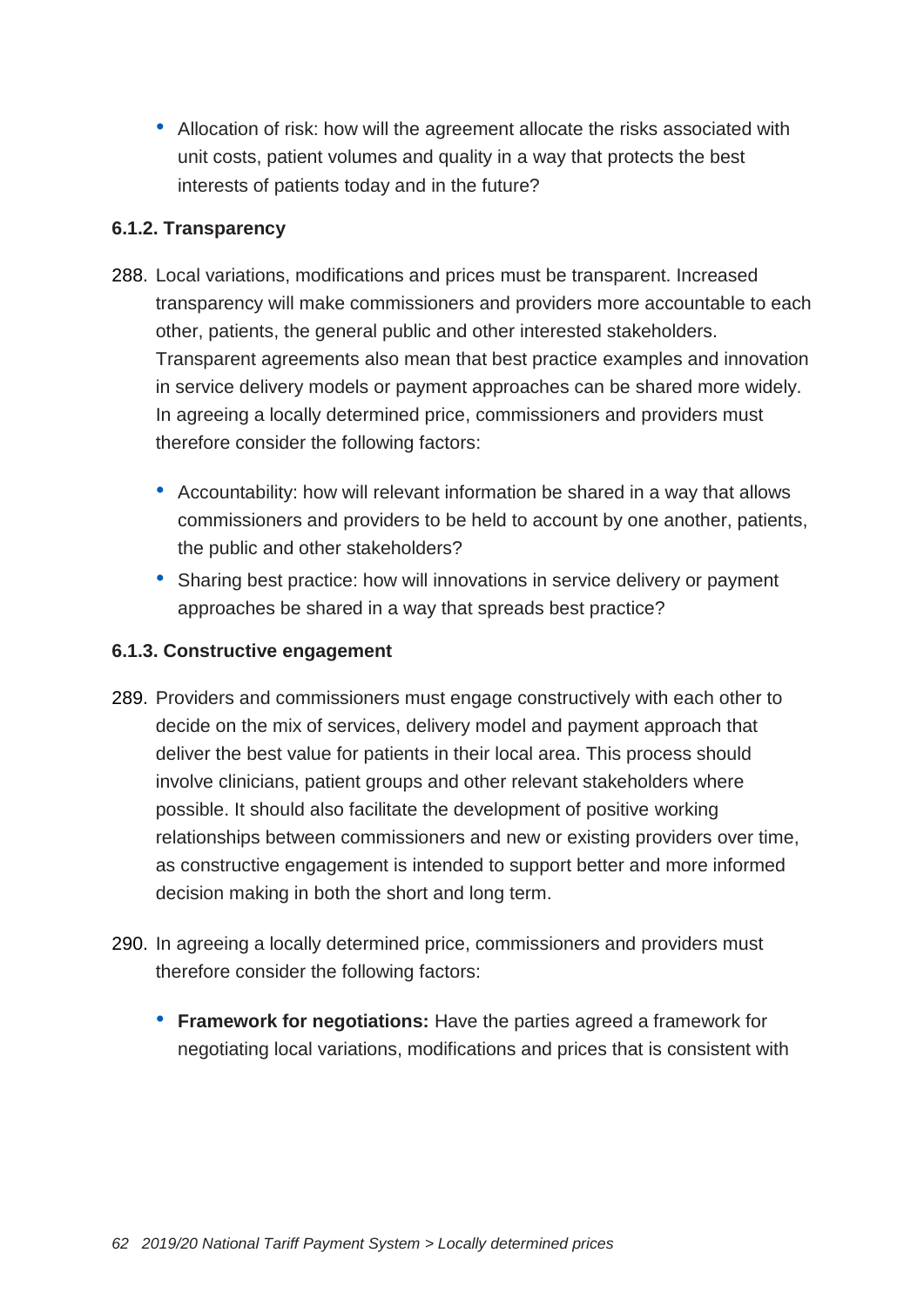the existing guidelines in the NHS Standard Contract and procurement law (if applicable)?<sup>68</sup>

- **Information sharing:** Are there agreed policies for sharing relevant and accurate information in a timely and transparent way to facilitate effective and efficient decision-making?
- **Involvement of relevant clinicians and other stakeholders:** Are relevant clinicians and other stakeholders, such as patients or service users, involved in the decision-making process?
- **Short- and long-term objectives:** Are clearly defined short- and long-term strategic objectives for service improvement and development agreed before starting price negotiations?

### **6.2. Local variations**

- 291. Local variations are adjustments to a national price<sup>69</sup> or a currency for a nationally priced service (or both), agreed by one or more commissioners and one or more providers. They only affect services specified in the agreement and the parties to that agreement. A local variation can be agreed for more than one year, although it must not last longer than the relevant contract. Each variation applies to an individual service with a national price. However, commissioners and providers can enter into agreements that cover multiple variations to several related services.
- 292. Local variations allow a flexible approach and can be considered in many different situations, where providers and commissioners feel that it would be appropriate to adopt a local pricing arrangement. Local variations can be used to adopt a wide variety of payment approaches. Examples could include the following:
	- payment based on an agreed level of activity and associated spend, overlaid with a gain and loss share
	- whole population budget (WPB), overlaid with a gain and loss share.
- 293. However, this is not an exhaustive list and it is for commissioners and providers to determine the approaches that would be most appropriate locally

<sup>&</sup>lt;sup>68</sup> The [NHS Standard Contract](https://www.england.nhs.uk/nhs-standard-contract/) is used by commissioners of healthcare services (other than those commissioned under primary care contracts) and is adaptable for use for a broad range of services and delivery models.

 $69$  Local variations are covered by Sections 116(2), 116(3) and 118(4) of the 2012 Act.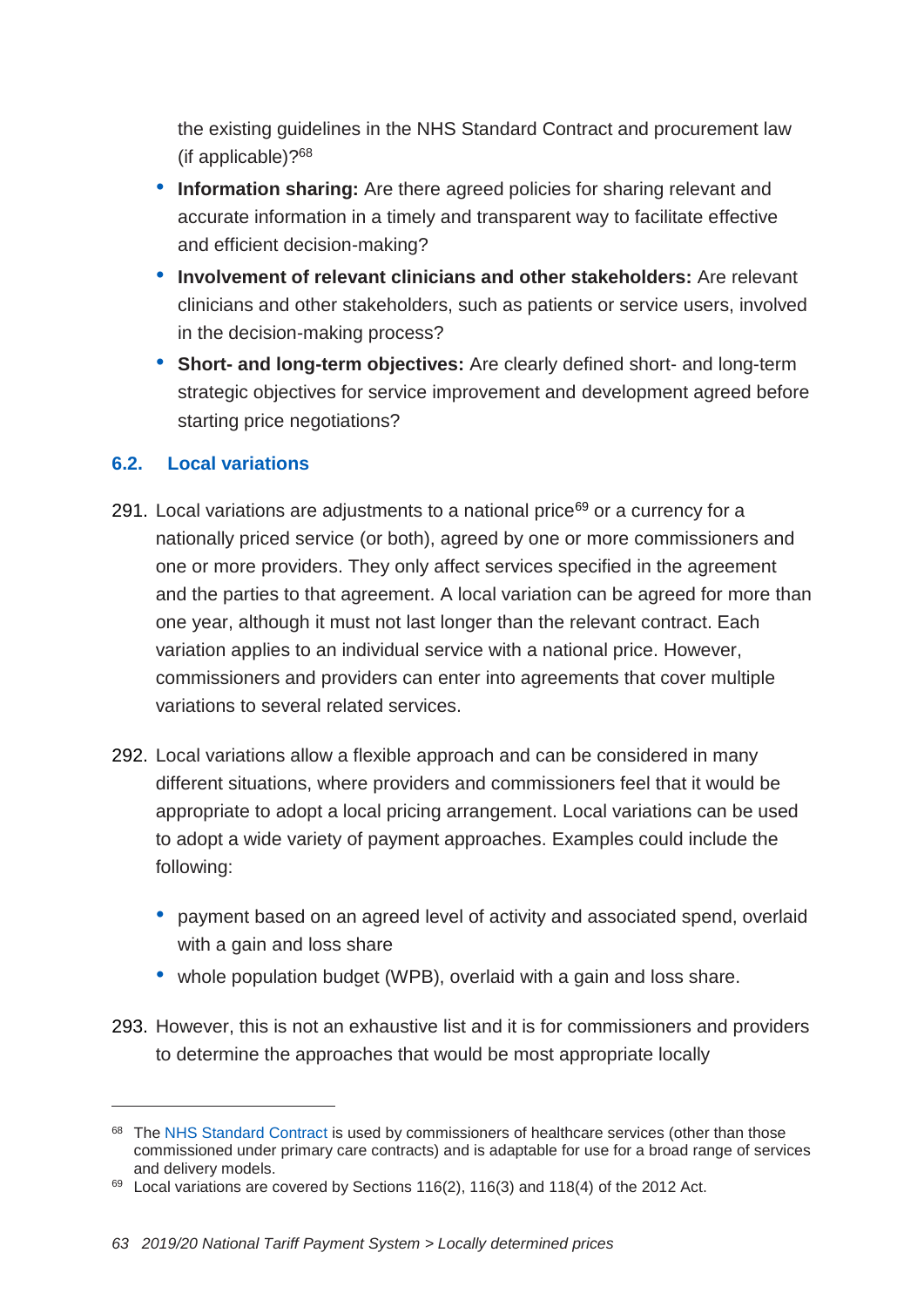294. When agreeing local variations, providers and commissioners need to have regard to the locally-determined pricing principles (see Section 6.1) and the rules set out below.

#### **6.2.1. Rules for local variations**

295. For a local variation to be compliant with the national tariff, commissioners and providers must comply with the following rules.<sup>70</sup>

### **Rules for local variations**

1. The commissioner and provider must apply the principles set out in Section 6.1 when agreeing a local variation.

2. The local variation must be documented in the commissioning contract between the commissioner and provider for the service to which the variation relates.

3. The commissioner must submit a written statement of the local variation to NHS Improvement using the local variation template. NHS Improvement will publish the templates it receives on behalf of the commissioner.

4. The deadline for submitting the statement is 30 June 2019. For local variations agreed after this date, the deadline is 30 days after the agreement.

- 296. Under the 2012 Act, commissioners must maintain and publish a written statement of any local variation.<sup>71</sup> They should publish each statement by 30 June 2019, or within 30 days of the variation agreement if the variation is agreed after this date. These statements (which can be combined for multiple services) must include details of previously agreed variations for the same services.<sup>72</sup> Commissioners must therefore update the statement if they agree changes to the variations covered by the statement.
- 297. Commissioners are required to make a written statement of each local variation and submit these to NHS Improvement. Commissioners should use the template provided by NHS Improvement to prepare the written statement.<sup>73</sup> The completed template should be included in the commissioning contract (Schedule 3 of the [NHS Standard Contract\)](https://www.england.nhs.uk/nhs-standard-contract/).

 $70$  The rules in this section are made under the 2012 Act, Section 116(2).

<sup>71</sup> 2012 Act, Section 116(3).

<sup>72</sup> 2012 Act, Section 116(3)(b).

<sup>73</sup> Available from:<https://improvement.nhs.uk/resources/locally-determined-prices/>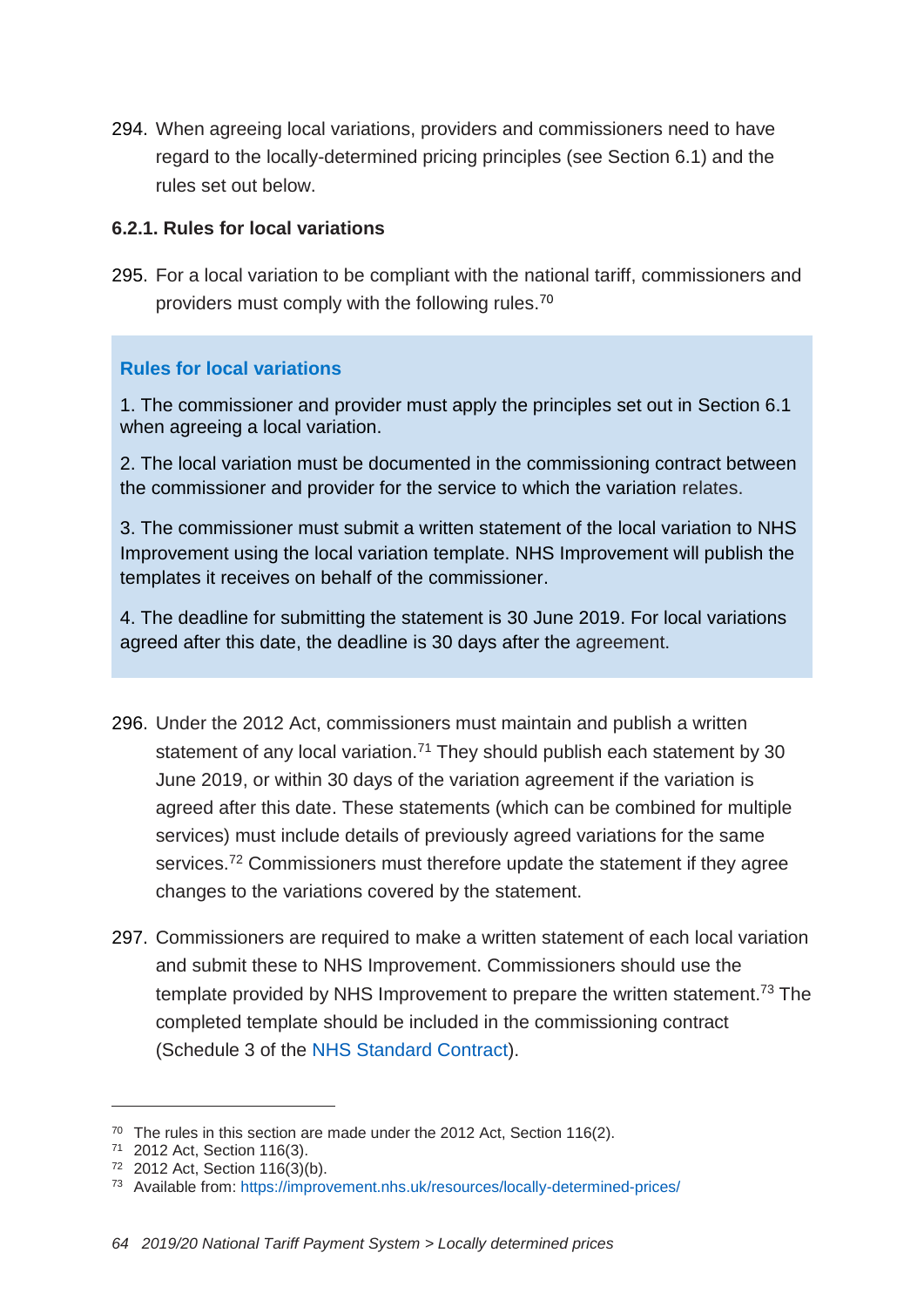298. NHS Improvement will publish the information submitted in the templates on its [Locally determined prices](https://improvement.nhs.uk/resources/locally-determined-prices/) web page so that all agreed local variations are accessible to the public from a single location. Where NHS Improvement publishes the information, it will do so on behalf of the commissioner for the purposes of Section 116(3) of the 2012 Act (the commissioner's duty to publish a written statement). Commissioners may take other additional steps to publish the details of the local variations (eg making the written statement available on their own website).

### **6.3. Local modifications**

 $\overline{a}$ 

#### **6.3.1. What are local modifications?**

- 299. Local modifications are intended to ensure that healthcare services can be delivered where they are required by commissioners for patients, even if the nationally determined price for the services would otherwise be uneconomic.
- 300. Local modifications can only be used to increase the price for an existing currency or set of currencies. Each local modification applies to a single service with a national price (eg an HRG). In practice several services could be uneconomic as a result of similar cost issues.
- 301. There are two types of local modification:
	- Agreements: where a provider and one or more commissioners agree a proposed increase to a nationally determined price for a specific service. For local modification agreements, NHS Improvement requires commissioners and providers to prepare joint submissions.<sup>74</sup>
	- Applications**:** where a provider is unable to agree an increase to a nationally determined price with one or more commissioners and instead applies to NHS Improvement to increase that price.
- 302. Local modifications are subject to approval (in the case of local modification agreements) or grant (in the case of local modification applications) by NHS Improvement. <sup>75</sup> To be approved or granted, NHS Improvement must be

<sup>74</sup> Submission templates can be found at: [https://improvement.nhs.uk/resources/locally-determined](https://improvement.nhs.uk/resources/locally-determined-prices/)[prices/](https://improvement.nhs.uk/resources/locally-determined-prices/)

 $75$  The legislation governing local modifications is set out in the 2012 Act, Part 3, Chapter 4. The legal framework for local modifications is principally described in Sections 116, 124, 125 and 126.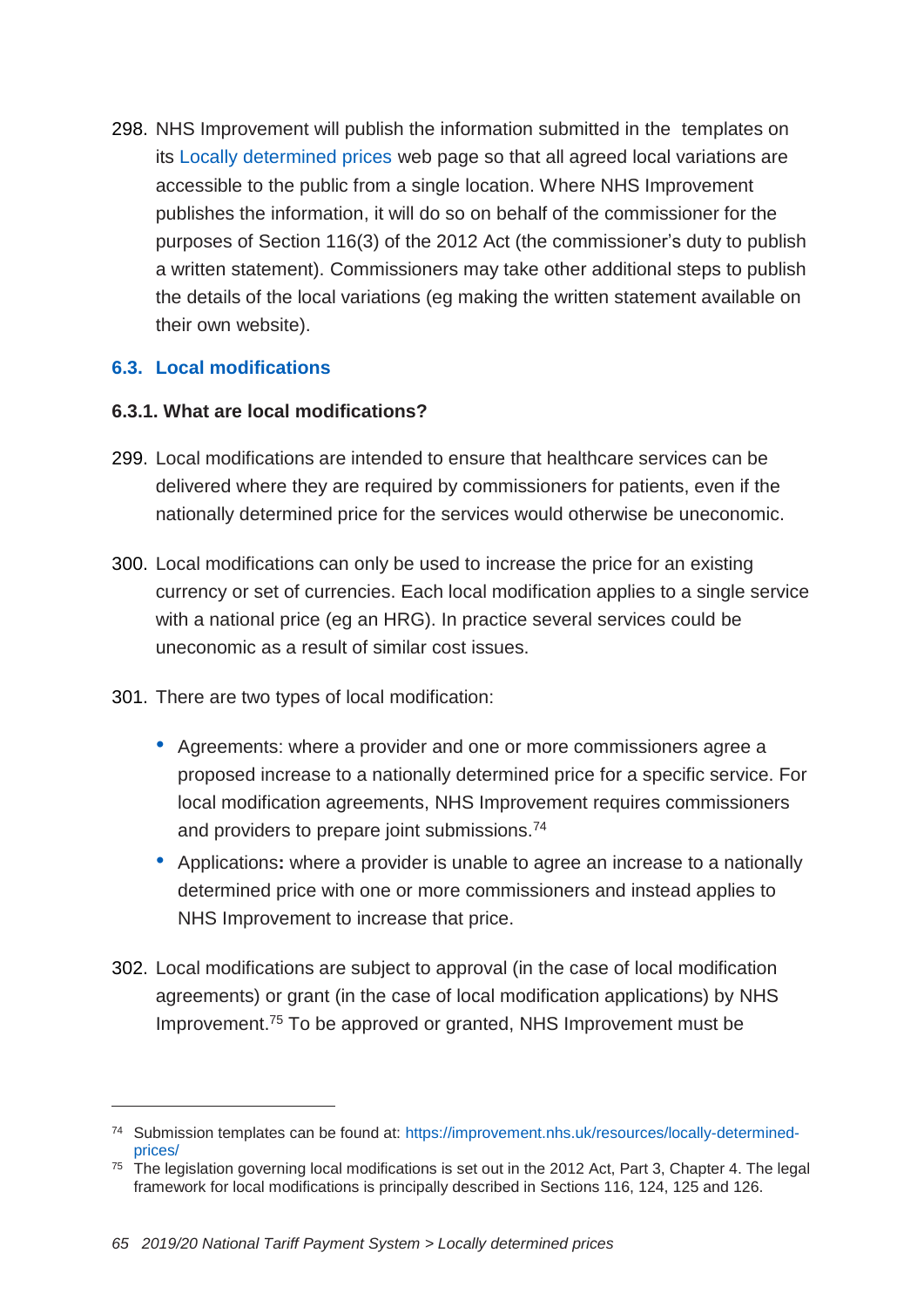satisfied that providing a service at the nationally determined price would be uneconomic without the local modification.

# **6.3.2. Overview of our method for determining local modifications**

- 303. NHS Improvement's method $76$  is intended to identify cases where a local modification is appropriate for a provider with costs of providing a service (or services) that are higher than the nationally determined price(s) for that service (or services). Applications and agreements<sup>77</sup> must be supported by sufficient evidence to enable NHS Improvement to determine whether a local modification is appropriate, based on our method.
- 304. NHS Improvement's method requires that commissioners and providers:
	- apply the principles outlined in Section 6.1
	- demonstrate that services are uneconomic in accordance with Section 6.3.3
	- comply with our conditions for local modification agreements and applications set out in Sections 6.3.4 to 6.3.6.
- 305. NHS Improvement will determine the circumstances or areas in which the modified price is to be payable (subject to any restrictions on the circumstances or areas in which the modification applies).
- 306. NHS Improvement may take into account previously agreed local modifications when considering an agreement to extend a local modification, in cases where it can be demonstrated that the underlying issues have not changed.

# **6.3.3. Determining whether services are uneconomic**

- 307. NHS Improvement's method involves determining whether the provision of the service at the nationally determined price would be uneconomic and applying additional conditions. In relation to determining whether the provision of the service is uneconomic, local modification agreements and applications must demonstrate the following:
	- The provider's average cost of providing each service is higher than the nationally determined price.

 $76$  Under the 2012 Act, Monitor is required to publish in the national tariff its methods for deciding whether to approve local modification agreements or grant local modification applications.

<sup>77</sup> The 2012 Act, Section 124(4), requires that an agreement submitted to Monitor must be supported by such evidence as Monitor may require.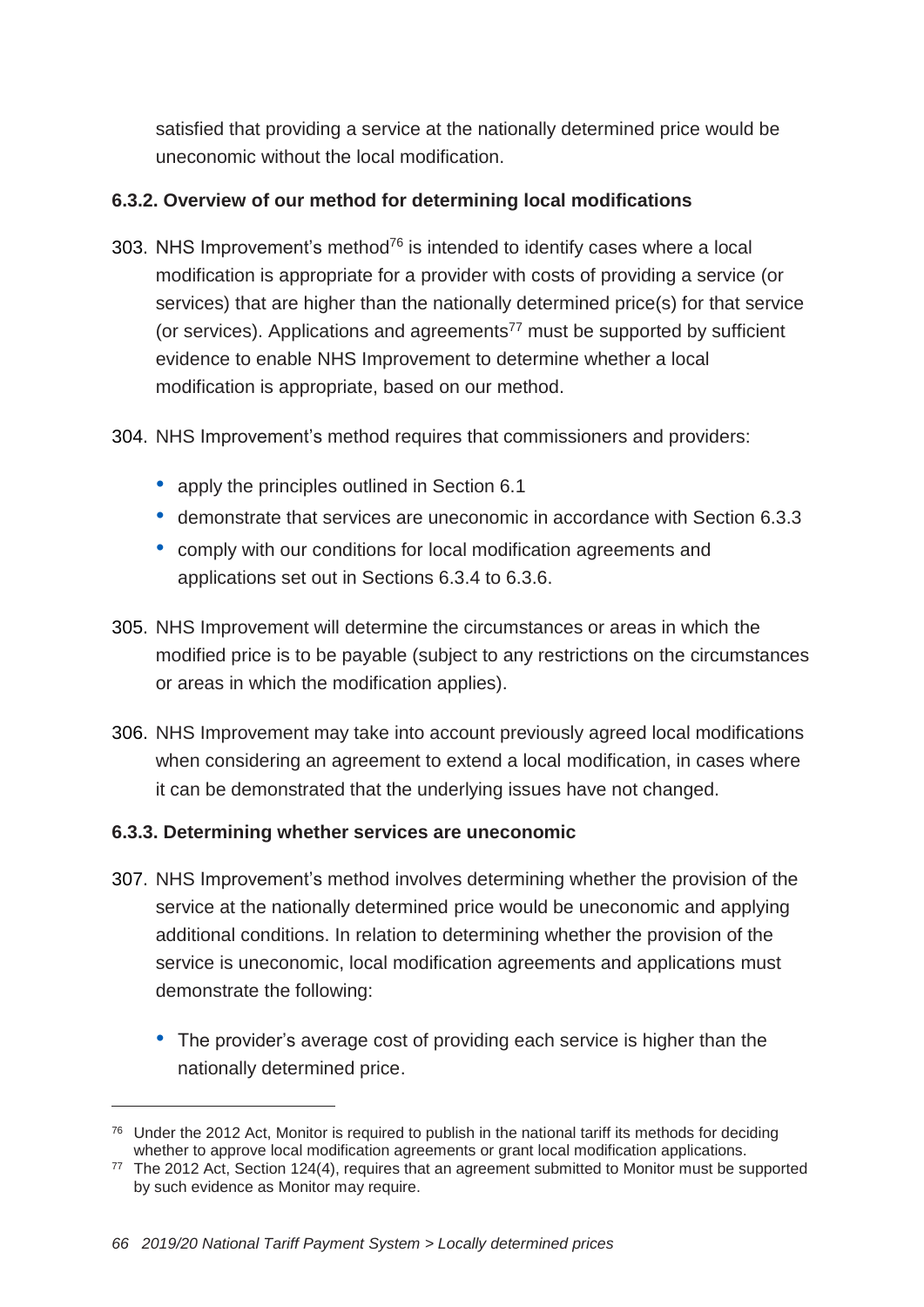- The provider's average costs are higher than the nationally determined prices as a result of issue(s) that are:
	- **specific**: the higher costs should only apply to a particular provider or subset of providers and should not be nationally applicable; for example, we would not normally consider an issue to be specific if a large number of providers have costs that are similarly higher than the national price
	- **identifiable**: the provider must be able to identify how the issue(s) it faces affect(s) the cost of the services
	- **non-controllable**: the higher costs should be beyond the direct control of the provider, either currently or in the past. Previous investment decisions that continue to contribute to high costs for particular services may reflect management choices that could have been avoided (for example private finance initiatives). Similarly, antiquated estate may reflect a lack of investment rather than an inherent feature of the local healthcare economy. In both such cases, we will not normally consider the additional costs to be non-controllable. This means that higher costs as a result of previous investment decisions or antiquated estate are unlikely to be grounds for a local modification. Any differences between a provider's costs and those of a reasonably efficient provider when measured against an appropriately defined group of comparable providers would also be considered to be controllable. NHS Improvement also considers CNST costs to be controllable and therefore unlikely to be the grounds for a local modification
	- **not reasonably reflected elsewhere**: the costs should not be adjusted elsewhere in the calculation of national prices, rules or variations, or reflected in payments made under the Provider Sustainability Fund and/or Financial Recovery Fund. 78
- 308. Local modification agreements and applications must also propose a modification to the nationally determined prices of the relevant services that specifies the circumstances or areas in which the proposed modification is to apply, and the expected volume of activity for each relevant commissioner for the relevant period (which must not exceed the period covered by the national tariff).

<sup>&</sup>lt;sup>78</sup> NHS Improvement may take into account any payment received by a provider under the Provider Sustainability Fund and/or Financial Recovery Fund when determining the amount of the local modification to be approved.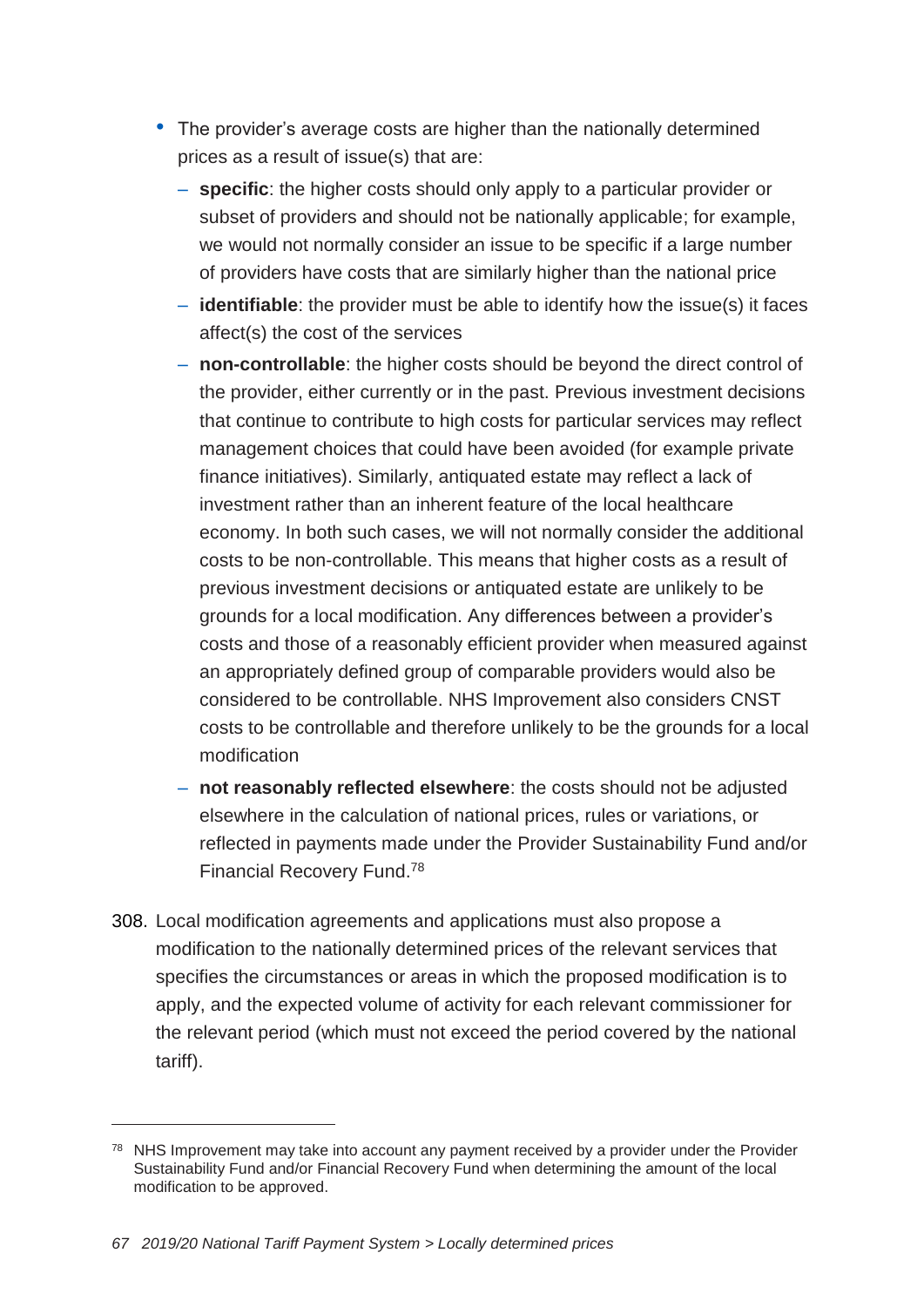### **6.3.4. Additional condition for local modification agreements**

309. The agreement must specify the services that will be affected, the circumstances or areas in which the modification is to apply, the start date of the local modification and the expected volume of activity for the period of the proposed local modification (which must not exceed the period covered by the national tariff).<sup>79</sup>

### **6.3.5. Additional conditions for local modification applications**

- 310. For local modification applications, five additional conditions must also be satisfied. The applicant provider must:
	- demonstrate it has a deficit equal to or greater than 4% of revenues at an organisational level in 2018/19; see Annex G (Section 4.6) for guidance on how providers should calculate deficits for the purpose of this condition
	- demonstrate that the services are commissioner-requested services (CRS)<sup>80</sup> or, in the case of NHS trusts or other providers that are not licensed, that the provider cannot reasonably cease to provide the services
	- demonstrate it has first engaged constructively with its commissioners<sup>81</sup> to try to agree alternative means of providing the services at the nationally determined price and, if unsuccessful, has engaged constructively to reach a local modification agreement before submitting an application<sup>82</sup> to NHS Improvement
	- specify the services affected by the proposed local modification, the circumstances or locations in which the proposed modification is to apply, and the expected volume of activity for each relevant commissioner for the current financial year
	- submit the application to NHS Improvement by 30 September 2019, unless there are exceptional circumstances (for example, where there is a clear and immediate risk to patients).

<sup>&</sup>lt;sup>79</sup> The start date for a local modification can be earlier than the date of the agreement, but no earlier than the date the national tariff takes effect (as required by the 2012 Act, Section 124(2)).

<sup>80</sup> See: *Guidance for commissioners on ensuring the continuity of health services; Designating commissioner requested services and location specific services*, 28 March 2013.

<sup>81</sup> Constructive engagement is also required by condition P5 of the provider licence, in cases where a provider believes that a local modification is required.

<sup>82</sup> Submission templates can be found at: [https://improvement.nhs.uk/resources/locally-determined](https://improvement.nhs.uk/resources/locally-determined-prices/)[prices/](https://improvement.nhs.uk/resources/locally-determined-prices/)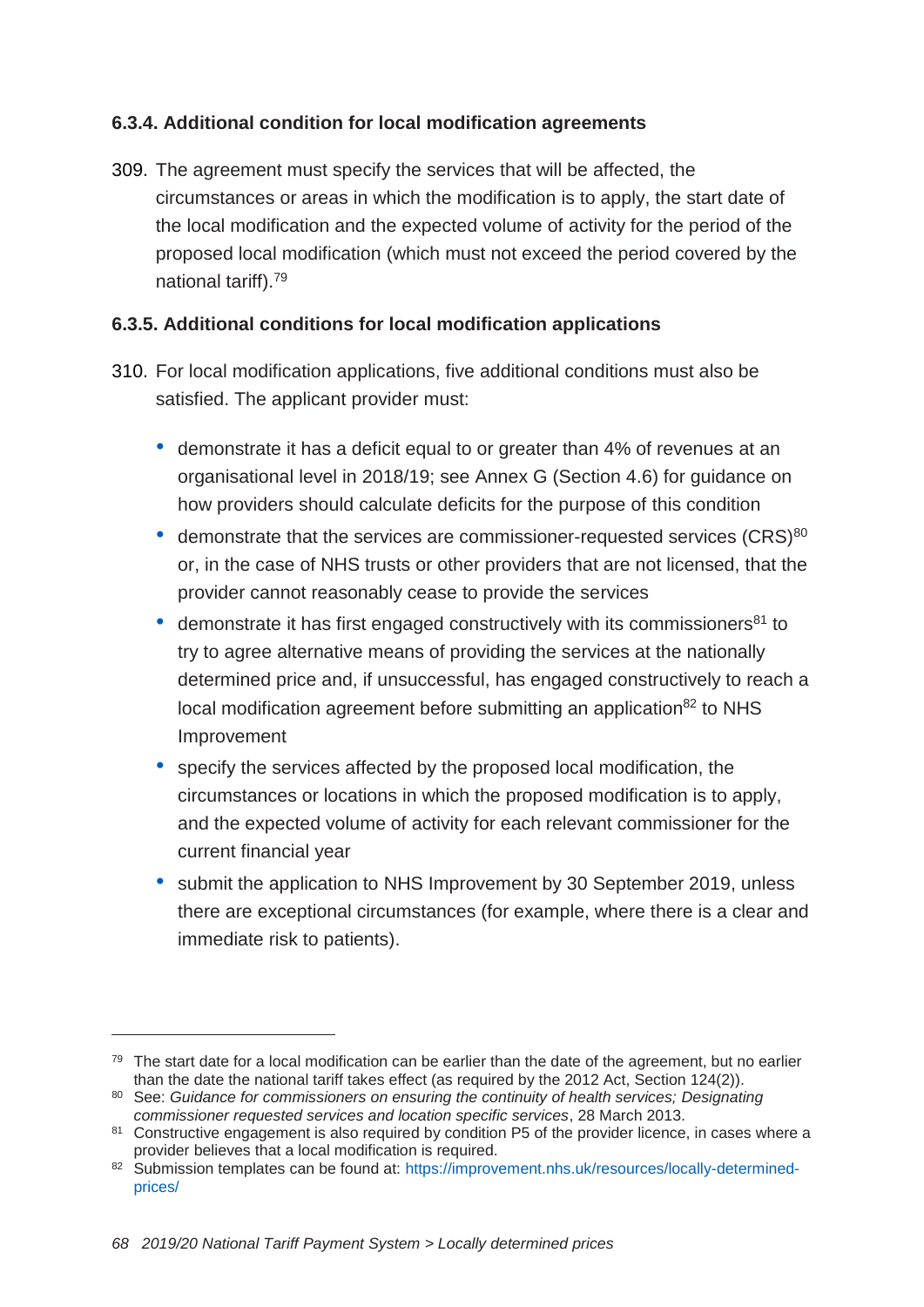311. NHS Improvement reserves the right to grant an application, in exceptional circumstances, even if the conditions set out above have not been met.

### **6.3.6. Dates**

#### *Applications*

- 312. If an application for a local modification is successful, NHS Improvement will determine the date from which the modification will take effect. In most cases, applications will be effective from the start of the following financial year, subject to any changes in national prices, to allow commissioning budget allocations to take account of decisions.
- 313. In exceptional cases (particularly where delay would cause unacceptable risk of harm to patients), NHS Improvement will consider making the modification effective from an earlier date.

#### *Agreements*

- 314. The terms of a local modification agreement should be included in the relevant commissioning contract (using the NHS Standard Contract where appropriate)<sup>83</sup> once they are agreed between the provider and commissioner. If the terms of a local modification agreement are included in the commissioning contract before NHS Improvement approves the local modification, the contract may provide for payment of the modified price pending a decision by NHS Improvement. But if NHS Improvement subsequently decides not to approve the modification, the modification would not have effect and the national price would apply. The provider and commissioner must then agree a variation to the commissioning contract to stop the modification and they may agree a mechanism for adjustment and reconciliation in relation to the period before the refusal, or possibly a local variation to the national price.
- 315. The start date for a local modification can be earlier than the date of the agreement, but no earlier than the date the national tariff takes effect (as required by the 2012 Act, Section 124(2)).

<sup>83</sup> Providers and commissioners should refer to the latest available guidance on the NHS Standard Contract: [www.england.nhs.uk/nhs-standard-contract.](http://www.england.nhs.uk/nhs-standard-contract)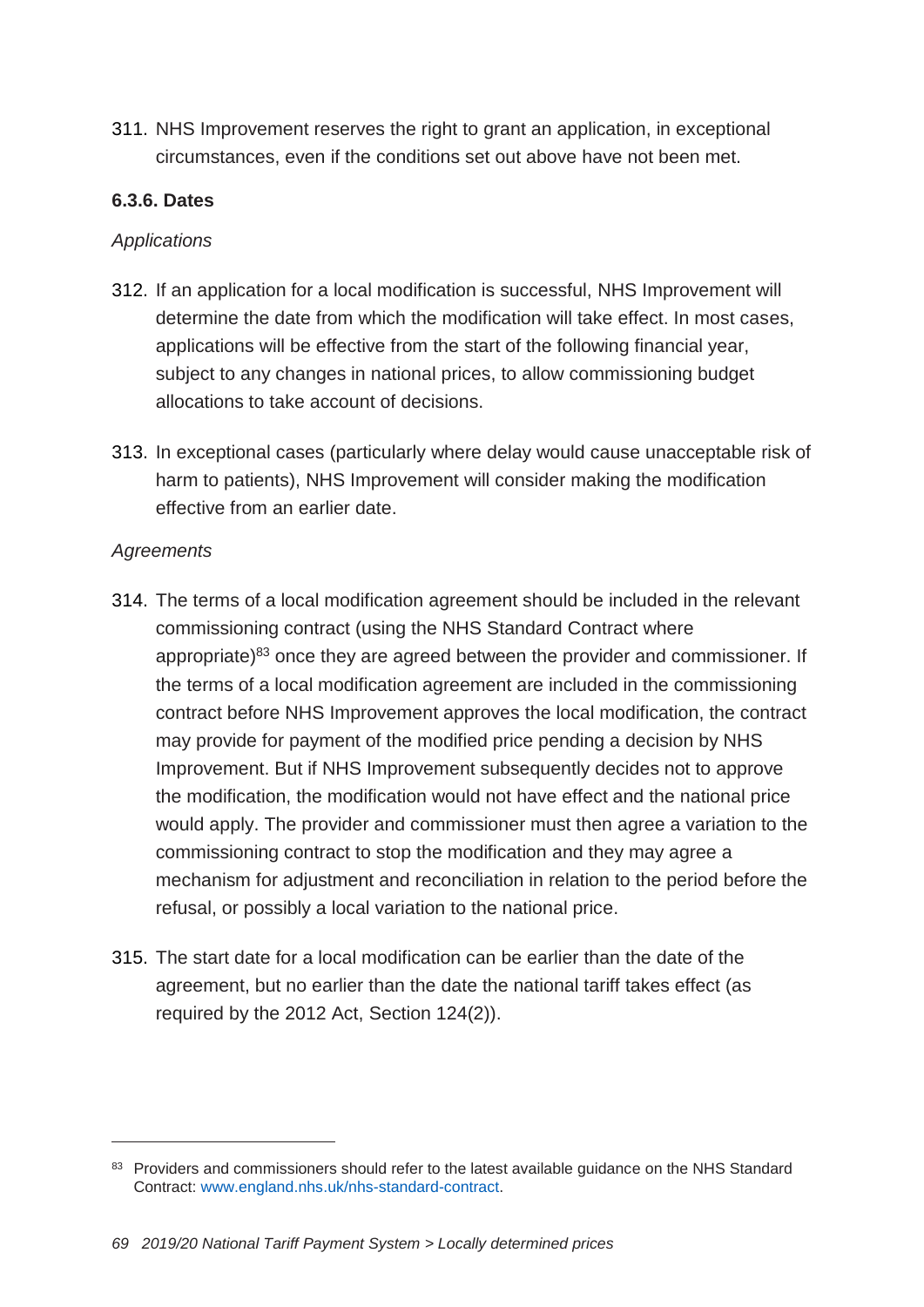#### **6.4. Local prices**

- 316. For many NHS services there are no national prices. Some of these services have nationally specified currencies, but others do not. In both cases, commissioners and providers must work together to agree prices for these services. The 2012 Act confers on NHS Improvement the power to set rules for local price setting of such services, as agreed with NHS England, including rules specifying national currencies for such services.<sup>84</sup> We have set both general rules and rules specific to particular services. For services other than emergency care, there are two types of general rule:
	- Rules that apply in all cases when a local price is set for services without a national price (see Section 6.4.1).
	- Rules that apply only to local price setting for services with a national currency but no national price (see Section 6.4.2).
- 317. As well as the general rules, there are rules specific to particular services (see Sections 6.4.3 to 6.4.7).
- 318. In addition, Section 7 sets out the separate rules for emergency care services. The rules in this Section do not apply to those services.
- 319. Annex G provides additional guidance on the application of the local pricing rules.
- 320. Table 14 shows which rules apply to which area of activity.

| Rule           | Acute                     | Mental health  | Community      | Ambulance      |
|----------------|---------------------------|----------------|----------------|----------------|
|                | ✓                         | ✓              | $\checkmark$   | ✓              |
| $\overline{2}$ | $\checkmark$              | ✓              | ✓              | ✓              |
| 3              | $\checkmark$              | $\checkmark$   | $\checkmark$   | ✓              |
| 4              | $\checkmark$              | ✓              | $\checkmark$   | $\checkmark$   |
| 5              | ✓                         | $\pmb{\times}$ | $\pmb{\times}$ | $\pmb{\times}$ |
| 6              | $\boldsymbol{\mathsf{x}}$ | ✓              | $\pmb{\times}$ | $\pmb{\times}$ |

#### **Table 14: Application of pricing rules**

<sup>84</sup> 2012 Act, Section 116(4)(b) and (12) and Section 118(5)(b).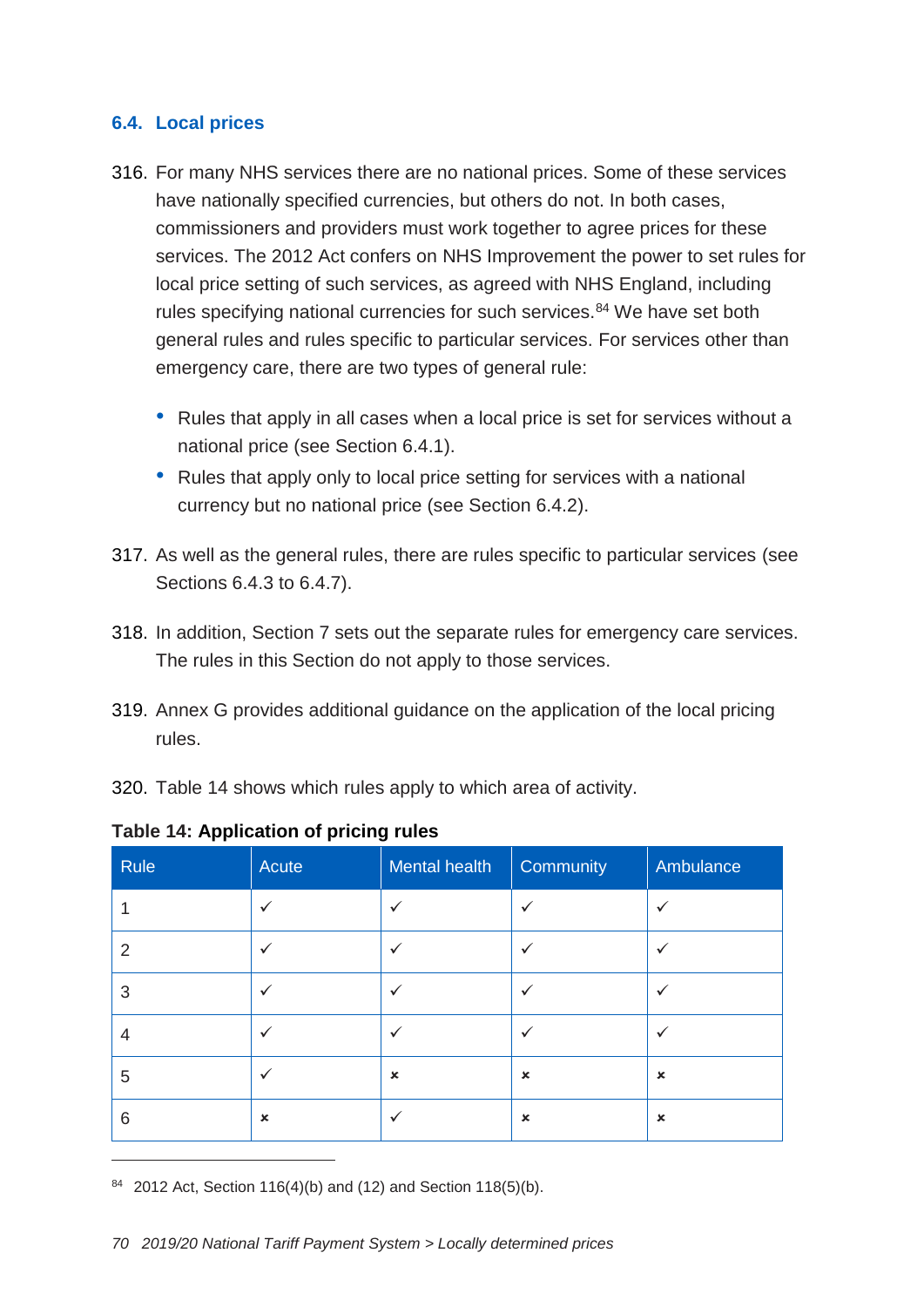| Rule | Acute                     | Mental health             | Community      | Ambulance                 |
|------|---------------------------|---------------------------|----------------|---------------------------|
|      | ×                         |                           | $\pmb{\times}$ | $\boldsymbol{\mathsf{x}}$ |
| 8    | $\boldsymbol{\mathsf{x}}$ |                           | $\pmb{\times}$ | $\boldsymbol{\mathsf{x}}$ |
| 9    | $\boldsymbol{\mathsf{x}}$ |                           | $\pmb{\times}$ | $\boldsymbol{\mathsf{x}}$ |
| 10   | $\boldsymbol{\mathsf{x}}$ | $\boldsymbol{\mathsf{x}}$ | $\pmb{\times}$ |                           |

### **6.4.1. General rules for all services without a national price**

321. Rules 1 and 2 apply when providers and commissioners agree local prices for services without national prices (other than emergency care services). The rules apply irrespective of whether there is a national currency specified for the service.

### **Local pricing rules: general rules for all services without a national price**

#### **Rule 1**

Providers and commissioners must apply the principles in Section 6.1 when agreeing prices for services without a national price.

# **Rule 2**

Commissioners and providers should have regard to the efficiency and cost adjustments for 2019/20 (as set out in Sections 4.7 and 4.8 and summarised in Section 4.9) when setting local prices for services without a national price for 2019/20.

### **6.4.2. General rules for services with a national currency but no national price**

<span id="page-70-0"></span>322. Services that have national currencies but no national price are:

- working-age and older people **mental health services** and **IAPT**
- **ambulance services**
- the following **acute services:**
	- specialist rehabilitation (25 currencies based on patient complexity and provider/service type)
	- critical care adult and neonatal (13 HRG-based currencies)
	- HIV adult outpatient services (three currencies based on patient type)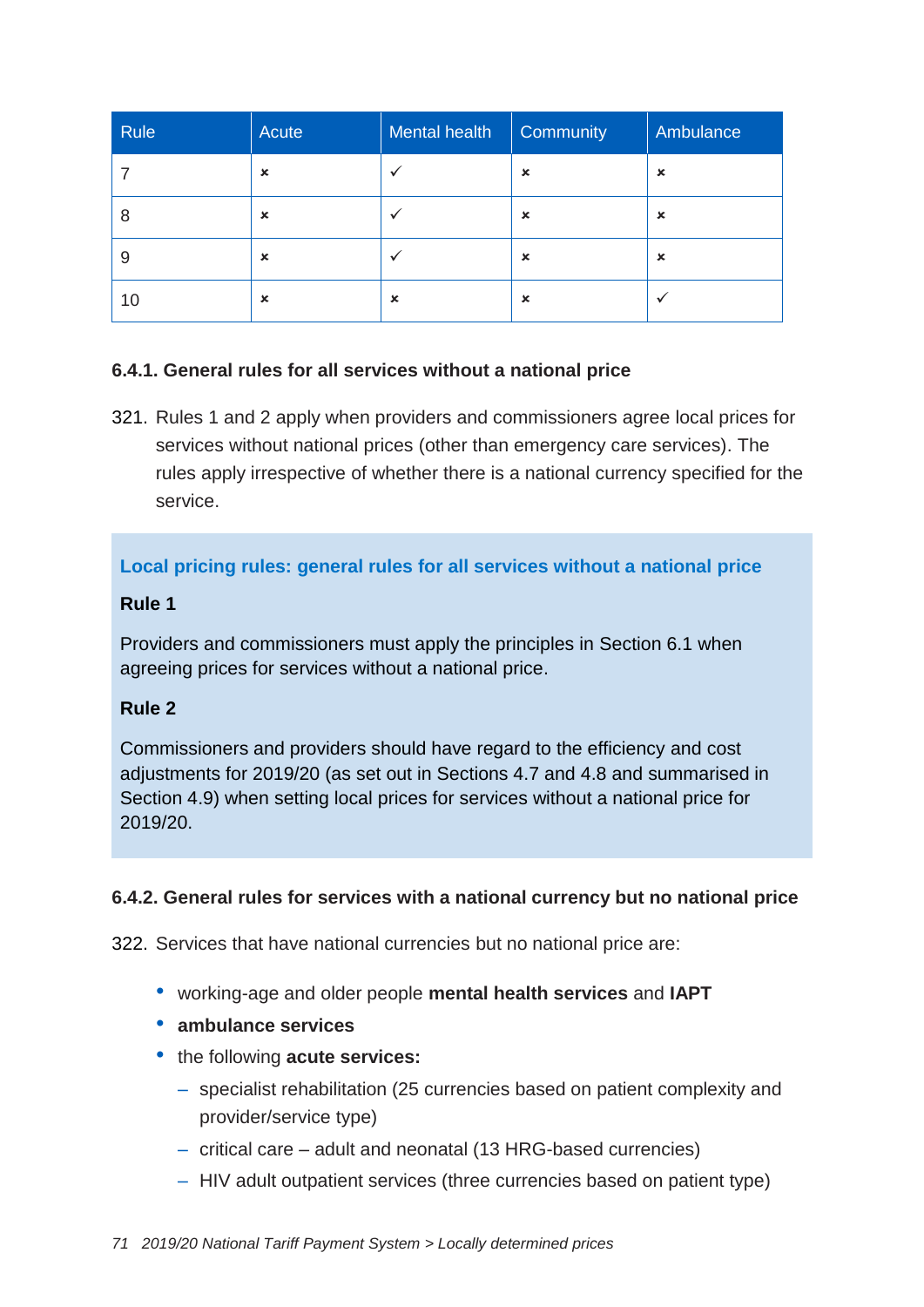- renal transplantation (nine HRG-based currencies)
- dialysis for acute kidney injury
- positron emission tomography and computed tomography (PET/CT)
- wheelchair services
- spinal cord injury services.
- 323. Details of these currencies are set out in Annex C, apart from PET/CT which has HRGs listed in Annex A.
- 324. The blended payment for emergency care in effect sets national currencies for emergency care (see Section 7). However, this is not covered by rules 3 and 4 and Annex C.
- 325. The following rules apply when providers and commissioners are setting local prices for the services specified in paragraph [322.](#page-70-0)

**Local pricing rules: general rules for services with a national currency but no national price**

#### **Rule 3**

**(a)** Where a national currency is specified for a service, it must be used as the basis for local price setting for the service covered by that national currency, unless an alternative payment approach is agreed in accordance with Rule 4 below.

**(b)** Where a national currency is used as the basis for local price setting, providers must submit details of the agreed unit prices for those services to NHS Improvement using the standard templates provided by NHS Improvement.

**(c)** The completed templates must be submitted to NHS Improvement by 30 June 2019. For local prices agreed after this date, the deadline is 30 days after the agreement.

**(d)** The national currencies specified for the purposes of this rule and Rule 4 are the currencies specified in Annex C.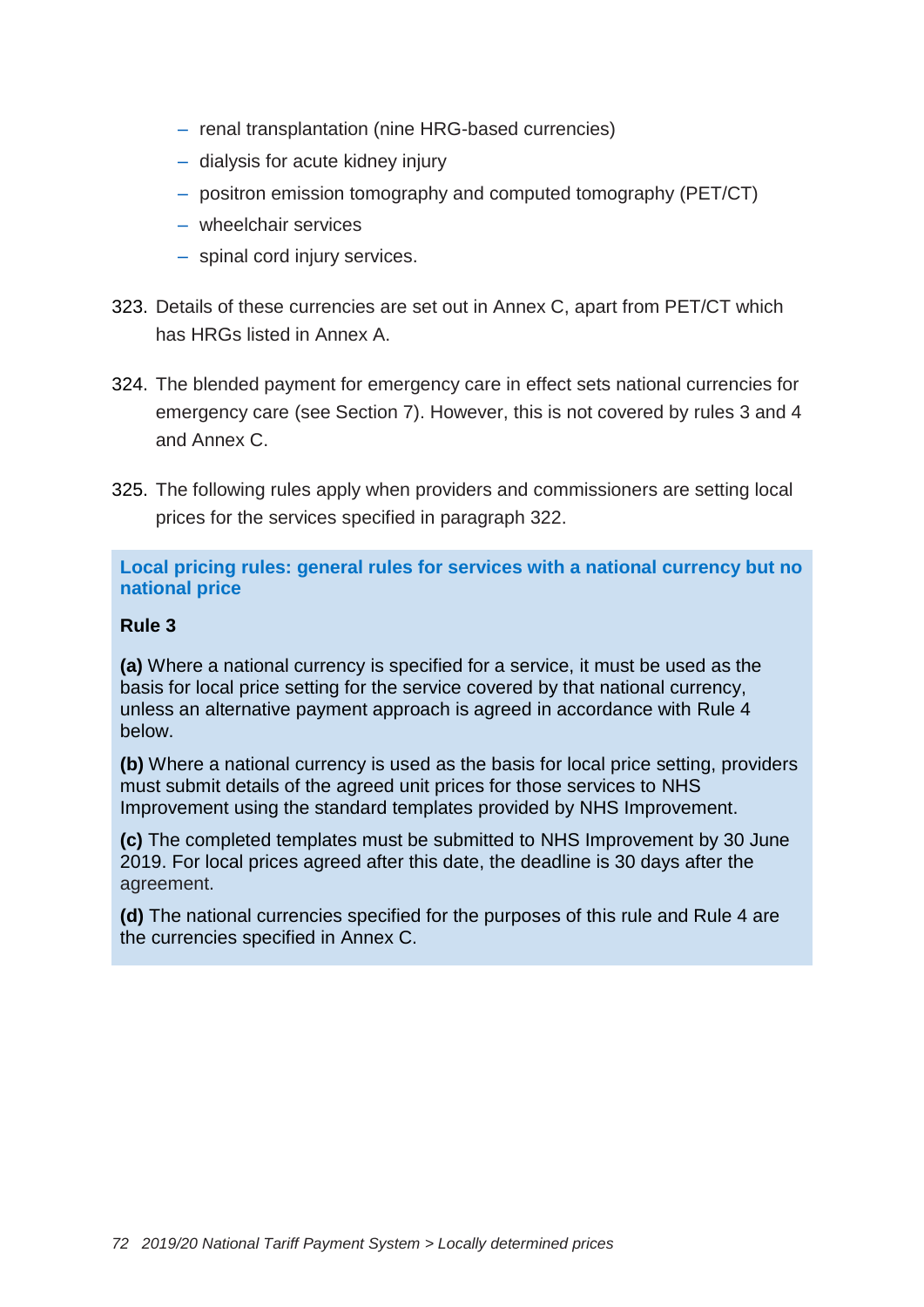#### **Rule 4**

**(a)** Where there is a national currency specified for a service, but the commissioner and provider of that service wish to move away from using it, the commissioner and provider may agree a price without using the national currency.

When doing so, providers and commissioners must adhere to the requirements (b), (c), (d) and (e) below, which are intended to mirror the requirements for agreeing a local variation for a service with a national price, set out in Section 6.2.

**(b)** The agreement must be documented in the NHS Standard Contract between the commissioner and provider which covers the service in question.

**(c)** The commissioner must maintain and publish a written statement of the agreement, using the template provided by NHS Improvement, within 30 days of the relevant contract being signed or, in the case of an agreement during the term of an existing contract, the date of the agreement.

**(d)** The commissioner must have regard to the guidance in Section 6.2 when preparing and updating the written statement.

**(e)** The commissioner must submit the written statement to NHS Improvement.

326. The templates referred to in Rule 3 can be found [here.](https://improvement.nhs.uk/resources/locally-determined-prices/)<sup>85</sup>

## **6.4.3. High cost drugs, devices and listed procedures**

327. A number of high cost drugs, devices and listed procedures are not reimbursed through national prices. Instead, they are subject to local pricing in accordance with the rule below. Annex A sets out the updated list of excluded drugs, devices and procedures for the 2019/20 NTPS that are subject to local prices.

**Local pricing rules: rules for high cost drugs, devices and listed procedures**

## **Rule 5:**

-

**(a)** As high cost drugs, devices and listed procedures are not national currencies, rules 3 and 4 in Section 6.4.2, including the requirement to disclose unit prices to NHS Improvement, do not apply.

**(b)** Local prices for high cost drugs, devices or listed procedures must be paid as well as the relevant national price for the currency covering the core activity.

<sup>85</sup> <https://improvement.nhs.uk/resources/locally-determined-prices/>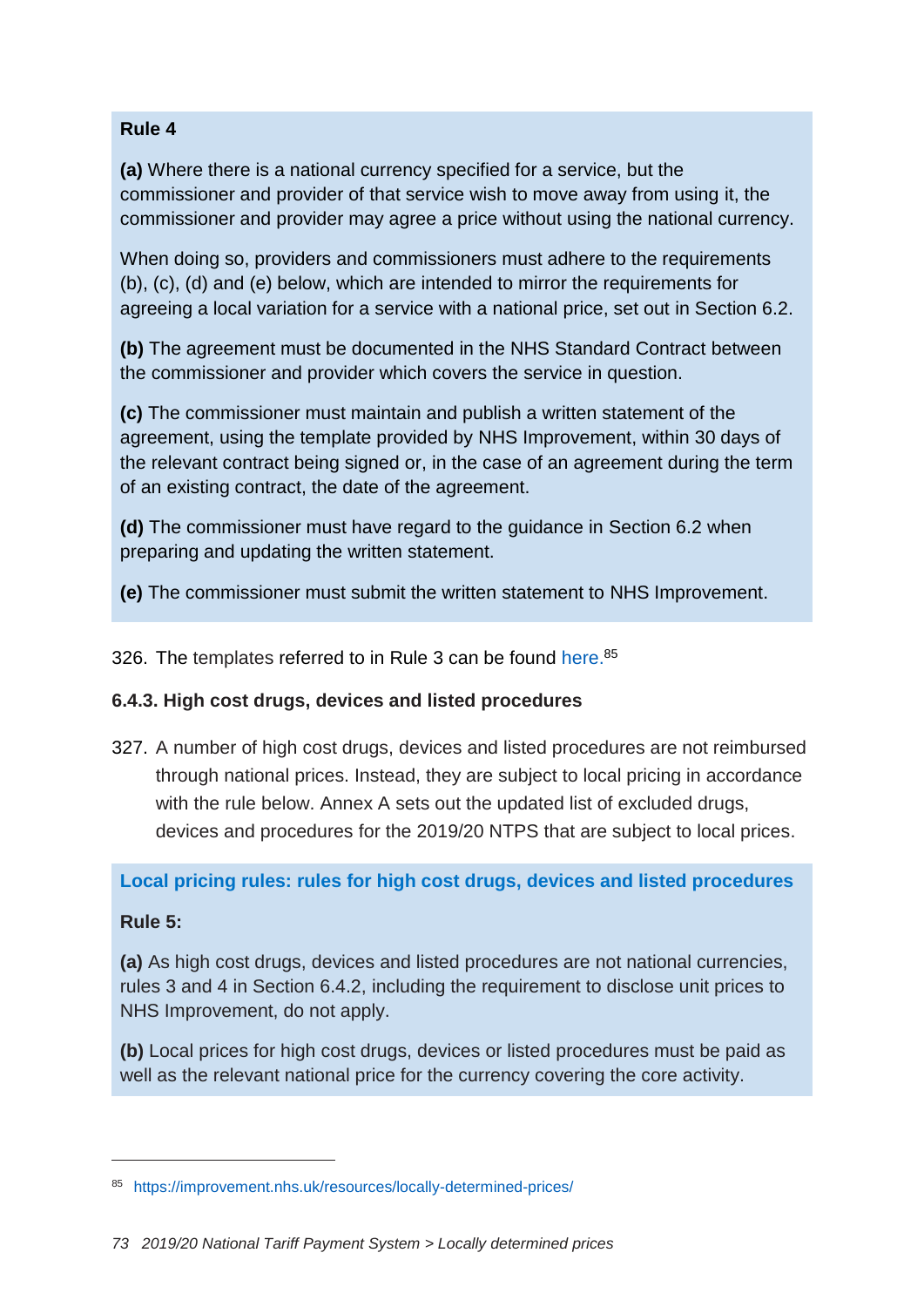However, the price for the drug, device or procedure must be adjusted to reflect any part of the cost already captured by the national price.

**(c)** The price agreed should reflect:

- i. if there is a reference price for a drug specified as having been set at a level to incentivise provider uptake of the drug, that reference price; or
- ii. if no such price is specified, the actual cost to the provider, or the nominated supply cost, or any other applicable reference price, whichever is lowest.

**(d)** As the price agreed should reflect either the actual cost, or the nominated supply cost, or a reference price, the requirement to have regard to efficiency and cost adjustments detailed in Rule 2 does not apply.

**(e)** The 'nominated supply cost' is the cost which would be payable by the provider if the device or drug was supplied in accordance with a requirement to use a supplier or intermediary, or via a framework, specified by the commissioner, pursuant to a notice issued under Service Condition 39 of the [NHS Standard](https://www.england.nhs.uk/nhs-standard-contract/)  [Contract](https://www.england.nhs.uk/nhs-standard-contract/) (nominated supply arrangements). The reference prices are set by NHS England and are based on the current best procured price achieved for a product or group of products by the NHS, or set at a level to incentivise provider uptake of a particular drug.

## **6.4.4. Mental health services**

- 328. This section sets out the local pricing rules for IAPT services and mental health services for working-age adults and older people. In addition to rules 1 to 4, providers and commissioners must adhere to the requirements of rules 6 to 9.
- 329. We are working to develop non-mandatory benchmark prices for IAPT services, which can be used as the starting point for discussions about setting local prices.

## **Local pricing rules: rules for mental health services**

## **Rule 6: Using the mental healthcare clusters**

All providers of services covered by the care cluster currencies (see Annex E) must record and submit the cluster data to NHS Digital as part of the Mental Health Services Dataset, whether or not they have used the care clusters as the basis of payment. This should be completed in line with the mental health clustering tool (Annex E) and mental health clustering booklet to assign a care cluster classification to patients.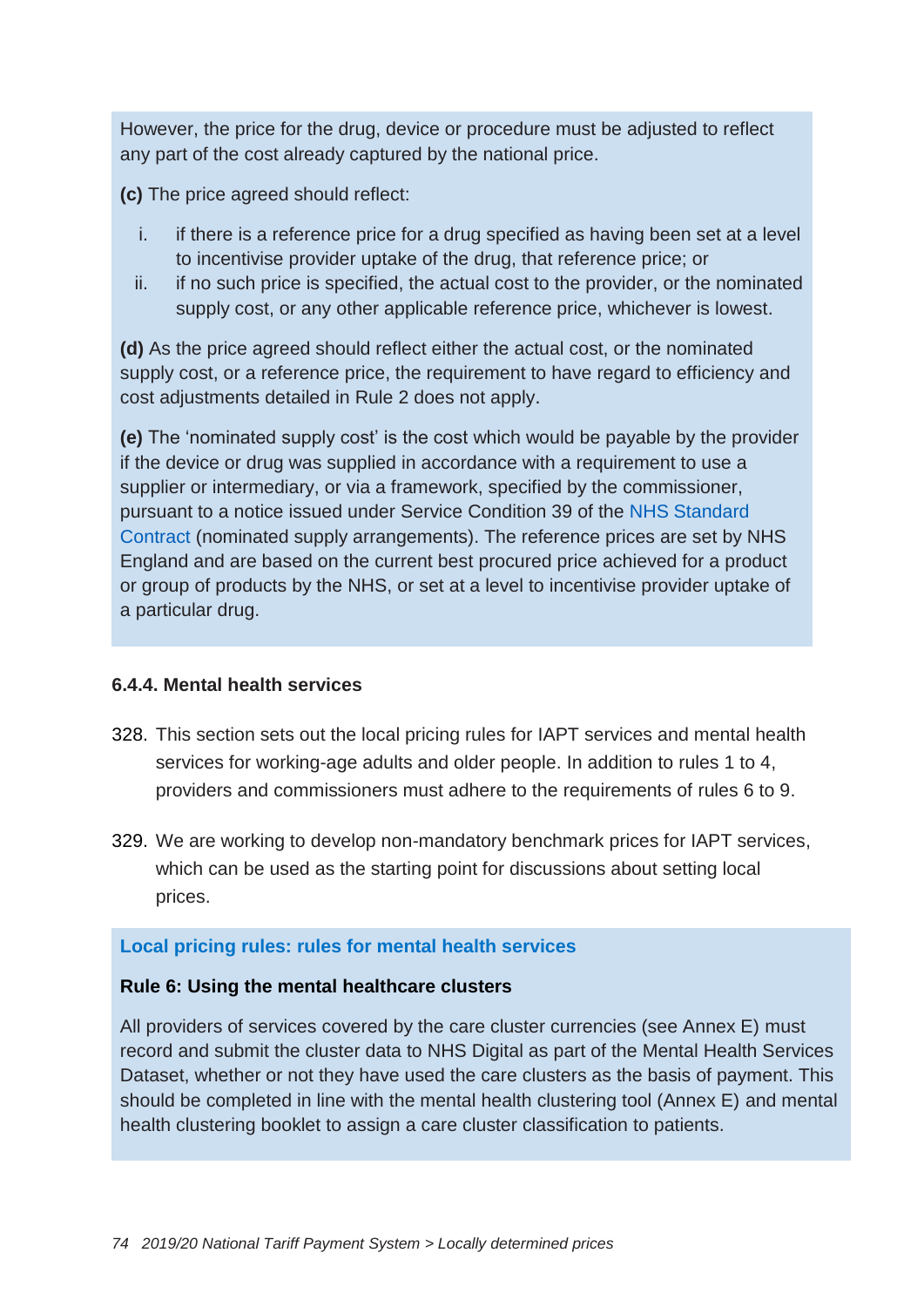## **Rule 7: Local prices for mental health services for working-age adults and older people**

**(a)** Subject to rule 7(b), providers and commissioners must adopt a blended payment approach in relation to mental health services for working-age adults and older people.<sup>86</sup> The blended payment approach should include:

- i. a fixed element based on forecast activity
- ii. a variable element
- iii. an element linked to quality and outcome measures and the delivery of access and wait standards
- iv. an optional risk share agreement, if providers and commissioners consider this appropriate locally.

**(b)** Providers and commissioners can agree an alternative payment approach, as long as they apply the local pricing principles in Section 6.1 and comply with the procedure for departing from a national currency specified in rule 4.

## **Rule 8: Local prices for Improving Access to Psychological Therapies (IAPT)**

**(a)** Providers and commissioners must use an outcomes-based payment model for IAPT services. The model must reflect the 10 national outcome measures collected in the IAPT dataset.

**(b)** All providers of IAPT services are required to submit the IAPT dataset to NHS Digital, whether or not the person receiving services is covered by a care cluster.

**(c)** Providers and commissioners can agree an alternative payment approach, as long as they apply the local pricing principles in Section 6.1 and comply with the procedure for departing from a national currency specified in rule 4.

## **Rule 9: Patient choice**

Providers and commissioners must ensure that any agreed payment approach enables appropriate patient choice.

## **6.4.5. Ambulances services**

 $\overline{a}$ 

330. This section sets out the rules for local price-setting for ambulance services with and without national currencies.

<sup>&</sup>lt;sup>86</sup> Providers and commissioners can agree local variations from these rules if they meet the requirements of our rules on local variations.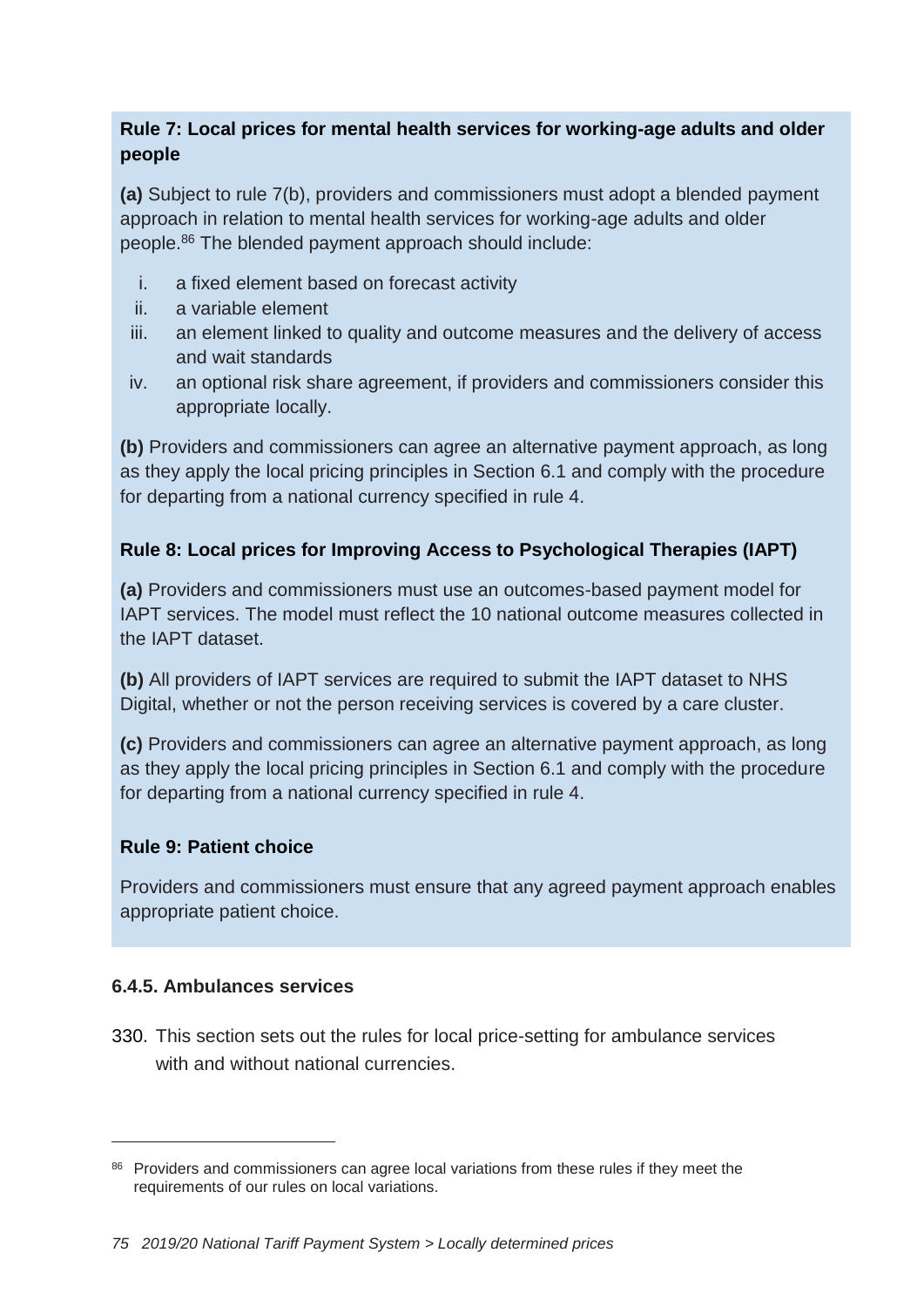331. In addition to rules 1 to 4, providers and commissioners must adhere to the requirements of rule 10.

## **Local pricing rules: rule for ambulance services**

## **Rule 10**

Quality and outcome indicators must be agreed locally and included in the commissioning contracts covering the services in question.

## **6.4.6. Primary care services**

- 332. Primary care is a core component of NHS care provision. It enables local populations to access advice, diagnosis and treatment. Primary care services cover a range of activities, including:
	- providing co-ordinated care and support for general health problems
	- helping people maintain good health
	- referring patients on to more specialist services where necessary.
- 333. Primary care is also a key part of the provision of community-based health services, interacting with a number of other community-based health teams, such as community nurses, community mental health teams and local authority services.

## *Primary care payments determined by, or in accordance with, the NHS Act 2006 framework*

334. The rules on local price setting (as set out in Section 6.4) do not apply to the payments for primary care services which are determined by, or in accordance with, regulations or directions, and related instruments, made under the primary care provisions of the National Health Act 2006 (chapters 4 to 7). This includes, for example, core services provided by general practices under General Medical Services (GMS) contracts. For 2019/20, the national tariff will not apply to payments for these services.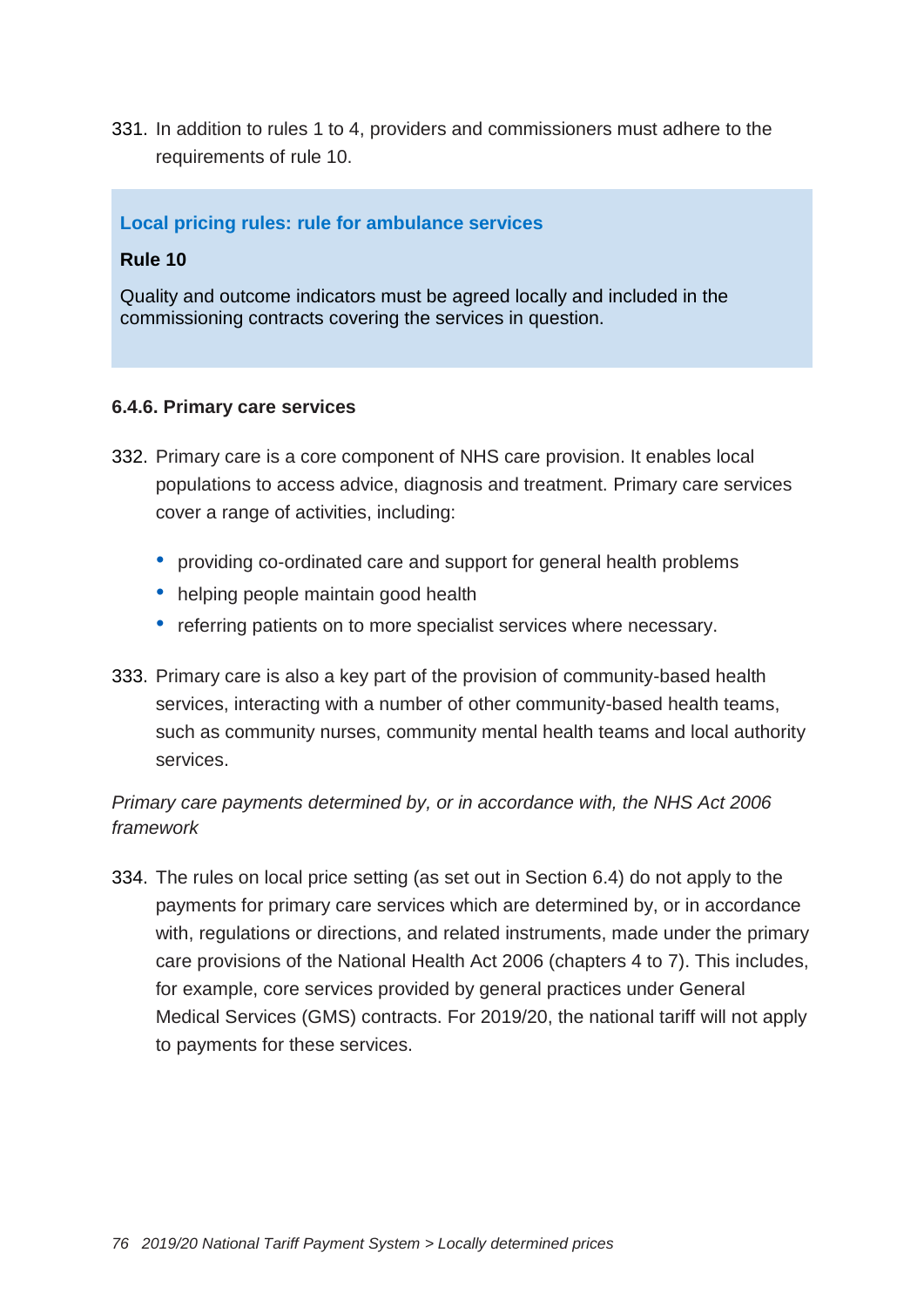*Primary care payments that are not determined by, or in accordance with, the NHS Act 2006 framework*

- 335. The national tariff covers all NHS services provided in a primary care setting where the price payable for those services is not determined by or in accordance with the regulations, directions and related instruments made under the NHS Act 2006. Therefore, where the price for services is determined by agreement between NHS England, or a CCG, and the primary care provider, the rules for local payment must be applied. This includes:
	- services previously known as 'local enhanced services' and now commissioned by CCGs through the [NHS Standard Contract](https://www.england.nhs.uk/nhs-standard-contract/) (eg where a GP practice is commissioned to look after patients living in a nursing or residential care home)
	- other services commissioned by a CCG in a primary or community care setting using its power to commission services for its local population (eg walk-in or out-of-hours services for non-registered patients).<sup>87</sup>
- 336. The price paid to providers of NHS services in a primary care setting in most of these instances will be locally agreed, and providers and commissioners of these services must therefore adhere to the general rules set out in Section 6.4.1.

## **6.4.7. Community services**

-

- 337. Community health services cover a range of services that are provided at or close to a patient's home. These include community nursing, physiotherapy, community dentistry, podiatry, children's wheelchair services and primary care mental health services. The services provided by community providers are a vital component in the provision of care to older patients and those with longterm conditions.
- 338. Community providers often work closely with other NHS and social care providers, such as GPs and local authority services, and are a key contributor to developing more integrated health and social care and new care models.
- 339. Payment for community health services must adhere to the general rules set out in Section 6.4.1. This allows continued discretion at a local level to

<sup>87</sup> These are arrangements made under the NHS Act 2006, Section 3 or 3A.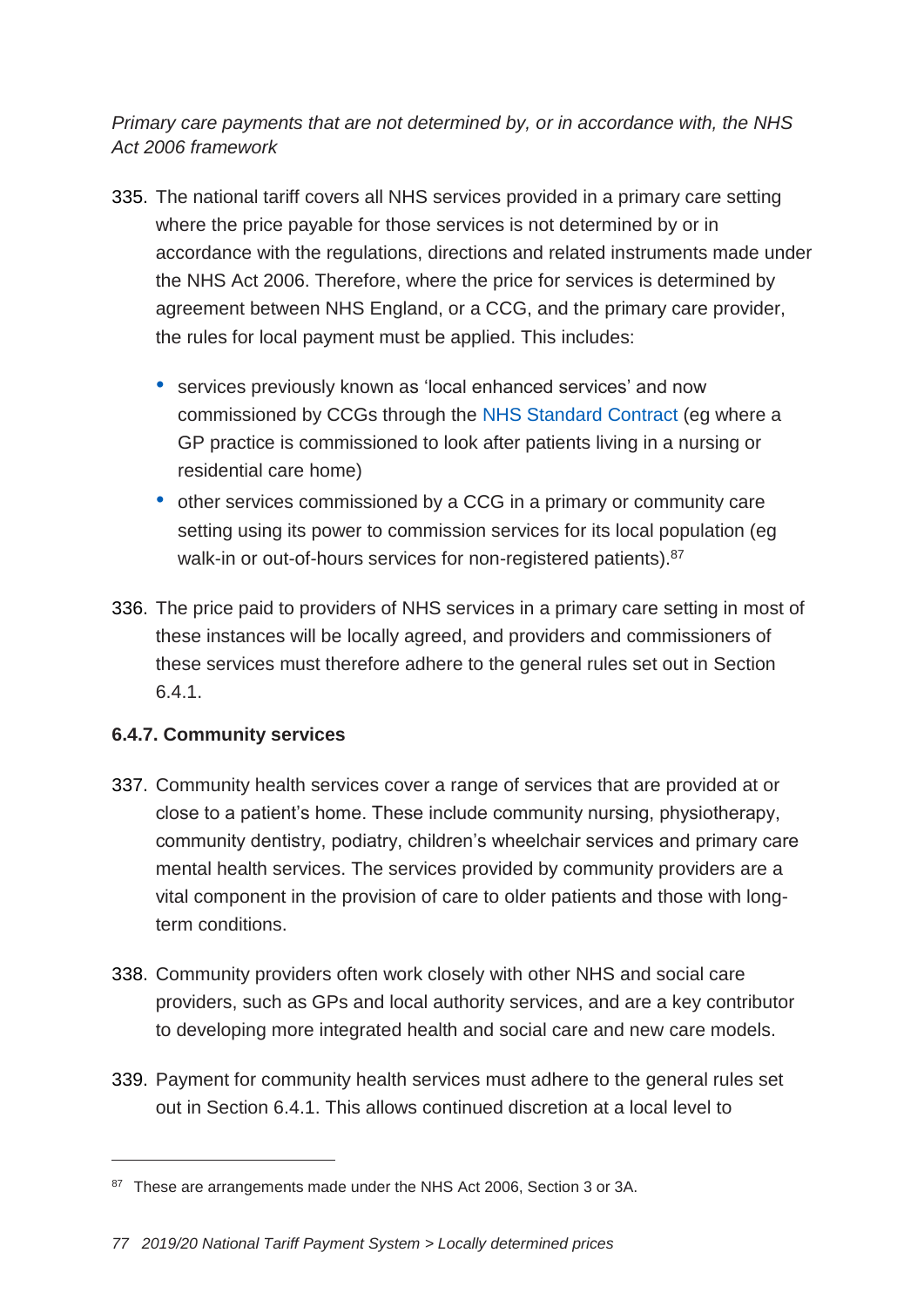determine payment approaches that support high quality care for patients on a sustainable basis.

- 340. Where providers and commissioners adopt alternative care pathway payment approaches that result in the bundling of services covered, at least in part, by national prices, the rules for local variations must be followed (see Section 6.2).
- 341. NHS England, NHS Improvement and NHS Digital will be testing a new approach to the future funding of community healthcare. This will focus on five new currency areas: children and young people with disabilities; single episodes of care; long-term conditions; frailty; last year of life. The pilot will run through to March 2020 and work has already begun on recruiting pilot partners.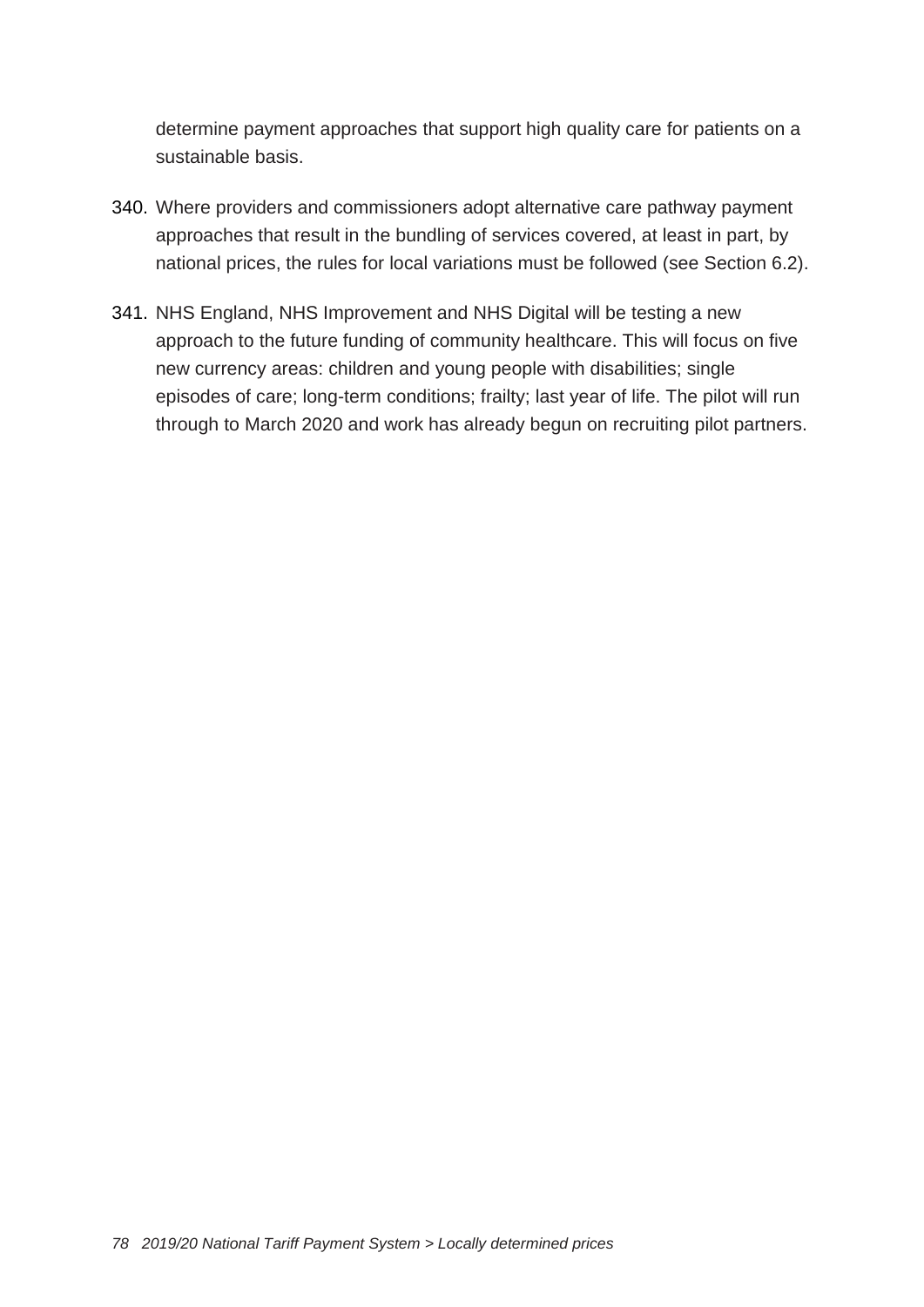# **7. Rules for emergency care services**

- 343. For the 2019/20 NTPS we are introducing a blended payment for emergency care services to support a more effective approach to resource and capacity planning for these services. The blended payment includes both a fixed and a variable element which are determined in accordance with the pricing rules set out below.
- 344. Further detailed guidance is available in the supporting document *Guidance on blended payment for emergency care*.
- 345. The introduction of blended payment removes emergency care services from the scope of national prices. Providers and commissioners must, however, apply the rules set out here to agree the amounts payable for emergency services.
- 346. Where local health systems have already moved or in future agree to move to a different payment system, they can maintain or adopt this, using the provision in the rules for local departure from the default approach (see rule 6).
- 347. The rules set out here do not apply to the blended payment for mental health (see Section 6.4.4 and the supporting document *Guidance on blended payment for mental health services*).

## **Rule 1 (general rule)**

 $\overline{a}$ 

- a) Commissioners and providers must determine the prices payable for the provision of emergency care services in accordance with rules 2 to 6 below and having regard to guidance published by NHS Improvement and NHS England in relation to the pricing of those services.
- b) Subject to rule 5(d), the local pricing rules specified in Section 6.4 do not apply to emergency care services.
- c) 'Emergency care services' means:
	- i) all emergency admission spells (admission [method code 21-25, 28, 2A-](https://www.datadictionary.nhs.uk/data_dictionary/attributes/a/add/admission_method_de.asp) $2D^{88}$  $2D^{88}$ :
	- ii) emergency admission excess bed days;

<sup>88</sup> Please see the NHS Data Dictionary for more details [www.datadictionary.nhs.uk/data\\_dictionary/attributes/a/add/admission\\_method\\_de.asp](https://www.datadictionary.nhs.uk/data_dictionary/attributes/a/add/admission_method_de.asp)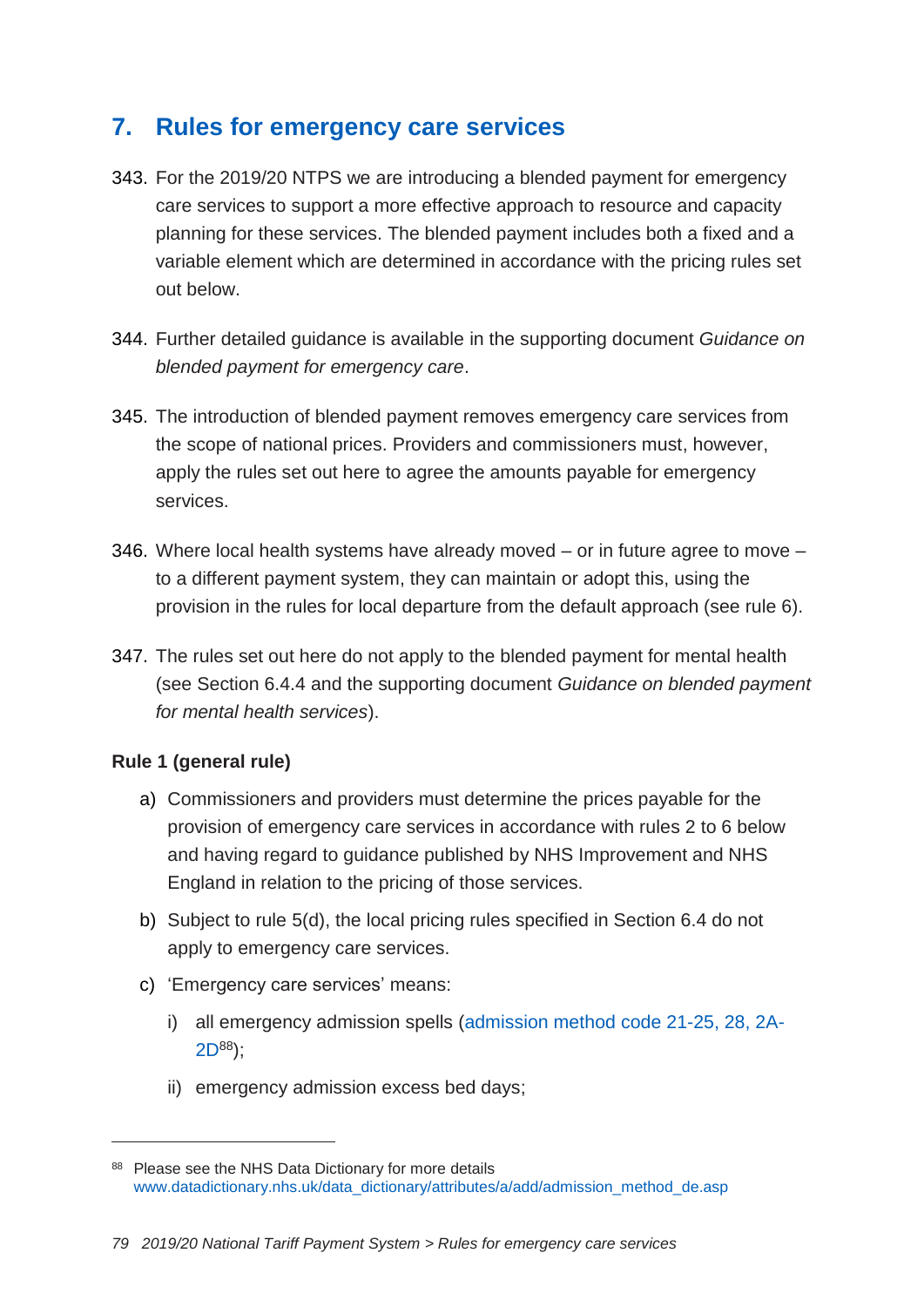- iii) A&E attendances at Type 1, 2 and 3 A&E facilities, including urgent treatment centres where they are classified as a Type 3 A&E service;
- iv) all ambulatory/same day emergency care activity, even if in the financial year 2018/19 this was being coded as something other than an emergency admission or A&E attendance;<sup>89</sup>
- v) activity that was outside the scope of national prices in 2018/19, but which falls within the descriptions (i) to (iv) above.
- d) Emergency care services do not include, in particular:
	- i) all other admission method codes;
	- ii) specialised services commissioned by NHS England, both elective and non-elective;
	- iii) all unbundled elements, such as critical care spells associated with emergency admissions and high cost drugs and devices.

## **Rule 2 (agreeing activity levels)**

a) Where:

 $\overline{a}$ 

- i) a commissioner contracts with a provider for the provision of emergency care services for the financial year 2019/20, or
- ii) a commissioner and provider accept that such services are to be provided by the provider (for the benefit of persons for which the commissioner is responsible) during some or all of that year without such a contract being in place,

the price payable for those services must be determined by reference to the value of planned activity.

- b) The 'value of planned activity' is the value agreed by the commissioner and provider.
- c) The commissioner and provider must agree the value on the following basis:
	- i) determine the planned level of activity to be provided by the provider for the commissioner; and
	- ii) calculate the value of that planned activity using the unit prices and expected casemix.

<sup>89</sup> The Ambulatory Emergency Care Network defines ambulatory care as 'the provision of same day emergency care for patients being considered for emergency admission'.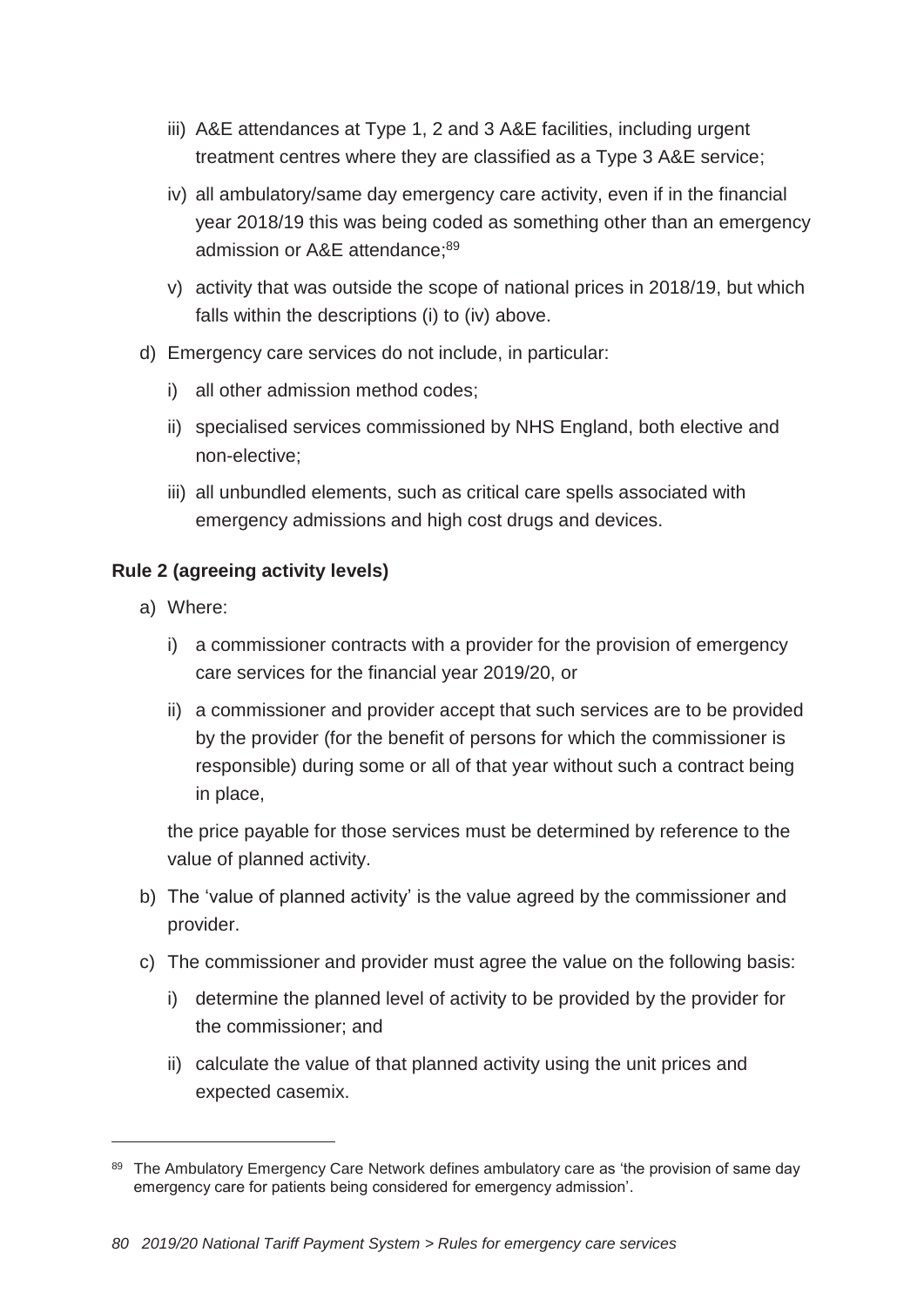- d) The 'unit price' for each individual service is:
	- i) the unit price (or, for activity which is eligible for a best practice tariff, the base or non-best practice price) specified in Annex A in relation to that service, as varied in accordance with:
		- (a) the national variations specified in Section 5, as if that unit price were a national price for that service, and
		- (b) the short-stay emergency adjustment, as specified in Annex A; or
	- ii) if there is no such unit price, the amount agreed between the commissioner and provider.

## **Rule 3 (the blended payment)**

- a) Subject to paragraph (f), if the value of planned activity for the financial year 2019/20 is £10 million or more, the price payable to the provider shall be a price for all the emergency care services provided during that year, calculated in accordance with paragraphs (b) to (e).
- b) If the value of actual activity for the year equals the value of planned activity, the price payable will be value of planned activity subject to a deduction for the agreed 2017/18 value of both the MRET and 30-day readmission rules as confirmed by providers and commissioners as part of the Autumn 2018 data collection exercise ('the fixed price').
- c) If the value of actual activity is more than the value of planned activity, the price payable will be the fixed price plus 20% of the difference between those values.
- d) If the value of actual activity is less than the value of planned activity, the price payable will be the fixed price minus 20% of the difference between those values.
- e) The value of actual activity must be calculated on the same basis as the value of planned activity (ie using unit prices and casemix).
- f) If activity within the scope of a best practice tariff ('BPT activity') meets the requirements for the payment of the BPT, as set out in Annex D, then the price payable in accordance with the paragraphs above is increased by the difference between the value of BPT activity if paid at base (or non-best practice) price and the value of the BPT activity if paid at BPT price.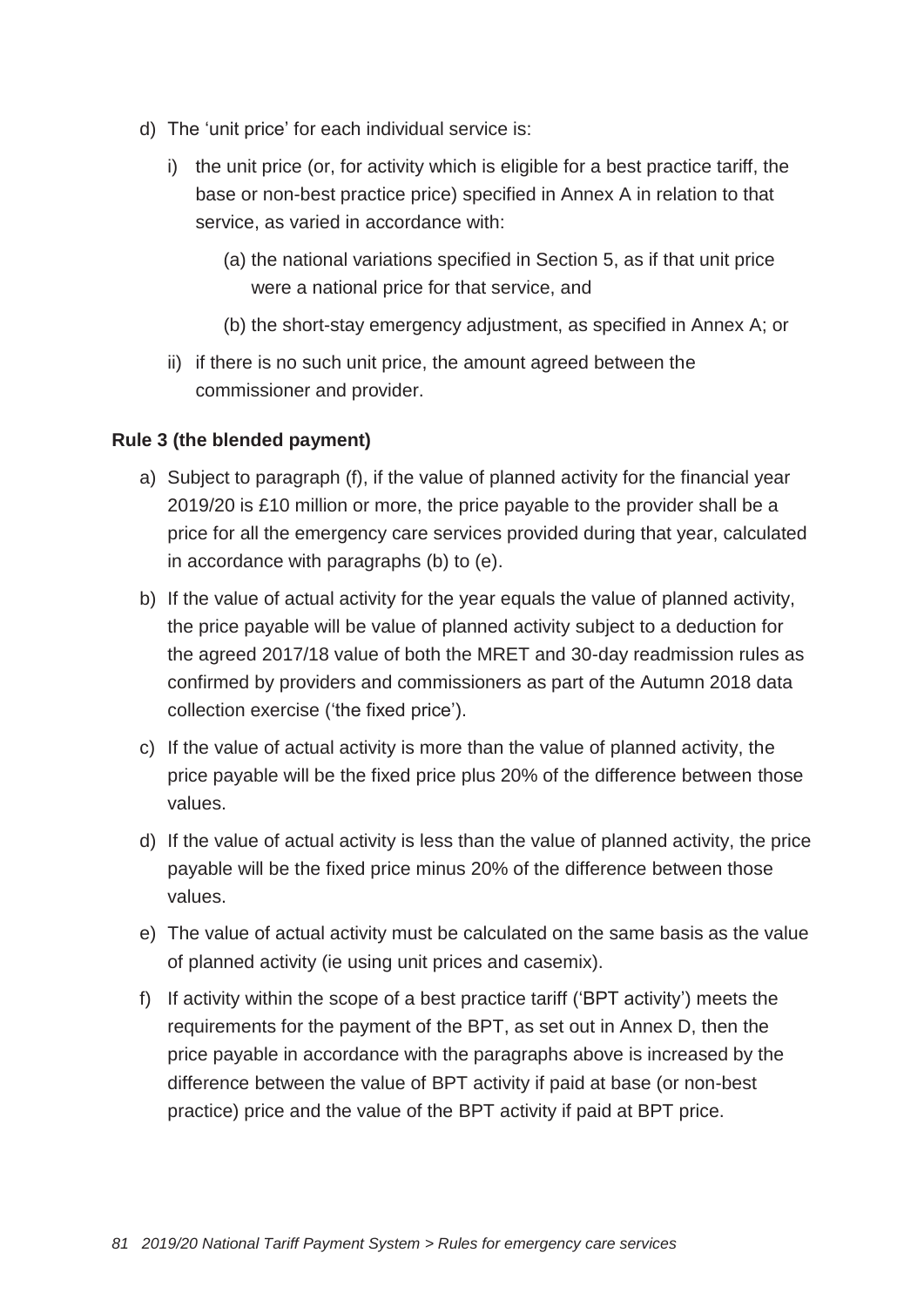## **Rule 4 (locally agreed adjustments to the blended payment)**

- a) Where rule 2 applies, the price payable may be adjusted as agreed locally in accordance with paragraphs (b) and (c).
- b) The commissioner and provider may agree amounts by which the actual activity may exceed or be less than planned activity, but where the price payable continues to be the fixed price.
- c) Unless the commissioner and provider agree that it is not required, they must agree a 'break glass' provision to the effect that if the value of actual activity is above or below the value of planned activity by an agreed percentage:
	- i) the percentage rate or rates applicable in respect of the value of activity above or below this threshold is or will be those specified in the provision, instead of the 20% rate specified in rule 3(c) and (d), or
	- ii) such other pricing arrangements as are agreed by the commissioner and provider and specified in the provision shall have effect.

#### **Rule 5 (services outside the blended payment)**

- a) This rule applies if a commissioner and provider agree or accept as referred to in rule 2(a), but the value of planned activity for the financial year 2019/20 is less than £10 million.
- b) Where this rule applies, the commissioner and the provider must determine the price for the provision of the emergency care service in accordance with the following paragraphs.
- c) Subject to paragraph (e), the price payable shall be:
	- i) the unit price for that service as defined in rule  $2(d)(i)$  above or,
	- ii) if the relevant conditions are satisfied, the BPT price for that service.
- d) Subject to paragraph (e), if the service is not specified in Annex A, the price shall be agreed by the commissioner and provider in accordance with the local pricing rules in Section 6.4.
- e) In either case, the commissioner shall deduct from the total price payable to the provider for the provider's emergency care services activity for the financial year a sum equivalent to the agreed 2017/18 value of both the MRET and 30-day readmission rules for the provider, as confirmed by providers and commissioners as part of the Autumn 2018 data collection exercise.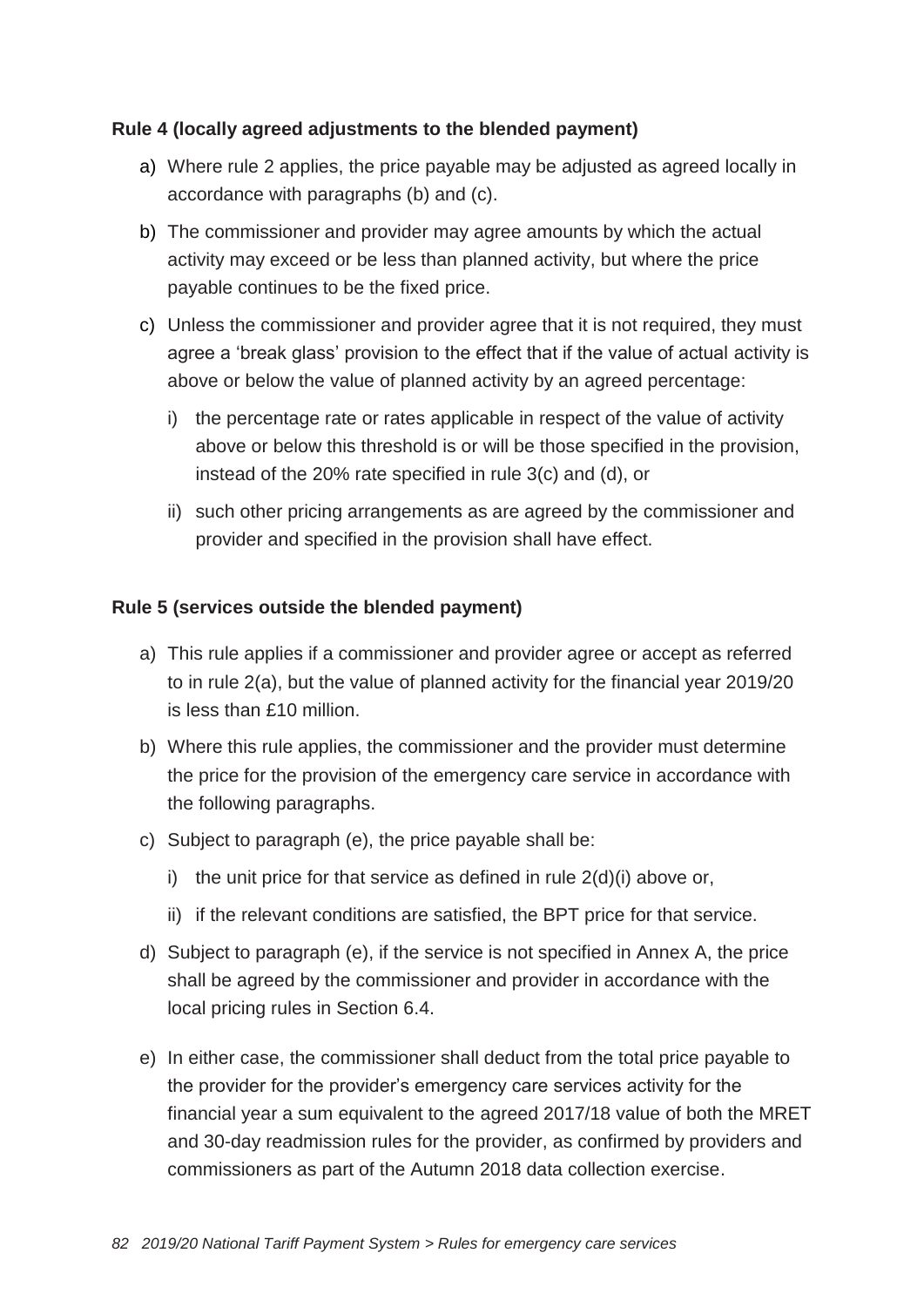#### **Rule 6 (local departures)**

- a) A commissioner and provider may agree to depart from the pricing arrangements for emergency services specified in rules 2 to 5, if they comply with the requirements in paragraphs (b) to (f), which are intended to mirror the requirements for agreeing a local variation for a service with a national price, set out in Section 6.2.
- b) The commissioner and provider must apply the local pricing principles in Section 6.1.
- c) The agreement must be documented in the [NHS Standard Contract](https://www.england.nhs.uk/nhs-standard-contract/) between the commissioner and provider that covers emergency care services in question.
- d) The commissioner must maintain and publish a written statement of the agreement, using the template provided by NHS Improvement, within 30 days of the relevant contract being signed, or in the case of an agreement during the term of an existing contract, the date of the agreement.
- e) The commissioner must have regard to the guidance in Section 6.2 when preparing and updating the written statement.
- f) The commissioner must submit the written statement to NHS Improvement.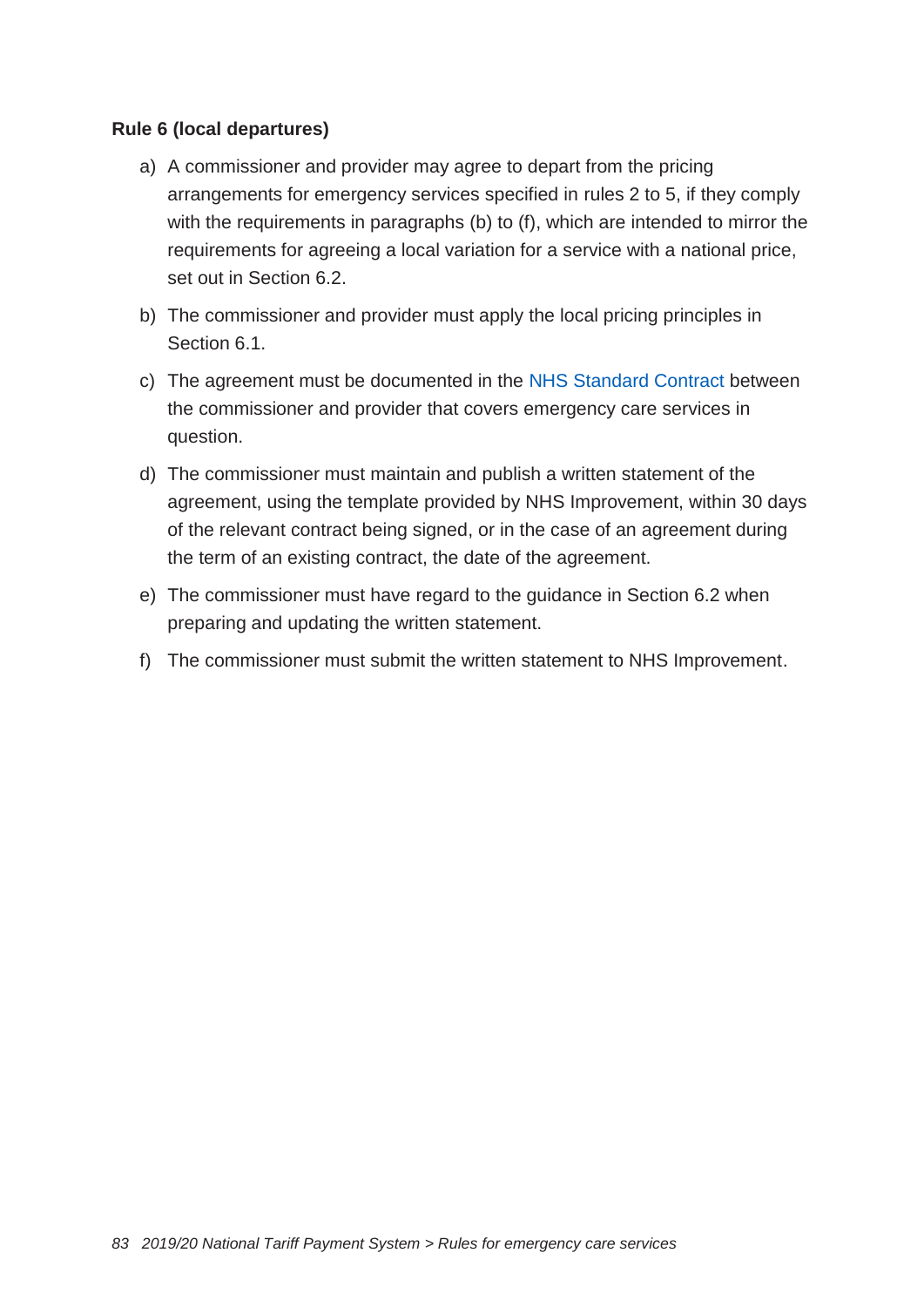## **8. Payment rules**

348. The 2012 Act allows for the setting of rules relating to payments to providers where health services have been provided for the purposes of the NHS (in England).<sup>90</sup>

## **8.1. Billing and payment**

349. Billing and payment must be accurate and prompt, in line with the terms and conditions set out in the [NHS Standard Contract.](https://www.england.nhs.uk/nhs-standard-contract/) Payments to providers may be reduced or withheld in accordance with provisions for contractual sanctions set out in the [NHS Standard Contract.](https://www.england.nhs.uk/nhs-standard-contract/)

## **8.2. Activity reporting**

- 350. For NHS activity where there is no national price, providers must adhere to any reporting requirements set out in the NHS [Standard Contract.](https://www.england.nhs.uk/nhs-standard-contract/)
- 351. For services with national prices, providers must submit data as required under SUS guidance.<sup>91</sup>
- 352. The dates for reporting activity and making the reports available will be published on the NHS Digital [website.](https://digital.nhs.uk/services/secondary-uses-service-sus/payment-by-results-guidance)<sup>92</sup> NHS Digital will automatically notify subscribers to its e-bulletin when these dates are announced.
- 353. NHS England has approval from the Secretary of State to allow CCGs and commissioning support units (CSUs) to process a limited set of personal confidential data when it is absolutely necessary to do so, for invoice validation purposes. This approval is subject to a set of conditions. NHS England has published advice online<sup>93</sup> about these conditions and sets the actions that CCGs, CSUs and providers must take to ensure they act lawfully.

-

<sup>90</sup> 2012 Act, Section 116(4)(c).

<sup>91</sup> <http://content.digital.nhs.uk/susguidance>

<sup>92</sup> <https://digital.nhs.uk/services/secondary-uses-service-sus/payment-by-results-guidance>

<sup>93</sup> See: *Who pays? Information governance advice for invoice validation* at [www.england.nhs.uk/wp](http://www.england.nhs.uk/wp-content/uploads/2013/12/who-pays-advice.pdf)[content/uploads/2013/12/who-pays-advice.pdf](http://www.england.nhs.uk/wp-content/uploads/2013/12/who-pays-advice.pdf)